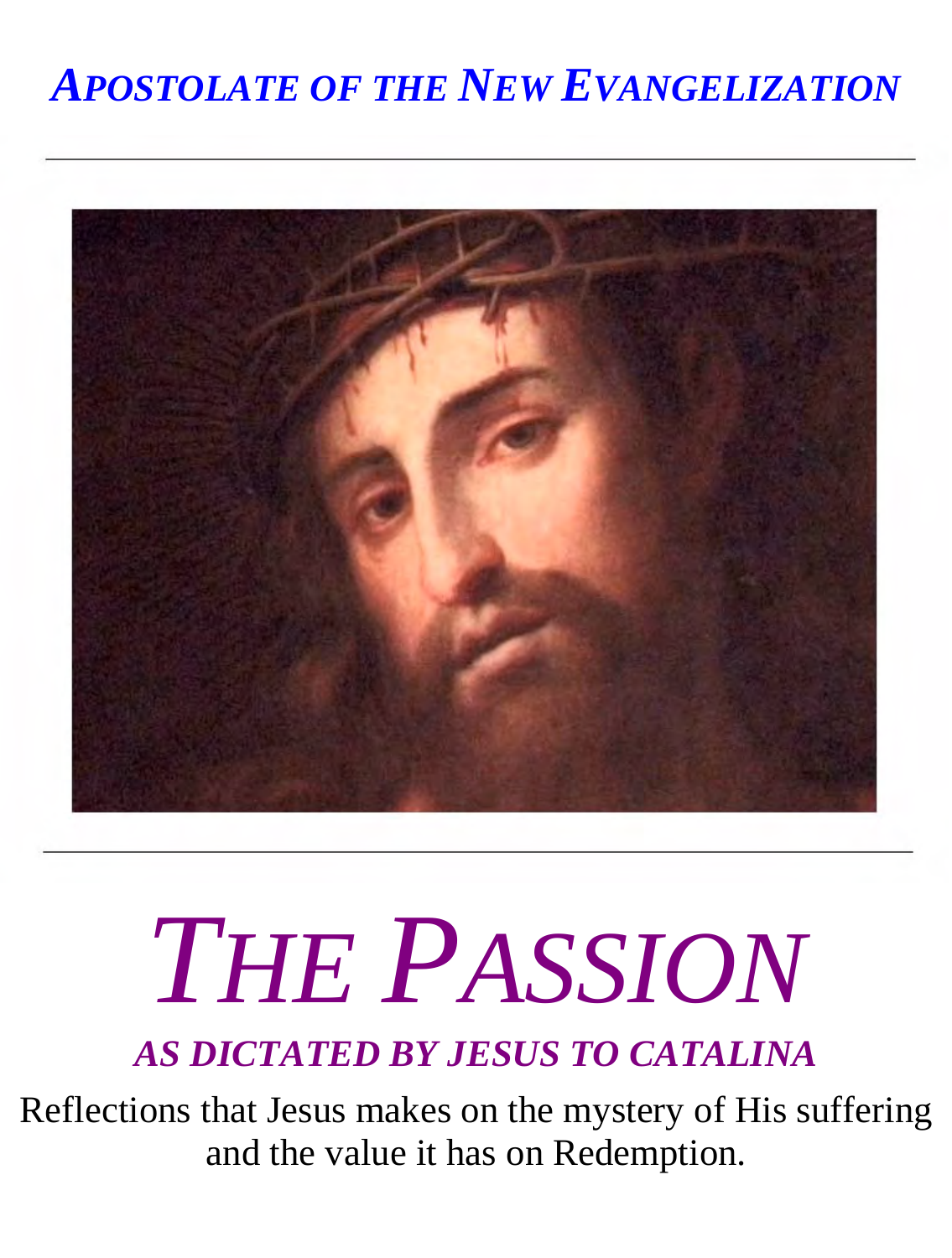#### **1** ST EDITION IN SPANISH: COCHABAMBA, BOLIVIA 1997 – **2** ND EDITION, REFINED TRANSLATION IN ENGLISH: JANUARY 2011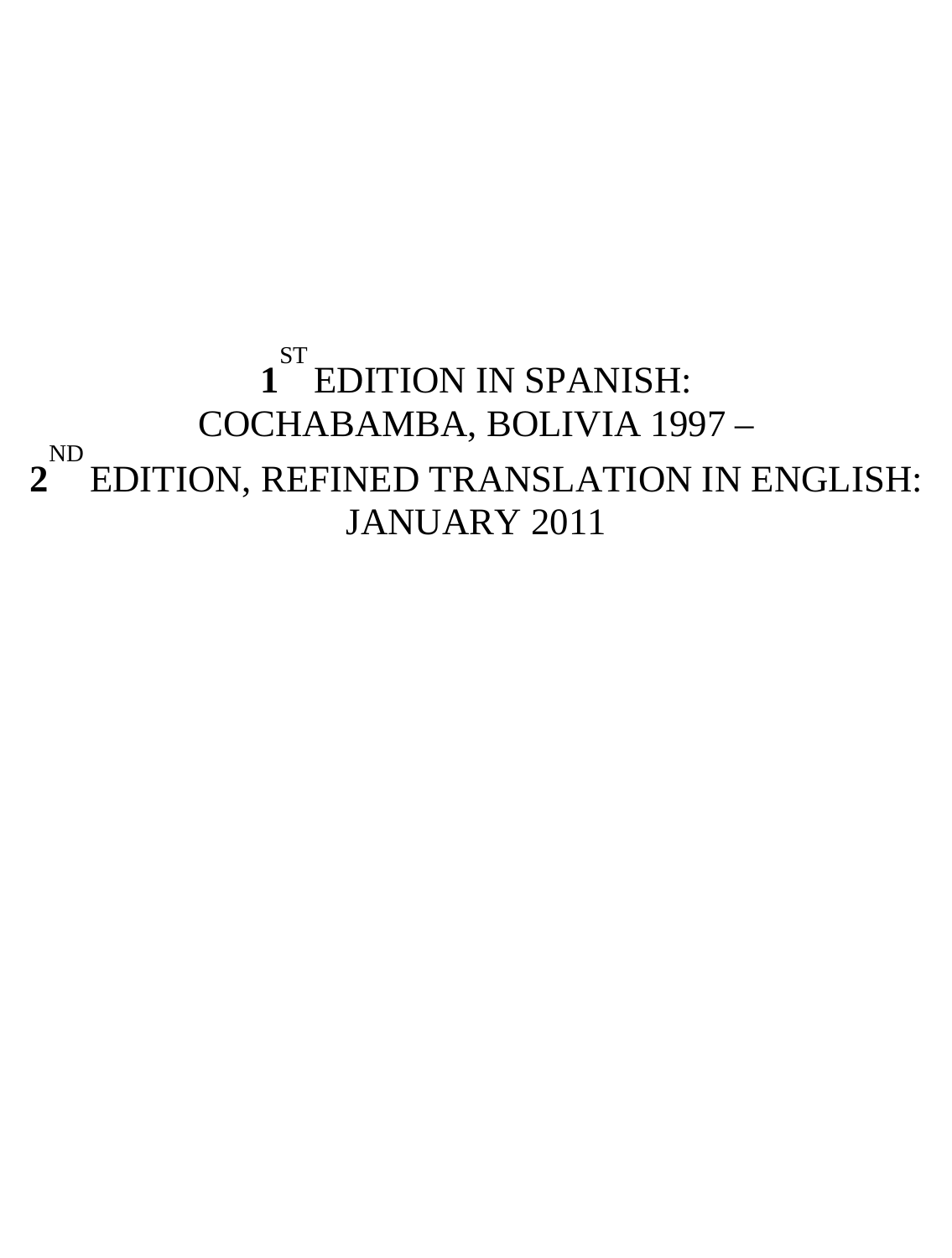#### **Copyright © 2004 & 2011 All rights reserved.**

Published in the United States of America by *Love and Mercy Publications* in co-ordination with the *Apostolate of the New Evangelisation*.

In conformance with the decree of Pope Urban VII, the Publisher recognises and accepts that the Holy See of the Roman Catholic Church in Rome is the final authority regarding the authenticity of the private revelations referenced in this book.

This publication was translated by Love and Mercy Publications from the original Spanish text and is part of a larger collection of books given to Catalina (Katya) Rivas from Jesus and the Virgin Mary. The books reflect traditional Catholic teaching and spirituality. Love and Mercy Publications takes full responsibility for the English translation of the messages compiled in this document from the original Spanish texts.

#### **/cont.**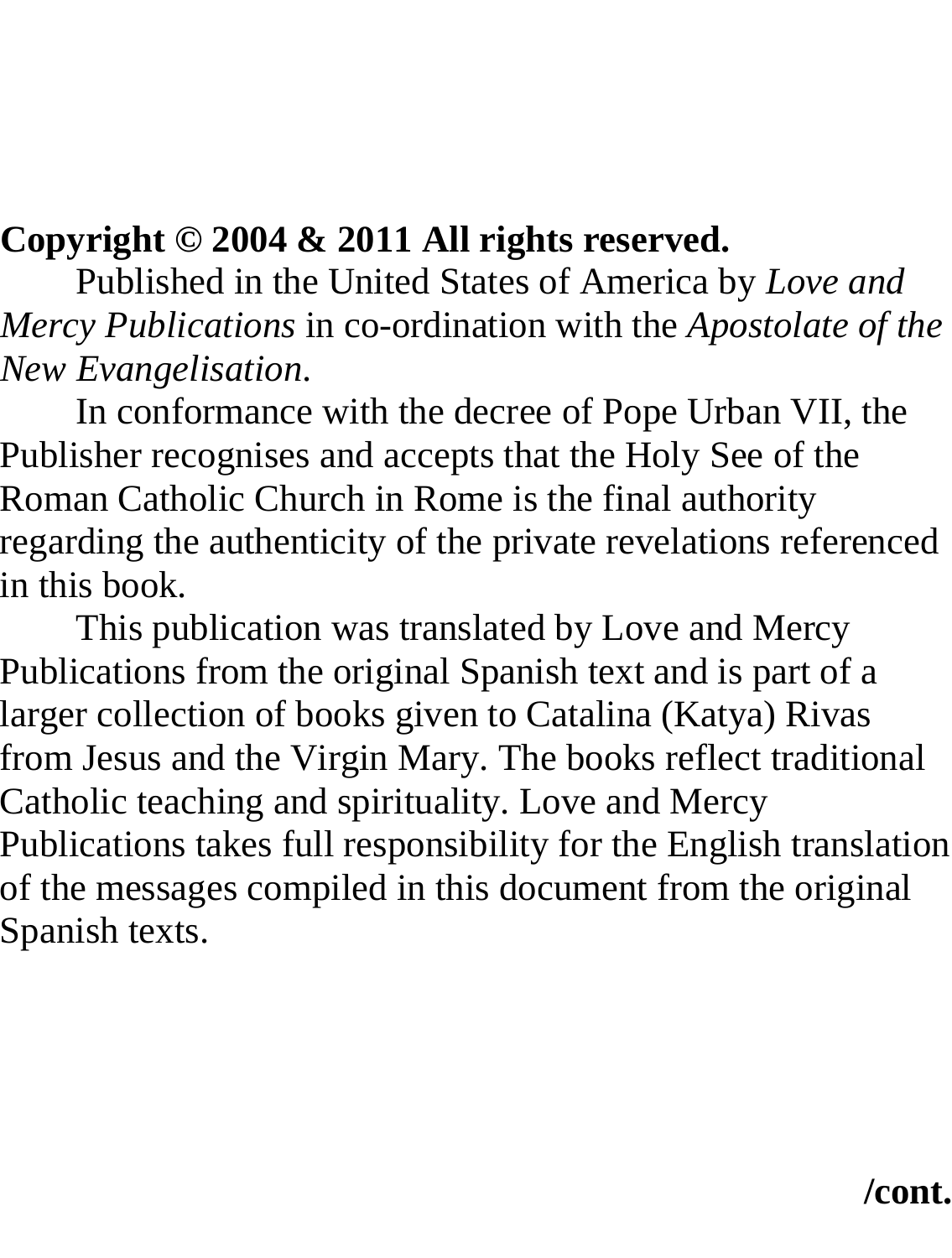#### **Copyright - /cont.**

If the Holy Spirit speaks to your heart as you read this booklet, please share it with others. This booklet and others are available free to read and/or download and print from the Love and Mercy website at: **www.loveandmercy.org** Permission is granted to print this booklet from this Web Site (where it is formatted in a manner to better print on a computer and photocopy) and to further reproduce and distribute it in its entirety with no deletions, changes or additions, as long as it is done solely on a non-profit basis. The books are available in English and Spanish. Printed copies of this publication and others can also be ordered (see information at the end of this book) from the following non-profit religious publishing ministry:

#### **Love and Mercy Publications P. O. Box 1160, Hampstead, NC 28443 USA**

### **Please Share this Gift !** 57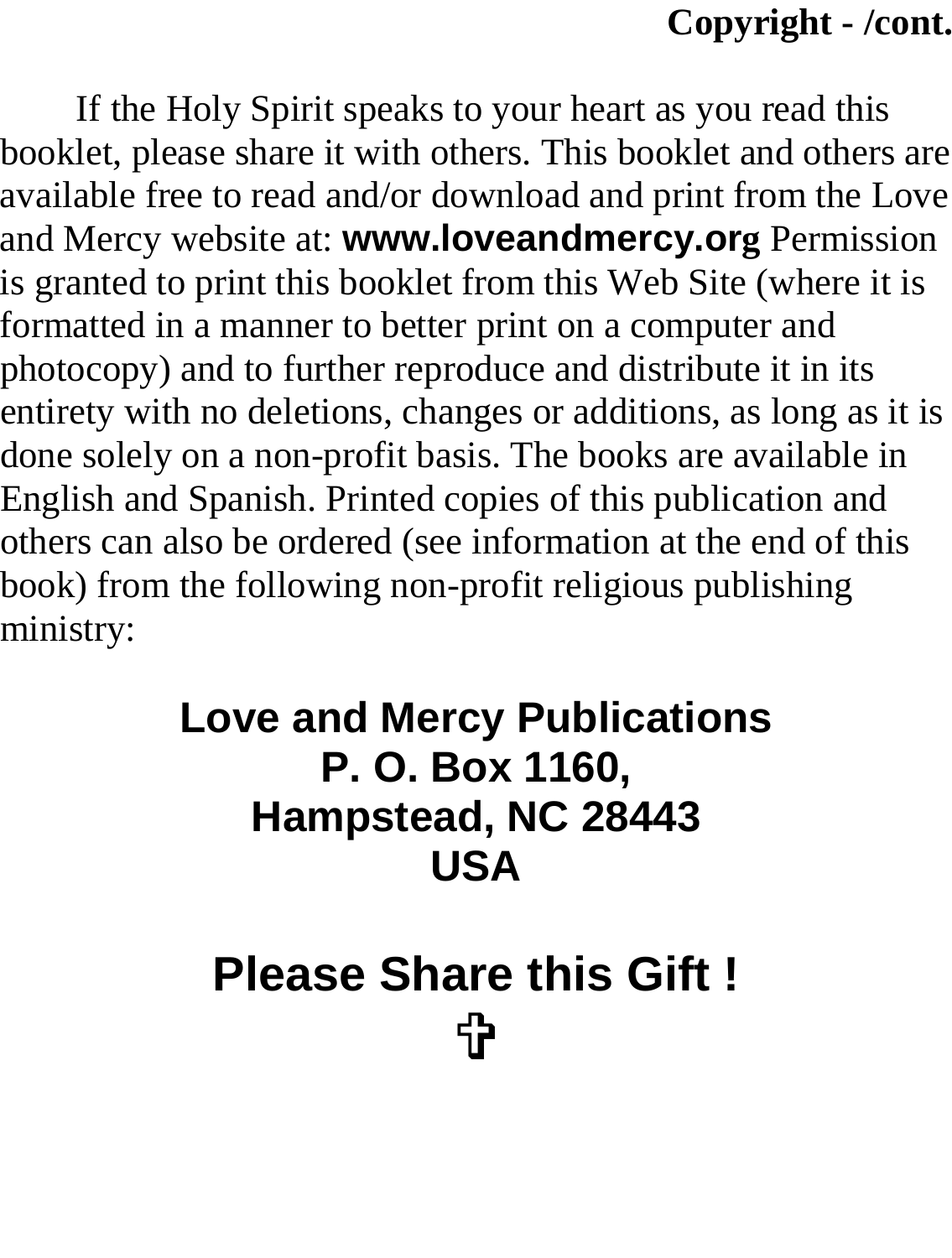### **Table of Contents**

| Imprimatur |                                             | 8  |
|------------|---------------------------------------------|----|
|            | <b>Part 1 - Jesus dictates to Catalina:</b> | 10 |
| 1.1        | <b>Jesus Prepares Himself</b>               | 12 |
| 1.2        | The Paschal Supper                          | 14 |
| 1.3        | Jesus Will Pray in the Garden               | 18 |
| 1.4        | Jesus Institutes the Holy Eucharist         | 20 |
| 1.5        | Jesus Does the Will of the Father           | 28 |
| 1.6        | Jesus Looks for His Disciples,              | 36 |
|            | Who Are Asleep                              |    |
| 1.7        | Jesus is handed over by Judas               | 42 |
| 1.8        | Jesus is Taken before Caiaphas              | 48 |
| 1.9        | <b>Peter Denies Jesus</b>                   | 50 |
| 1.10       | Jesus is Taken to Prison                    | 52 |
| 1.11       | Jesus is Taken before Herod                 | 56 |
| 1.12       | Jesus is Taken Again before Pilate          | 57 |
| 1.13       | The Scourging of Jesus                      | 59 |
| 1.14       | Jesus is Sentenced to Death                 | 61 |
| 1.15       | Jesus is Crowned with Thorns                | 63 |
| 1.16       | Barabbas is Set Free                        | 67 |
| 1.17       | Jesus Forgives Even the Greatest Sinners    | 71 |
| 1.18       | Jesus on His Way to Calvary                 | 75 |
| 1.19       | Jesus is Helped to Carry the Cross          | 78 |
| 1.20       | Jesus is Nailed to the Cross                | 82 |
| 1.21       | <b>Jesus Speaks His Last Words</b>          | 85 |
| 1.22       | The Resurrection of Jesus                   | 89 |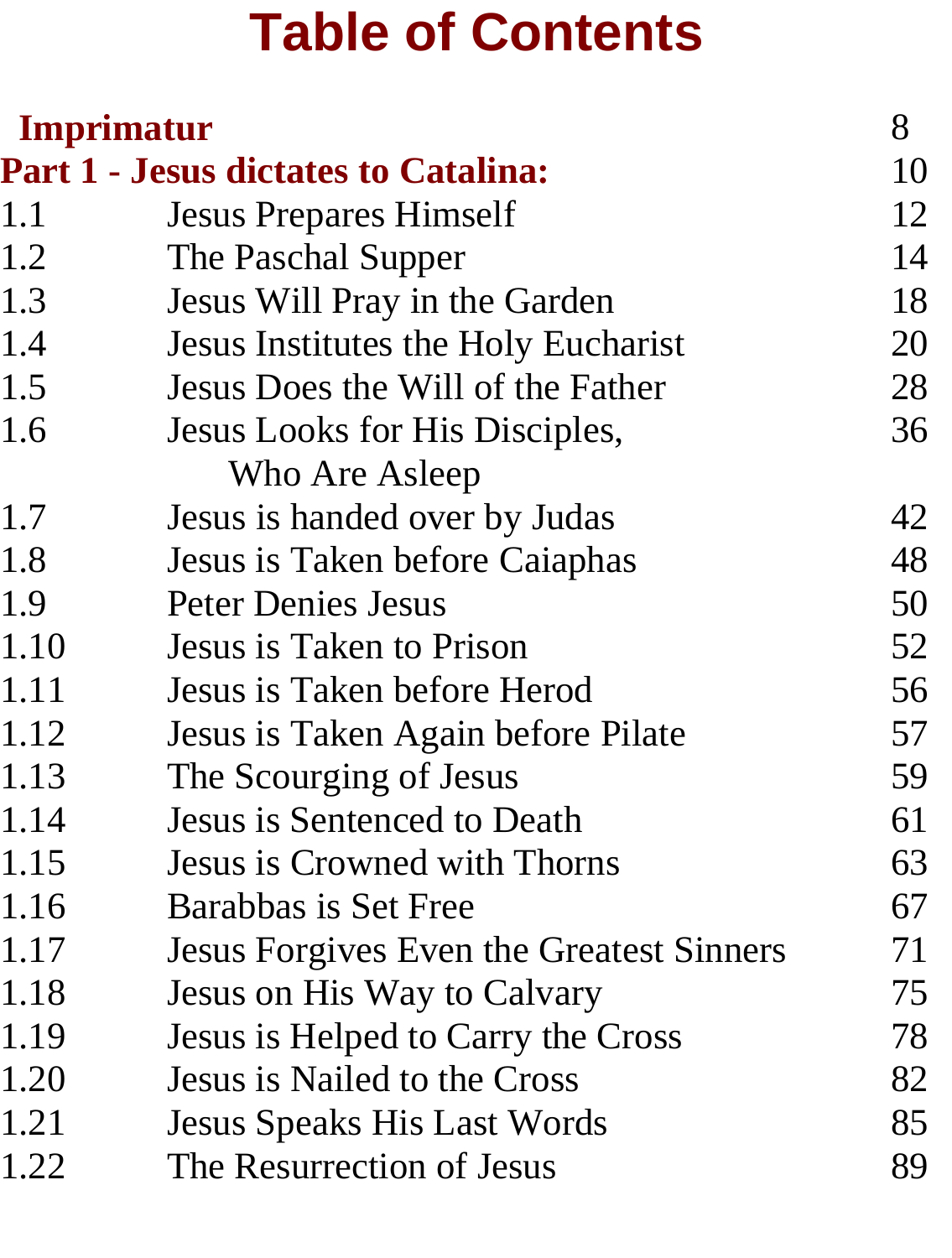| <b>Part 2 - God the Father Speaks of His</b><br><b>Beloved Son to Catalina</b>               | 90  |
|----------------------------------------------------------------------------------------------|-----|
| <b>Part 3 - The Most Blessed Mother</b><br><b>Describes Her Seven Sorrows</b><br>to Catalina | 93  |
| <b>Appendix A:</b> Church Decree Commissioning<br>the Apostolate of the New Evangelisation   | 106 |
| <b>Appendix B:</b> What is the ANE and its<br>Ministries?                                    | 108 |
| <b>Appendix C:</b> Note from the ANE                                                         | 113 |
| <b>Appendix D:</b> Help the ANE to Help                                                      | 116 |
| <b>Appendix E:</b> Available Books and Videos                                                | 119 |
| <b>Extracts from "The Passion"</b>                                                           | 126 |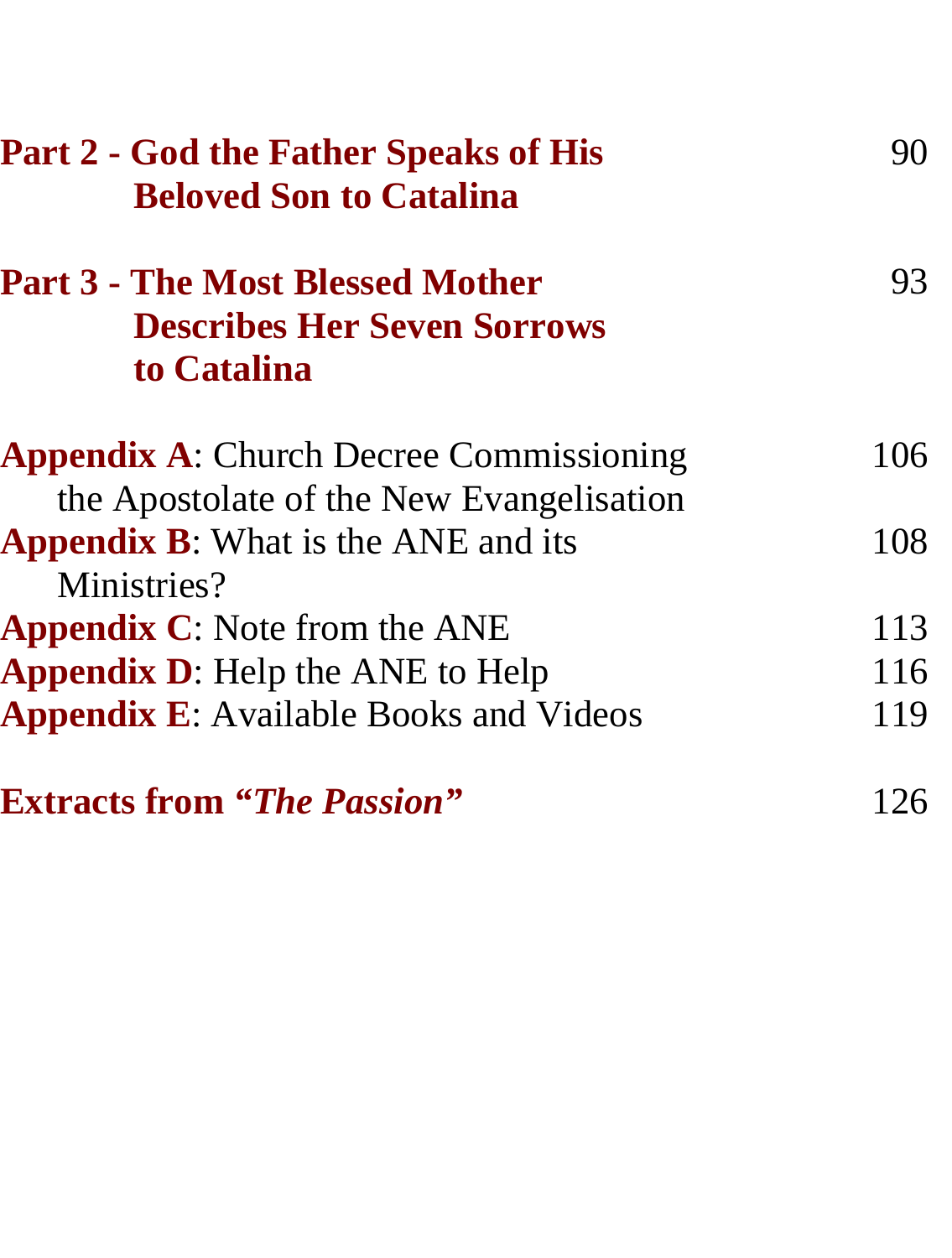### **DEDICATION:**

To my husband, my parents, my children, and my brothers: "look at the poor rejected Christ and follow Him." To Carlos, Neiza, and Betty, beautiful instruments of the Lord.

To Lili, who stirred up my love of the Cross. To Silvia, my sister in the sweetest pain. To Inés and Charo, for their love of evangelisation. To Mary Queen of Peace Centre, in their true and wonderful way towards the Lord, through Mary.

To Marcos, Stanis, and Ricardo: mentors, companionways, and beams of this poor secretary of the Lord.

<u>ተ</u>

*Catalina*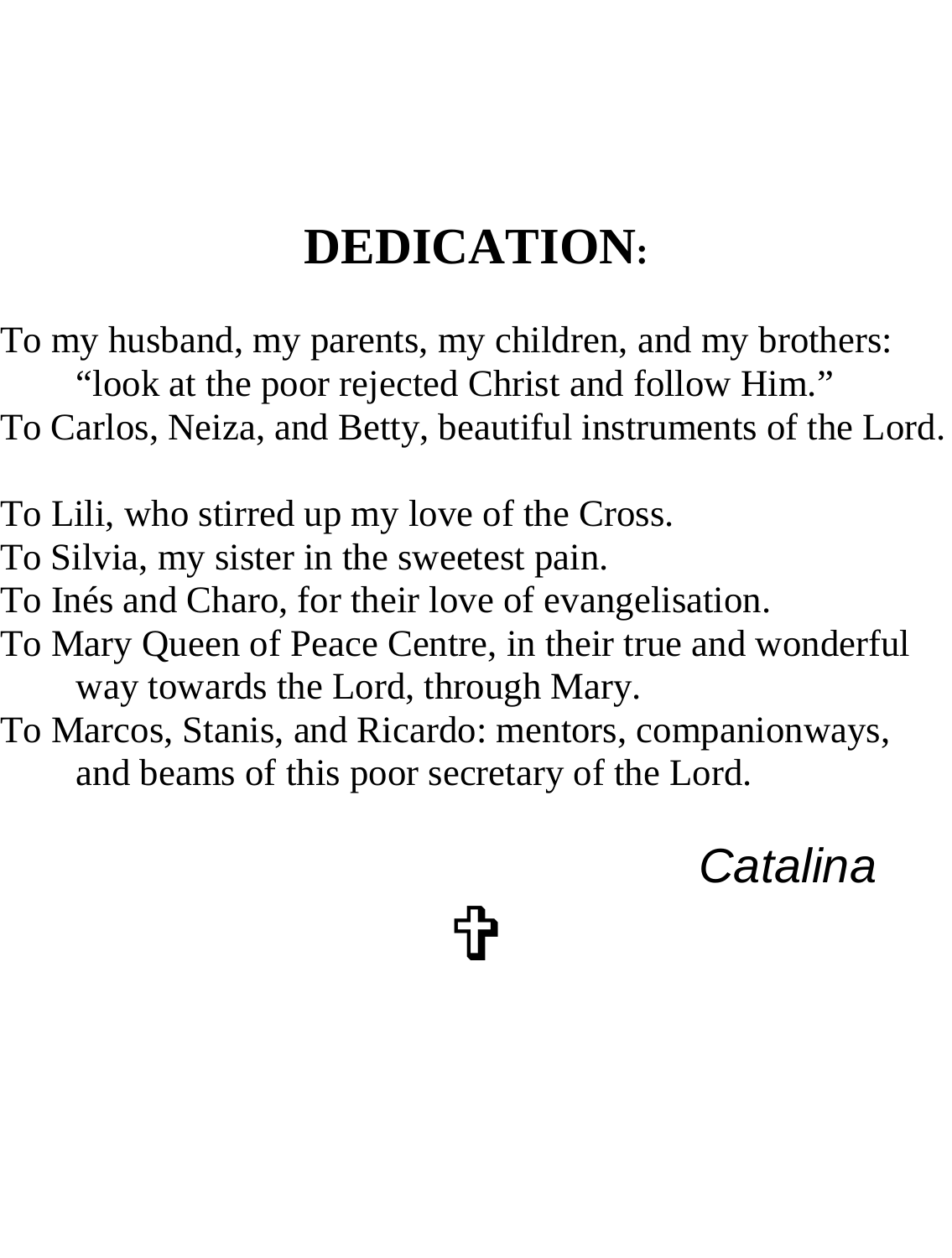#### *Translated from the original Imprimatur in Spanish:*

Archbishop of Cochabamba Casilia 129 Cochabamba - Bolivia

#### **IMPRIMATUR:**

We have read Catalina's books and we are sure that their only objective is to guide us all on a journey of authentic spirituality, founded on the Gospel of Christ. The books likewise highlight the special place occupied by the Blessed Virgin Mary, our role model in loving and following Jesus Christ, our Mother to whom we should offer our complete trust and love.

In renewing the love and devotion to the Holy Catholic Church, the books enlighten us on the actions that should characterise a truly committed Christian.

For all this, I authorise their edition and distribution, and recommend them as texts of meditation and spiritual orientation, with the purpose of answering Our Lord's calling to save many souls, showing them that He is a living God, full of love and mercy.

 + Mons. René Fernández Apaza Archbishop of Cochabamba April 2, l998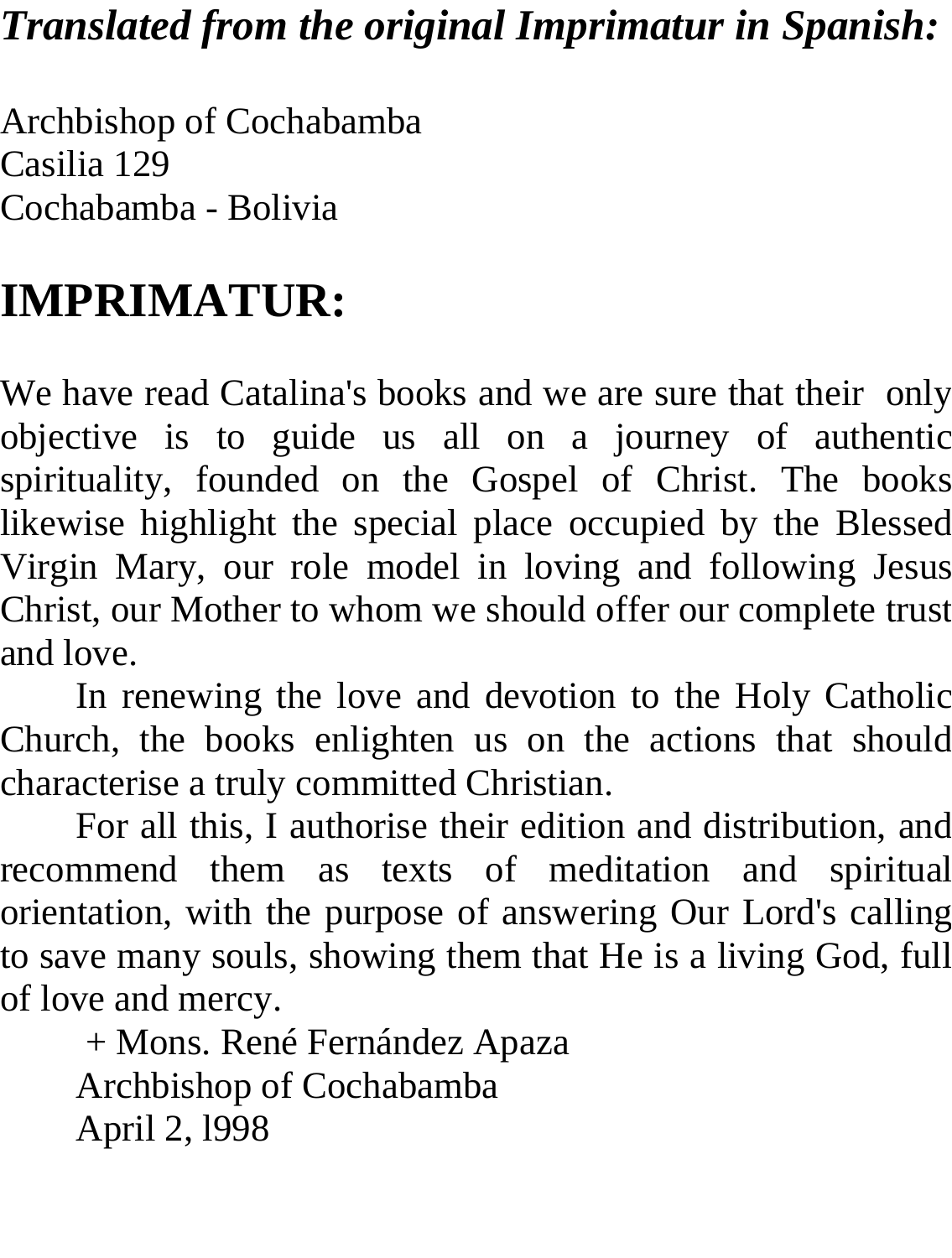### =

#### **"Love Him totally, He who totally surrendered Himself for your love." - Clare of Assisi**

<u>ተ</u>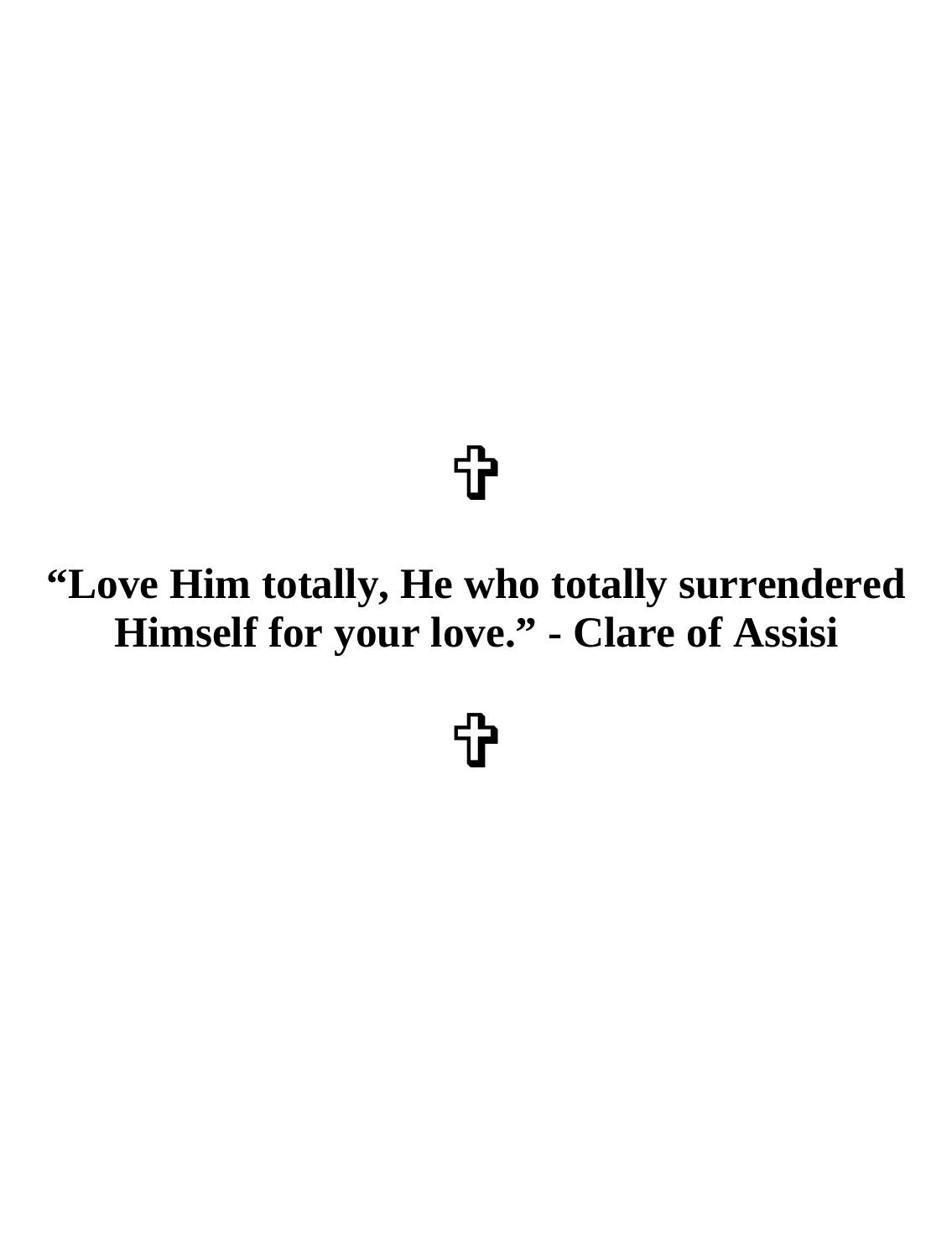# **PART 1 JESUS DICTATES TO CATALINA**

My little daughter, let yourself be embraced by My most ardent desire that all souls come and purify themselves in the water of penance, and that the feelings of trust, and not fear, may penetrate them, because I am a God of Mercy and I am always ready to receive them in My Heart. *2)* 

Thus, day-by-day we shall be uniting ourselves in our secret of love. A tiny spark and then a great flame… Only the real Love is not loved today! Make Love be loved! But before that, pray little daughter, pray much for the consecrated souls who have lost their enthusiasm and joy in doing service. Pray also for those priests who accomplish that miracle of miracles on the altar and whose faith is weak. *3)* 

Lose yourself in Me like a drop of water in the ocean… When I created you, I kissed your forehead marking you with the sign of My predilection. Seek souls, because there are few who love Me; seek souls and impress on their minds the vision of the pain that consumed. Mankind, without knowing it, is about to receive great gifts. *4)* 

When you do what I ask, I am near you; it is as if you quenched that burning thirst which dried even My lips when I was on the Cross.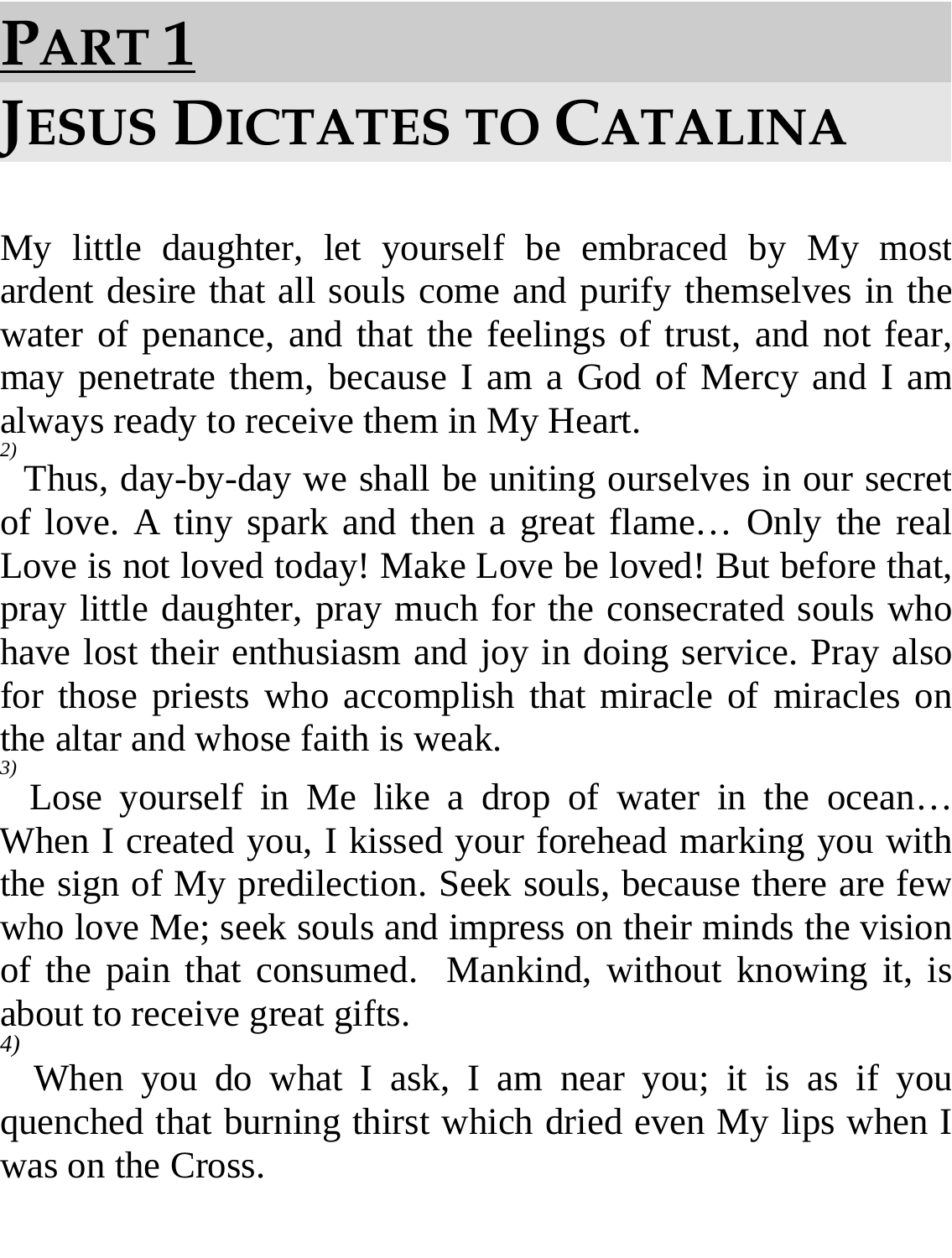I will make Myself present each time that you invoke My Passion with love. I will permit you to live united to Me in the sorrow that I experienced in Gethsemane when I knew the sins of all mankind. *6)* 

Be conscious of that, because I call few creatures to this kind of Passion, but none of them understand the predilection I have placed upon them by joining them to Me in the most painful hour of My earthly life.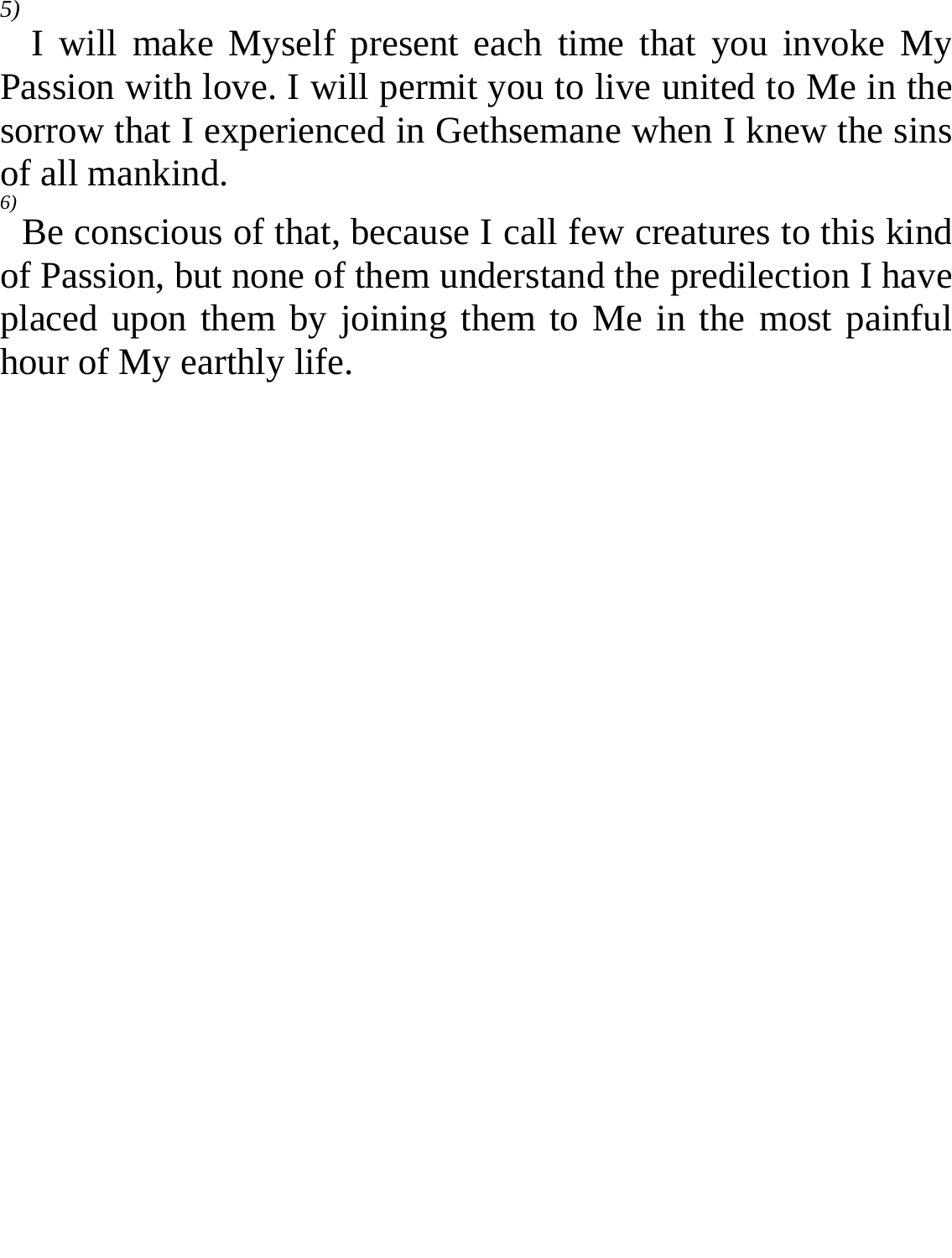# **PART 1.1 JESUS PREPARES HIMSELF**

There are souls who think about My Passion, but very few who think about My preparation for My public life: My loneliness! *2)* 

The forty days which I spent on the mountainside were the most distressing days of My life because I spent them completely alone, preparing My Spirit for what would come. I suffered hunger, thirst, discouragement, and bitterness. I knew that for those people My sacrifice would be useless since they would deny Me. In that solitude I perceived that neither My new doctrine nor My sacrifices and miracles could save the Jewish people who would become God-slayers. *3)* 

Nevertheless, I had to carry out My duty, the Divine Mission. I had to first leave My seed and die later. How sad this is, looking at it from the human point of view! *4)* 

I was also a man and felt sadness and anguish. I found Myself very alone! I mortified My Body by fasting and My Spirit by prayer. I prayed for all humanity who would deny Me, who would sacrifice Me so many times... *5)* 

I was tempted as any other mortal, and Satan was never more curious to know who the man was that remained so alone and so abandoned.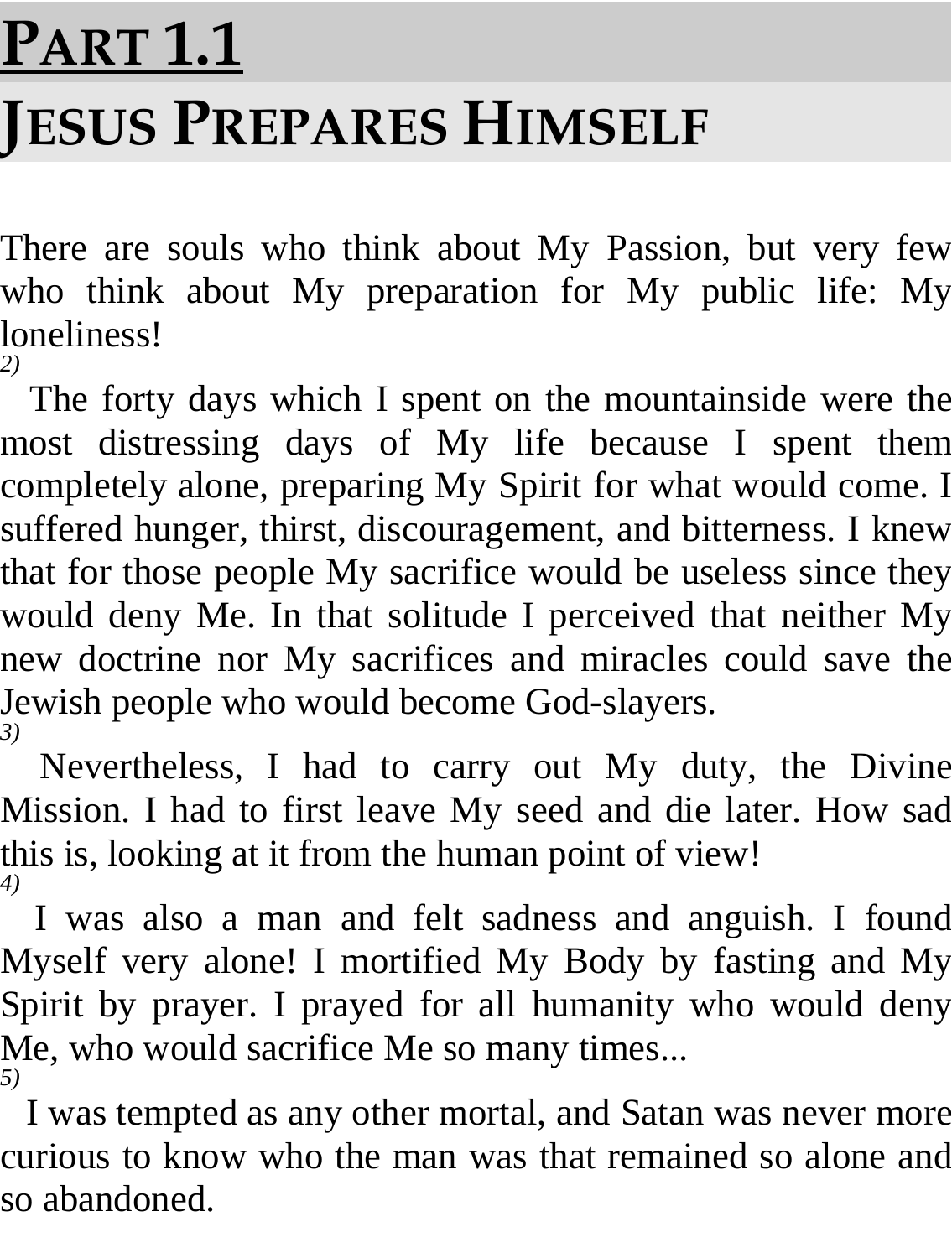Think about everything that I had to suffer to save man, to be able to reign in his heart, to make possible his entrance into My Father's Kingdom.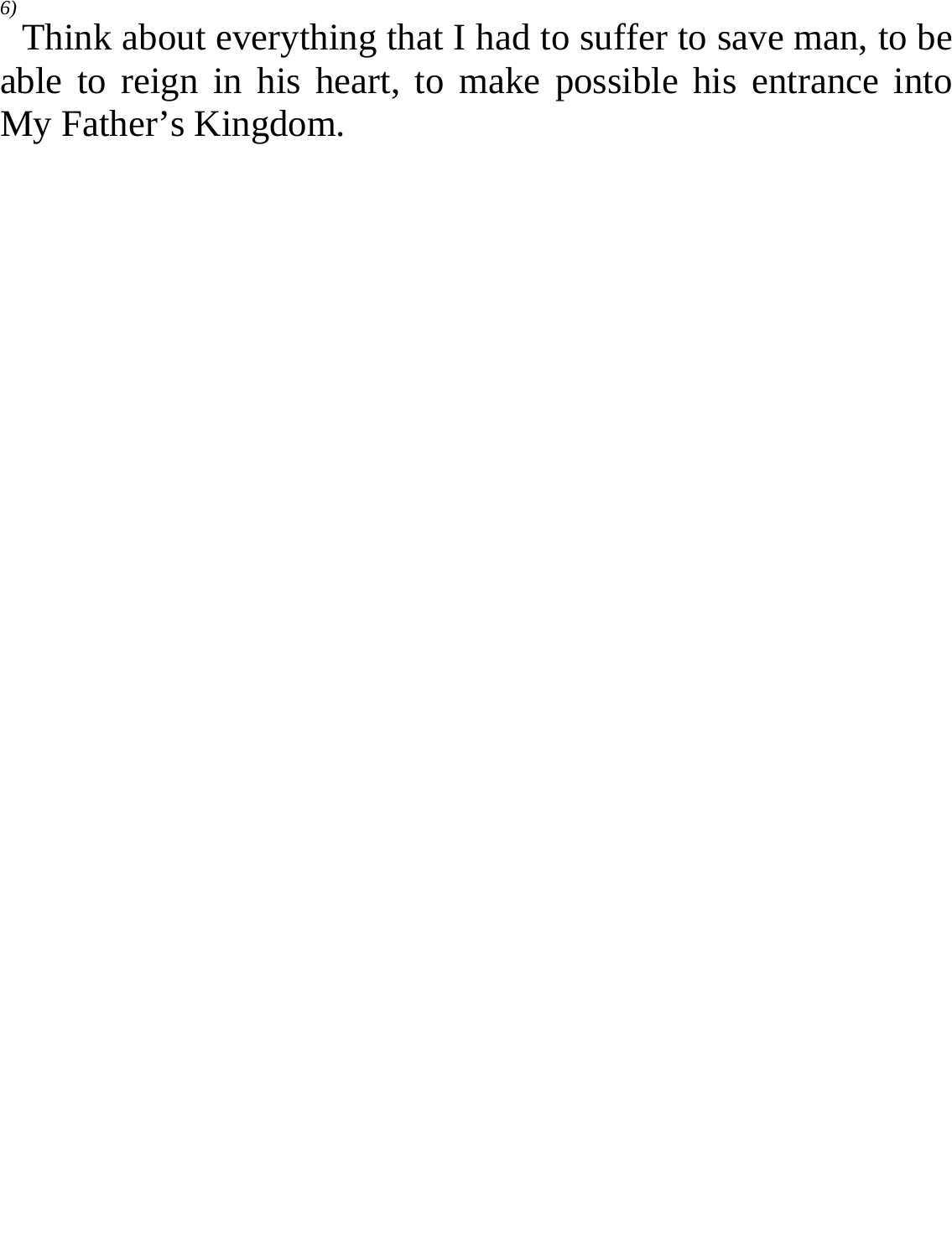### **PART 1.2 THE PASCHAL SUPPER**

Now let us go to the story of My Passion…The story that will give glory to the Father and holiness to other chosen souls… *2)* 

The night before I was handed over was a night full of joy because of the Paschal Supper, the inauguration of the Eternal Banquet at which human beings must sit to feed themselves of Me. *3)* 

If I were to ask Christians, "What do you think of this Supper," surely many would say that it is the place of their delight but few would say that it is My delight… There are souls who take Communion, not for the joy that they experience but for the joy that I feel; they are few because the rest of them only come to Me to ask for gifts and favours. *4)* 

I embrace all the souls that come to Me because I came to Earth to make the love with which I embrace them grow. And since love does not grow without sorrows; little by little I withdraw the sweetness, to leave the souls in dryness. And this is so that they fast from their own joy to make them understand that they must keep their light focused on another desire: Mine. *5)* 

Why do you talk about dryness as if it were a sign of diminishment of My Love? Have you forgotten that if I do not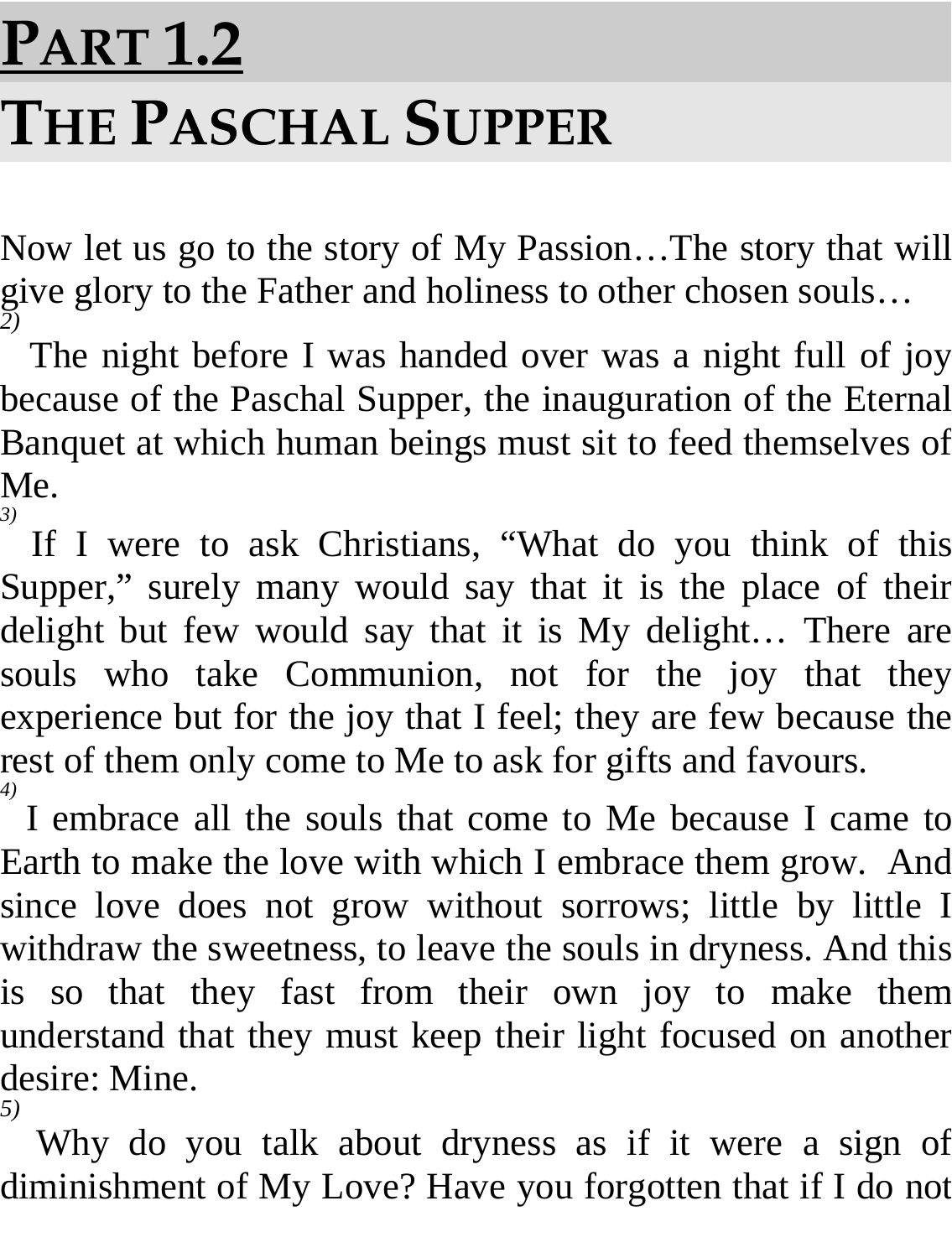give happiness, you must taste your dryness and other sorrows? *6)* 

Come to Me, souls, but think only that I am who wills everything and who incites you to look for Me. If you only knew how much I value unselfish love and how it will be acknowledged in Heaven! O, how greatly the soul who possesses it shall rejoice! *7)* 

Learn from Me, dear souls, to love only to give joy to the One who loves you… You will have sweetness, and much more than what you leave behind; you shall enjoy so much of everything of which I have made you capable. It is I who prepared the Banquet for you. I am the food! How then, can I let you sit at My table and leave you fasting? I promised you that whoever feeds on Me will no longer hunger… I serve Myself of things in order to reveal My Love to you. Follow those called to act as My priests to you, who take the occasion of this Paschal feast to lead you to Me, but do not linger over what is human, otherwise, you will nullify the other purpose of this feast. *8)* 

Nobody can say that My Supper has become their nourishment when they only experience sweetness… For Me, love grows with denial of self. *9)* 

Many are priests because I wished to make them My ministers, not because they truly follow Me… Pray for them! They should offer My Father the sorrow that I felt when in the Temple I overturned the benches of the merchants and I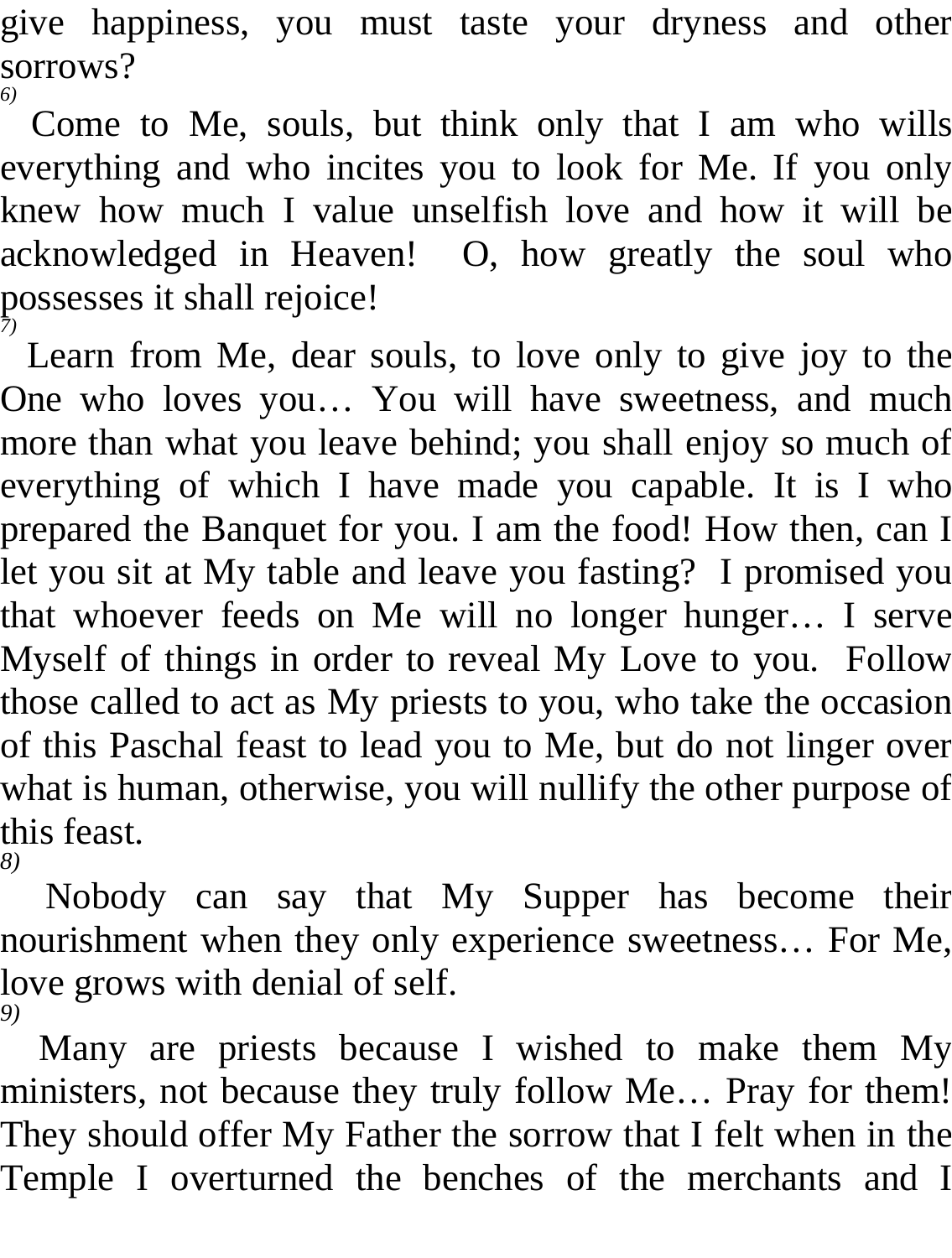reproached the ministers of that time for having turned the house of God into opportunists. *10)* 

When they asked Me under what authority had I done that, I felt an even greater sorrow upon confirming that the worst denial of My Mission came precisely from My ministers. *11)* 

For that reason, pray for the priests that treat My Body with a sense of habit and, therefore, with very little love. *12)* 

You will soon know that I had to tell you this because I love you and *because I promise anyone who prays for My priests, the remission of all due temporal punishment. There will be no Purgatory for those who grieve because of lukewarm priests, but rather Paradise immediately after their last breath. 13)* 

And now, let Me embrace you again in order for you to receive the life that I, with infinite joy, made you part of. *14)* 

That night with infinite Love, I washed the feet of My Apostles because it was the culminating moment in which to present My Church to the world. *15)* 

I wanted My souls to know that even when they may be burdened with the greatest sins, they are not excluded from graces. They are close to My most faithful souls; they are in My Heart, receiving the graces that they need. *16)* 

What anguish I experienced at that moment knowing that in My Apostle Judas was represented so many souls who gathered at My feet and cleansed so many times with My Blood, were yet to be lost! At that moment, I wanted to teach sinners that because they have sinned, they should not distance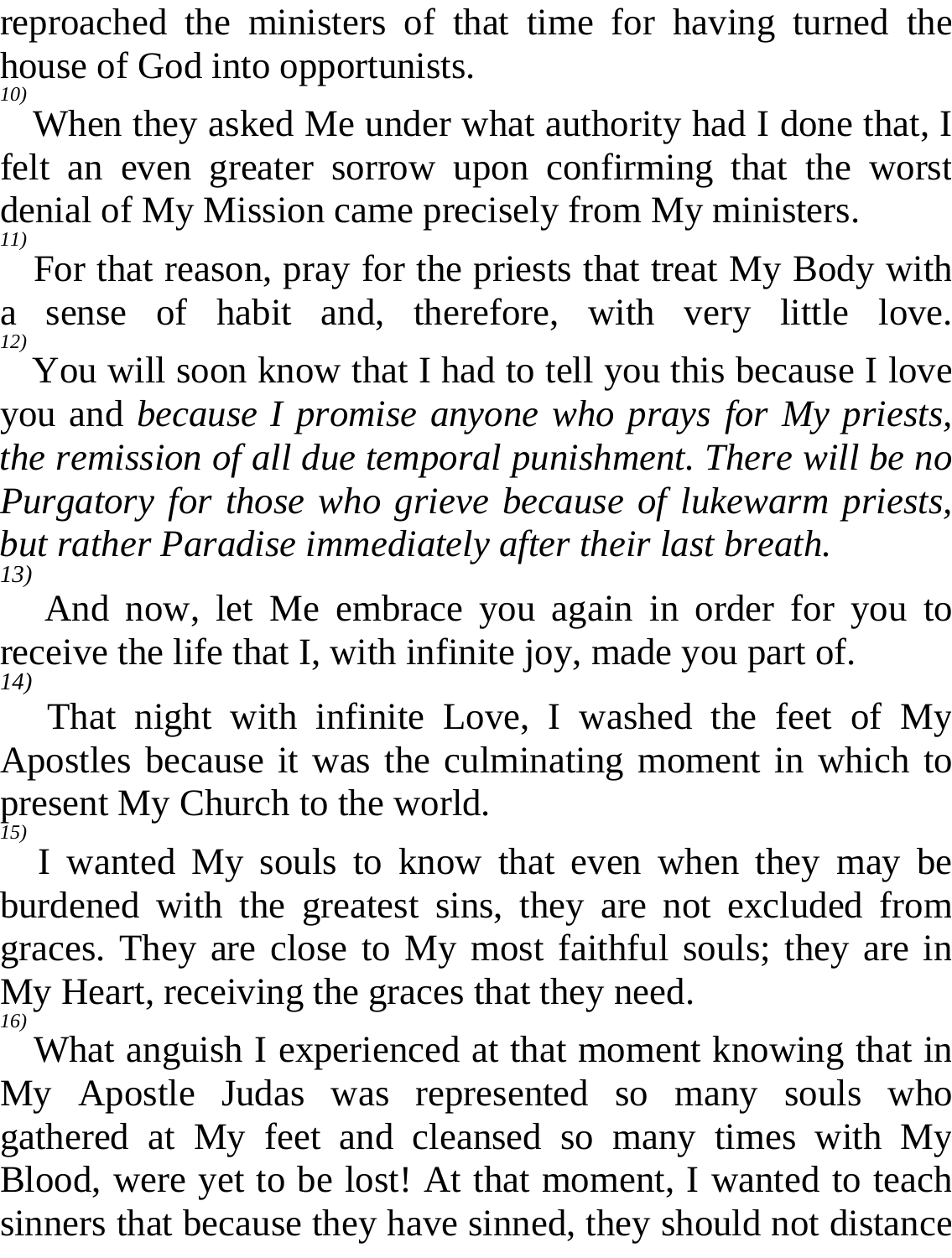themselves from Me thinking that they no longer have recourse and that they will never be loved as before they sinned. Poor souls! These are not the feelings of a God who has shed all His Blood for you. Come to Me all of you and fear not because I love you. I will cleanse you with My Blood and you will be as white as snow. I will drown your sins in the water of My Mercy and nothing will be able to snatch from My Heart the Love that I have for you. *17)* 

My beloved, I have not chosen you in vain, respond to My election with generosity. Be faithful and firm in the faith. Be meek and humble so that others may know the greatness of My humility.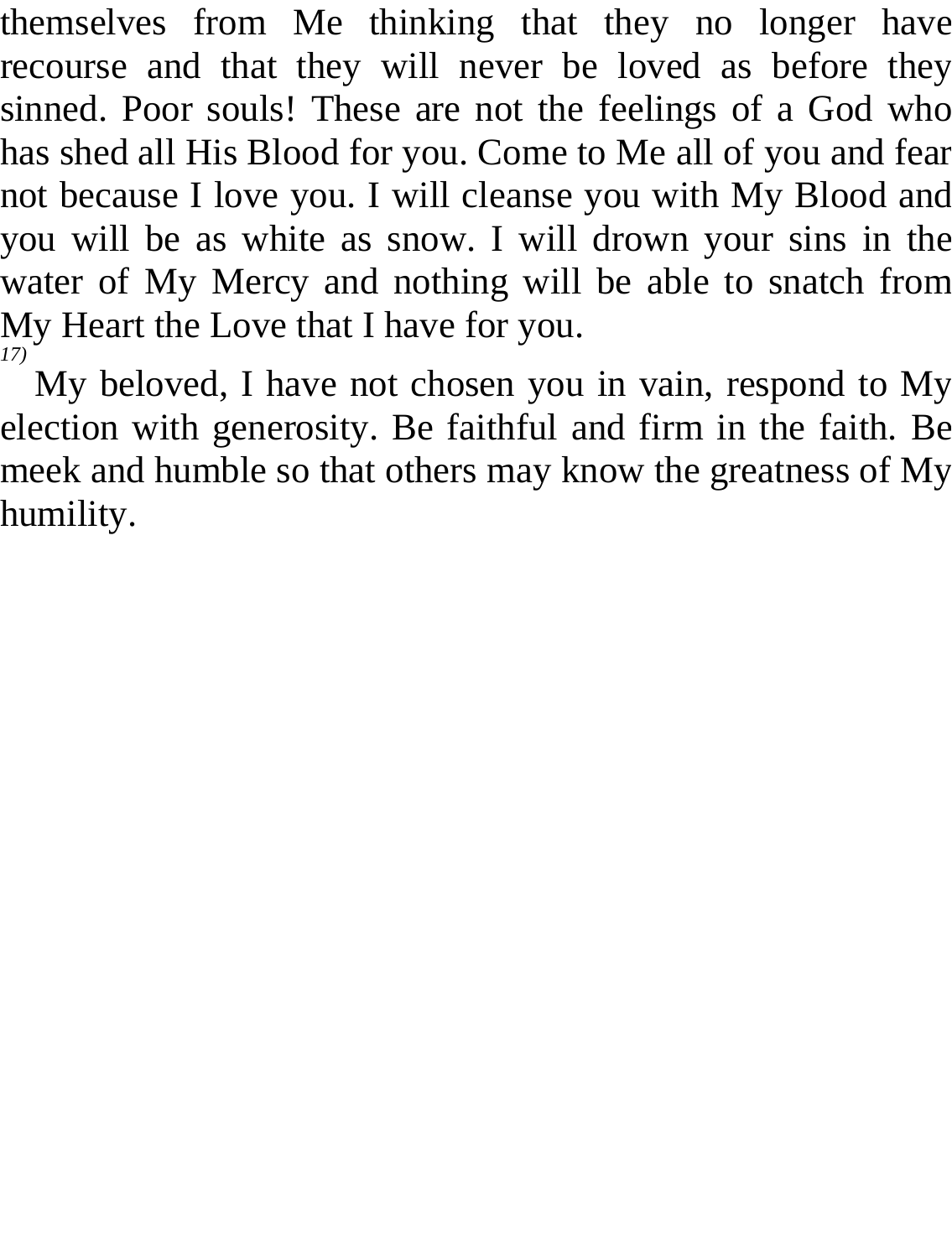## **PART 1.3 JESUS WILL PRAY IN THE GARDEN**

Nobody really believes that I sweat blood that night at Gethsemane, and few believe that I suffered much more in those hours than in the Crucifixion. It was more sorrowful because it was clearly revealed to Me that the sins of everyone were made Mine and that I should answer for each one. Thus I, being innocent, answered to the Father as if I were really guilty of dishonesty and I, being pure, answered to the Father as if I were stained of all the impurities committed by you, My brothers and sisters. You dishonour God who created you to be instruments of the greatness of Creation and not to stray from the nature given you with the purpose of having it gradually behold the sight of the purity Me, your Creator. *2)* 

Therefore, I was made a thief, a murderer, an adulterer, a liar, a sacrilegious person, a blasphemer, slanderer and a rebel to the Father whom I have always loved. *3)* 

It was precisely this contrast between My Love for the Father and His Will that caused My sweating blood. But I obeyed until the end and for love of everyone, I covered Myself with the stain so that I could do My Father's Will and save you from eternal damnation. *4)* 

Consider how many agonies more than human I had that night and, believe Me, nobody could alleviate such anguish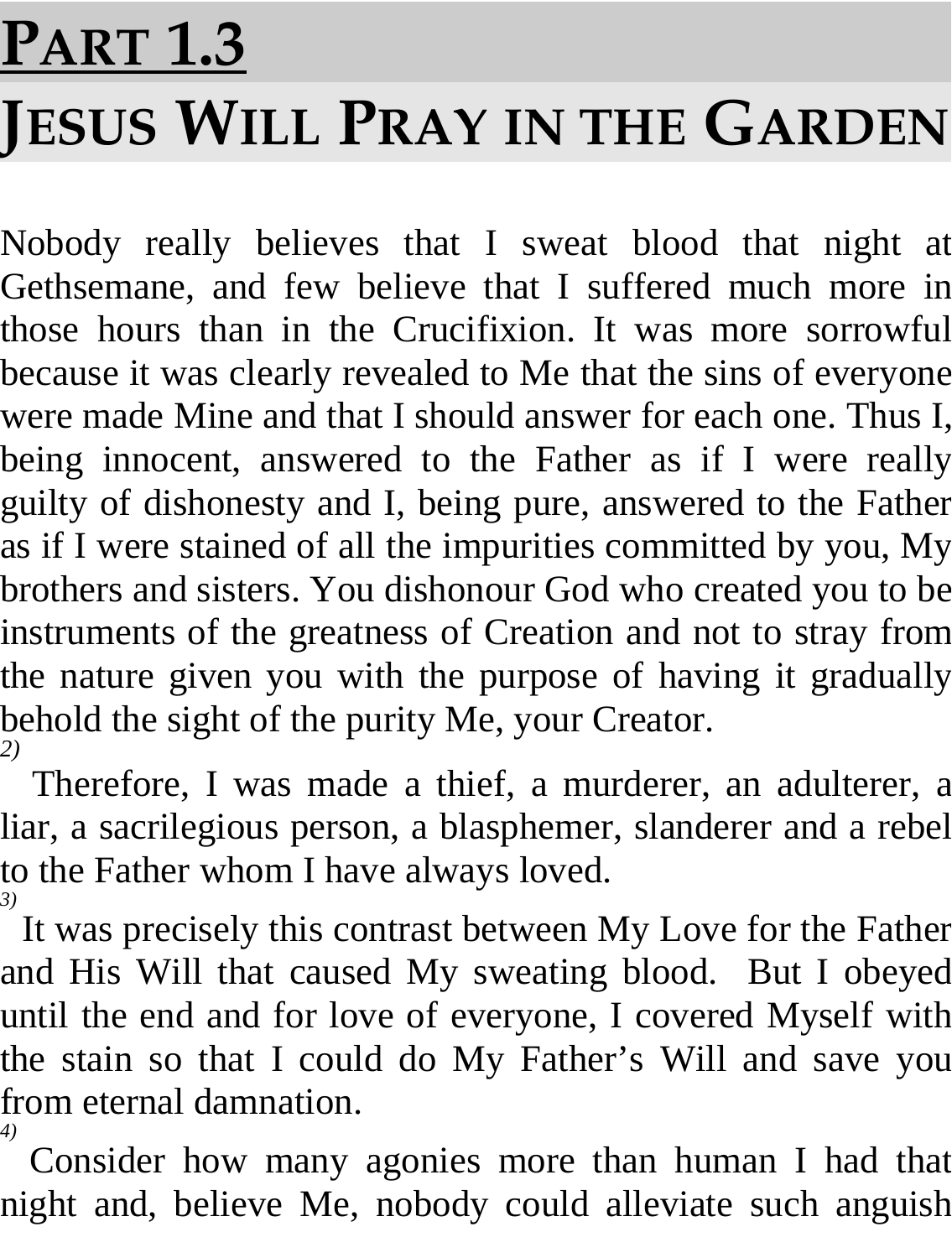because, on the contrary, I was seeing how each one of you devoted yourself to making cruel at every moment the death given to Me because of the offences whose ransom I have paid in full. I want it to be known once again how I loved all mankind at that hour of abandonment and indescribable sadness…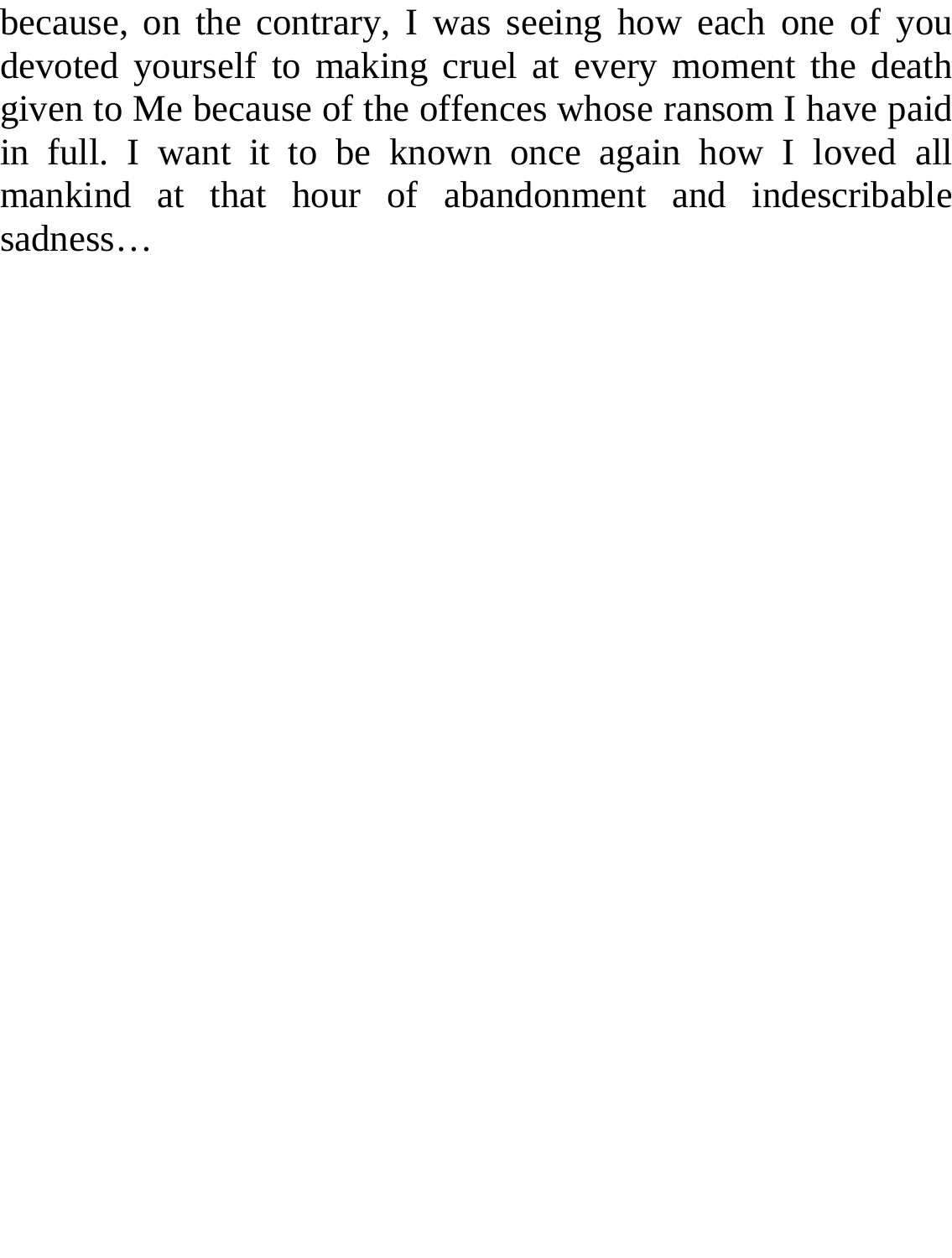### **PART 1.4 JESUS INSTITUTES THE HOLY EUCHARIST**

The desire that souls be clean when they receive Me in the Sacrament of Love, led Me to wash the feet of My Apostles. I also did it to represent the Sacrament of Penance, in which the souls that have had the misfortune of falling into sin, can wash themselves and regain their lost purity.

<sup>2)</sup> When washing their feet, I wanted to teach the souls that have apostolic tasks, to humble themselves and treat with tenderness the sinners and all souls entrusted to them. *3)* 

I wrapped Myself in linen to teach them that, in order to achieve success with souls, one has to gird oneself with mortification and self-denial. I wanted them to learn mutual charity and how the faults they observed in their neighbour should be cleansed, concealing them and always forgiving them without ever disclosing their faults. The water that I poured over My Apostles' feet was a reflection of the zeal that consumed My Heart in desires for the salvation of mankind. *4)* 

At that moment, the love that I felt for mankind was infinite and I did not want to leave them orphans… In order to live with you until the consummation of time and to show you My Love, I wanted to be your breath, your life, your support, your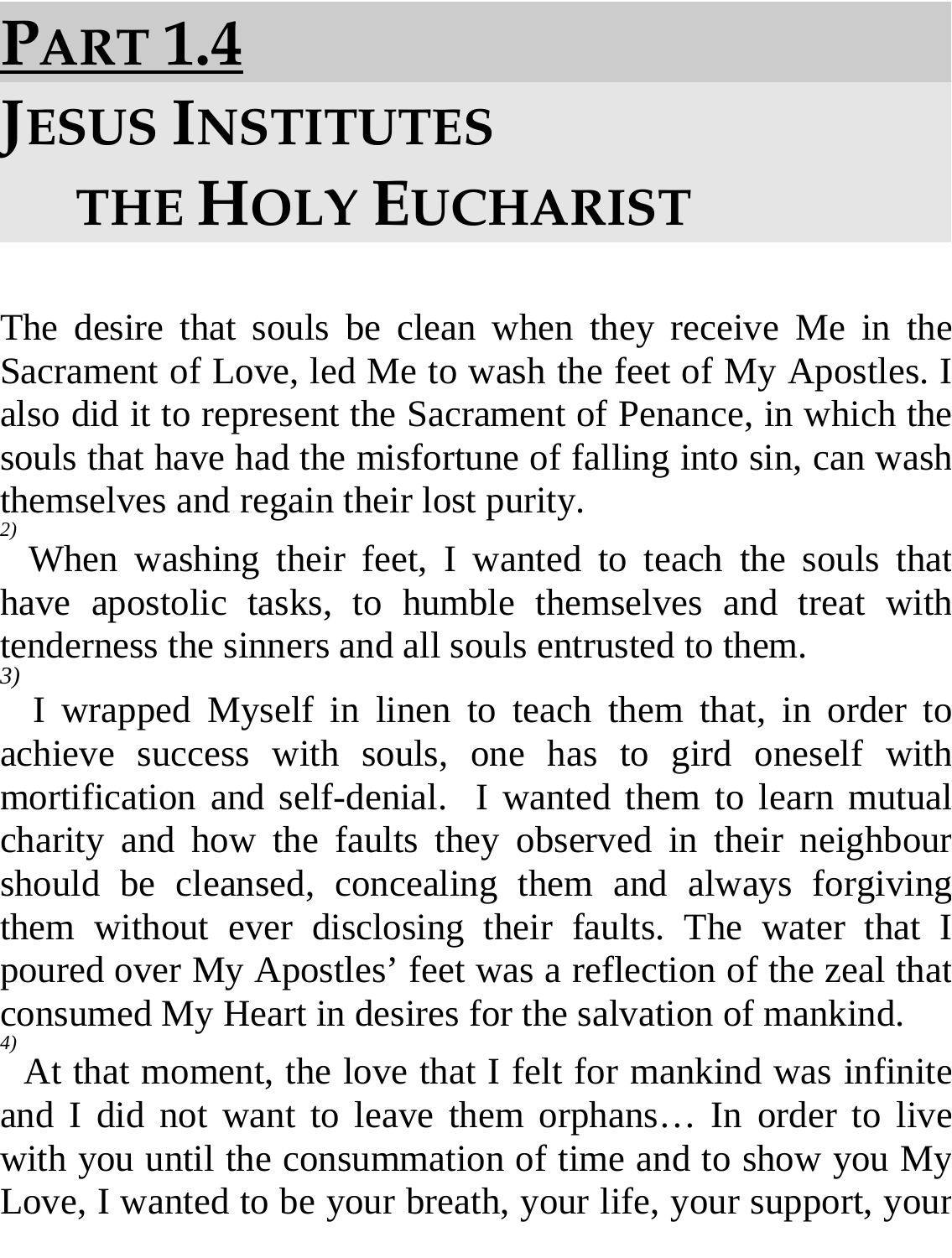everything! Then I saw all the souls that, in the course of time, would be nourished by My Body and Blood, and I saw all the divine effects that this nourishment would produce in many souls…

5) That immaculate Blood would engender purity and virginity in many souls; in others, it would light the fire of love and zeal. Many martyrs of love gathered at that hour before My eyes and in My Heart! Many other souls, after having committed many and serious sins and weakened by the force of passions, would come to Me to renew their strength with the Bread of the strong! *6)* 

How I would like to make known the feelings of My Heart to all souls! How much I desire that they know the Love I felt for them at the Cenacle when I instituted the Holy Eucharist. Nobody could penetrate the feelings in My Heart during those moments - feelings of love, joy, tenderness… But also immense was the bitterness that invaded My Heart. *7)* 

Are you perhaps good ground for the construction of a magnificent building? Yes and no… Yes, because of the gifts that I have made for you since birth; no, because of the use that you have made of them. Do you think that your ground is adequate in proportion to the structure of the building that I raise? Oh, it is paltry! Then, in spite of all the opposing elements that exist in you, My calculations will not fail because it is My skill to choose that which is poor for the purpose that I intend. I never make a mistake because I use skill and love. I construct actively without your realising it.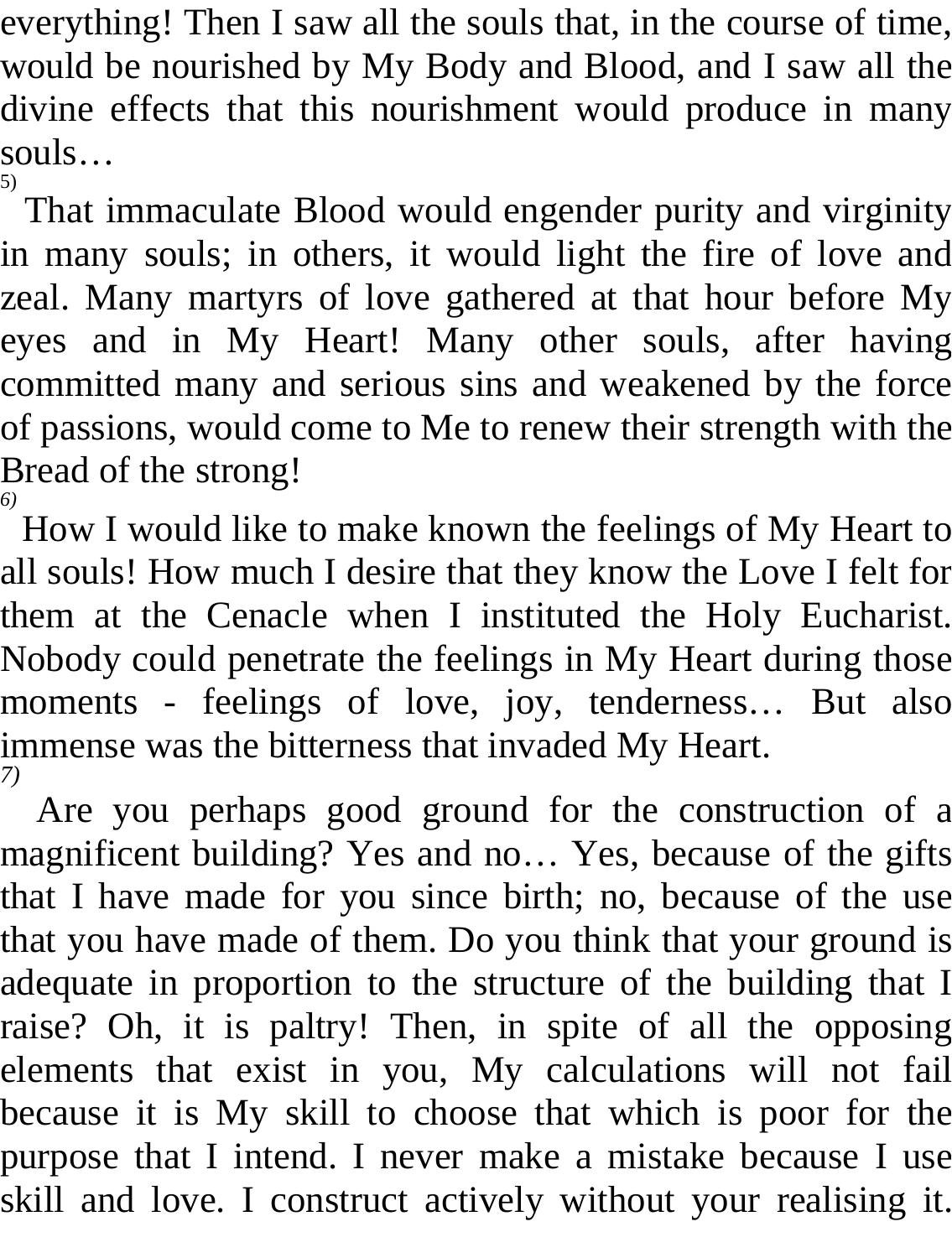Your own desire to know what I am doing serves Me for proving to you that you can do nothing and know nothing without My desiring it… *8)* 

It is time to work; do not ask Me for anything because there is someone who is thinking about you. *9*)

I want to tell My souls the bitterness, the tremendous sorrow that filled My Heart that night. Although My joy was great at accompanying mankind until the end of time and in becoming the Divine Nourishment of souls, and of seeing how many would render Me homage of adoration, love, and reparation, great was the sadness that caused Me to contemplate all those souls that were to abandon Me at the Tabernacle and how many would doubt My presence in the Eucharist. *10)* 

In how many hearts stained, impure and completely torn by sin I would have to enter! And how My profaned Flesh and Blood, would become the reason for the damnation of so many souls! You cannot understand the way in which I contemplated all the sacrileges, offences, and tremendous abominations that would be committed against Me… the many hours that I would spend alone in the Tabernacles. How many long nights! How many human beings would reject the loving calls that I would address to them. *11)* 

For love of souls, I remain a prisoner in the Holy Eucharist, so that in their sorrow and grief they are being consoled by the most tender of Hearts, by the best of Fathers, by the most loyal friend. But that Love, which is consumed for the good of mankind, is not going to be returned.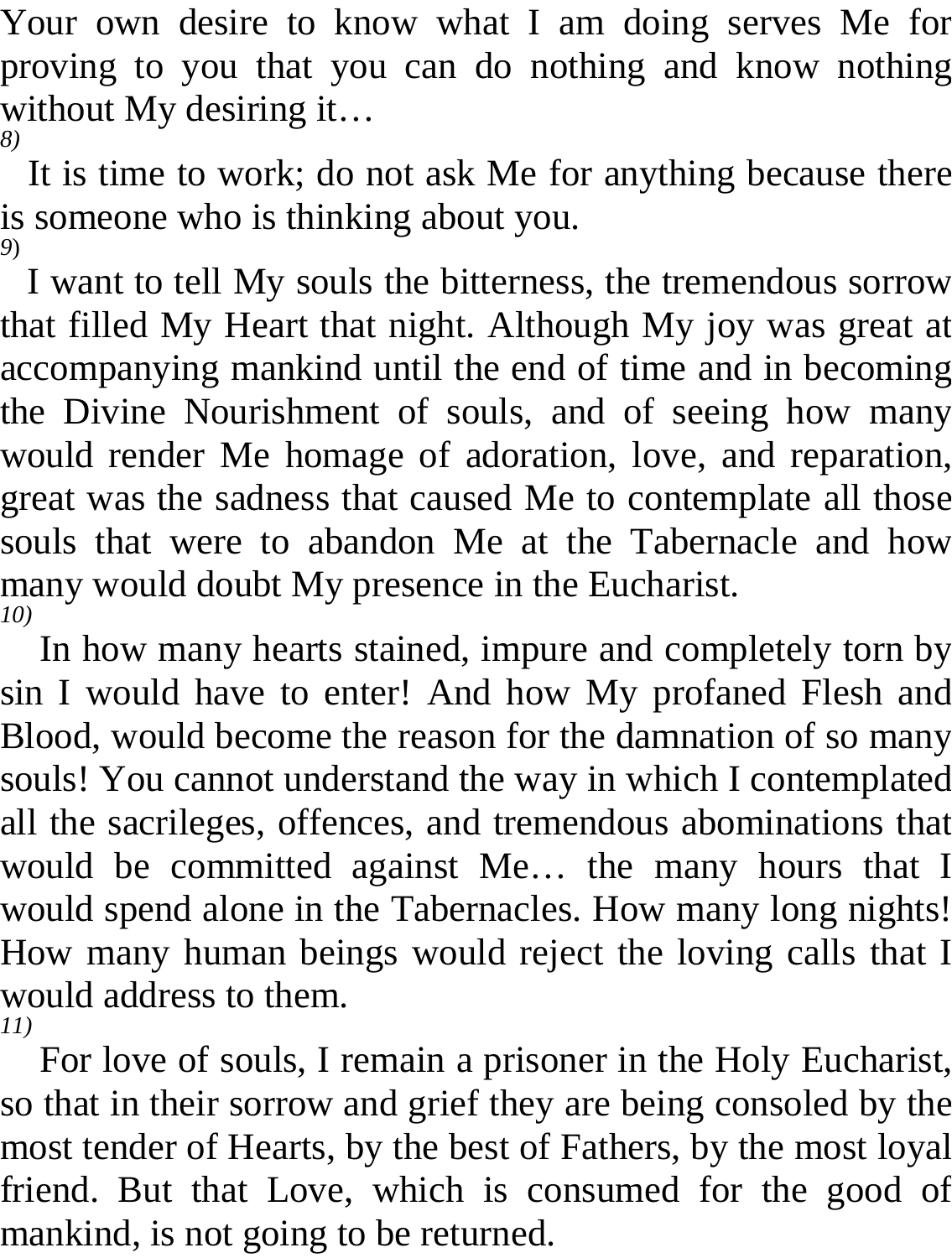I live amongst sinners to be their salvation and their life, their doctor and medicine; yet they, in return, in spite of their sick nature, distance themselves from Me. They offend Me and scorn Me.

*13)* 

My children, poor sinners! Do not distance yourselves from Me. I wait for you night and day at the Tabernacle. I will not reproach you for your crimes; I will not throw your sins in your face. What I will do is to wash you with the Blood of My wounds. Do not be afraid**;** come to Me. You do not know how much I love you. *14)* 

And you, dear souls, why are you cold and indifferent to My love? I know you have to attend to the needs of your family, your home, and of the world that constantly demands of you. But, can it be that you do not have a moment to come and give Me proof of your love and gratitude? Do not allow yourselves to be carried away by so many useless worries; reserve a moment of your time to visit the Prisoner of Love. If your body is sick, can you not find a few minutes to seek the Doctor who must cure you? Come to He who can restore strength and health of the soul. Give alms of love to this Divine Beggar, who calls you, wants you, and waits for you. *15)* 

These words will produce the effect of a great truth in souls. They will penetrate families, schools, religious congregations, hospitals, prisons, and many souls will surrender to My Love. My greatest sorrows come from the souls of priests and nuns.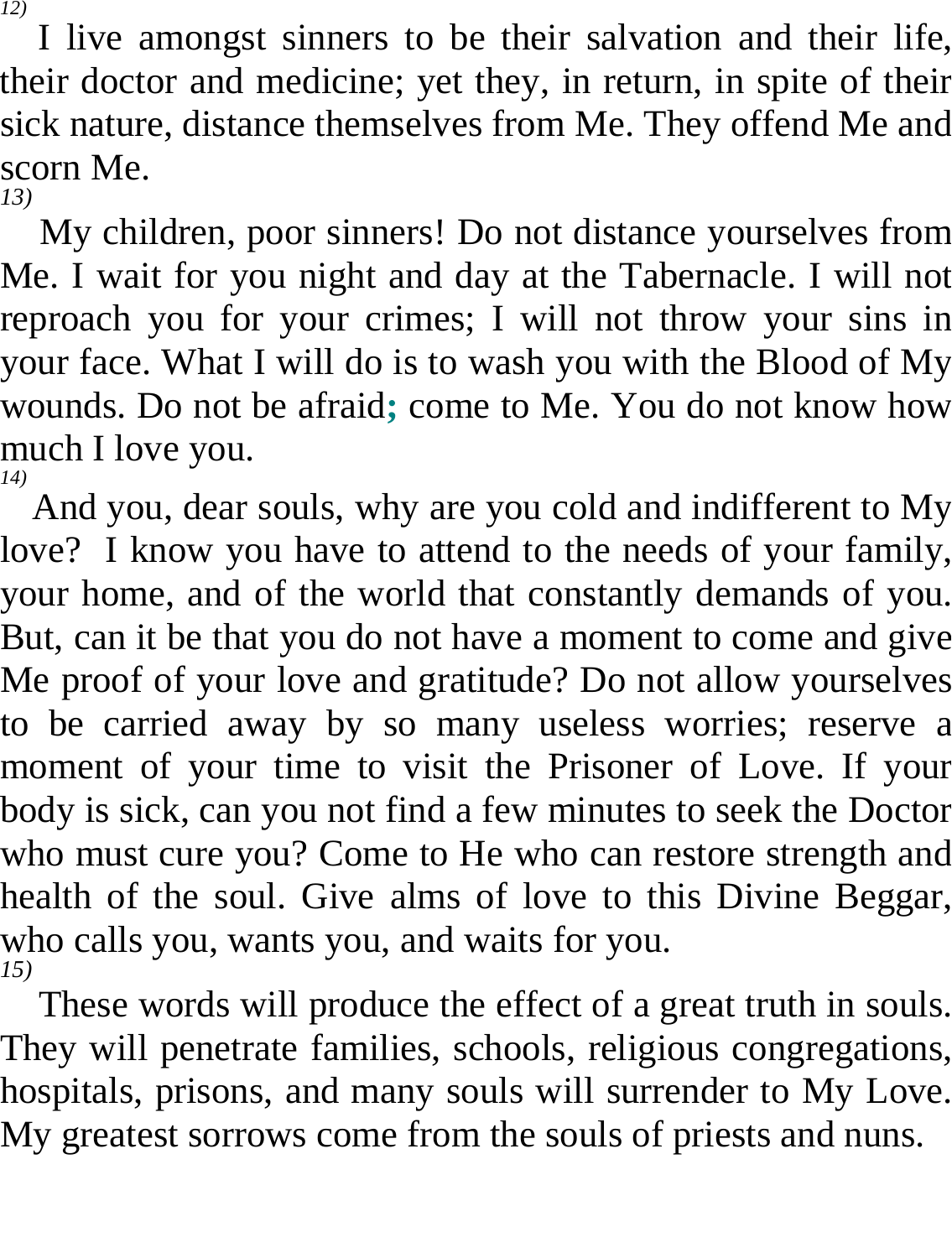At the moment that I instituted the Eucharist, I saw all the privileged souls that would be nourished with My Body and My Blood and the effects produced in them. *17)* 

To some, My Body would be a remedy to their weakness. To others, a fire that would succeed in consuming their miseries, inflaming them with love. Ah!… Those souls gathered before Me will be an enormous garden in which every plant produces a different flower, but all delight Me with their scent. My Body will be the sun that revives them I will come close to some to be consoled, to others to hide, in others I will rest. If you only knew, beloved souls, how easy it is to console, to hide, and to give rest to the one God. *18)* 

This God, who loves you with infinite Love after freeing you from the bondage of sin, has sown in you the incomparable grace of the religious vocation. He has brought you in a mysterious way to the garden of His delights. This God, your Redeemer, has become your Spouse. He Himself nourishes you with His Body so pure, and with His Blood, He quenches your thirst. In Me you shall find rest and happiness. *19)* 

O, little daughter! Why is it that so many souls, after having been filled with so many blessings and caresses, have to be the cause of such sadness in My Heart? Am I not always the same? Can it be that I have changed for you? … No! I will never change, and I will love you with predilection and tenderness until the end of time.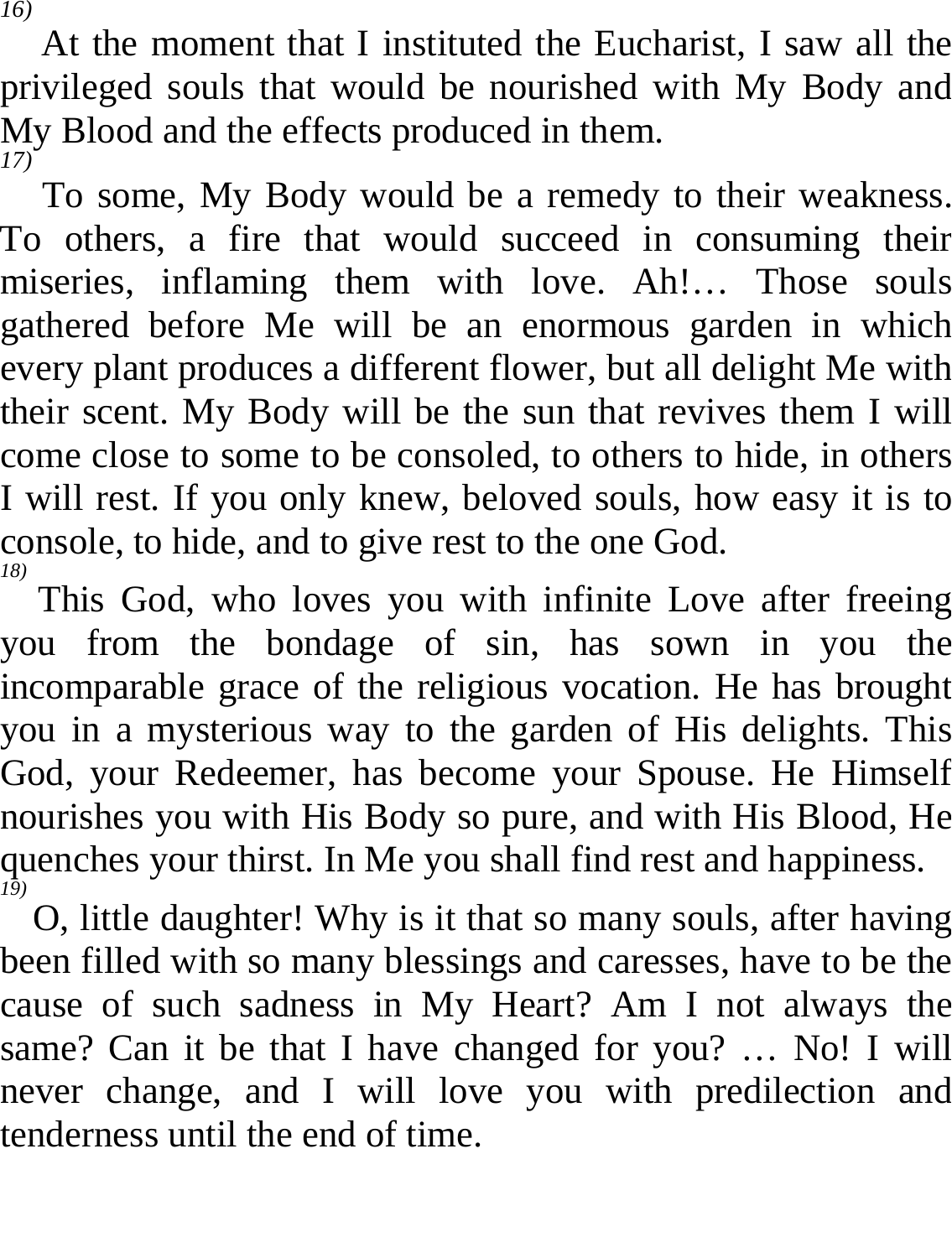I know you are full of miseries, but this will not keep from you My most tender looks and I wait for you anxiously, not only to ease your miseries, but also to fill you with My blessings. *21)* 

If I ask for your love, do not deny it to Me. It is very easy to love the One who is Love itself. If I ask for something dear to your nature, I give you both the grace and the strength necessary so you can be My comfort. Allow Me to come into your souls and, if you do not find in them anything that is worthy of Me, tell Me with humility and trust: "Lord, You already see the fruit that this tree produces. Come and tell me what I must do, so that from now on it may bear the fruit that You desire."

*22)* 

If the soul tells Me this with a sincere desire of proving its love to Me, I shall answer: "Dear soul, allow Me to cultivate your love Myself …" *23)* 

Do you know the fruits that you will obtain? The victory over your character will make amends for offences; it will atone for faults. If you do not get upset when you are corrected and you accept it gladly, you will make it possible for souls blinded by pride to humble themselves and ask for forgiveness.

<sup>24)</sup> This is what I will do in your soul if you allow Me to work freely. The garden will not flourish immediately, but you will give great comfort to My Heart.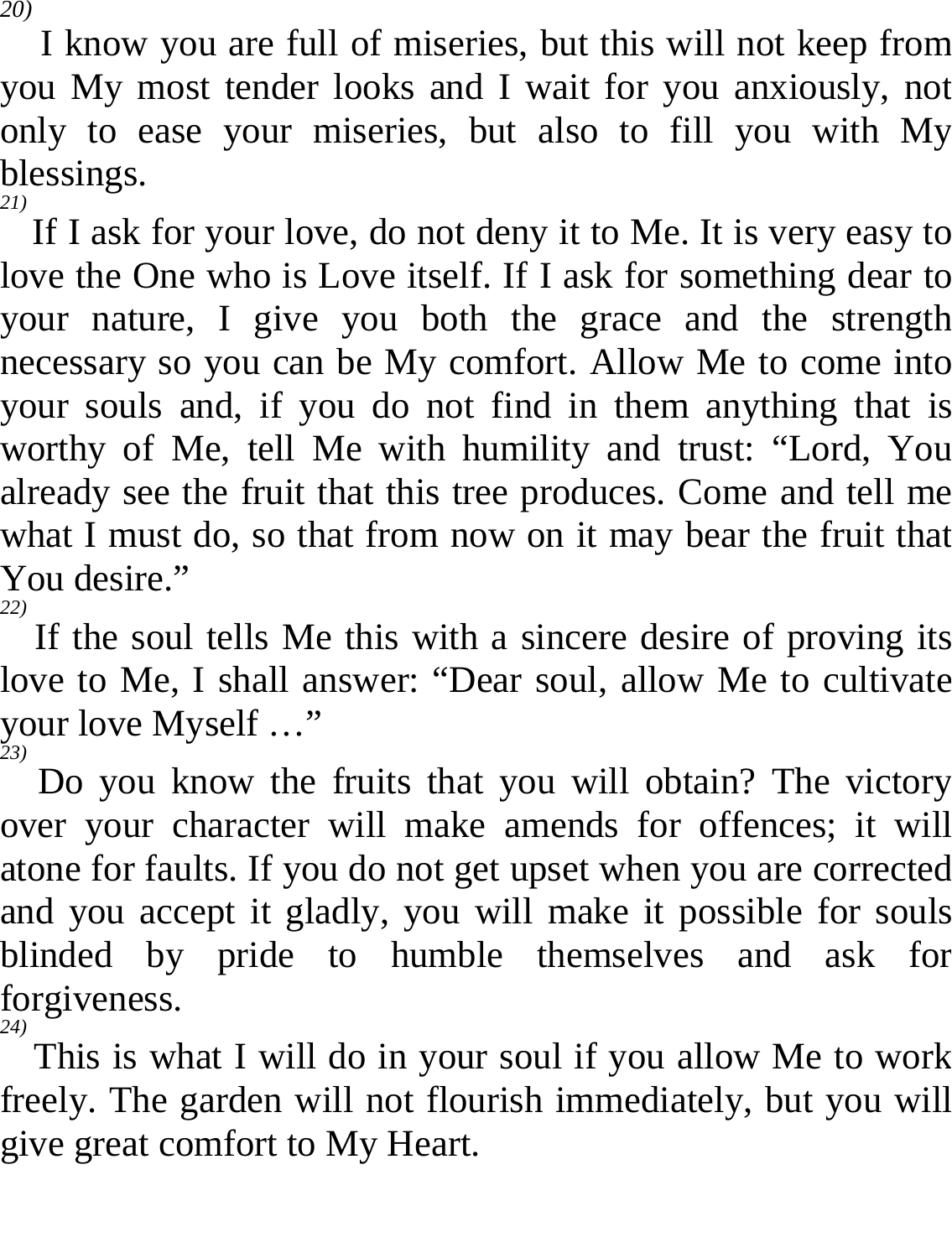All this passed before Me when I instituted the Eucharist and I was enkindled with longing to nourish souls. I was not going to stay on Earth to live with perfect beings, but rather to support the weak and nourish the children… I would make them grow, strengthen their souls, and rest in their miseries, and their good desires would console Me. *26)* 

But among My elected ones there are souls that cause Me sorrow. Will they all persevere? This is the cry of pain that escapes from My Heart; this is the moan that I want souls to hear. *27)* 

The Eternal Love is looking for souls who may say new things about old truths already known. The Infinite Love wants to create in the bosom of humanity a tribunal of pure Mercy, not of Justice. That is why the messages are multiplying in the world. Whoever understands them admires their work, takes advantage of them, and causes others profit from them as well. Whoever does not understand, keeps on being a slave of the spirit that dies and condemns. *28)* 

To the latter I direct My word of condemnation, because they hinder My Divine Work and they become accomplices of the devil. *29)* 

What cunning produces pressure on their childish minds when they condemn and repress what proceeds not from miserable creatures but from the Creator? To those whom I have called little ones, I reveal My knowledge, which on the other hand, I hide from the proud.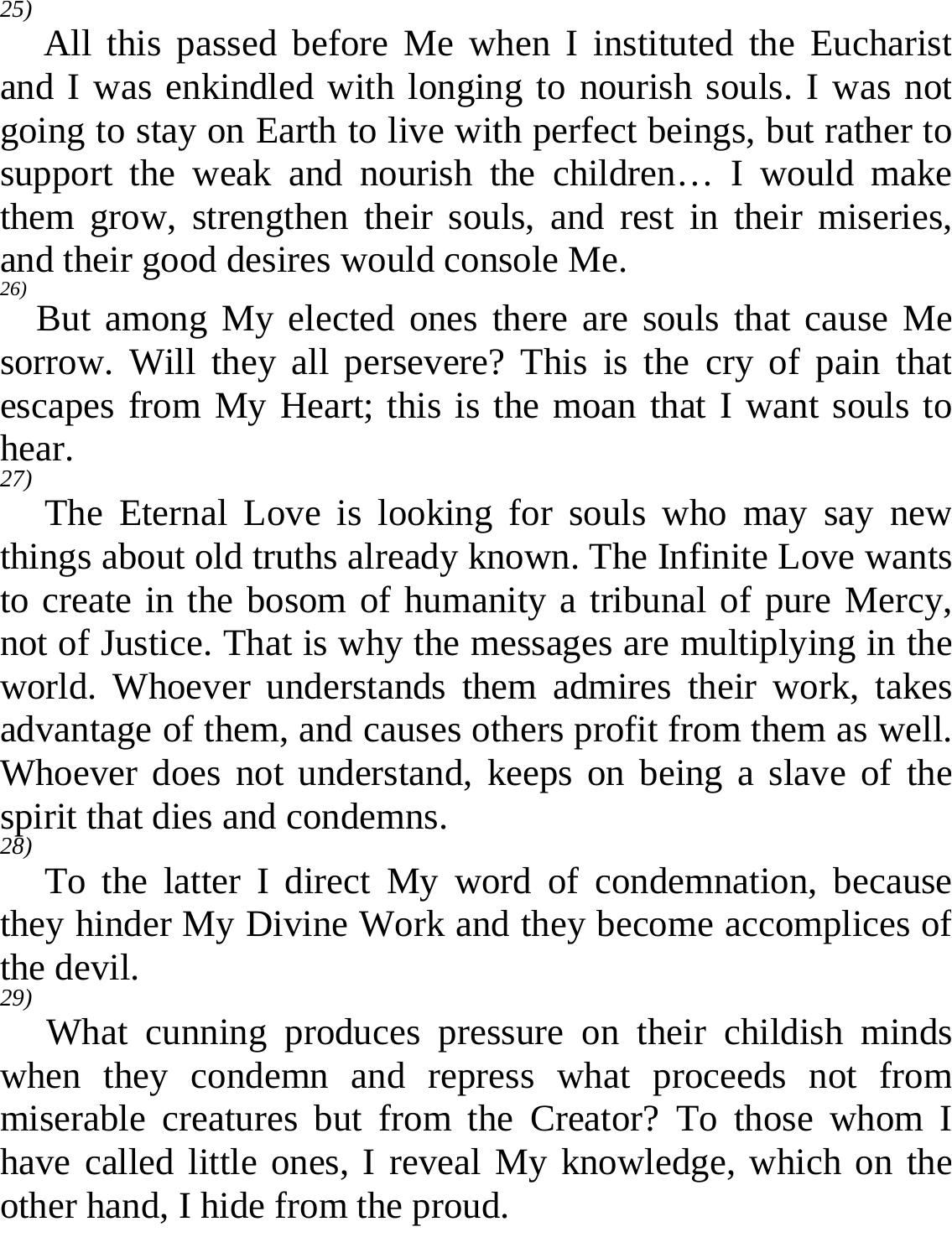Soul, allow Me to pour Myself in you. Become a valve of My Heart because there is no shortage of those who stifles My Love…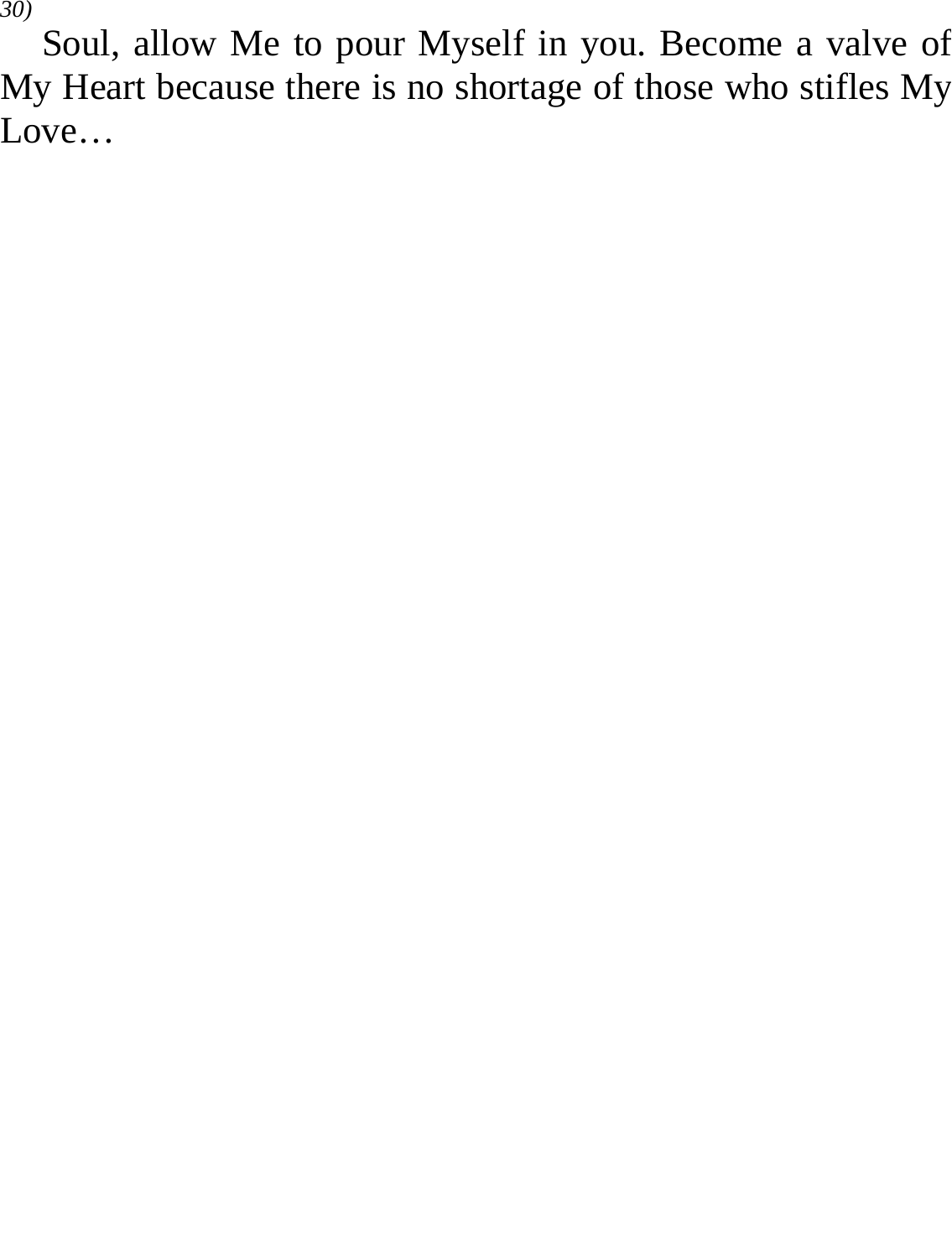### **PART 1.5 JESUS DOES THE WILL OF THE FATHER**

Of My Passion I want you to consider above all, the bitterness I experienced caused by My knowledge of the sins that darken the minds of men and women and lead them to commit aberrations. Most of the time these sins are accepted as the outcome of natural inclinations that, it is said, cannot be opposed as they say, by one's own will. Today, many live in grave sin, blaming others or fate, without the possibility of getting rid of them. I saw this in Gethsemane and I knew the great evil that My soul would absorb. So many are lost like that and how I suffered for them! *2)* 

Thus by My example of washing their feet and becoming their Food, I taught My Apostles to give each other mutual support. The hour was approaching for which the Son of God had been made man and Redeemer of the human race; for which He would shed His Blood and give His Life for the world. *3)* 

At that moment I wanted to be in prayer and surrender Myself to the Will of My Father… It was then that My Will as a man conquered My natural resistance to the great suffering prepared for Me by Our Father, who you see was more aggrieved that I Myself. Then, among those lost souls, I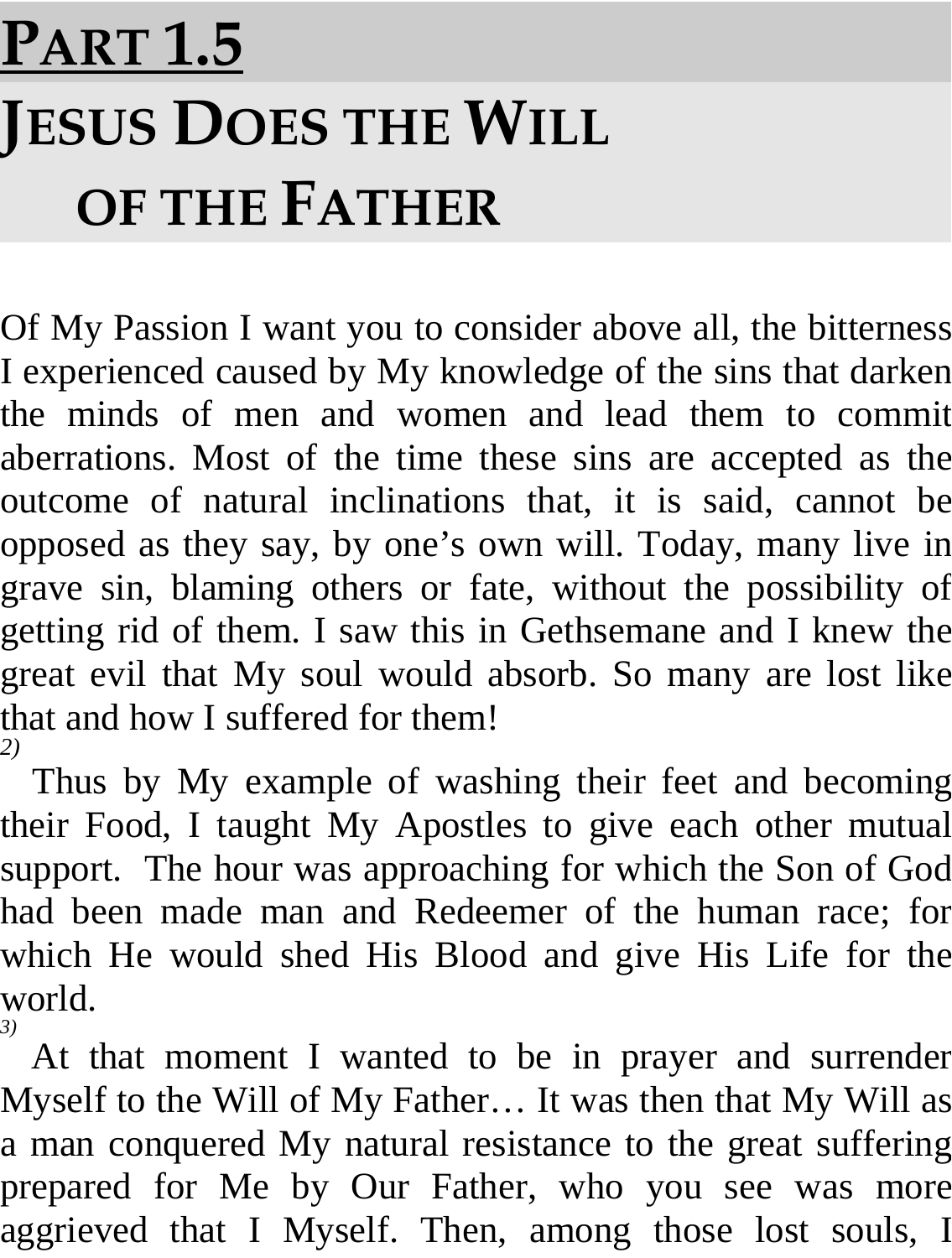surrendered My Own Soul in order to make reparation for that which had already become corrupt. My Omnipotence can accomplish everything but it requires that a minimum be met, on which to add the rest. And I offer that minimum requirement with infinite love. *4)* 

My Passion… What an abyss of bitterness enclosed in itself! *5)* 

How mistakenly afar from understanding are those who think only about the terrible sufferings of My Body. *6)* 

My daughter, I have reserved for you other scenes of the intimate tragedies that I lived through and wish to share with you because you are one of those whom the Father gave Me in the Garden *7)* 

Beloved souls, learn from your Model that the only necessary thing, even if your nature rebels, is to humbly submit and surrender yourselves to fulfil the Will of God. *8)* 

I also wanted to teach souls that every important act must be prepared for and given life through prayer. In prayer the soul is fortified for the most difficult things and God communicates with it and advises and inspires it even if the soul does not feel it. *9)* 

I withdrew to the Garden with three of My Disciples, in order to teach them that the three Powers of the soul should accompany them and help them in prayer. *10)* 

Let your memory recall the divine benefits, the perfections of God: His Kindness, His Power, His Mercy, and the Love that He has for you. Seek afterwards with understanding, how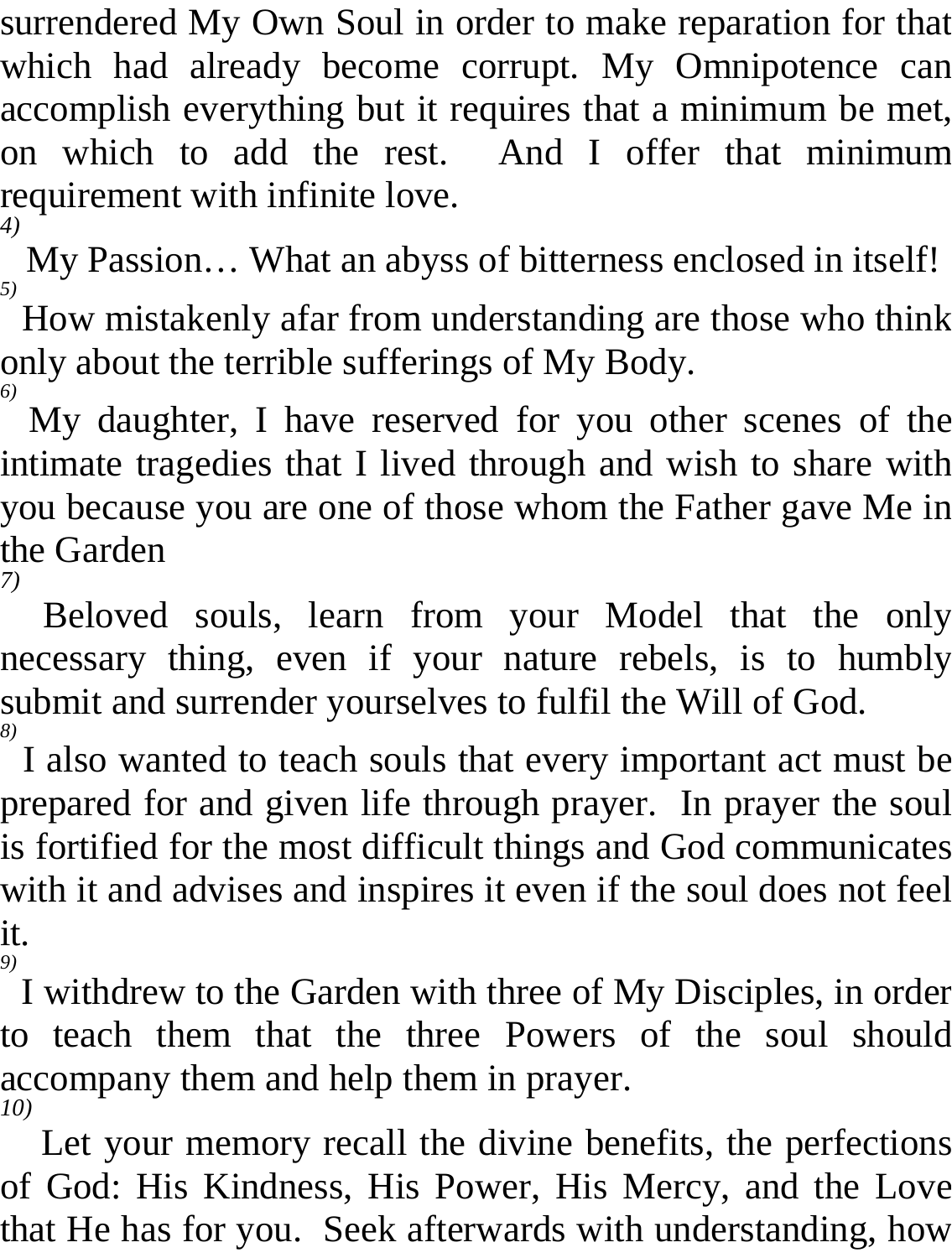you will be able to respond to the marvels that He has done for you… Through prayer, in your retreat and silence, allow your will to be moved to do the most and the best for God, and to be consecrated to the salvation of souls, whether by means of your apostolic works or by your humble and hidden life. *11)* 

Humbly prostrate yourselves as creatures in the presence of your Creator, and adore His designs over you, whatever they may be by submitting your will to the will of the Divine. *12)* 

In this way I offered Myself to carry out the work of redeeming the world. Ah! What a moment that was when I felt come over Me all the torments that I was to suffer during My Passion: the slander, the insults, the scourging, the kicks, the Crown of Thorns, the thirst, the Cross… *13)* 

All that passed before My eyes at the same time that an intense pain hurt My Heart; the offences, the sins, and the abominations that would be committed during the passing of time. And I not only saw them, but I felt covered with all those horrors, and in this way I presented Myself to My Heavenly Father to implore Mercy. *14)* 

My little daughter, I offered Myself as a lily to calm His anger and appease His wrath. Nevertheless, with so many crimes and so many sins, My human nature experienced a mortal agony to the point of sweating blood. *15)* 

Can it be possible that this anguish and this Blood are useless for so many souls?… My Passion was the origin of My love. If I had not wanted it, who would have been able to touch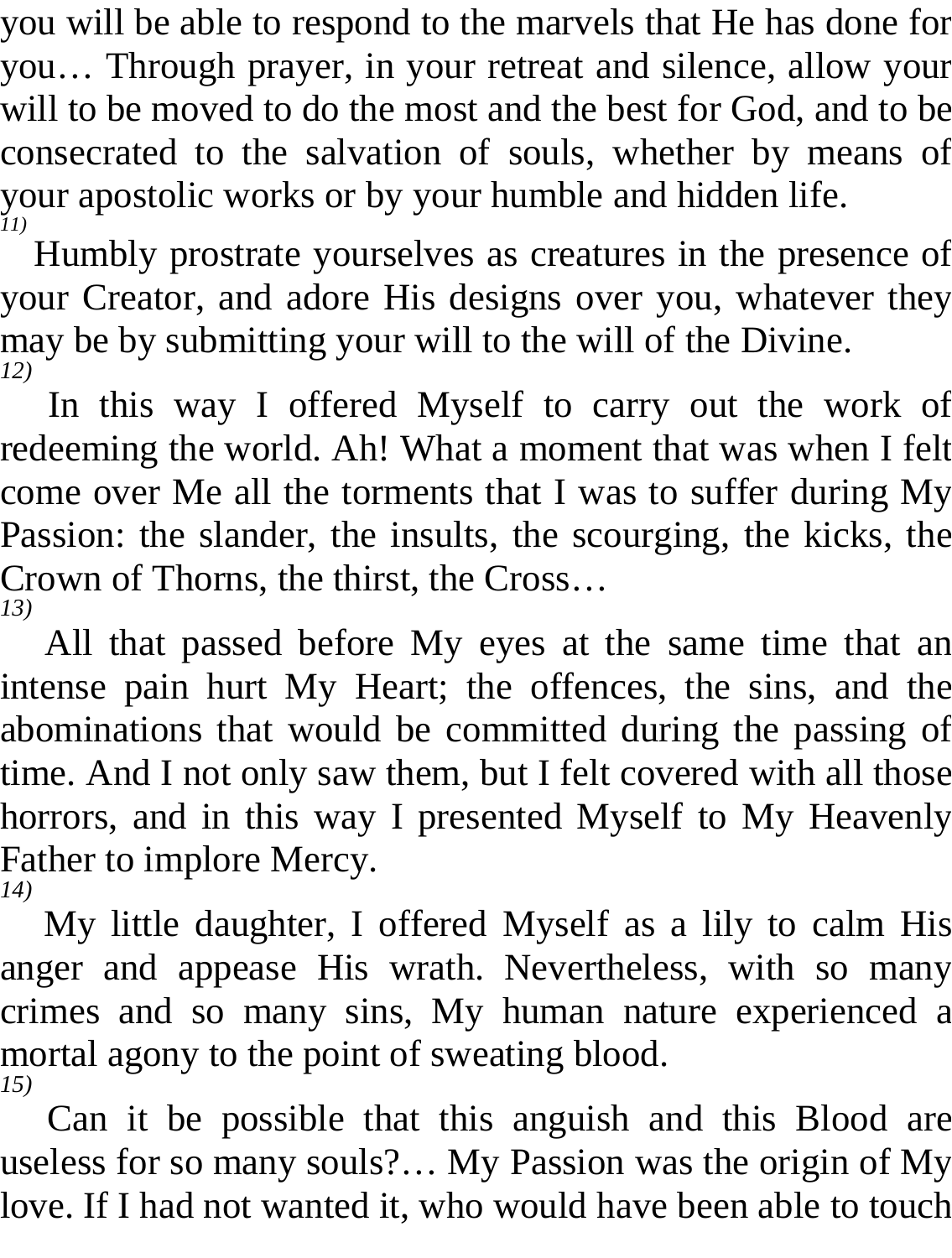Me? I wanted it and to accomplish this, I made use of the cruellest amongst men. *16)* 

Before suffering, I knew in Myself all suffering and I could evaluate it entirely. Yet when I wanted to suffer, in addition to full knowledge and appraisal, I had the human sensation of all sufferings. I took all of them. *17)* 

Speaking of My Passion, I cannot go into so much detail. Other times I have done so and you cannot understand it. Because of your human nature, you could not grasp the enormous extent of the pains that I have suffered. *18)* 

Yes, I enlighten you, but I stay within a limit beyond which you cannot advance. Only to My Mother did I make known everything to do with Me that is why she suffered them more than anyone. *19)* 

But today the world will know more than I have granted it up to now, because My Father so desires it.. For that reason, in My Church there flourishes a ray of love for all the changing circumstances that carried Me from the Garden to Calvary. More than to anyone else, I manifest My Passion to the loved ones I had in the Garden. They are able to mention something that adapts to the mind of those who journey today. And if they can, they should do it so. Therefore, write everything I tell you, little one, for yourself and for many others, for the comfort of souls and for the Glory of the Holy Trinity who desires that My suffering in Gethsemane be known. *20)*

 My soul is sad unto death. While the sadness of physical illness could become the cause of death, the sadness of the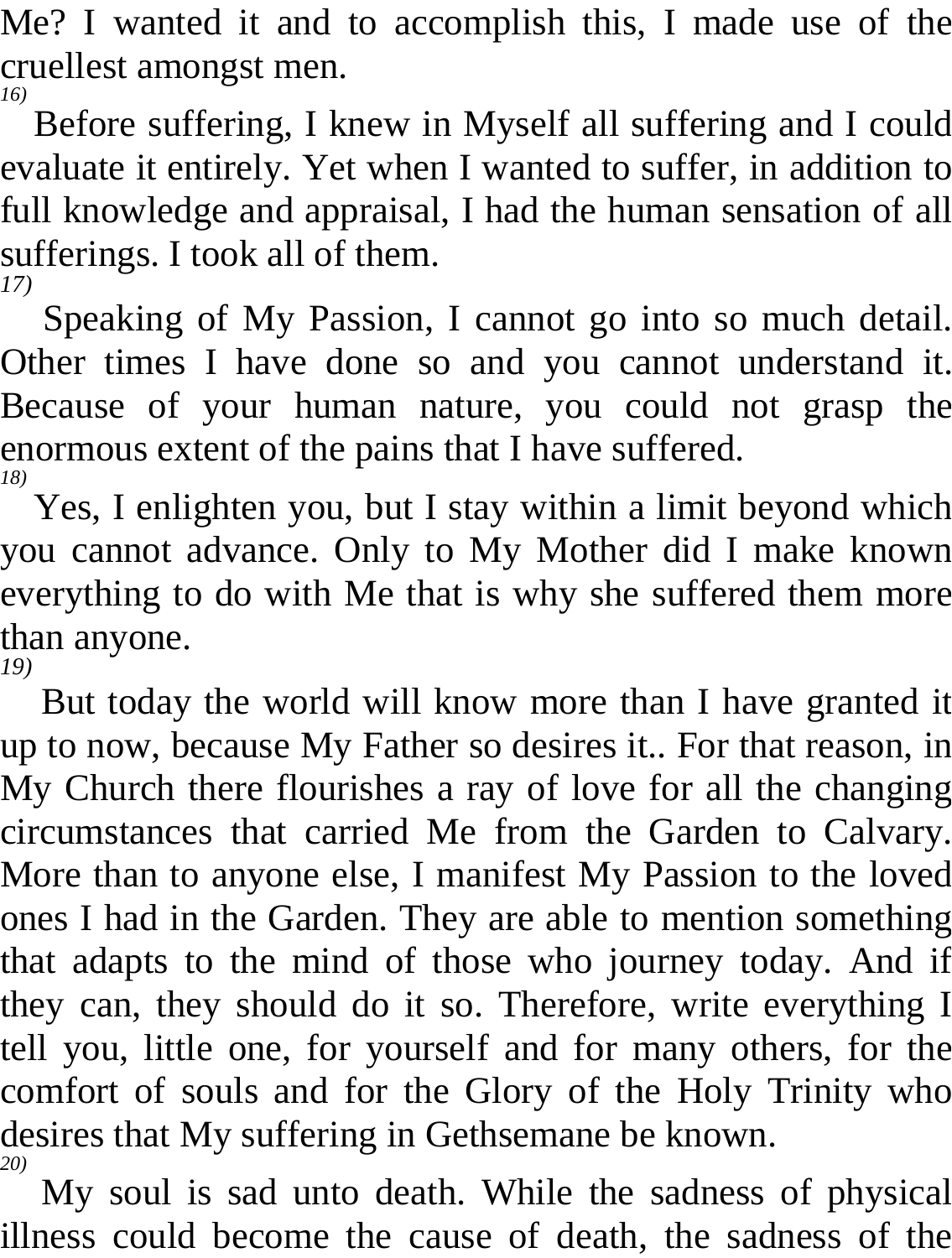spirit that I wanted to experience, consisted of the complete absence of the influence of the Divinity and the heartbreaking presence of the causes of My Passion. *21)* 

In My Spirit, which was in death agony were present all the reasons that impelled Me to bring love to earth. Foremost were the offences committed against My suffering Divinity as a man, yet with the very knowledge of God. You cannot find anything like this type of suffering because the man who sins understands, with My light, the part that corresponds to him and many times, imperfectly, he does not see what sin is like before Me. For that reason, it is clear that only God can know what is an offence committed against Him. *22)* 

Nevertheless, Humanity should be able to offer to the Divinity, full knowledge and true sorrow and repentance and I can do so as often as it wishes. I do this in fact by offering My knowledge that has worked within Me, a Man, through the process of making human the offence against God. *23)* 

This was My wish: that the sinner having repented through Me should have the way of presenting to his God the knowledge of the offence committed, and that I, in My Divinity, could also receive from the human person the full understanding of what has been committed against Me. *24)* 

Enough for today; you do not know how much you console Me when you surrender to Me in complete abandonment. Not everyday can I talk to souls… Let Me tell you My secrets for them! Let Me make use of your days and nights!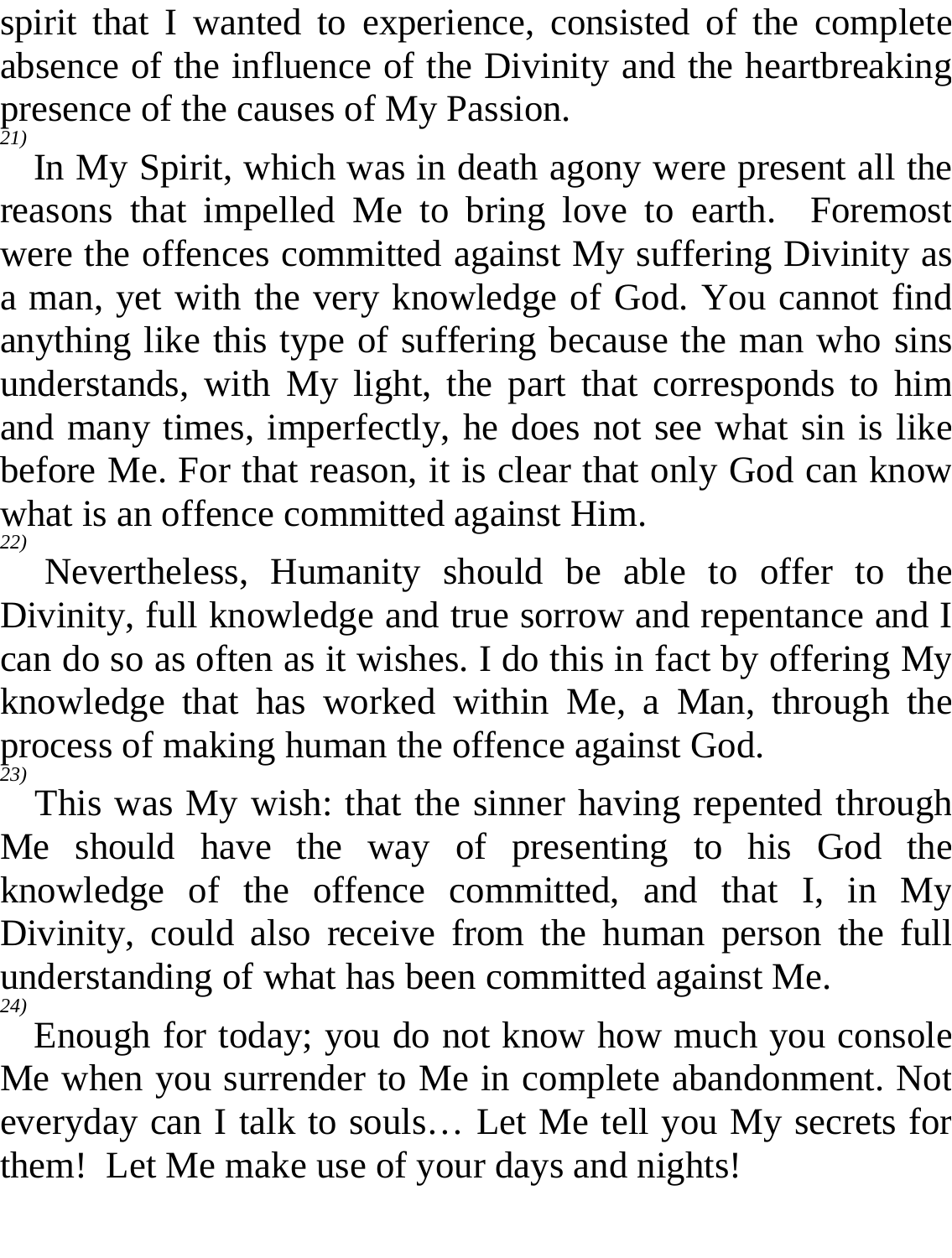I was sad unto death because I could see everywhere the enormous accumulation of offences committed. And if for one I experienced a death beyond compare, what do you suppose I have experienced for all the accumulated offences? "Sad is My Soul unto death…" with a sadness that produced in Me the abandonment of all strength; with a sadness which was centred in the divinity towards which were converging in Me, the flood of faults and the stench of souls consumed by all types of vices. For that reason, I was at the same time target and arrow - as God, the target, and as man, the arrow. As soon as I had absorbed all sin, I appeared before My Father as the only offender. There could be no greater sadness than this and I wanted to take in all sin for the Love of the Father, and for Mercy to all of you. *26)* 

If he does not pay attention to this matter, man ponders in vain over the meaning of these words, which include My entire being as God and as Man. Look at Me thus in this gigantic spiritual prison. Do I not deserve love if I struggled and suffered so much? Do I not deserve creatures making use of Me as their own property, knowing that I give Myself entirely to them without reserve? Drink all of you from My inexhaustible fountain of goodness. Drink! I offer you My sadness in the Garden; give Me your sadness, all your sadness. I want to make of your sadness a bouquet of violets, whose perfume is constantly directed toward My Divinity. *27)* 

"Father, if it is possible, take this Cup away from Me, but let not My Will but Yours be done." I said this at the height of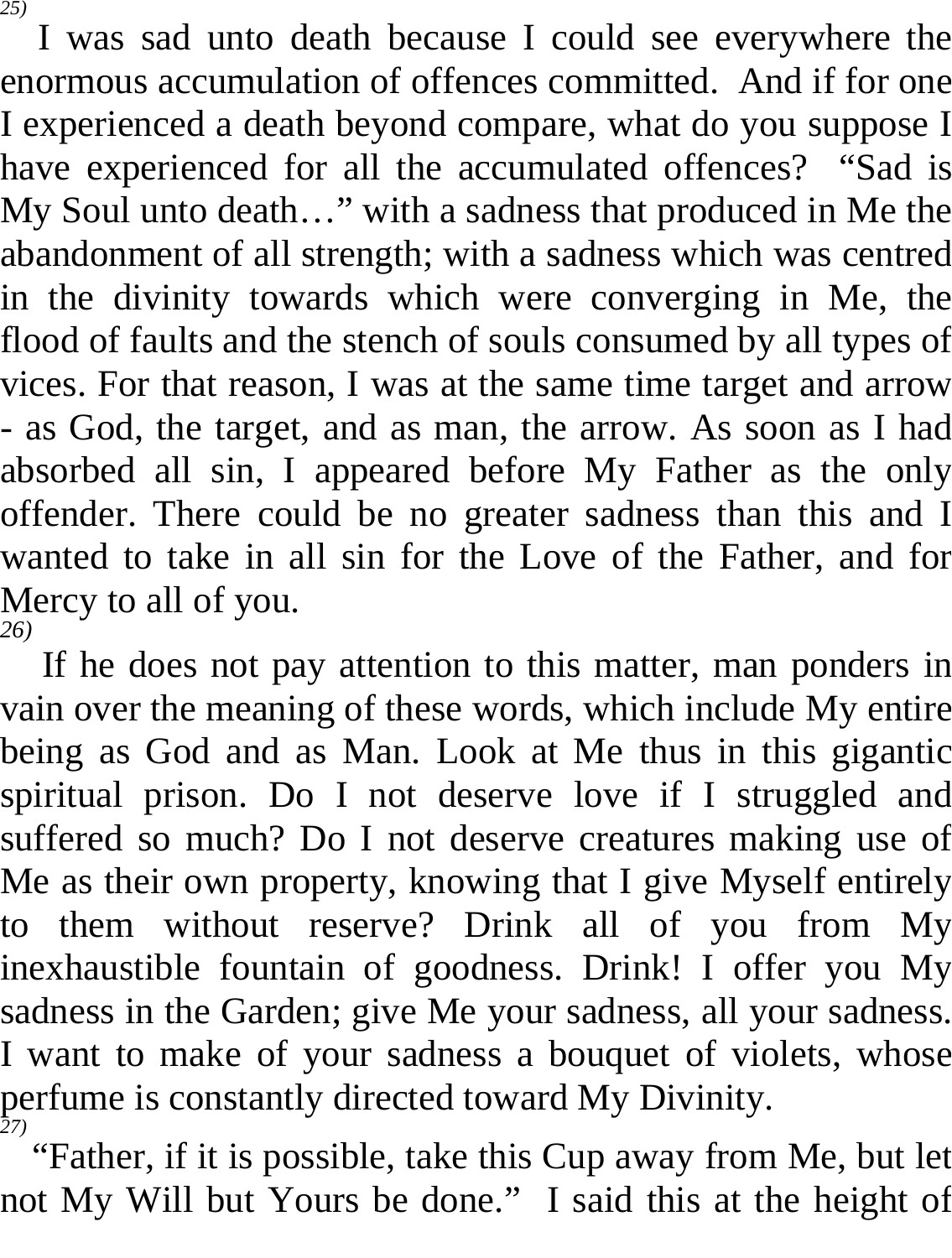bitterness, when the burden weighing down on Me had become so bloody that My Soul found itself in the most unbelievable darkness. I said so to the Father because, when I assumed all guilt, I presented Myself before Him as the only sinner against whom all His Divine Justice was discharged. And feeling deprived of My Divinity, only humanity appeared before Me. *28)* 

Take from Me, O Father, this extremely bitter Cup that You present to Me, and which, nevertheless, I accepted out of love for You when I came into this world. I have reached a point where I do not even recognise Myself. You, O Father, have made of sin My inheritance and this makes unbearable My presence before You who love Me. The ingratitude of human beings is already known to Me but how will I endure seeing Myself alone? My God, have pity on the great solitude in which I find Myself. Why do even You want to leave Me so abandoned? What help will I find then in such great desolation? Why do You also strike Me this way? And if you deprive Me of Yourself, I feel like I am descending into such an abyss that I do not succeed in recognising your hand in such a tragic situation. The Blood that oozes from My whole Body gives You testimony of My annihilation under Your powerful hand. *29)* 

Thus, I wept; thus, I fell downwards. But then I continued: It is just, Holy Father, that You do with Me all that You desire. My life is not Mine, it belongs totally to You. I do not want that My Will but Yours be done. I have accepted a death on the Cross; I also accept the apparent death of My Divinity.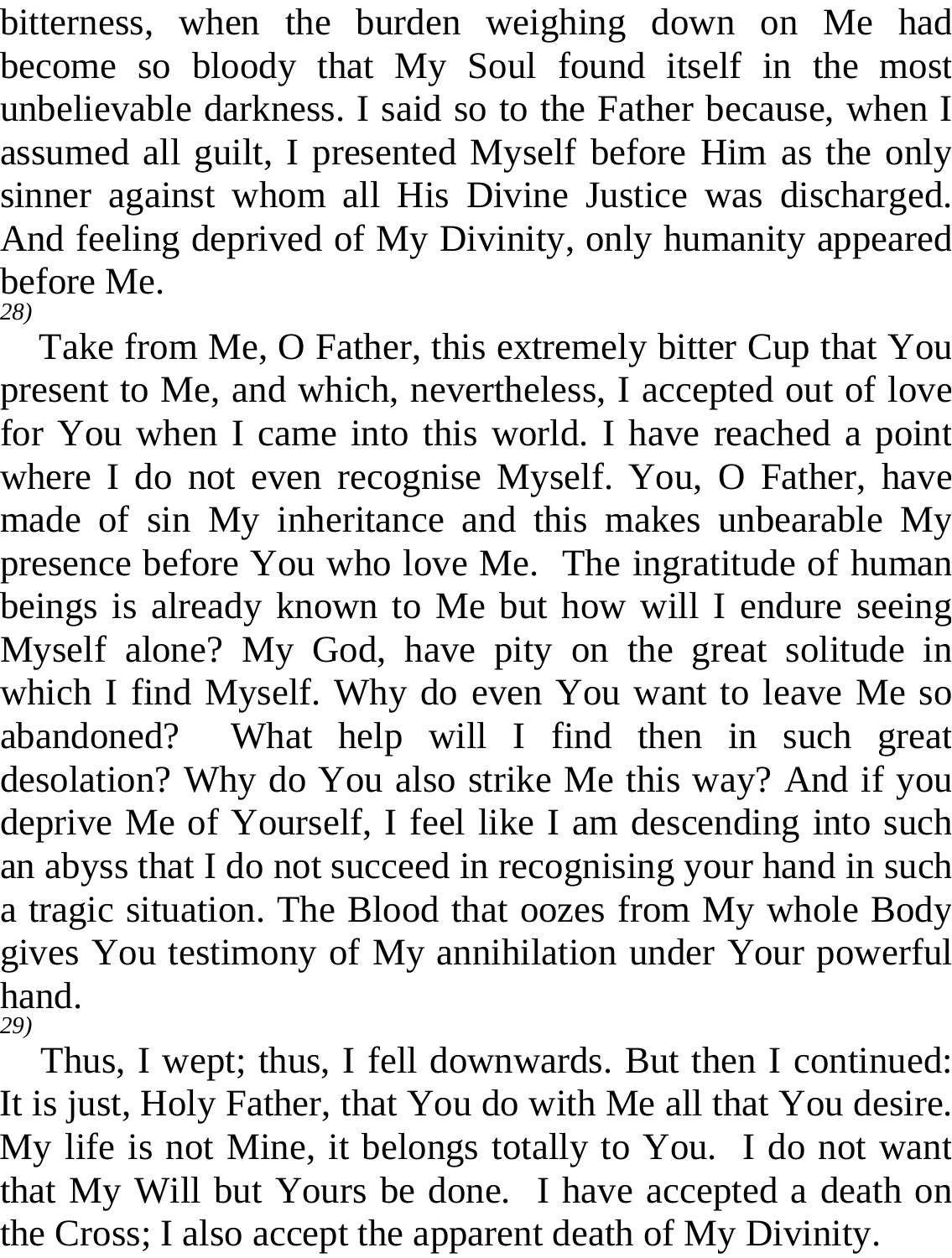It is just. All this I must give You and, before everything, I must offer You the holocaust of My Divinity which, nonetheless, unites Me to You. Yes, Father, with the Blood that You see, I confirm My donation and My acceptance: Your Will be done, not Mine…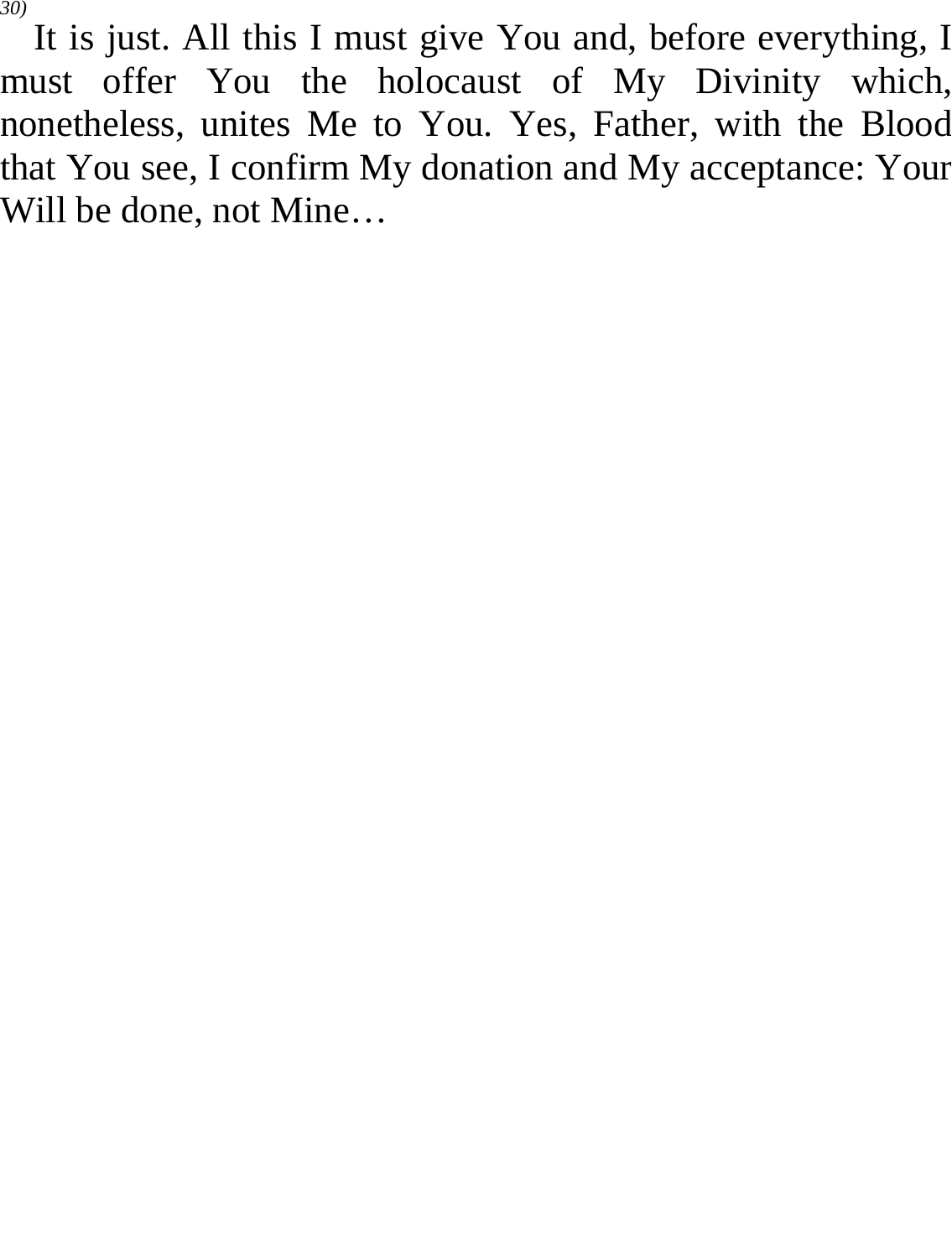### **PART 1.6 JESUS LOOKS FOR HIS DISCIPLES, WHO ARE ASLEEP**

In spite of everything, the enormous burden and the dreadful fatigue, together with the sweat of Blood , I had been overwhelmed in such a way that when I went to look for My Apostles, I felt tremendously exhausted. *2)* 

Peter, John, James! Where are you that I do not see you alert? Wake up! Look at My face! See how My body trembles with this confusion I experience! Why do you sleep? Wake up and pray with Me; for I have sweated Blood for you! *3)* 

Peter, My chosen disciple, do you not care about My Passion?… James, to you I have given so much preference, look at Me and remember Me! And you John, why do you let yourself plunge into sleep with the others? You can bear more than they can… Do not sleep; keep watch and pray with Me! *4)* 

This is what I obtained: seeking comfort, I found bitter affliction. Not even they are with Me. Where else will I go?… It is true; My Father gives Me only what I knew to ask of Him so that the judgment of all humanity would fall upon Me. My Father, help Me! You can do all; help Me! *5)* 

I prayed again like a human being in whom all hopes have sunk and who seeks understanding and comfort from on high.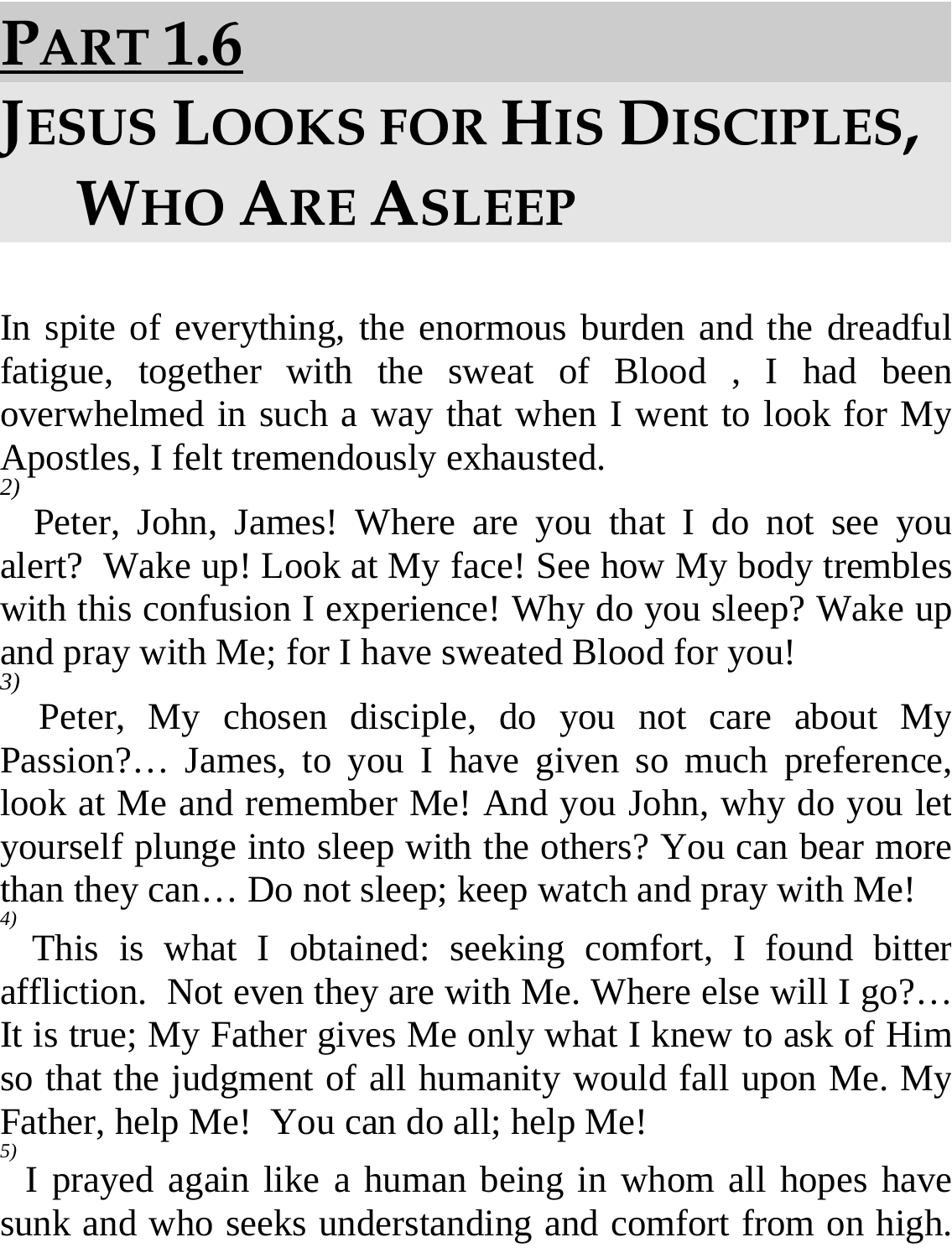But what could My Father do if I had freely chosen to pay for everything? The choice I made had not changed. Yet, natural resistance had reached such an excessive degree that My humanity was overwhelmed. *6)* 

Again I fell to the ground flat on My face out of shame for all your sins; again I asked My Father to take that Cup away from Me. But He answered that, if I did not drink from it, it would be as if I had not come to this world and that I should console Myself because many creatures would take part in My agonies in the Garden. *7)* 

I answered: Father, do not let My Will be done, but Yours. This Angel has assured Me of Your Love, and this brief joy that You have sent Me, has worked well even on My natural resistance. Give Me My creatures, those whom I have redeemed. Take them Yourself because for Your sake, I accept this. I desire to see You pleased. I offer You all My sufferings and My unchanging Will, that in truth is not in disagreement with Yours, because We have always been One… Father, I am destroyed but it is thus that Our Love will be known. May Your Will be done, not Mine! *8)* 

Again I returned to wake My Disciples, but the rays of the Divine Justice had left indelible scars within Me. They became filled with astonishment when they saw how distressed I had become and the one who suffered most was John. I, silent… they stunned… Only Peter had the courage to speak. Poor Peter! If he had known that part of My troubled state had been unleashed by him!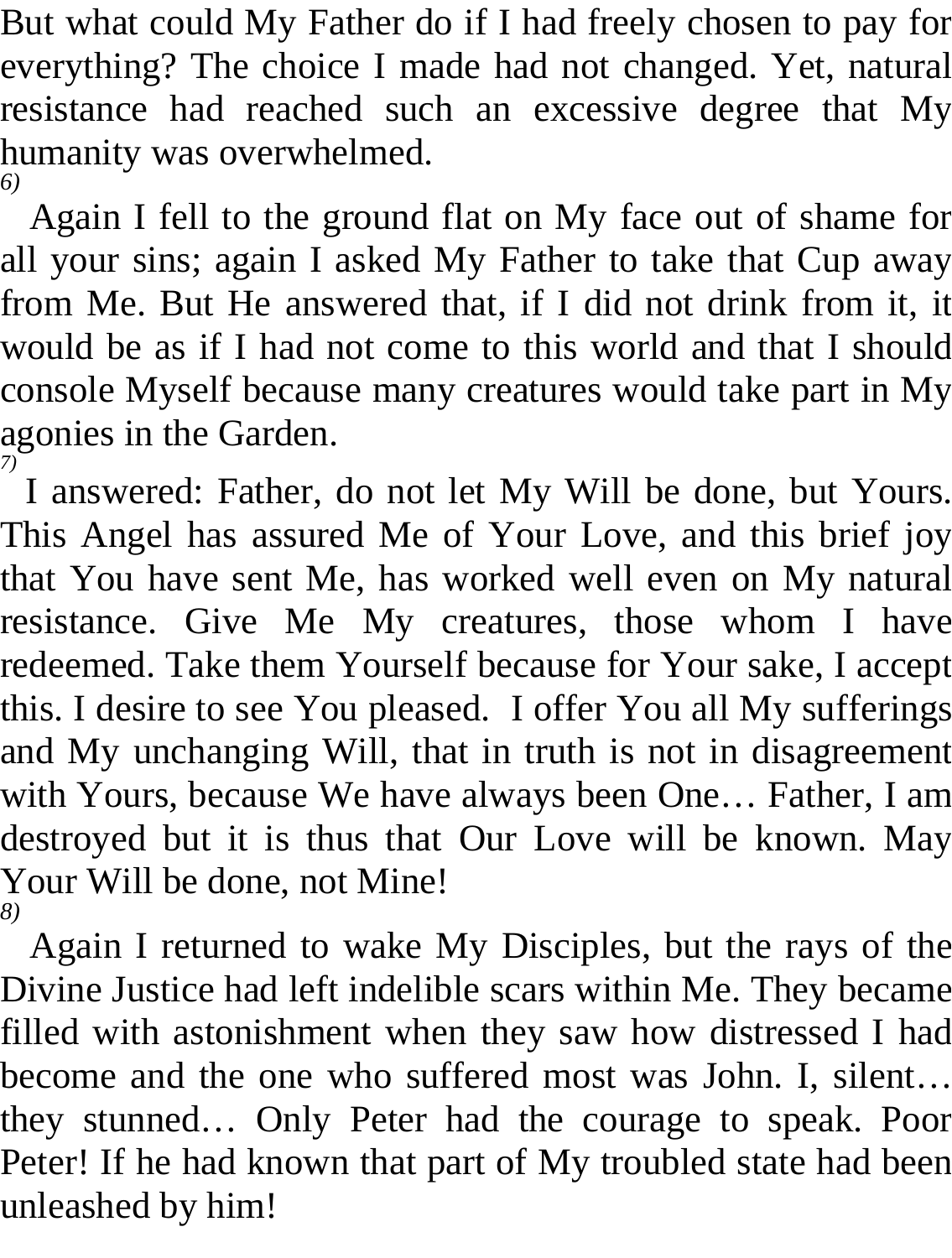I had taken My three friends for them to help Me by sharing My anguish, for them to pray with Me, for Me to rest in them and in their love. How can I describe what I experienced when I saw them sleeping? *10)* 

How My Heart suffers even today and, wanting to find relief in My souls, I go to them and find them sleeping. More than once, when I wanted to wake them and bring them out of themselves, out of their worries, they answer Me, if not with words, with deeds: "Not now, I am too tired; I have too much to do; this is bad for My health; I need a little time; I want some peace." *11)* 

I insist and gently tell that soul: Do not fear. If for Me you leave that rest, I will reward you. Come and pray with Me, just for one hour! Look, this is the moment when I need you! If you linger, will it already make you late? How many times do I hear that same answer! *12)* 

Poor soul, you have not been able to keep watch one hour with Me. Soon I will come and you will not hear Me because you are asleep. I will want to give you the Grace but since you are asleep, you will be unable to receive it. And who can assure you that later you will have the strength to wake up?… It is likely that deprived of food, your soul will be weaken and you may not emerge from that lethargy. *13)* 

Many souls have been surprised by death in the middle of deep sleep and, where and how have they awakened?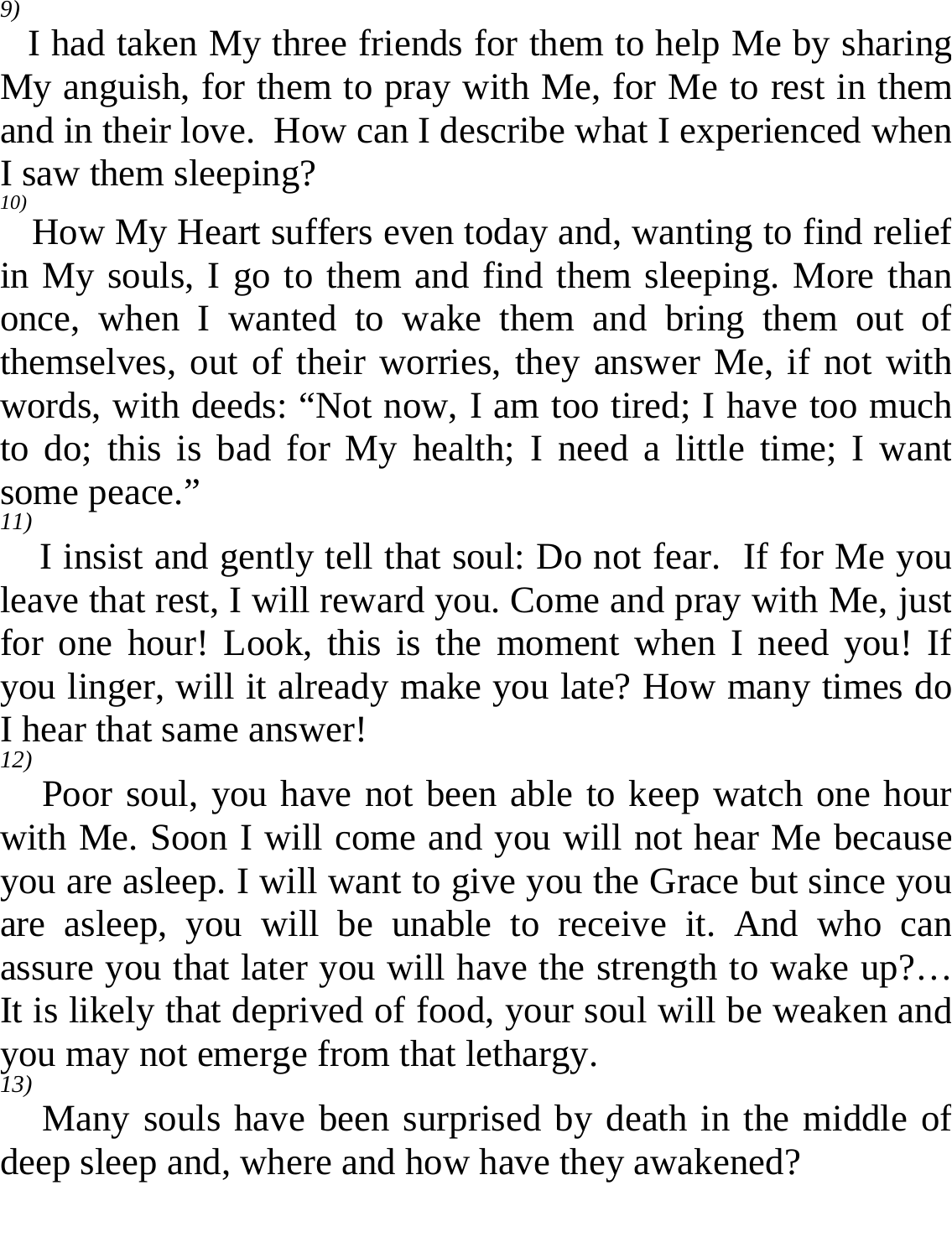Beloved souls, I also want to teach you how useless and vain it is to try to find relief in creatures. How often they are asleep and, instead of finding the relief I seek in them, I depart with bitterness for they do not share Our desires or return Our love. *15)* 

When I prayed to My Father and asked for help, My sad and abandoned soul was suffering the anguish of death. I felt overwhelmed by the weight of the most heinous ingratitude. *16)* 

The Blood that issued from all the pores of My Body and which soon would burst forth from all My wounds, would be would be of no use to the great number of souls that would be lost. A great many would offend Me and many would not know Me! Later I would shed My Blood for all and My merits would be applied to each one of them. Divine Blood! Infinite merits! And yet, useless for so many, many souls. *17)* 

But by then I was already going to encounter other things, and My Will was bent to the fulfilment of My Passion. *18)* 

Mankind, if I suffered, it has certainly not been fruitless nor without reason. The fruit that I have obtained has been Glory and Love. It is now up to you, with My help, to show Me that you appreciate My work. *19)* 

I never tire! Come to Me! Come to He who vibrates with Love for you and who only knows how to give you the true Love that reigns in Heaven and that transforms you now on earth. *20)* 

Souls that taste My thirst, drink from My bitter and glorious Chalice, for I tell you that the Father wants to reserve some of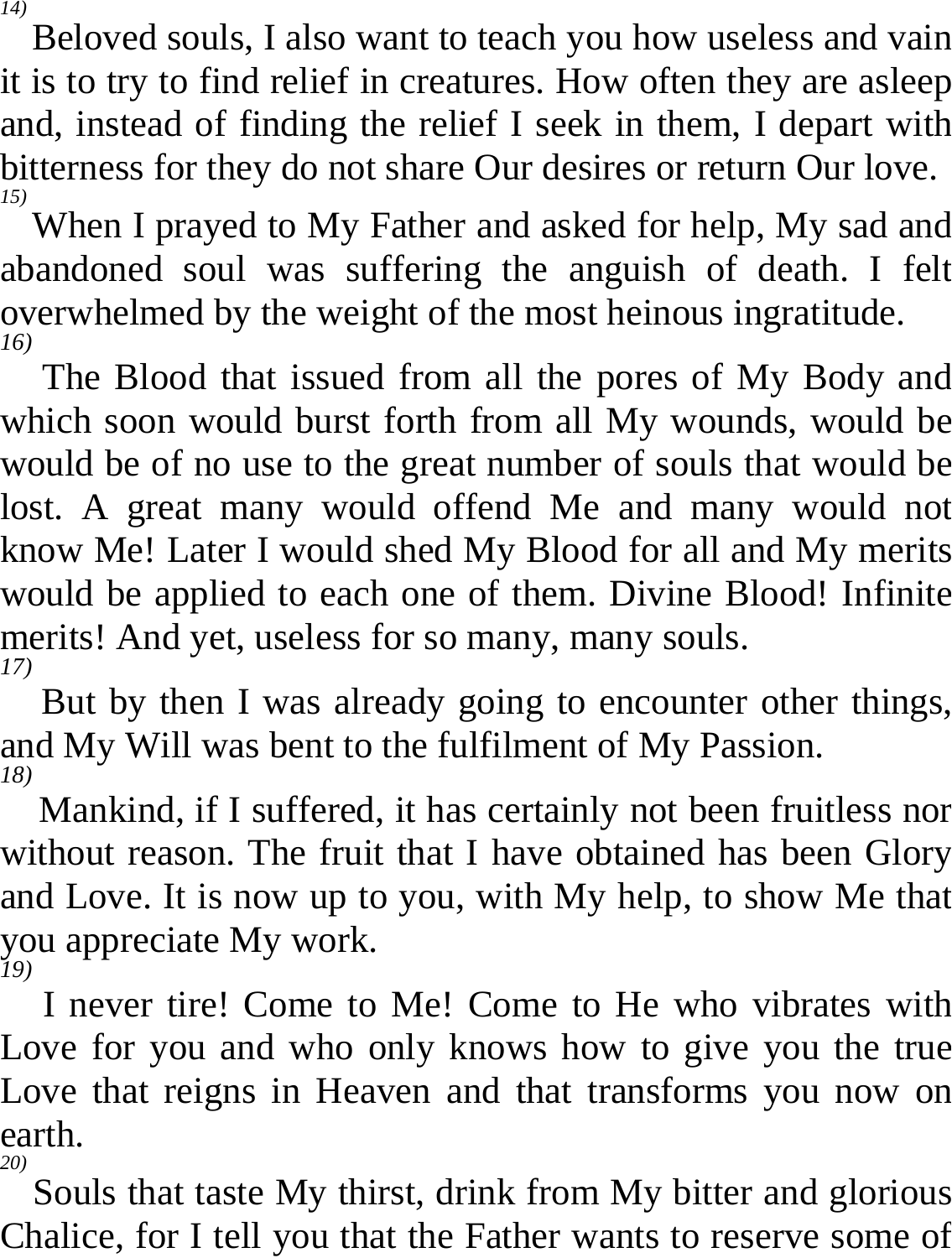the drops of this Chalice precisely just for you. Think that these few drops were taken from Me and then, if you believe, tell Me that you do not want them. I have not set limits and neither should you. I was destroyed without mercy. For love, you should allow Me to destroy your self-esteem. *21)* 

I am He who works in you, just as My Father worked in Me when in the Garden.

*22)*  I am He who gives you sufferings so that one day you may rejoice. Be docile for a time; be docile in imitation of Me because this helps you greatly and greatly pleases Me. Do not lose anything, but rather gain love. How could I actually allow My beloved ones to suffer real losses while they try to show Me love?

*23)* 

I wait for you. I am always waiting and I will not tire. Come to Me; come as you are; it does not matter as long as you come. Then you will see that I will adorn your foreheads with jewels, with those drops of Blood that I shed at Gethsemane, because those drops are yours, if you want them. Come, soul, come to Jesus who calls you.

*24)*  I said: My Father; I did not say: My God. And what I want to teach you when your heart suffers most is that you should say "My Father" and ask Him comfort. Show Him your sufferings, your fears, and with moaning, remind Him that you are His children. Tell Him that your soul can bear no more! Ask trustingly like children and wait, for your Father will help you; He will give you and the souls entrusted to you, the necessary strength to go through this your tribulation.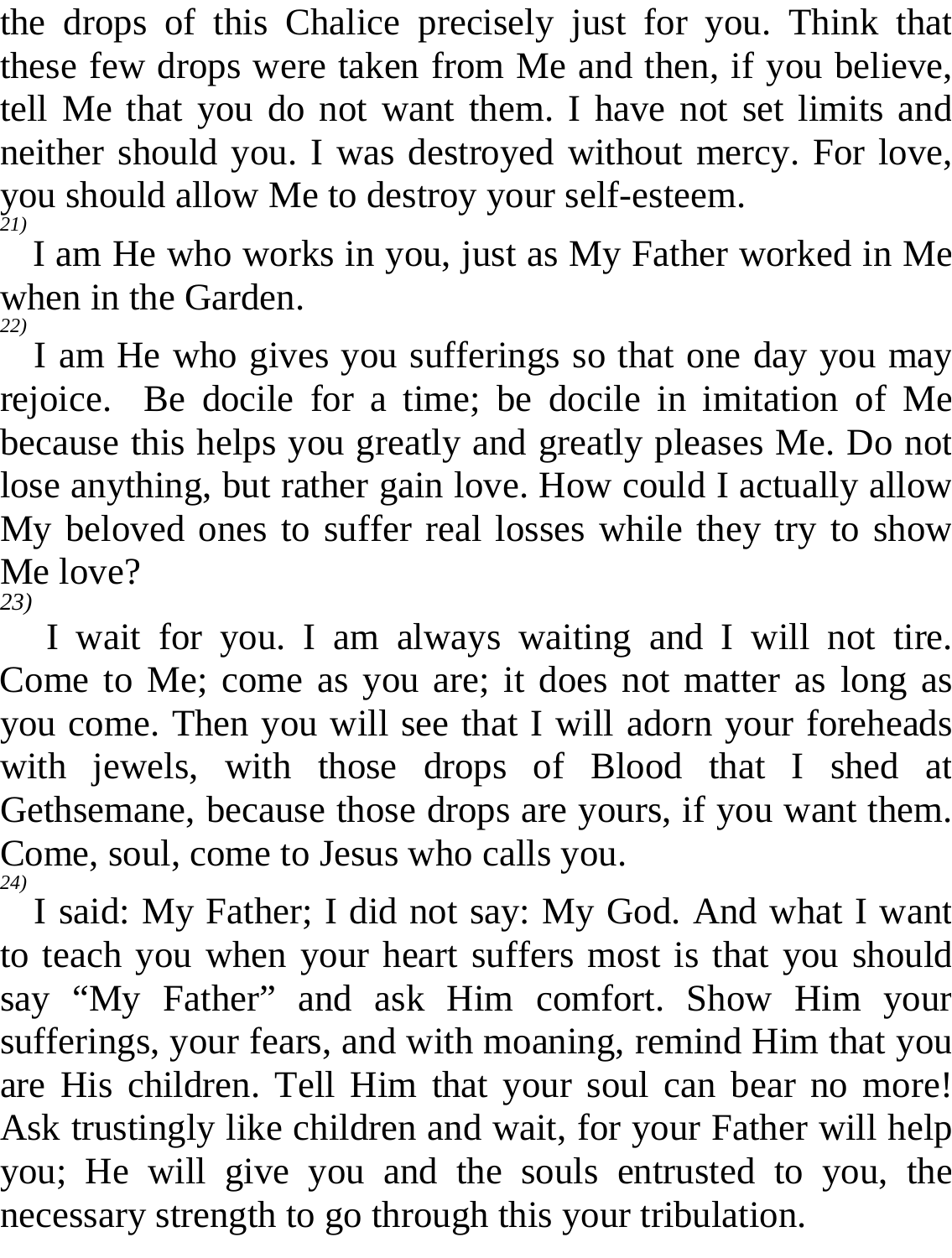This is the Chalice that I accepted and drained to it's the last drop. Everything to teach you, dear children, to never return to believing that suffering is useless. If you do not witness the results that you always aim for yield your judgment and allow the Divine Will to be fulfilled within you. *26)* 

I did not retreat. On the contrary, knowing that it was in the Garden where they had to apprehend Me, I stayed there. I did not want to flee from My enemies… *27)* 

My daughter, tonight allow My Blood to irrigate and strengthen the roots of your littleness.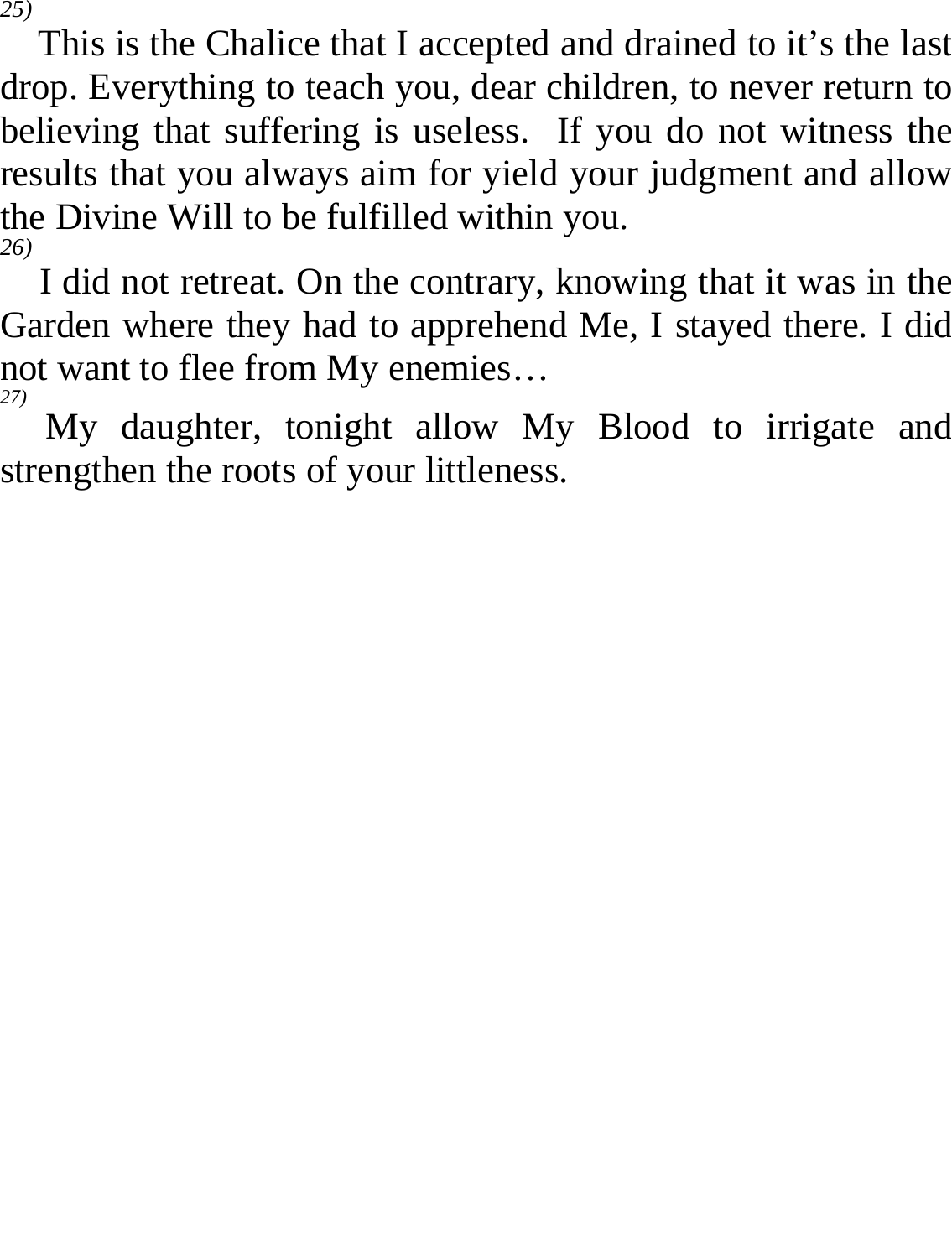#### **PART 1.7**

#### **JESUS IS HANDED OVER BY JUDAS**

After having been comforted by My Father's messenger, I saw Judas approaching Me, followed by all those who were to seize Me. They had ropes, sticks, and stones… I stepped forward and said to them, Whom do you seek? While Judas with his hand on My shoulder, kissed Me… *2)* 

So many souls have sold Me and will sell Me for the wretched price of a delight, for a momentary and passing pleasure… Poor souls who seek Jesus, as did the soldiers. *3)* 

Souls whom I love, you who come to Me and receive Me in your bosom, who tell Me so many times that you love Me… will you hand Me over when you leave, after receiving Me? In the places that you frequent, there are stones that wound Me, there are conversations that offend Me, and you, who have received Me today, lose the beautiful whiteness of Grace there.

*4)* 

Why do the souls who know Me, hand Me over that way when on more than one occasion they boast of being pious and practising charity? All things that truly could help them acquire greater merits… What are they to you but a veil to cover your crime of accumulating goods on earth? *5)* 

Be watchful and pray! Fight unceasingly and do not let your wicked inclinations and shortcomings become habitual.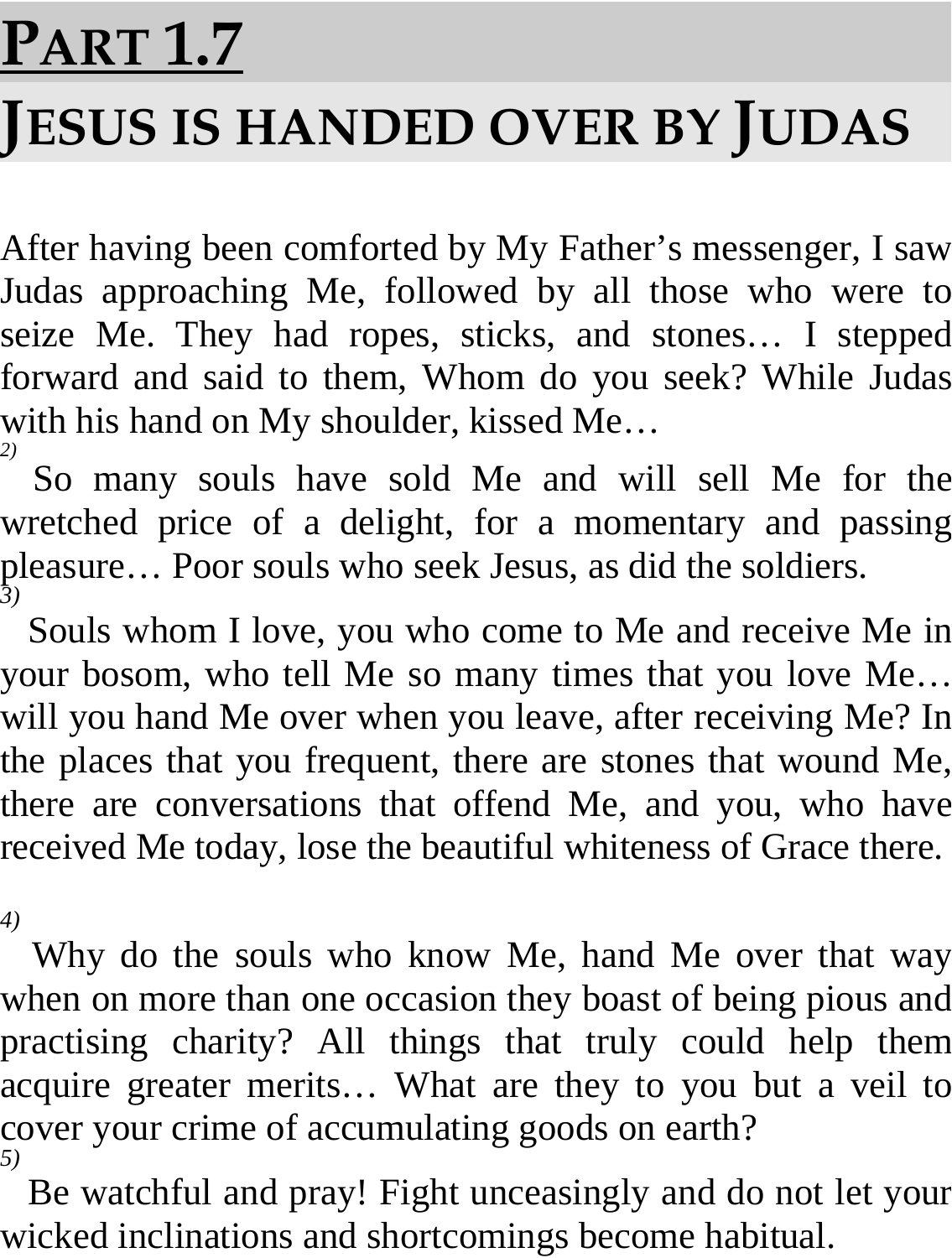Look, it is necessary to mow the grass every year and possibly even during the four seasons. You have to work the land and clear it. You have improve it and take care to uproot the weeds that sprout up in it. *7)* 

The soul also needs diligent care and the twisted tendencies need to be straightened. *8)* 

Do not think that the soul that sells Me and surrendered to serious sin began with a serious fault. Usually the great fall began with something insignificant, some pleasure, some weakness, an illicit consent, a pleasure not forbidden but inappropriate. In this way, the soul becomes blind; Grace is diminished; passion is strengthened, and lastly, the soul is overcome. *9)* 

Understand this: if it is sad to receive an offence and an ungrateful act from any soul, it is much more so when it comes from My most beloved, chosen souls. However, others can make reparation and console Me. *10)* 

Souls, you whom I have chosen to make My resting place, the garden of My delights, I expect from you much greater tenderness, much more gentleness, and much more love. *11)* 

I expect you to be the balm that may heal My wounds, the one who may clean My face made ugly and dirty and who may help Me give light to so many blind souls that in the darkness of night seize Me and bind Me to hand Me over to death.

*6)*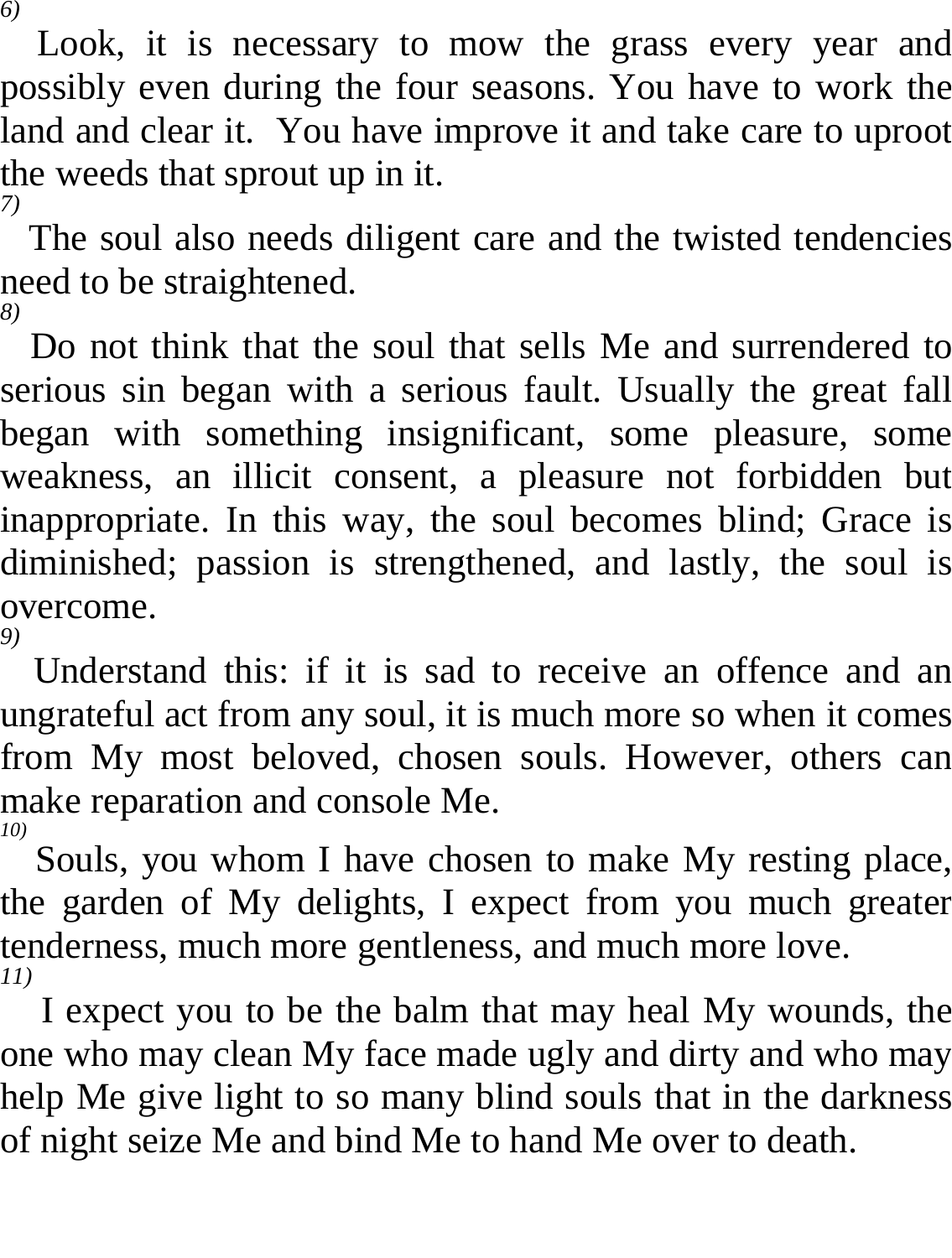Do not leave Me alone… Wake up and come, for My enemies already arrive! *13)* 

When the soldiers approached, I said to them: "I Am!" These same words I repeat now to the soul who is about to fall into temptation: "I Am," there is still time and if you want, I will forgive you. And instead of your binding Me with the ropes of sin, I am He who will bind you with the bonds of Love.

*14)*  Come, I am He who loves you; the One who has so much compassion for your weaknesses; the One who is anxiously waiting to receive you in His arms. *15)* 

The episode of My capture, well examined, has much importance. If Peter had not struck Malchus that blow, I would not have had the opportunity to call to your attention the method I want you to use in fighting for Me. *16)* 

Then I made use of a proverb to admonish Peter and I restored Malchus' ear because I do not like violence, being that I am the Lord of liberty. But notice that apart from that, I expressed to Peter the firm desire that My Passion should be fulfilled, and I caused him to reflect on the fact that if I wanted, the Father could have Me defended by My angels. *17)* 

Do you see how many things there are in just one episode? But the main thing is precisely the lesson that I had to give to all of you in the struggle against your enemies. Whoever is like Me acts in this way: he allows those who surround him to take him where they will, because he will have his strength in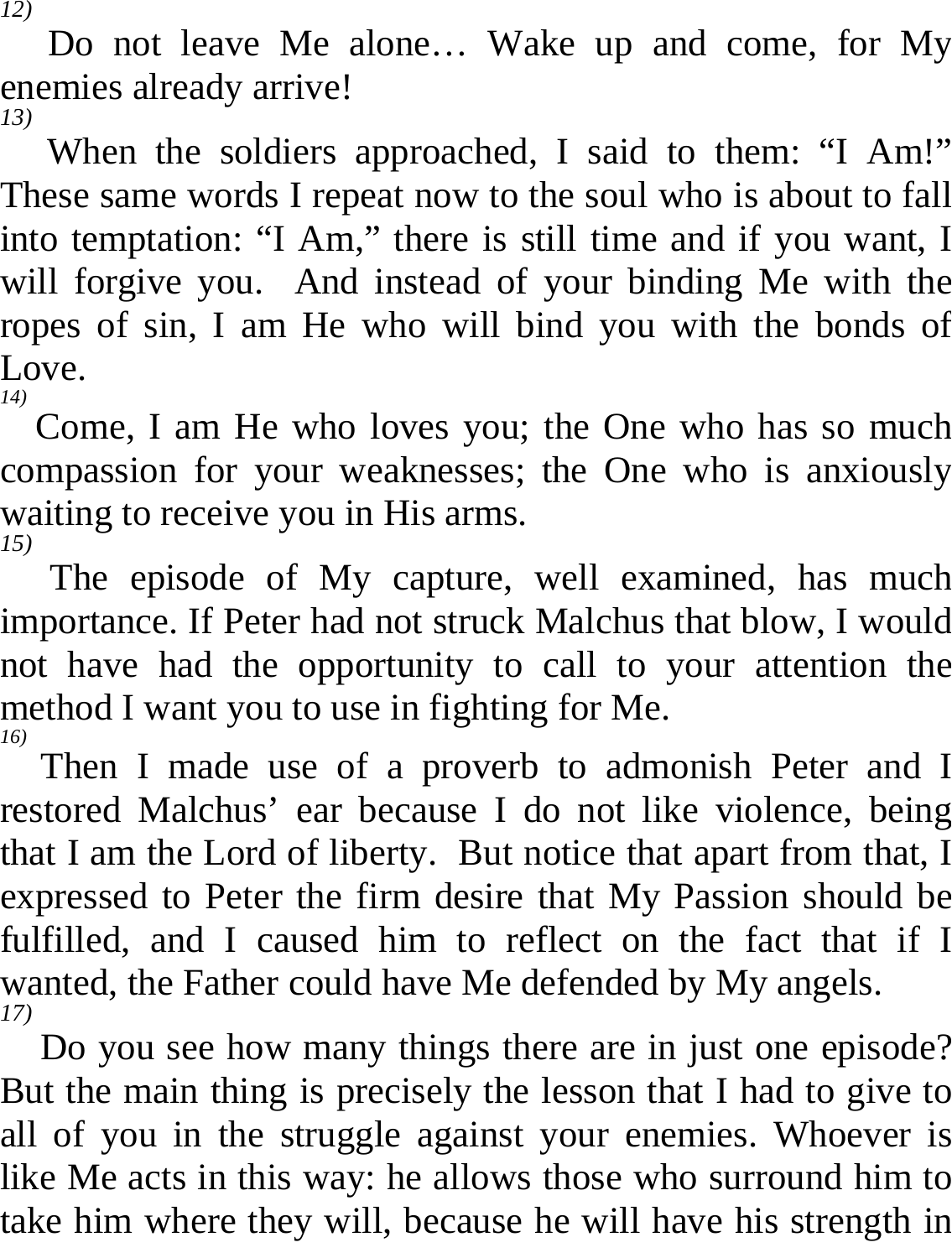the moments which are not those sought after by the world (by man), by human experience, and by the shrewdness of self-love. *18)* 

No, whoever is like Me will find and obtain unrecognisable and vigorous strength to dominate those who suppress him, by remaining in the situation where he is placed. My true disciple does the most improbable things without interrupting in the least My designs for him. The world delights in uniqueness, in excelling and demonstrating its own superiority. This is the spirit that I have fought and conquered. That is why I told all of you to take courage, because as I have conquered it that world can now do nothing to sever your union with Me, provided that you do not unite with it. If you do, you would have to suffer the consequences with the added difficulty that since I Myself oppose its victory with worldly weapons; many times you will have as adversaries the world and Me - the world because of its self love, and Me for pure Love, out of genuine Love for your well-being. *19)* 

Therefore, strike no blows like Peter's to the ears of your enemies without full acceptance of the Chalice that I offer you. A Chalice in which you should see My Will as I saw that of My Father when I asked the beloved Peter: "Do you not want Me to drink from this Chalice that My Father gives Me?" *20)* 

Always meditate on My Passion, but penetrate intimately into My Spirit and obtain the impressions that are wholesome and incite you to imitate Me. Naturally, I am the One Who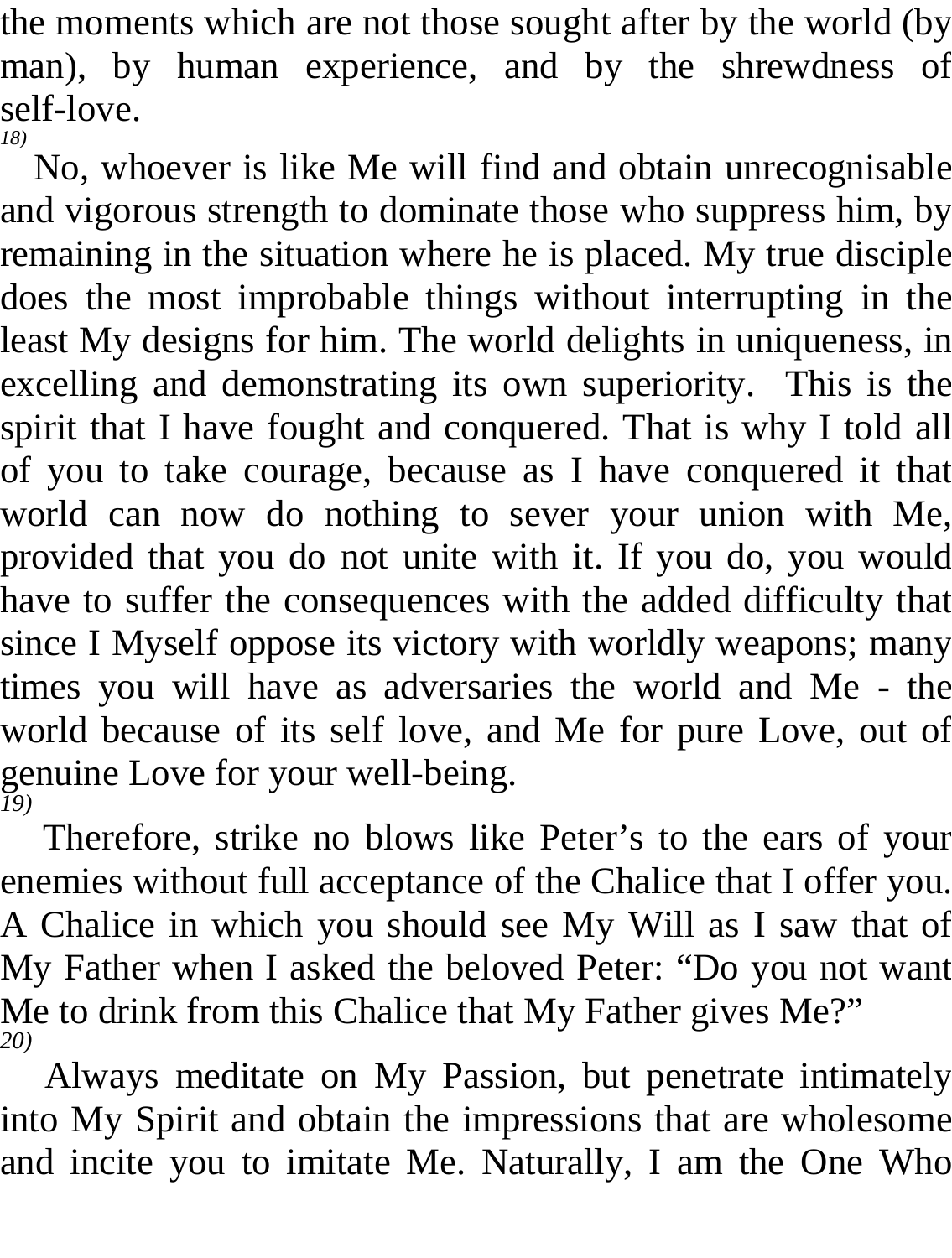works these things in you but you should take pains yourselves, and, later, you will attain what I say. *21)* 

Ah! If mankind could only understand this aspect of My Passion! How much easier it would be to yield and relive My Life! *22)* 

Take courage, My children, everything is a question of love, not of anything else. Of love and My work that I want to accomplish in you, and of your always loving Me more. Stop reasoning in a human way; open your mind to My world, to the one that I have with you. This is important! *23)* 

You are Mine for three reasons: because I created you from nothing; because I redeemed you; and because you will receive part of a share in My Crown of Glory. That is why you must remember that I care for you for these three reasons, and that I could never lose My interest in in those whom I have created, in those whom I have saved, and in those who should be My Glory. *24)* 

You are driven to this path and you must traverse all of it. And like it was for Me, it will not only be good for you but also for many of your brothers and sisters who should receive from Me, through you, Grace and Life. *25)* 

Advance, because I delight in it; learn, because Love wants to possess you completely. *26)* 

I give you My Blessing, full of promise. I give it to all of you with the power that I enjoy as a man, power that is yours,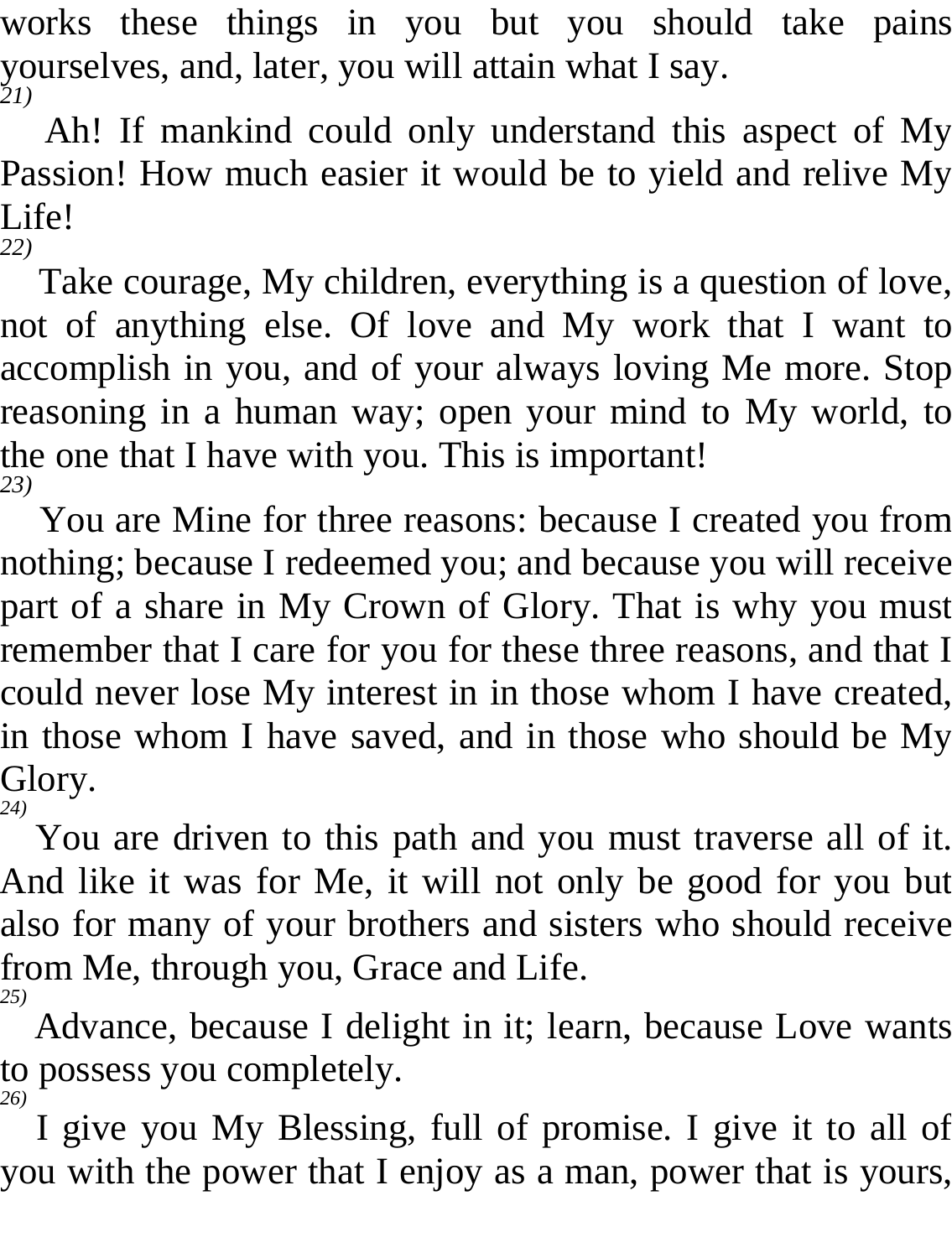and joy that I shall award with the prize, which will confirm My infinite Love for all of you. *27)* 

My hour had come; the hour in which I had to consummate the sacrifice, and I surrendered Myself to the soldiers with the meekness of a lamb.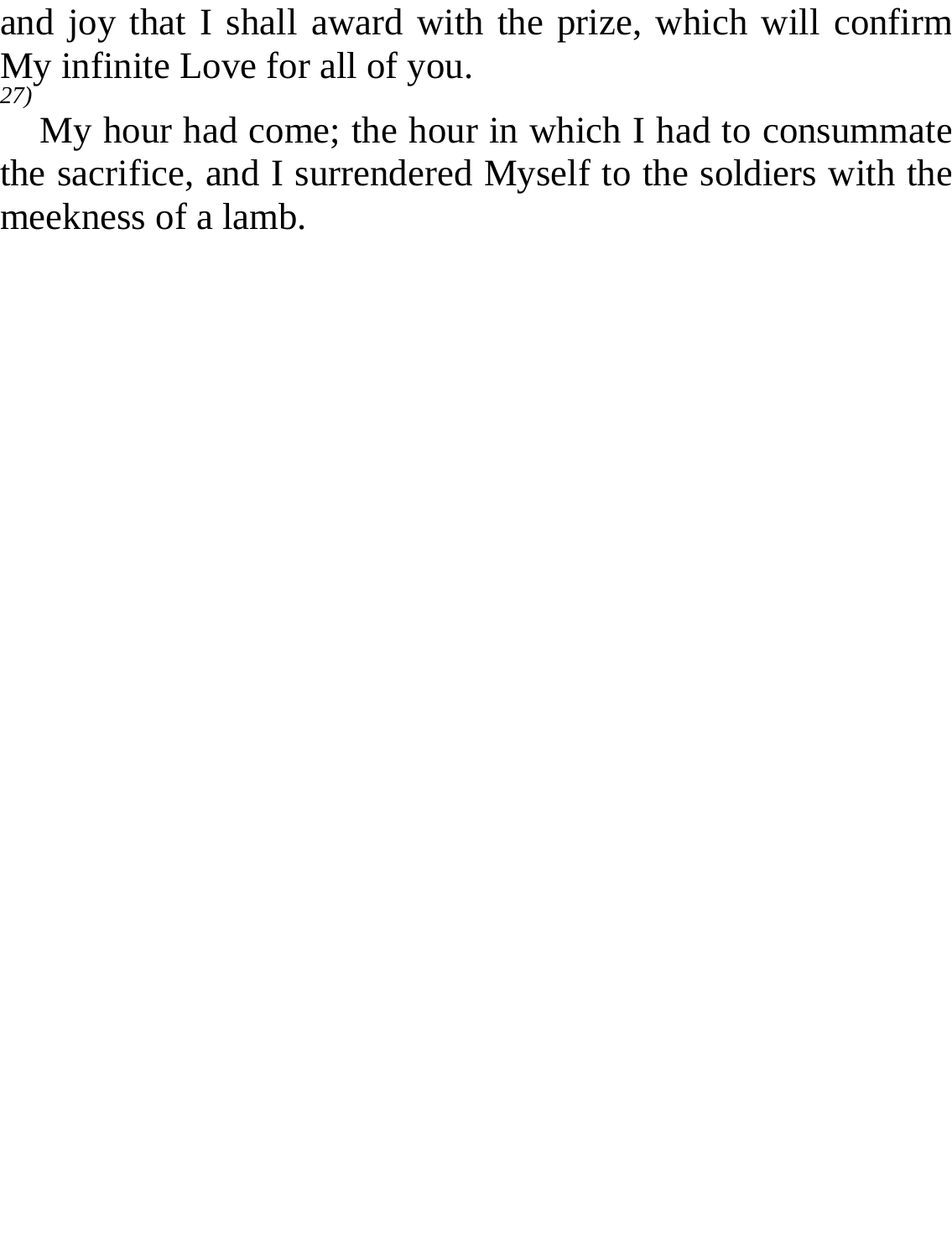## **PART 1.8 JESUS IS TAKEN BEFORE CAIAPHAS**

I was taken before Caiaphas, where I was received with jeers and insults. One of his soldiers struck My cheek. It was the first blow I received and in it I saw the first mortal sin of many souls who, after living in grace, would commit that first sin... So many other sins followed that first sin, serving as an example so that other souls would also commit them. *2)* 

My Apostles abandoned Me and Peter remained hidden behind a fence, amongst the servants, spying, moved by curiosity. *3)* 

With Me were men only trying to accumulate crimes against Me, accusations that could further incite the anger of such wicked judges. There I saw the faces of all the demons, of all the bad angels. They accused Me of disturbing the order, of being an instigator and a false prophet, of being blasphemous and profaning the Sabbath. And the soldiers, worked up by the lies, hurled their shouts and threats.

*4)*  Then My silence cried out, shaking My whole Body. Where are you, Apostles and disciples who have been witnesses to My Life, My teachings and My miracles? Of all those from whom I was expecting some proof of love, there is no one left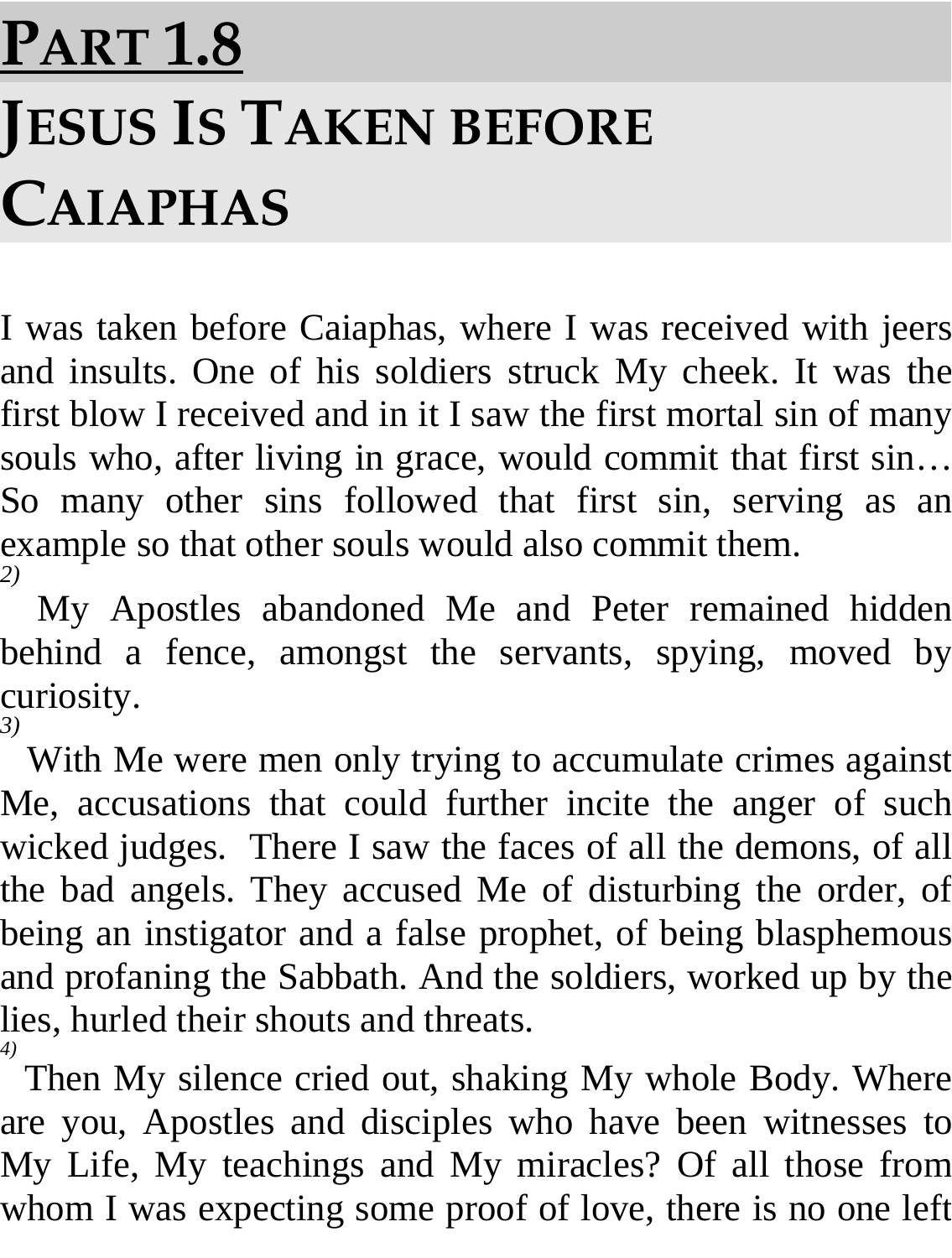to defend Me. I am alone and surrounded by soldiers who want to devour Me like wolves. *5)* 

Contemplate how they mistreated Me: one deals Me a slap upon My face; another thrusts his dirty saliva at Me; another twists his face, mocking Me; another pulls My beard; another twists My arms with his fingers; another hits My genitals with his knee, and when I fall, two of them pull Me up by the hair.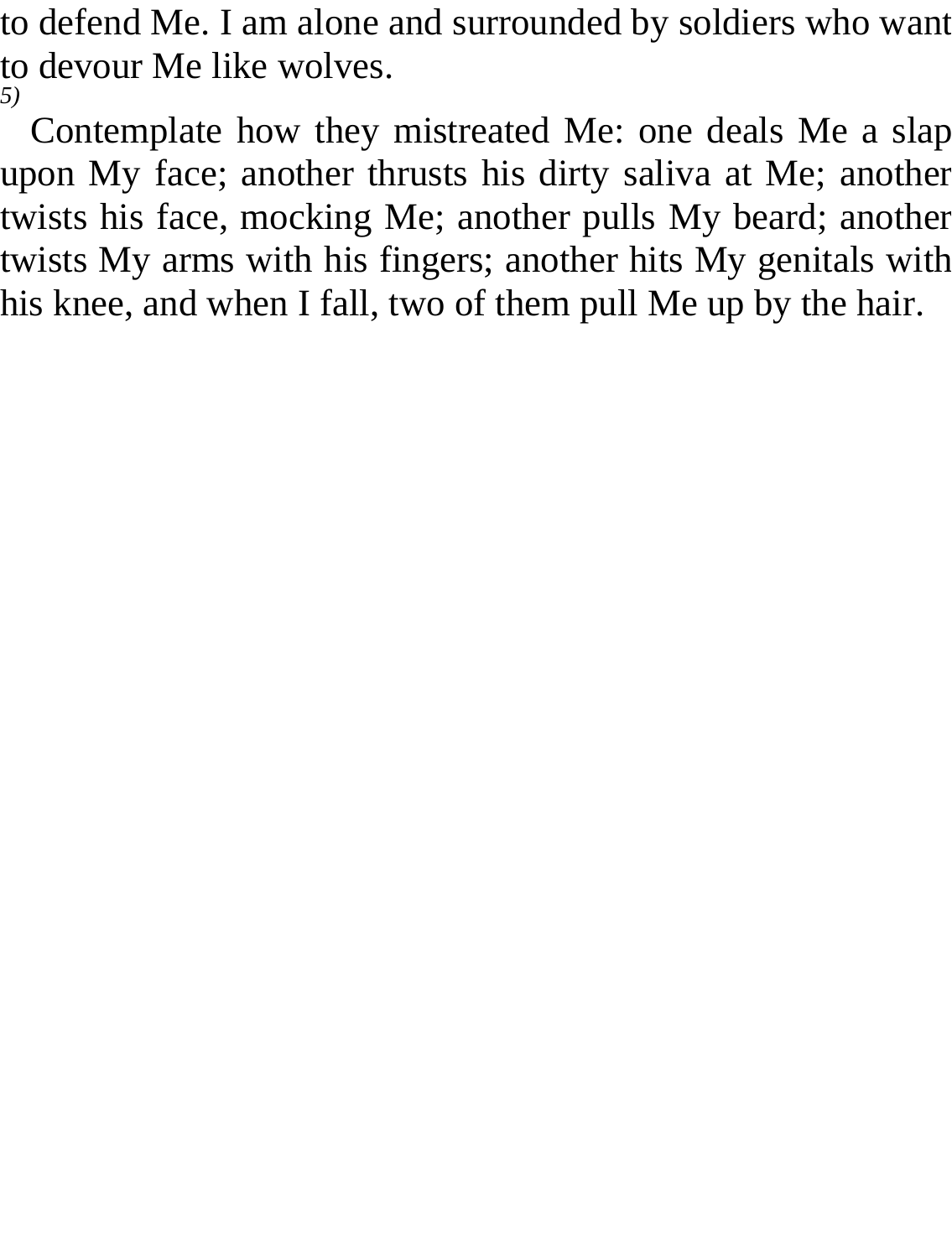## **PART 1.9 PETER DENIES JESUS**

While My Heart offers to suffer all these ordeals, Peter, whom I had named "Leader and Head of the Church" and who hours before had promised to follow Me unto My death, denies Me in response to a simple question that is asked of him and which could have served him in giving testimony of Me. And gripped even more by fear, when the question is repeated, he swears that he has never known Me or been My disciple. Questioned for the third time, he answered with dreadful curses. *2)* 

Little children, when the world cries out against Me and, turning towards My chosen souls, I see Myself abandoned and denied, do you know how great is the sadness and bitterness in My Heart? *3)* 

I will tell them as I told Peter: Soul, whom I love so much, do you no longer remember proofs of love that I have given you? Have you forgotten that many times you have promised to be faithful to Me and defend Me? *4)* 

You do not trust yourself because you are lost; but if you come to Me with humbleness and firm trust, fear nothing; you are well sustained. *5)* 

Souls, you, who live surrounded by so many dangers, do not enter into occasions of sin through vain curiosity; be careful for you will fall like Peter.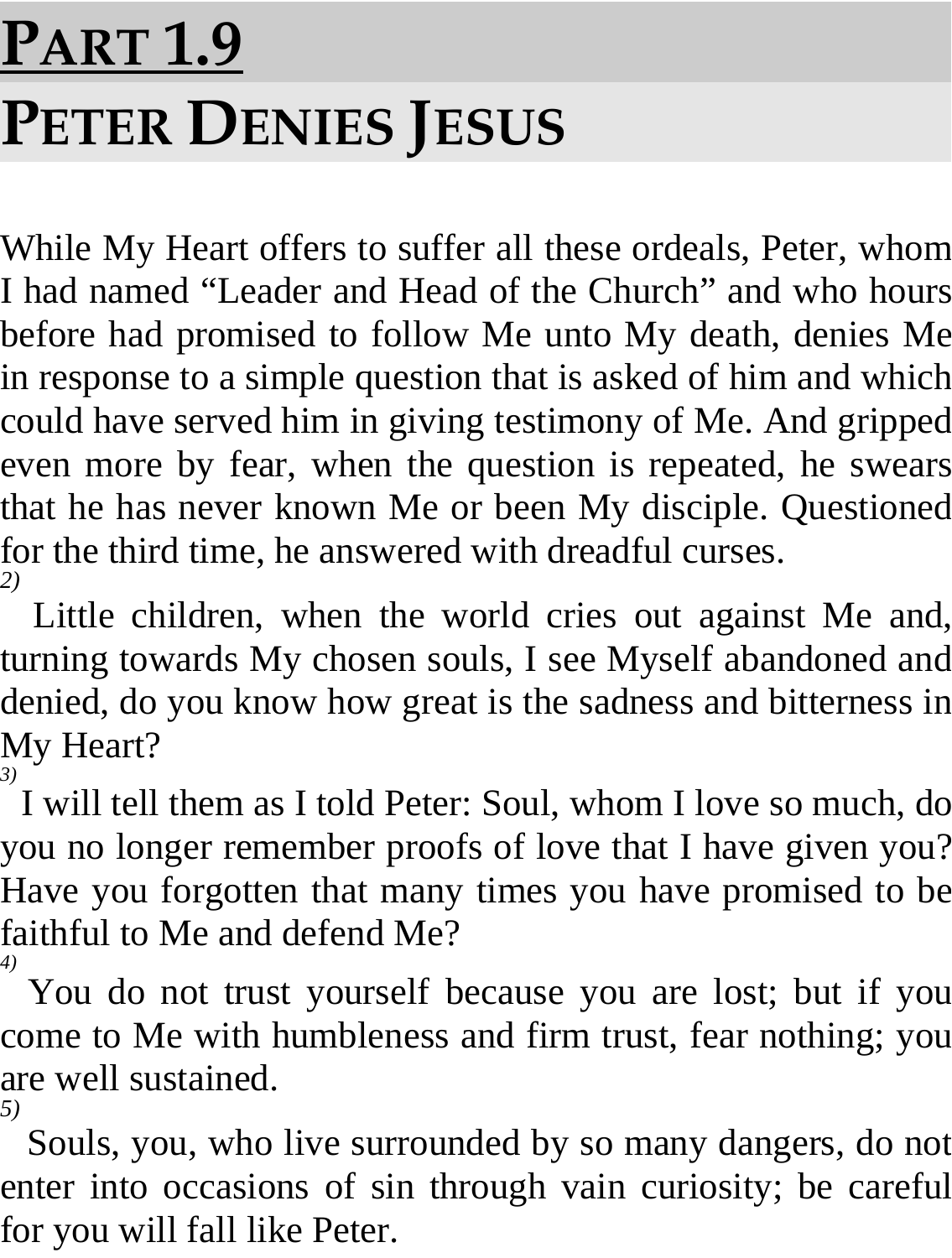And you souls who labour in My vineyard, if you feel moved by curiosity or by some human satisfaction, I will tell you to take flight. But if you labour out of obedience and are driven by zeal for souls and for My Glory, be not afraid. I will defend you and you shall depart victorious. *7)* 

My beloved, I am educating you little by little and with much patience. I am consoled by the thought of having a pupil being able to learn. Thus, I forget your carelessness and mistakes. If I look in creation for the most beautiful names to call you, be not afraid. Why do you suppress them? Love has no boundaries.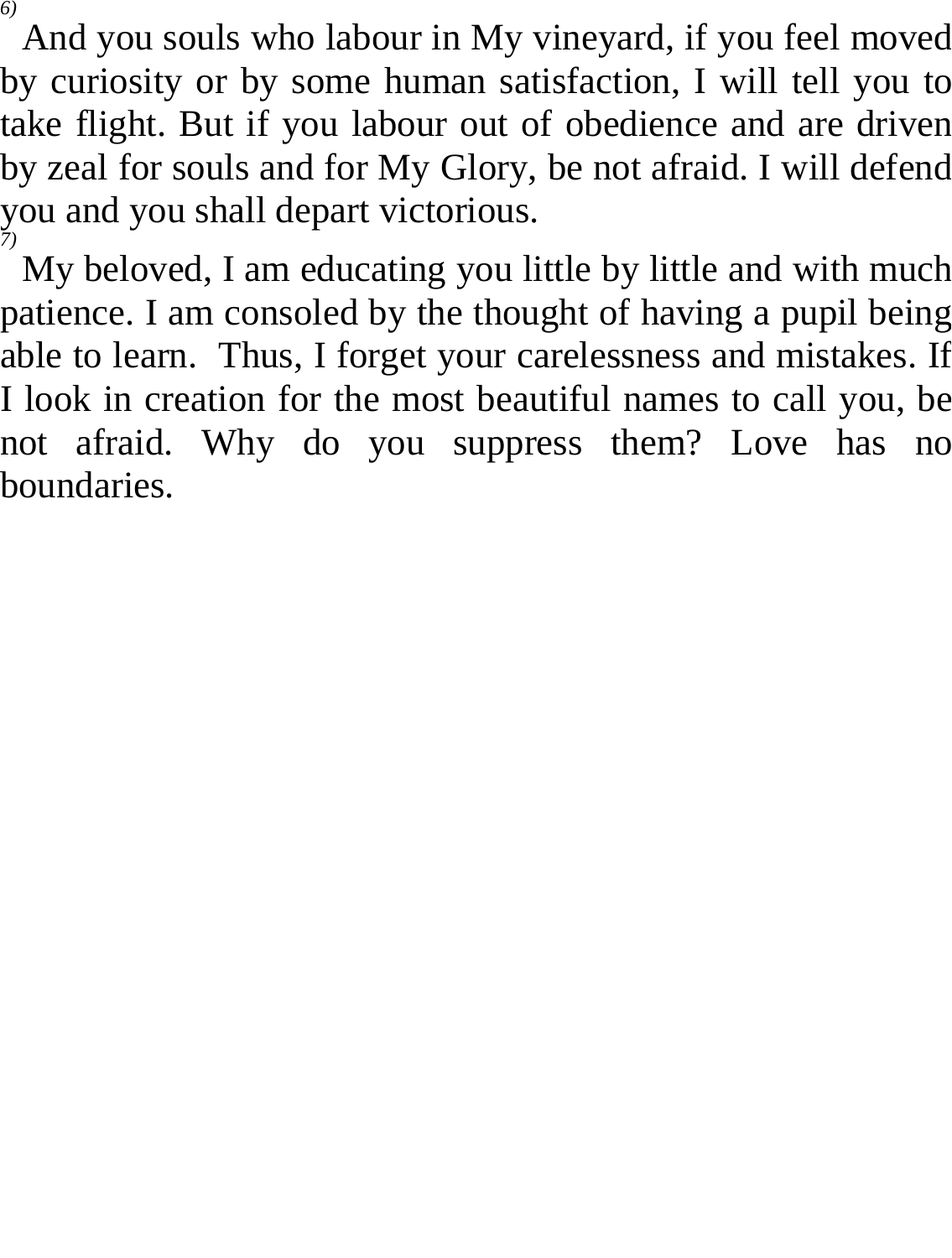## **PART 1.10 JESUS IS TAKEN TO PRISON**

Let us go on with this painful story, which you will have to carry to as many people as you can. I will enlighten all of you in the way you will do it.

<sup>2)</sup> When the soldiers were taking Me prisoner, Peter was amid the crowd, half hidden in one of the courtyards. We exchanged glances; he was wide-eyed. It was only for a fraction of a second and yet, I told him so much!... I saw him cry bitterly over his sin and with My Heart I told him: "The enemy has tried to possess you but I do not abandon you. I know that your heart has not denied Me. Be ready for the battle of the new day, for the renewed struggles against spiritual darkness and prepare yourself to carry the Good News. Farewell, Peter." *3)* 

How often do I look toward the soul that has sinned, but does she also look? Not always do our eyes meet. How often do I look at the soul and she does not look at Me; she does not see Me; she is blind… I call her by her name and she does not answer Me. I send her a sorrow, a suffering so that she can emerge from her sleep, but she does not want to wake up. *4)* 

My beloved ones, if you do not look at Heaven, you will live like beings deprived of reason… All of you, raise your heads and contemplate the Homeland that awaits you. Search for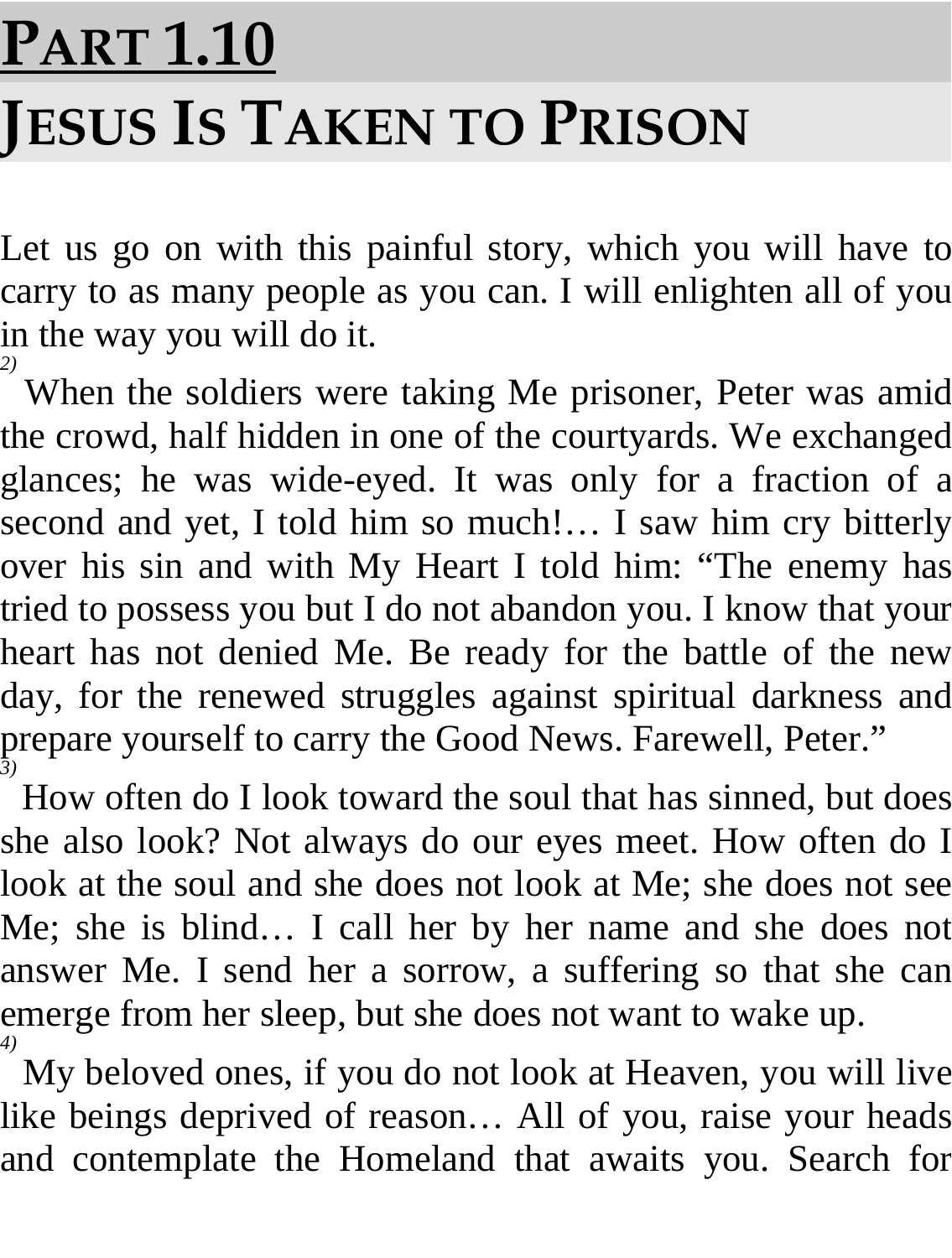your God and you l will always find Him with His eyes fixed upon you, and in His look you will find peace and life. *5)* 

Contemplate Me in prison where I spend a great part of the night. The soldiers came to insult Me with words and deeds, pushing Me, hitting Me, mocking My condition as a man. *6)* 

Close to dawn, having had their fill of Me, they left Me alone tied up in a dark, damp and foul-smelling room, full of rats. I was tied in such a way that I had to remain standing or sitting on a pointed stone which was all they gave Me for a seat. My aching body was soon stiff with cold. I remembered the thousands of times that My Mother covered My Body, wrapping it up when I was cold… and I wept. *7)* 

Now let us compare the Tabernacle with the prison and, above all, with the hearts of men. In prison I spent one night… how many nights do I spend in the Tabernacle? *8)* 

In prison the soldiers, who were My enemies, insulted Me; but in the Tabernacle, souls who call Me Father, mistreat and insult Me. In prison, I suffered cold, sleeplessness, hunger, shame, sadness, pains, loneliness, and abandonment. I could see over the course of time, how in so many Tabernacles, I would lack the covering of love. How many frozen hearts would be for Me like the stone in the prison. *9)* 

How many times I would be thirsty for love, thirsty for souls! How many days do I wait for such a soul to visit Me, to receive Me in her heart because I have spent the night alone and was thinking of her in order to quench My thirst! So many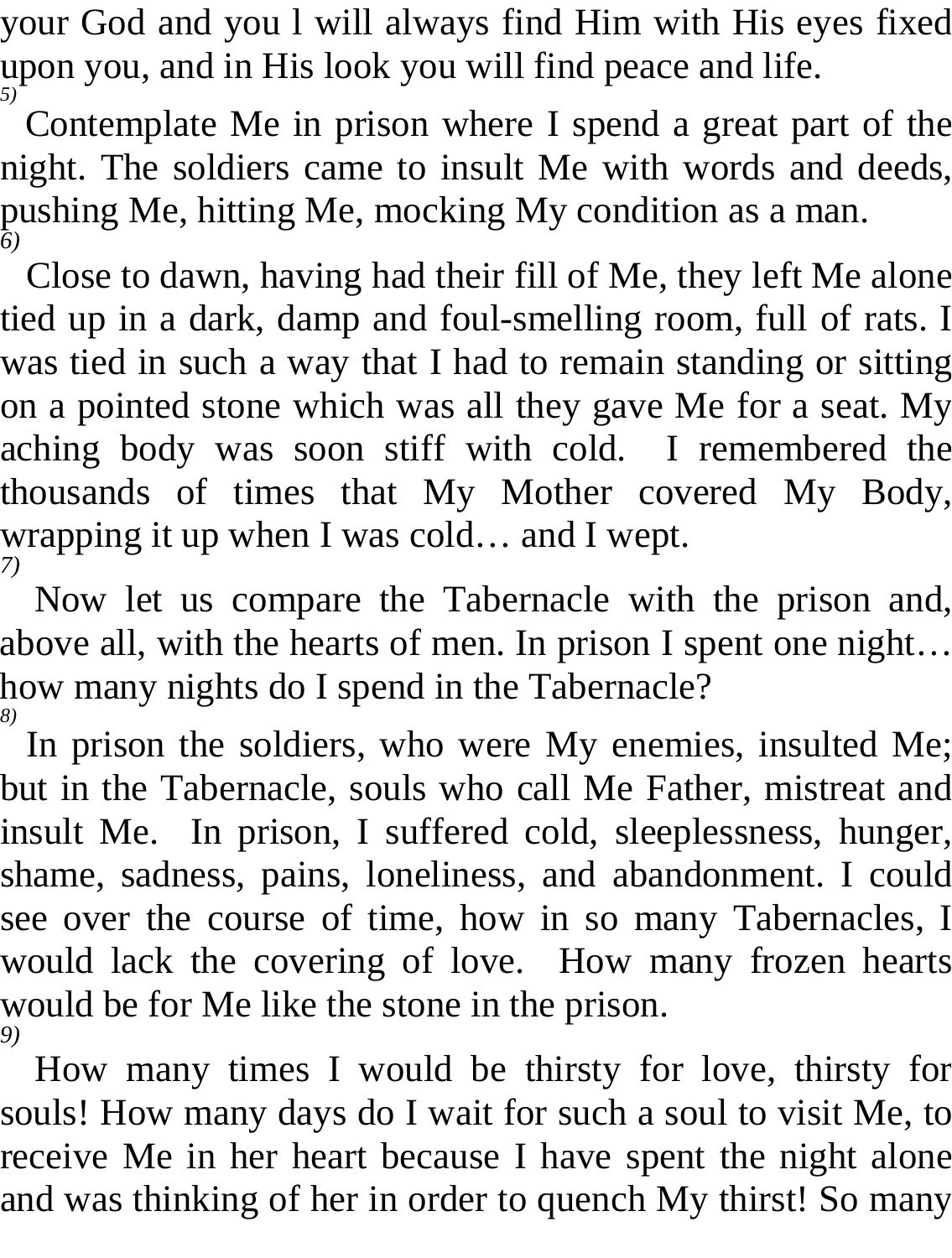times I hunger for My souls, for their fidelity, for their generosity! *10)* 

Will they know how to calm these longings? When they have to undergo some suffering, will they know to tell Me: "this will help to ease Your sadness, to be with You in Your loneliness?" And, O! If at least united to Me and as long as you would console My Heart, you would endure everything peacefully and be strengthened… *11)* 

In prison I felt shame when I heard the horrible words that were hurled against Me, and that shame grew when I later saw that those same words would be repeated by beloved souls. *12)* 

When those filthy and repugnant hands dealt Me blows and slaps, I saw how often I would be struck and slapped by so many souls who, without purifying themselves of their sins, without cleaning their house with a good confession, would receive Me in their hearts. Those habitual sins would deal Me blows repeatedly. *13)* 

When they forced me to get up by shoving me, being without strength and because of the chains that bound Me, I would fall to the ground. I saw how so many souls, tying Me up with the chains of their ingratitude, would let Me fall upon the stones renewing My shame and prolonging My loneliness. *14)* 

Chosen souls, contemplate your Spouse in prison. Contemplate Me on this night of so much pain and consider that this pain is prolonged in the solitude in so many Tabernacles, in the coldness of so many hearts.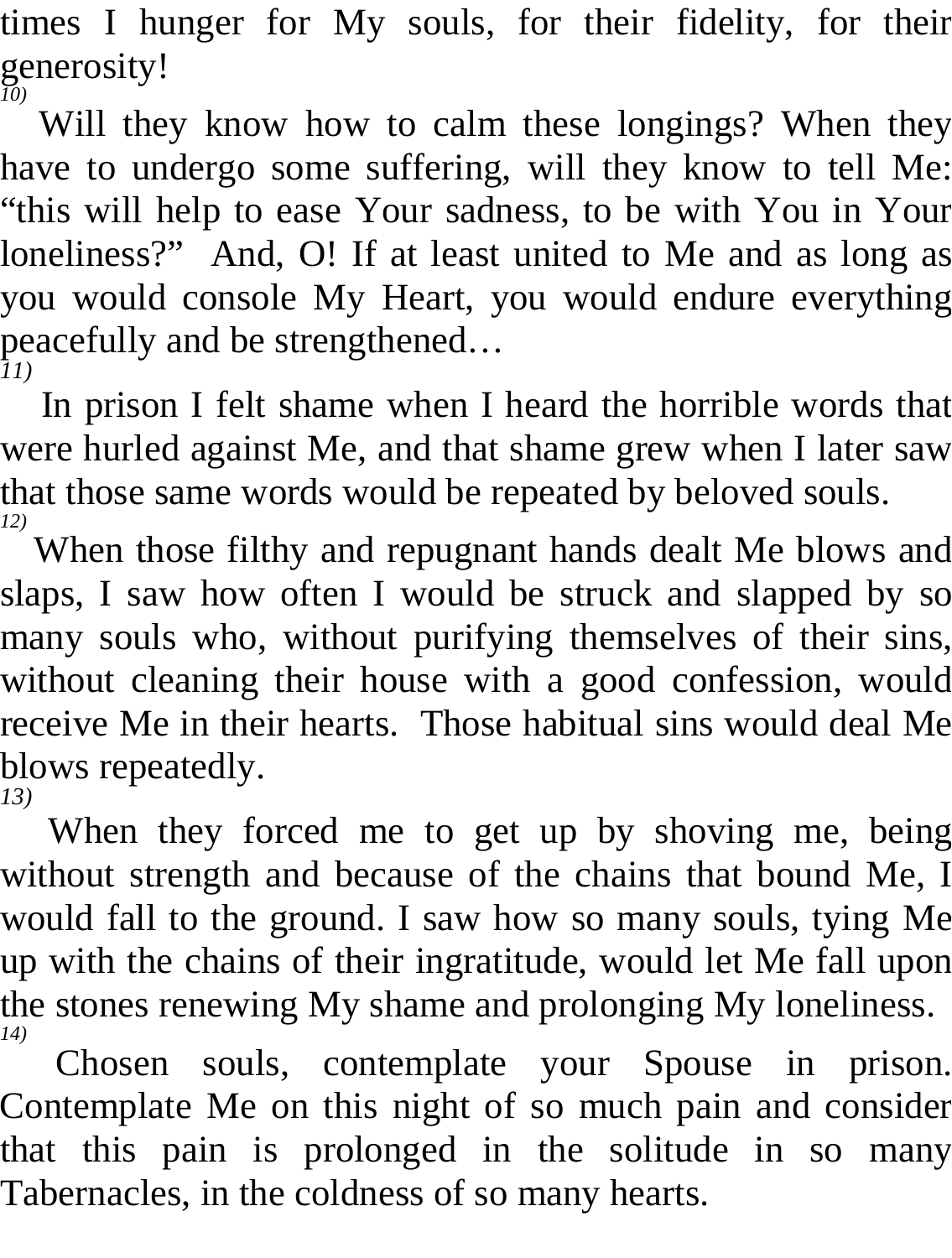If you want to give Me proof of your love, open your heart so I can make it My prison. Tie Me up with the chains of your love. Cover Me with your gentleness; feed Me with your kindness. Quench My thirst with your zeal. Console My sadness and abandonment with your faithful company. Make My shame disappear with your purity and righteous intentions.

*16)* 

If you want Me to rest in you, avoid tumultuous passions and in the silence of your soul, I shall sleep peacefully. Now and then you will hear My voice that softly tells you: My Spouse, you who are now My rest, I will be yours through eternity. To you, who provide Me the prison of your heart with so much dedication and love, I promise that My reward shall have no limits and the sacrifices that you have made for Me during your life will not weigh you down.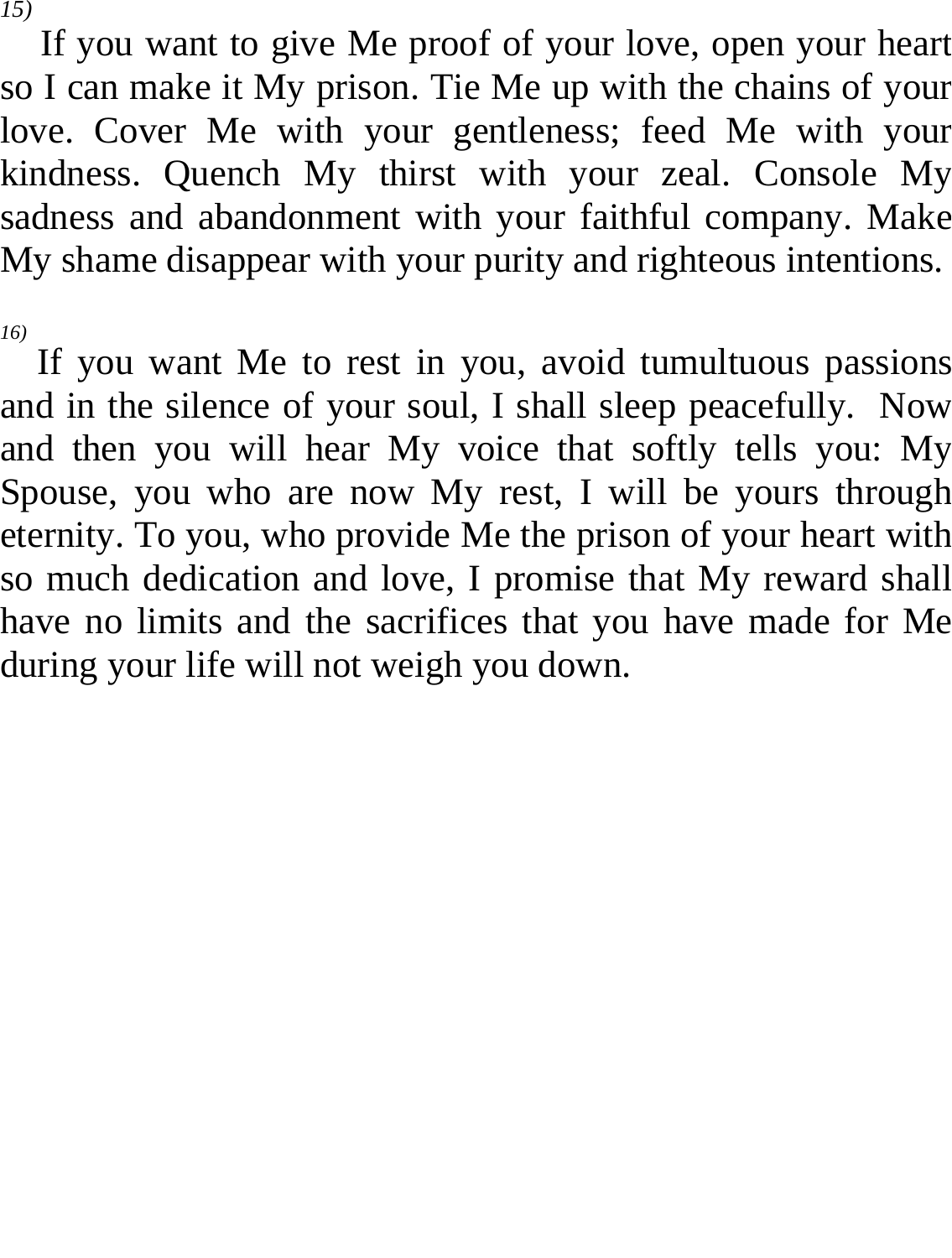# **PART 1.11 JESUS IS TAKEN BEFORE HEROD**

Pilate ordered that they take Me to the presence of Herod… He was a poor corrupt man who sought only pleasure allowing himself to swept away by His disorderly passions. He was glad to see Me appear before his tribunal because he hoped to amuse himself with My words and miracles. *2)* 

Consider, My children, the repulsion that I felt in the presence of the most repulsive of men, whose words, questions, gestures and affected movements covered Me with confusion. Pure and virginal souls, come to surround and defend your Spouse. *3)* 

Herod expects Me to answer his sarcastic questions but I do not utter a word; I keep the most absolute silence before him. Not answering was the greatest proof of My dignity that I could give him. His obscene words were not worthy of an exchange with My pure ones. In the meantime, My Heart was infinitely united to My Heavenly Father. I was consumed with desire to give even the last drop of My Blood for souls. The thought of all human beings who later would follow Me, conquered by My example and generosity, enflamed love in Me, and, not only did I enjoy that terrible interrogation but I wanted to run to the torture of the Cross.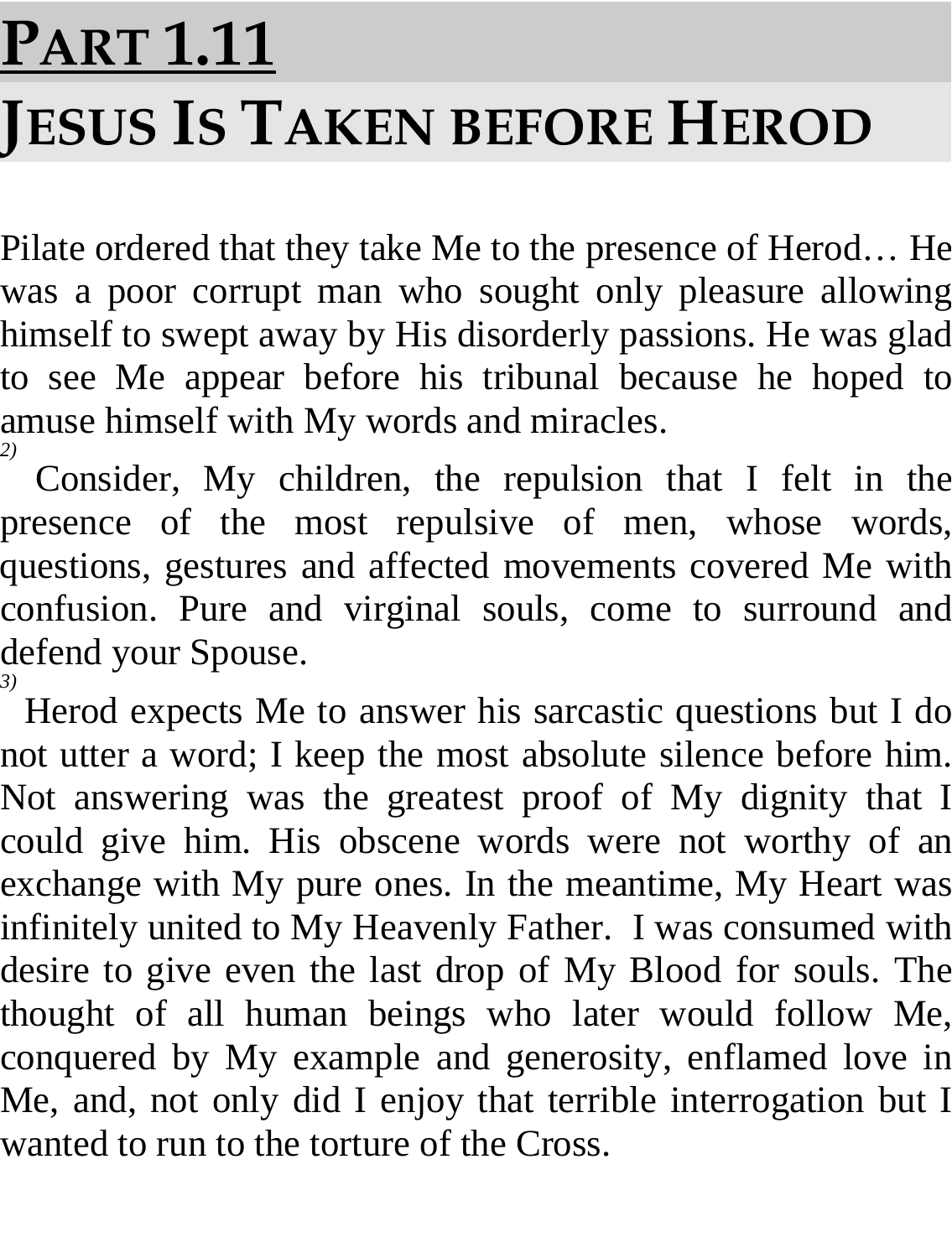### **PART 1.12 JESUS IS TAKEN AGAIN BEFORE PILATE**

I allowed them to treat Me like a mad man and they covered Me with a white tunic as a sign of their ridicule and derision. Later, amid furious shouting, they took Me again before Pilate.

*2)*  Look how this man, bewildered and filled with confusion does not know what to do with Me. And to appease the fury of the mob, he commands that they have Me scourged. *3)* 

Represented in Pilate, I saw the souls who lack the courage and generosity to vigorously break away from the demands of the world and from their own nature. Instead of uprooting what their conscience tells them about not being of the world and of nature and what their conscience tells them about not being in the right spirit, they yield to a whim; they get pleasure out of superficial satisfaction; they partially surrender to the demands of their passion, and to ease remorse, they tell themselves "I have already deprived myself of this or that, and that is enough."

*4)*  I will only say to this soul: "You scourge Me as did Pilate." You have already taken one step, tomorrow another. Do you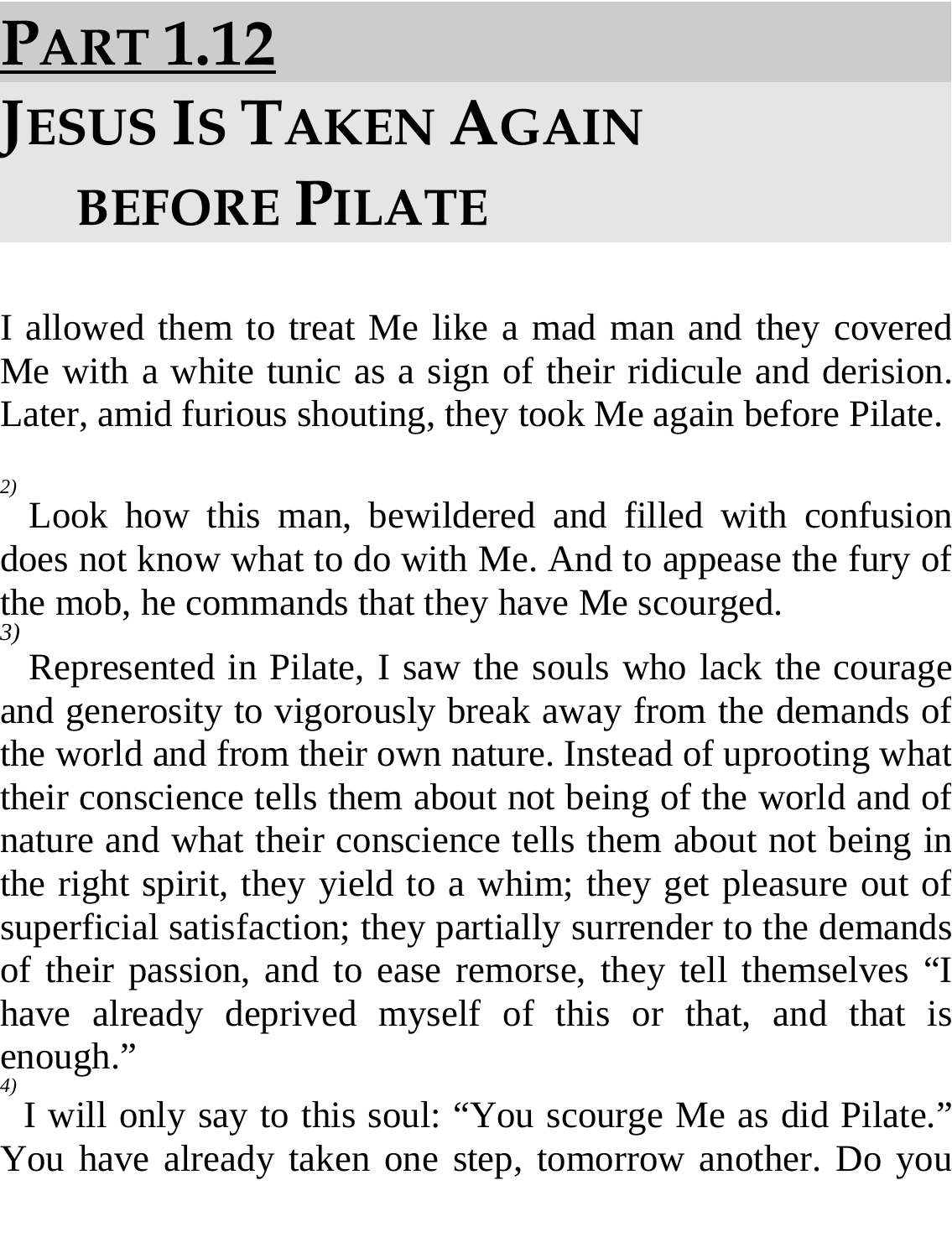plan to satisfy your passion in this way? No! Soon it will demand more and more of you. *5)* 

As you have not had the courage to fight with your own nature in this minor thing, much less will you have it later when the occasion will be greater.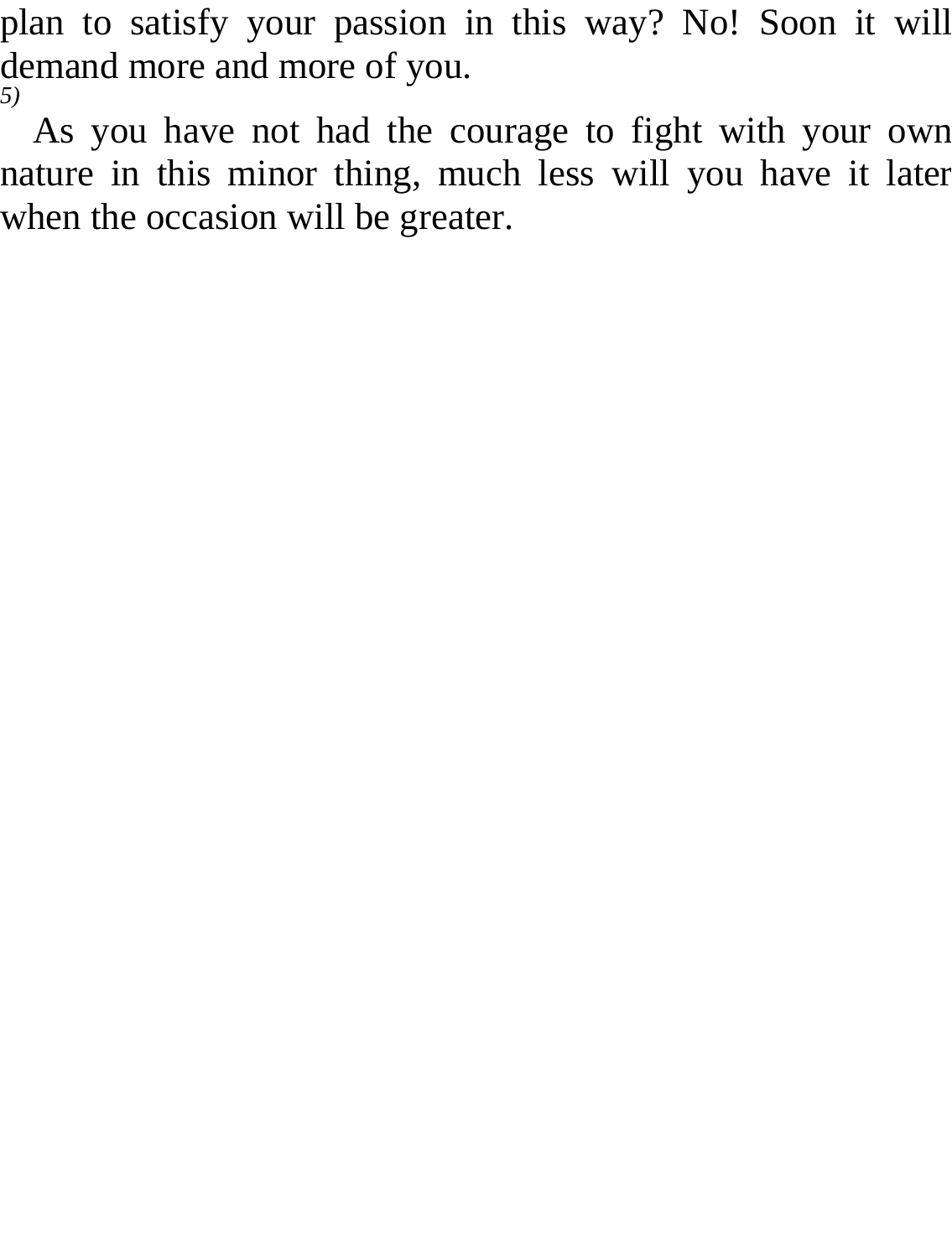## **PART 1.13 THE SCOURGING OF JESUS**

Look at Me, My beloved ones. Letting Myself be led with the meekness of a lamb to the terrible torture of the scourging. On My Body, already covered with blows and overwhelmed with fatigue, the executioners cruelly discharge terrible lashes with braided rope, with rods. They punish Me so violently that there was no part of Me which was not prey to the most terrible pain… The blows and the kicks caused Me countless wounds… The rods tore away pieces of My skin and flesh. Blood flowed from all My limbs. Time after time I fell because of the pain caused by the blows to My manliness. My Body was in such a state that I resembled a monster more than a man. The features of My face had lost their shape; it was all swollen. *2)* 

The thought of so many souls, who would later be inspired to follow My footsteps, consumed Me with Love. *3)* 

During My hours in prison, I saw the faithful imitators learning from My meekness, patience, and serenity. Not only accepting suffering and scorn but even loving those who persecute them and, if necessary, sacrificing themselves for them as I sacrificed Myself. *4)* 

During those hours of solitude in the midst of so much pain, I became enflamed, more and more, with desires of fulfilling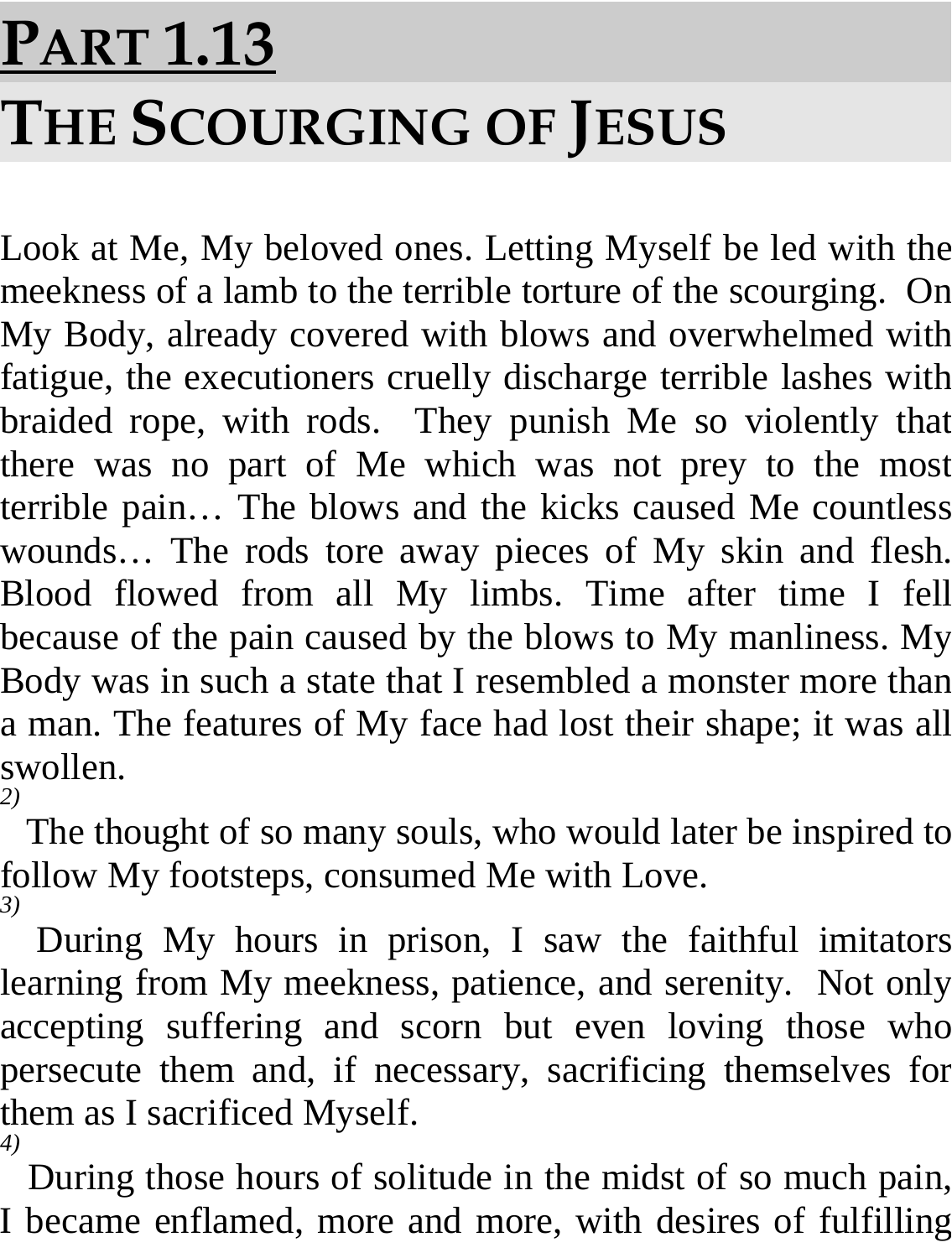perfectly the Will of My Father. How I offered Myself in reparation for His deeply offended Glory! Thus you, religious souls who find yourselves in the prison chosen out of love, who more than once pass before the eyes of creatures as useless and possibly harmful, do not be afraid. Let them shout against you and, during those hours of pain and solitude, unite your heart intimately with your God, the only object of your love. Make reparation for His Glory violated by so many sins.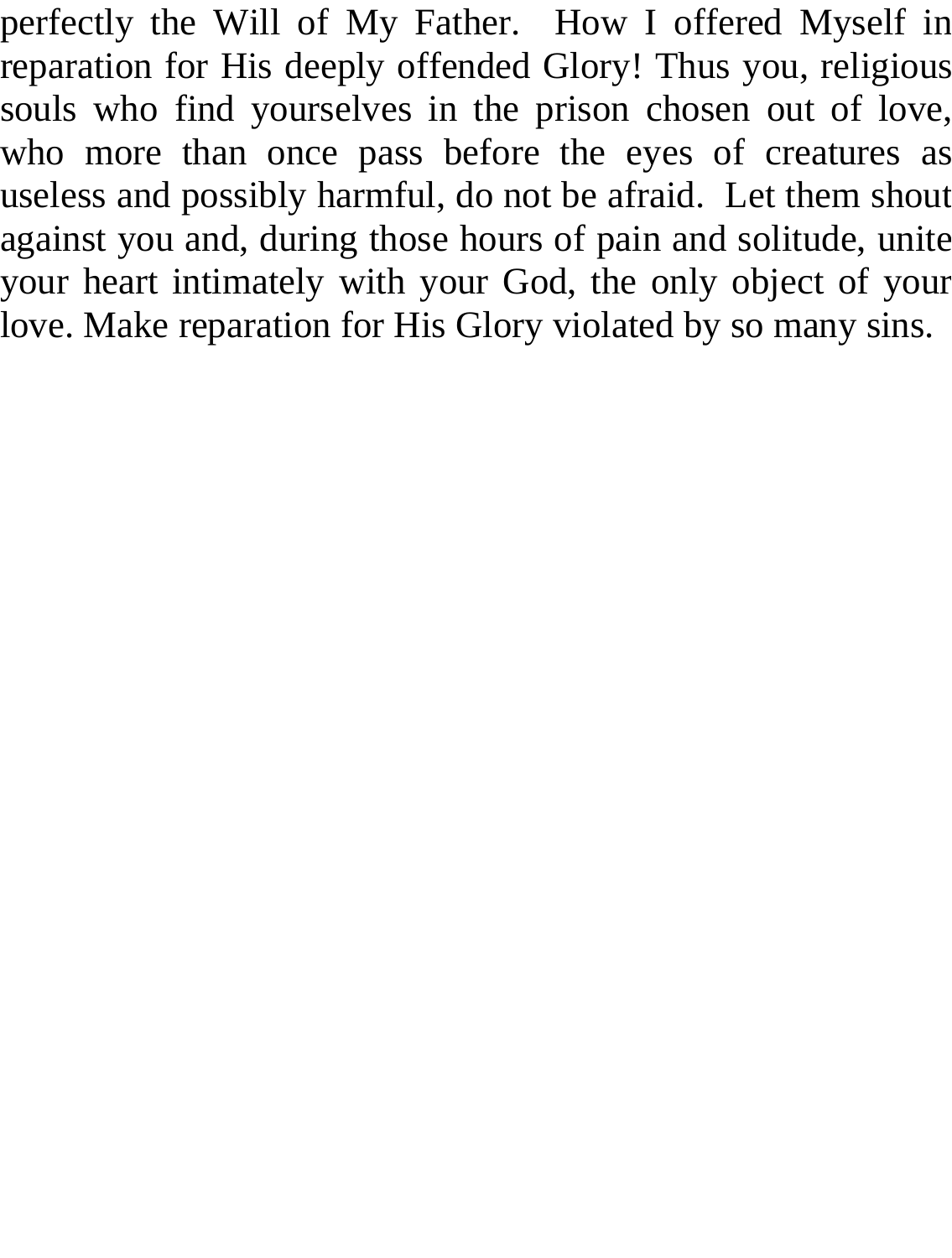## **PART 1.14 JESUS IS SENTENCED TO DEATH**

At dawn Caiaphas ordered them to take Me to Pilate so that he might pronounce the sentence of death. Pilate questioned Me, hoping to find a reason to condemn Me, but at the same time his conscience tormented him and he felt great fear at the injustice that he was going to commit. Finally he found a way to ignore Me and had Me taken to Herod. *2)* 

In Pilate are faithfully represented the souls who feel the movement of grace and at the same time their own passions, who are dominated by human respect and blinded by self love, for fear of looking ridiculous, allow that moment of grace to pass. *3)* 

I did not answer any of Pilate's questions. But when he asked: "Are You the King of the Jews?", then with seriousness and integrity, I answered: "You have said so; I am the King, but My kingdom is not of this world…" With these words I wanted to teach many souls how, when they are presented with the opportunity to endure suffering or a humiliation that could easily be avoided, they should answer with generosity: "My kingdom is not of this world…". That is to say, I do not seek the praises of human beings. My Homeland is not this one, yet soon I will rest where it truly is. Now, take courage to fulfil My duty without taking into account the opinion of the world.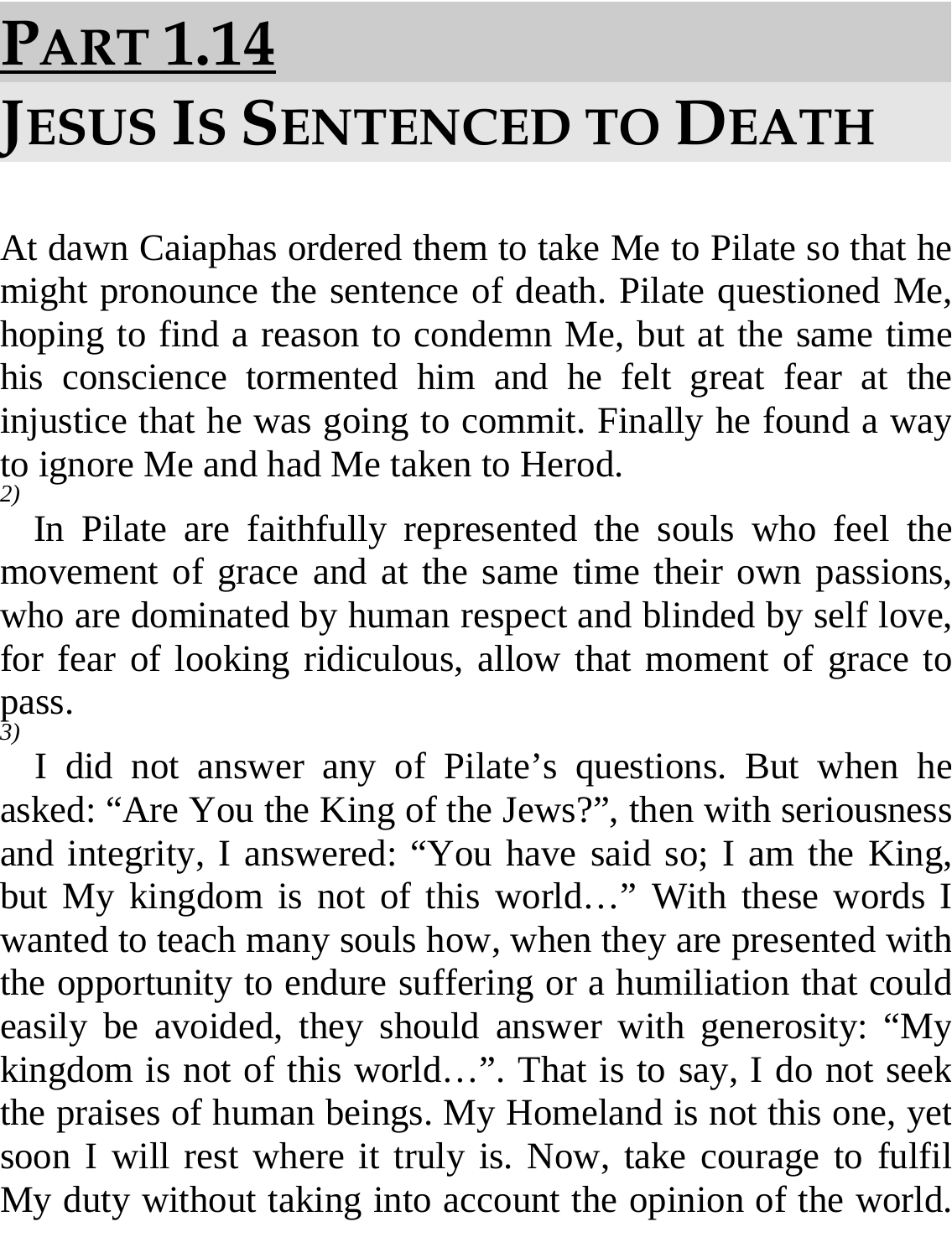What matters to Me is not their esteem but to follow the voice of grace that suffocates the inducements of nature. If I am not able to conquer alone, I will ask for strength and counsel since, on many occasions, passions and excessive self-love blind the soul and impel it to act wrongly.

*4)*  The executioners who destroy My Body are not a matter of ten or twenty. There are many hands that hurt My Body; receiving Communion in the hand - the sacrilegious work of Satan!

*5)* 

How can they contemplate Me in this sea of pain and bitterness without their hearts being moved with compassion? *6)*

 But it is not the executioners who have to console but you, chosen souls, so that My pain may be alleviated. Contemplate My wounds and see if there is anyone who has suffered as much as I, to show you their love.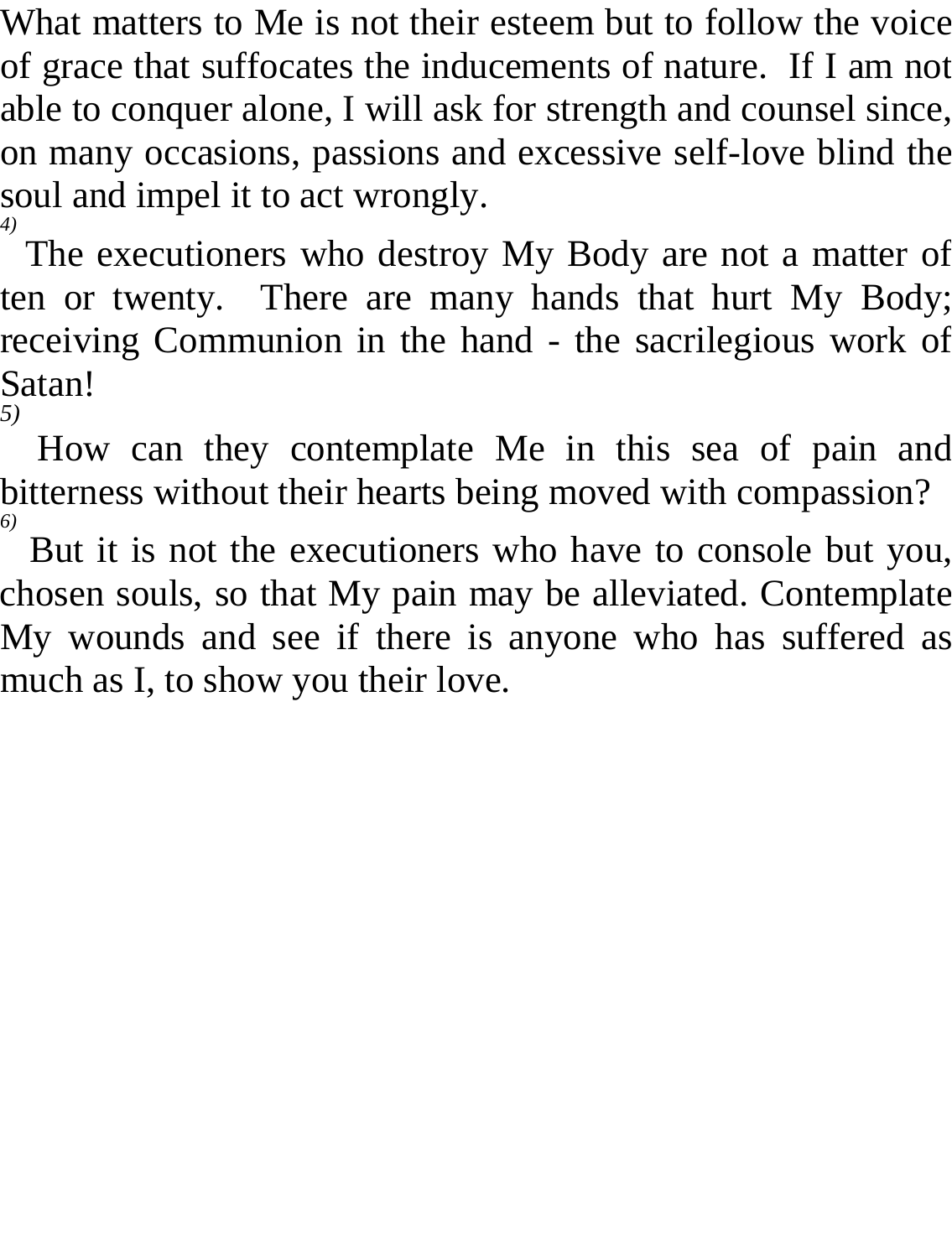# **PART 1.15 JESUS IS CROWNED WITH THORNS**

In the Will of Father I have lived days of intense sadness without complaining but accepting what the Father wanted to make Me feel. When I was seized in the Garden, My accusers were quick with every lie and I, without the least resistance, allowed them to take Me to wherever they wanted. And when they wanted to encircle My Head with the crown of thorns, I bowed My Head without resistance, because I took everything from the hands of the One who had sent Me into the world.

*2)*  When the arms of those cruel men were exhausted by the violence of discharging blows against My Body, they placed upon My head a crown woven with branches of thorns, and parading before Me they said: "So you are a King? We salute you!"

*3)*  Some spat at Me; others insulted Me; still others dealt further blows to My head, each one adding a new pain to My Body, so battered and destroyed. *4)* 

I am tired; I have nowhere to rest. Lend Me your heart and your arms to cover Myself in your love. I am cold and feverish; embrace Me for an instant before they continue destroying this temple of Love. *5)* 

The soldiers and executioners, with their filthy hands, shove My Body, and others with disgust for My Blood, press Me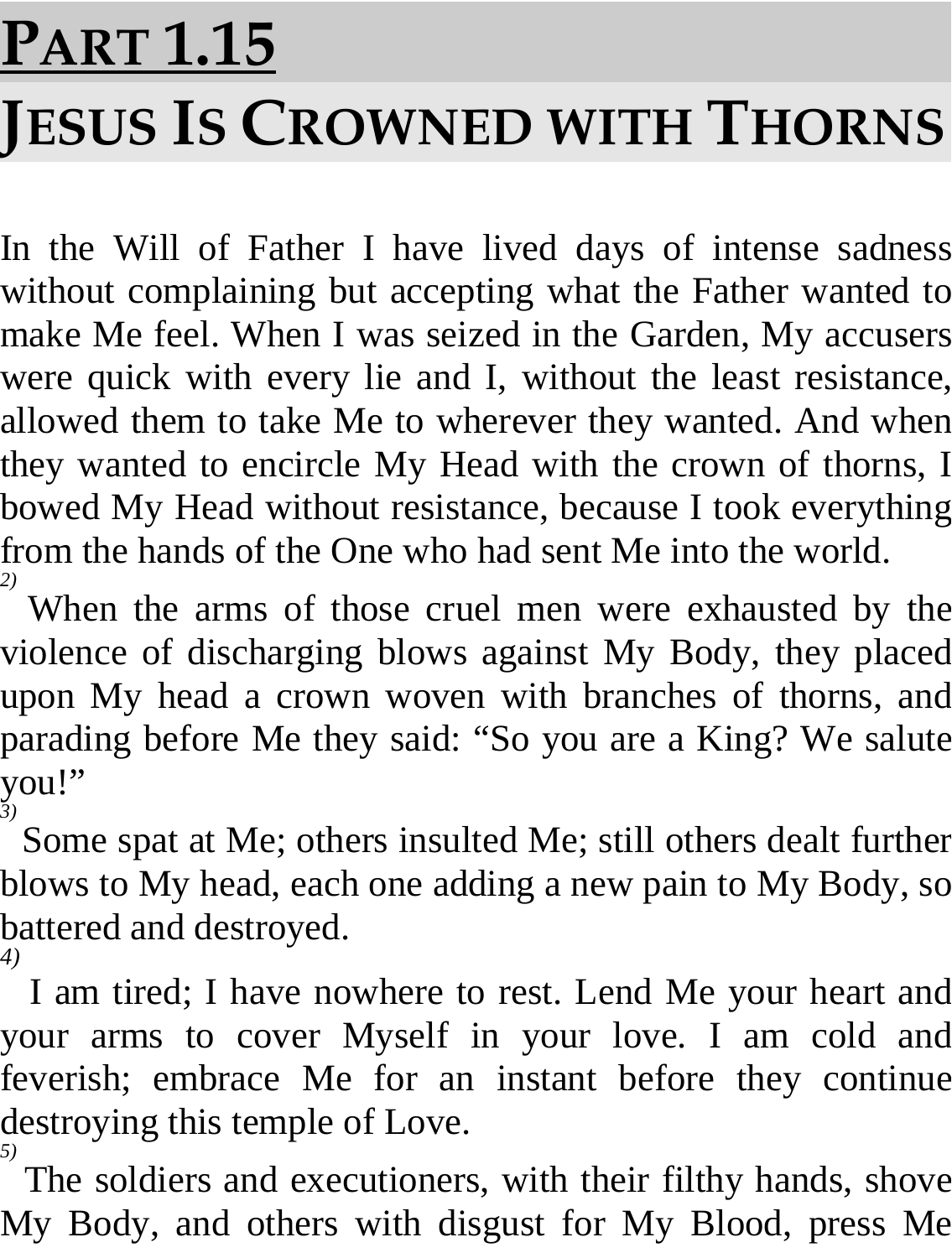with their lances and reopen My flesh. With a shove they place Me on sharp stones; I silently weep because of the pain while they, in grotesque fashion, make fun of My tears. Finally they tear My temples, forcing down the crown woven of thorny branches. *6)* 

Consider how with that crown, I wanted to make reparation for the sins of pride of so many souls who, wishing to be excessively praised, allow themselves to be mastered by the false opinions of the world. Above all, I allowed them to crown My Head with thorns so that in this way My head should suffer cruelly in order to make reparation through voluntary humility, for the loathing and proud pretence of so many souls. Souls who because they judge it unworthy of their condition and status, refuse to follow the path laid out by My Providence. *7)* 

No path is humiliating when it is planned by the Will of God… It will fruitless for you to try to deceive yourselves into thinking you are following the will of God and fully submitting to everything He asks of you. *8)* 

There are people in the world who, when the moment of decision arrives (to undertake a new type of life), reflect and examine the desires of their hearts. Maybe they will find, in him or her with whom they plan to unite, the solid foundations for a Christian and pious life. Perhaps they will see that they will carry out their duties as a family in a way necessary to satisfy their wishes of happiness. But vanity and pride come to obscure their spirit and they let themselves to be swept along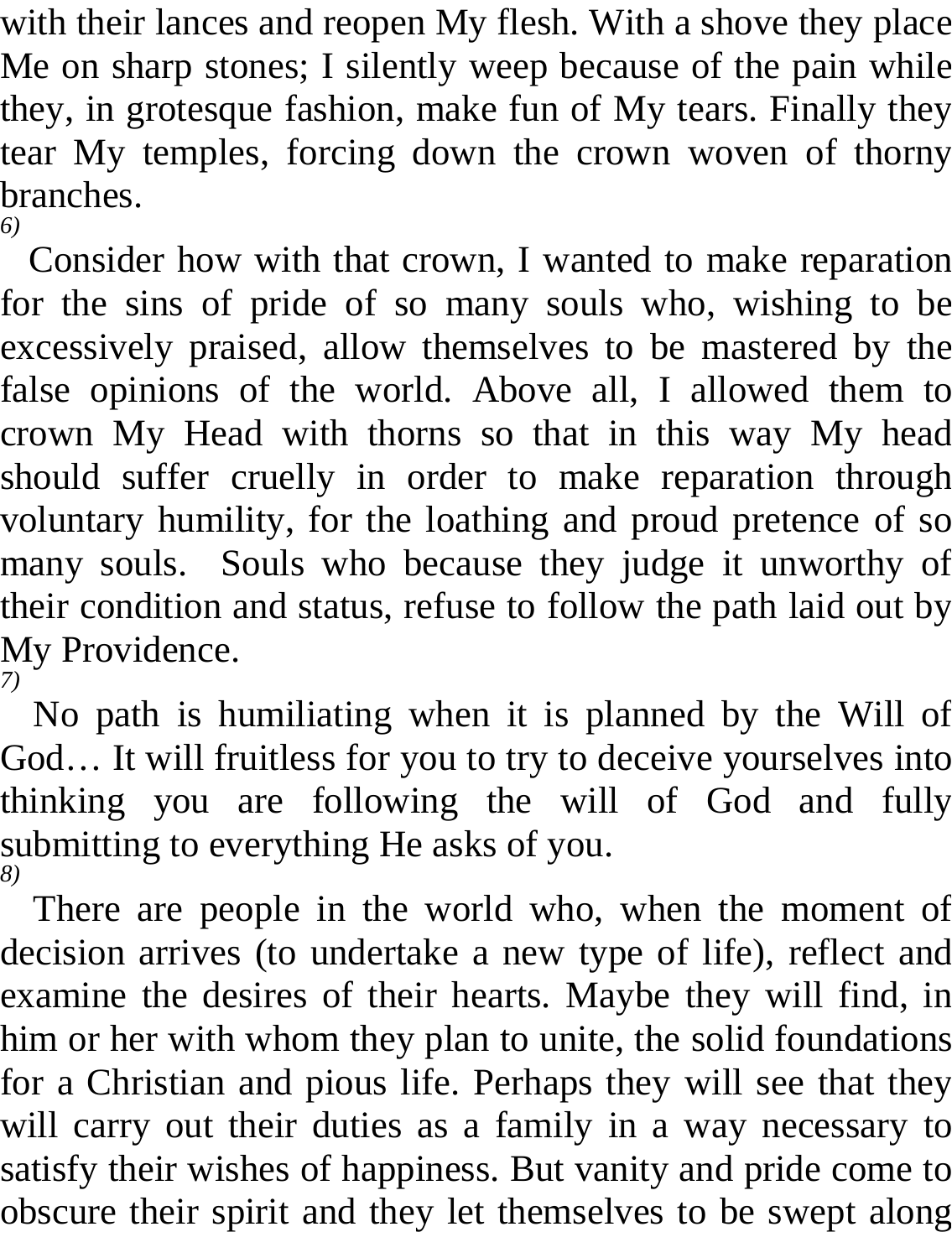by the desire of being important and showing off. Then they do their best to seek out someone, who being richer or of high class, to satisfy their ambition. O! How foolishly they blind themselves. No, I will tell them, you will not find true happiness in this world and I hope that you will find it in the next. Beware; you are putting yourselves in great danger! *9)* 

I will also talk to the souls to whom I called to the path of perfection. How many illusions there are in those who tell Me that they are ready to do My Will and then drive the Crown of thorns onto My Head.

*10)* 

Respectively, there are souls whom I want for Myself. Knowing them and loving them, I want to place them where I live, in My infinite wisdom, where they will find all that is necessary to reach sanctity. It is there where I will make Myself known to them, and where they will give Me more comfort, more love, and more souls. *11)* 

But, so many disappointments! How many souls are blinded by pride and arrogance or by miserable ambition. They fill their heads with vain and useless thoughts; they refuse to follow the path that My love lays out for them.

*12)* 

Souls whom I had chosen, do you think that you fulfil My Will by resisting the voice of grace that calls you and guides you along that path which your pride rejects?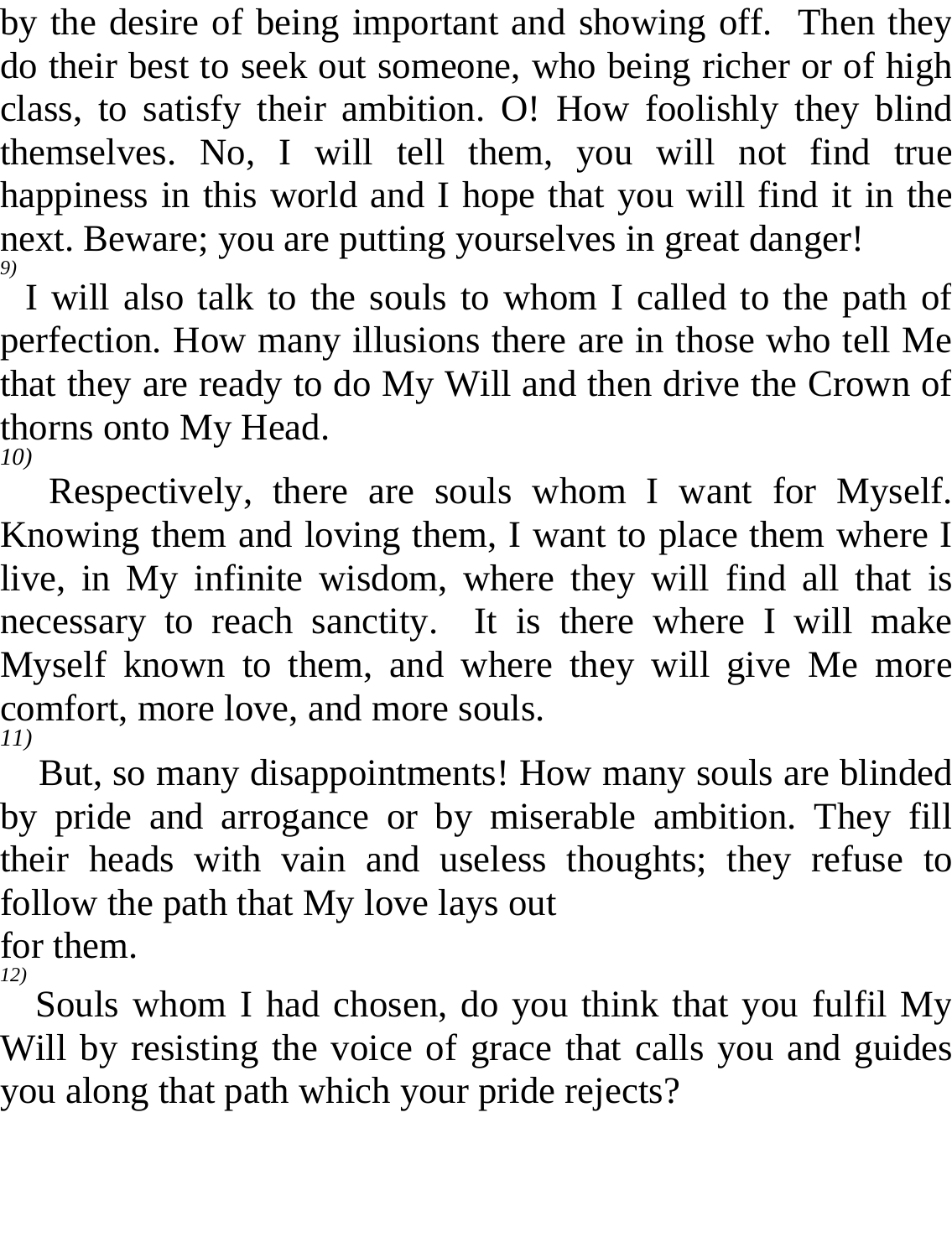My daughter, love of My sorrows, console Me. Make a throne in your little heart for your King and Saviour and crown Me with kisses. *14)* 

Crowned with thorns and covered with a purple cloak, the soldiers presented Me again to Pilate. Not finding in Me a crime for which to punish Me, Pilate asked Me several questions, asking Me why I did not answer him knowing that he had full power over Me. *15)* 

Then, breaking My silence I told him: "You would not have that power if you had not received it from above, but it is necessary that the Scriptures be carried out." And, abandoning Myself to My Heavenly Father, I fell silent again.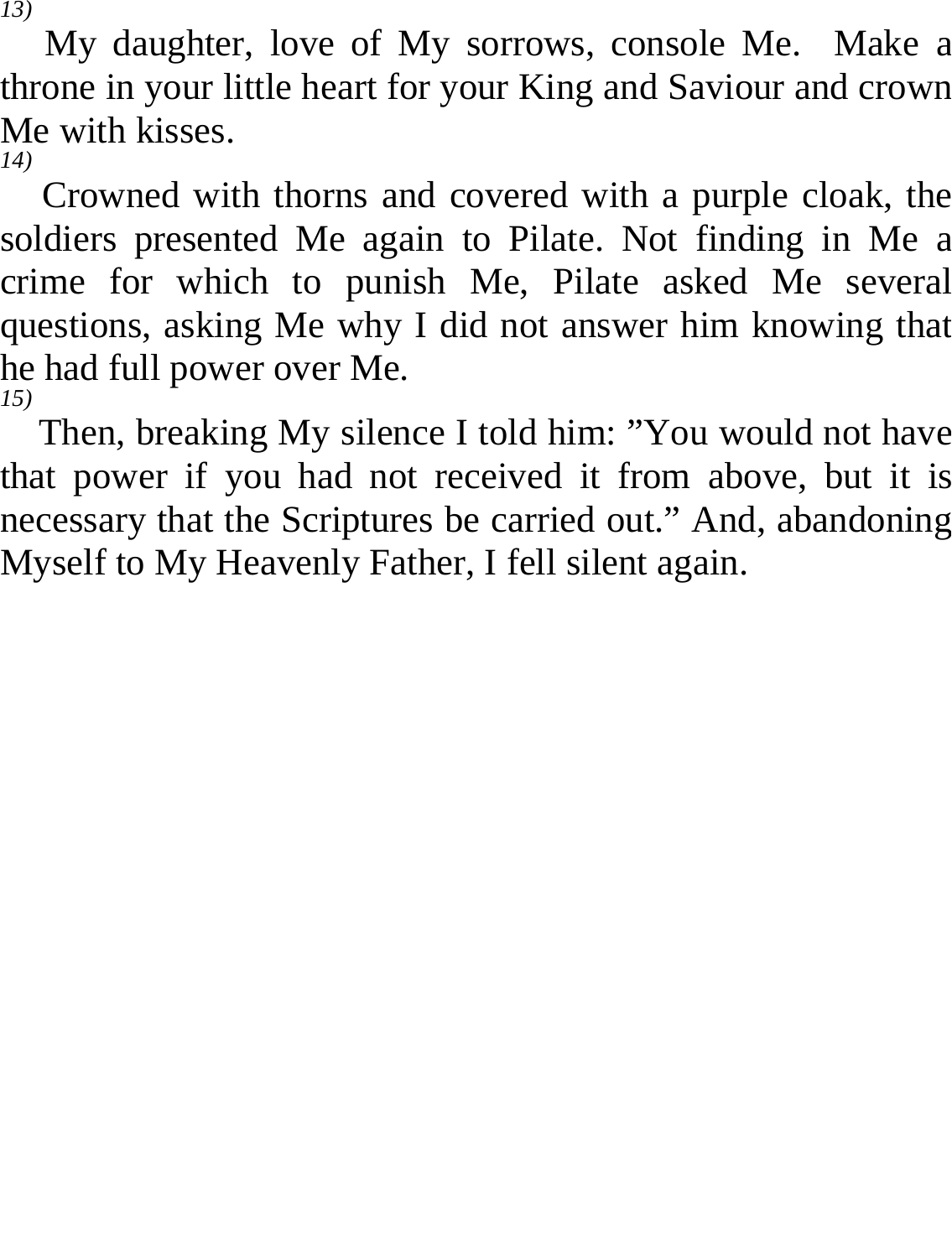#### **PART 1.16 BARABBAS IS SET FREE**

Pilate was looking for ways to free Me. He was worried because of his wife's warning and confused between the feelings of remorse from his conscience and the fear that the people would initiate a riot against him. In the pitiful state I was in, he exposed Me to the sight of the mob, proposing to them that I be freed and condemn Barabbas, a famous thief and criminal, in My place. The people answered in one voice: "Let him die and let Barabbas be set free! *2)* 

Souls who love Me, see how they have compared Me to a criminal. See how they have reduced Me to lower than the most perverse of men. Listen to the furious shouts hurled against Me. See with what rage they ask for My death. Did I refuse to endure such a painful insult? No, on the contrary, I embraced it for My Love of souls and to show them that this Love did not only led Me to death but to the most ignominious death…

*3)*  However, do not believe that My human nature did not feel revulsion or pain. On the contrary, I wanted to feel all its revulsion, and be subject to its same condition, giving you an example that may strengthen you in every circumstance in life and may teach you to overcome the aversions offered you when it is a question of fulfilling the Divine Will.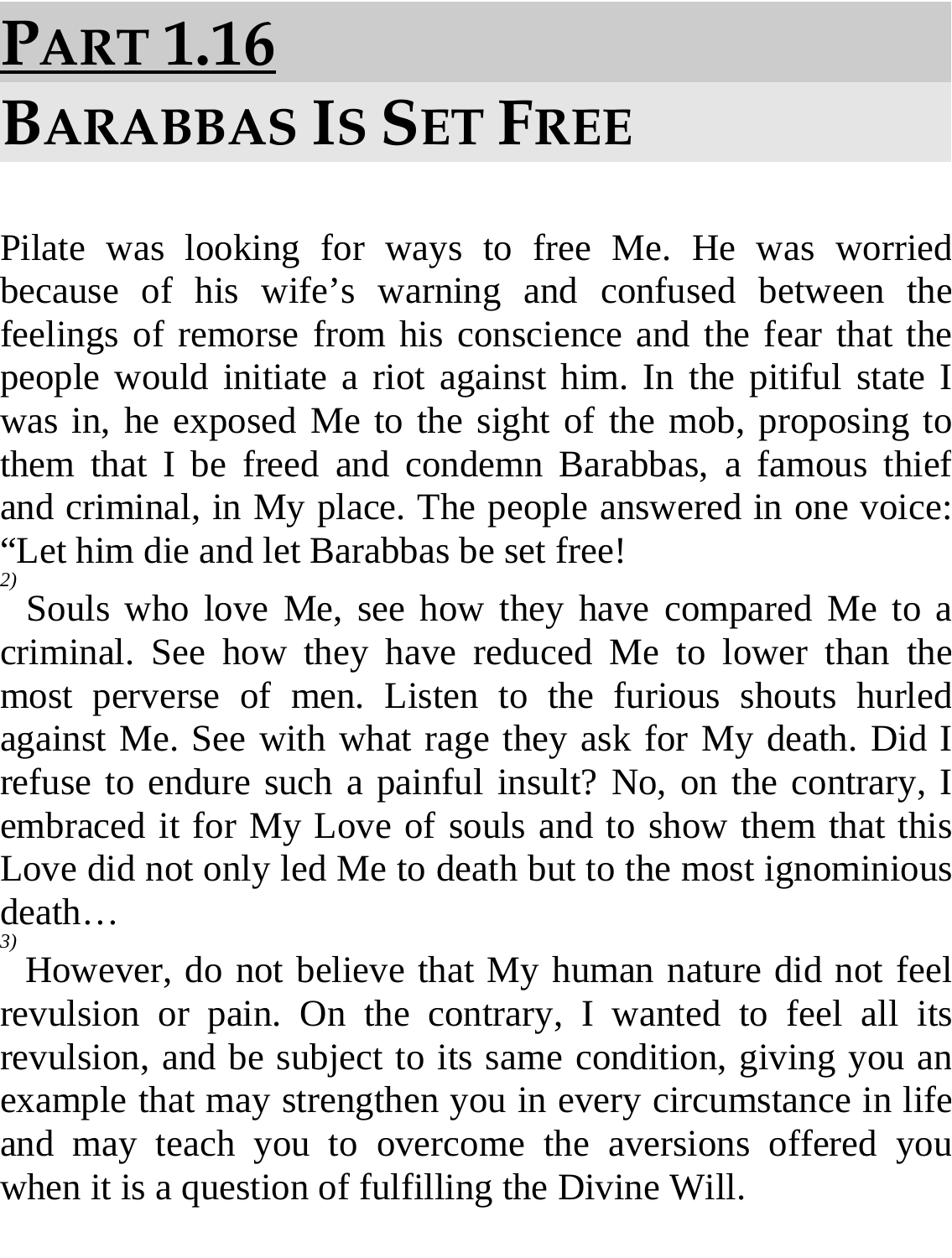I return to the souls to whom I was speaking yesterday, those souls called to the state of perfection, who argue with grace and retreat when faced with the humility of the path that I show them, fearing how they will be judged by the world or as they assess their capabilities, convince themselves that they will be more useful somewhere else to My service and for My Glory. *5)* 

I am going to respond to those souls: Tell Me, did I refuse or even hesitate when I saw Myself being of poor and humble parents in a stable far from My home and Country in the harshest season of the year and at night? *6)* 

Afterwards, I lived thirty years in obscurity doing rough labour in a workshop. I suffered humiliation and disdain at the hands of those who requested work done by Joseph, My father. I did not shrink from helping My Mother in the most menial household tasks. Yet, did I not have more talent than what is required to perform the rough trade of a carpenter? I, who at the age of twelve, taught the Doctors in the Temple… But it was the Will of My Heavenly Father and I glorified Him in that way. When I left Nazareth and started My public life, I could have made Myself known as the Messiah and Son of God, so that men and women would listen to My teachings with veneration, but I did not do so because My only wish was to fulfil the will of My Father. *7)* 

And when the time of My Passion came, through the cruelty of some and the insults of others, the abandonment of My own and the ingratitude of the mob, through the unspeakable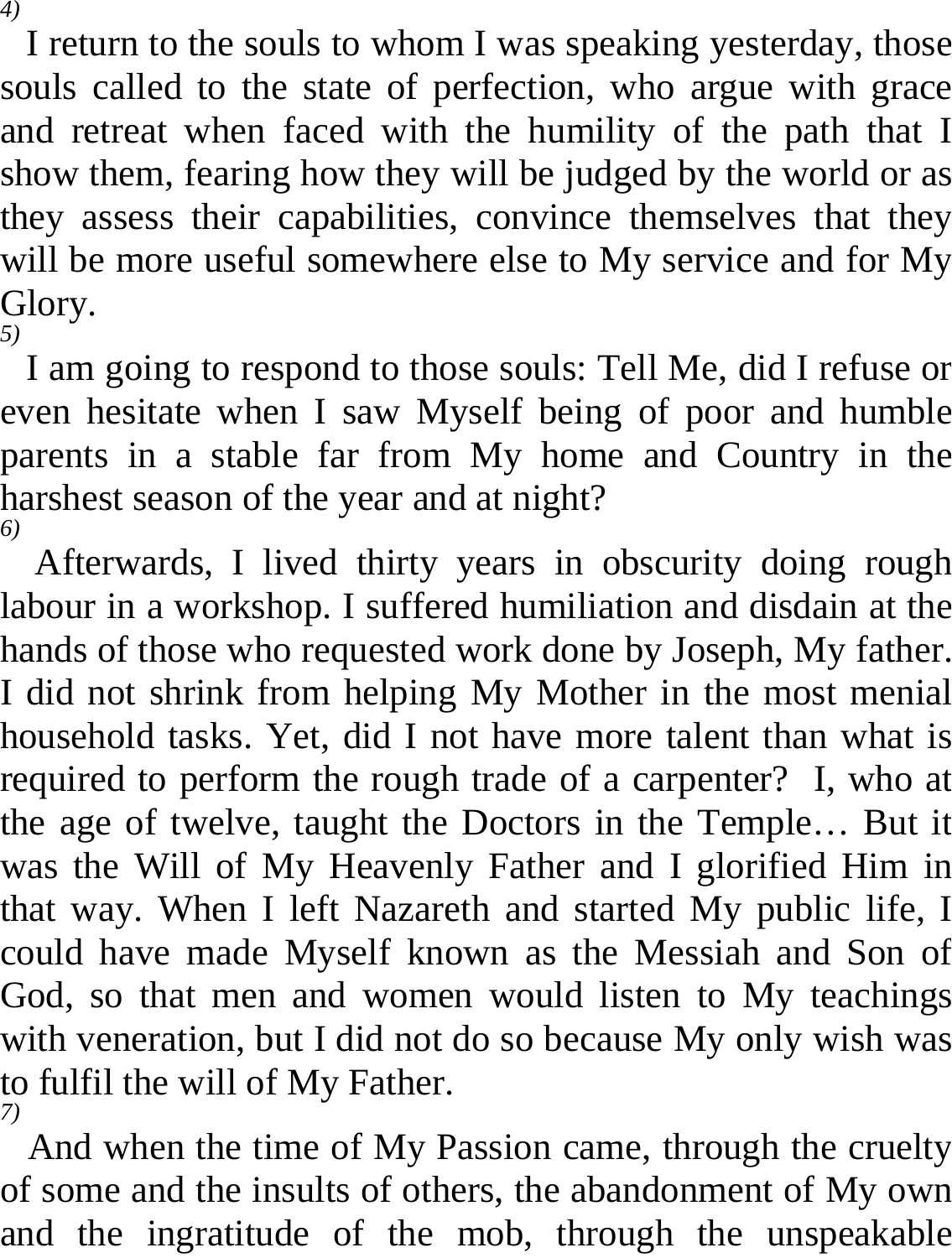martyrdom of My Body and the revulsion of My soul, see how with still greater love, I revealed and embraced the Will of My Heavenly Father.

*8)*  Thus when overcoming difficulties and revulsion, the soul generously submits itself to the Will of God, there comes a moment in which, intimately united to Him, the soul enjoys the most indescribable sweetness.

*9)*  What I have said to souls who loathe the humble and hidden life, I repeat to those who are called to labor in constant contact with the world when, instead, they would be attracted to complete solitude and humble and hidden works. *10)* 

Chosen souls, your happiness and perfection does not consist in following the tastes and inclinations of nature, in being known or unknown by creatures, in using or hiding the talent you have, but rather in uniting and conforming yourselves through love and with total submission to the Will of God to what is asked of you for His Glory and your own sanctification. *11)* 

Enough for today, My little daughter; love and embrace My Will joyfully. You know that it is always design by love. *12)* 

Meditate for a moment upon the unspeakable martyrdom of My Heart, upon seeing it valued less than Barabbas. How I remembered the tenderness of My Mother when She was embracing Me close to Her Heart! And how vivid were the anxieties and fatigue that My adoptive father suffered to show Me his love. How I remembered the benefits I so freely poured over those ungrateful people, giving sight to the blind,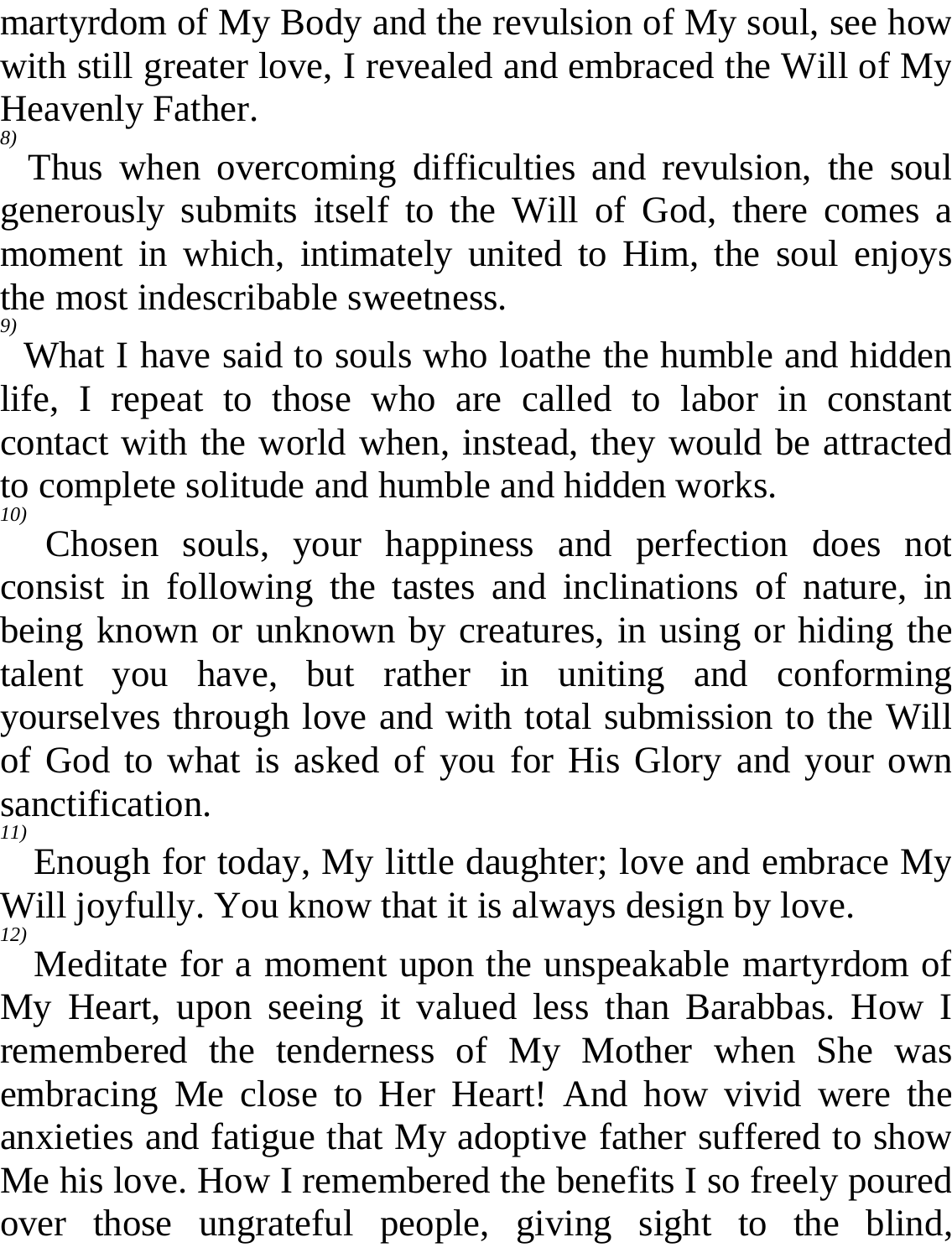restoring health to the sick and the use of their limbs to those who had lost them, feeding the crowds, and bringing the dead back to life. Now to see Myself reduced to the most despicable state! I am the most despised of men, and I am being condemned to death like an infamous thief.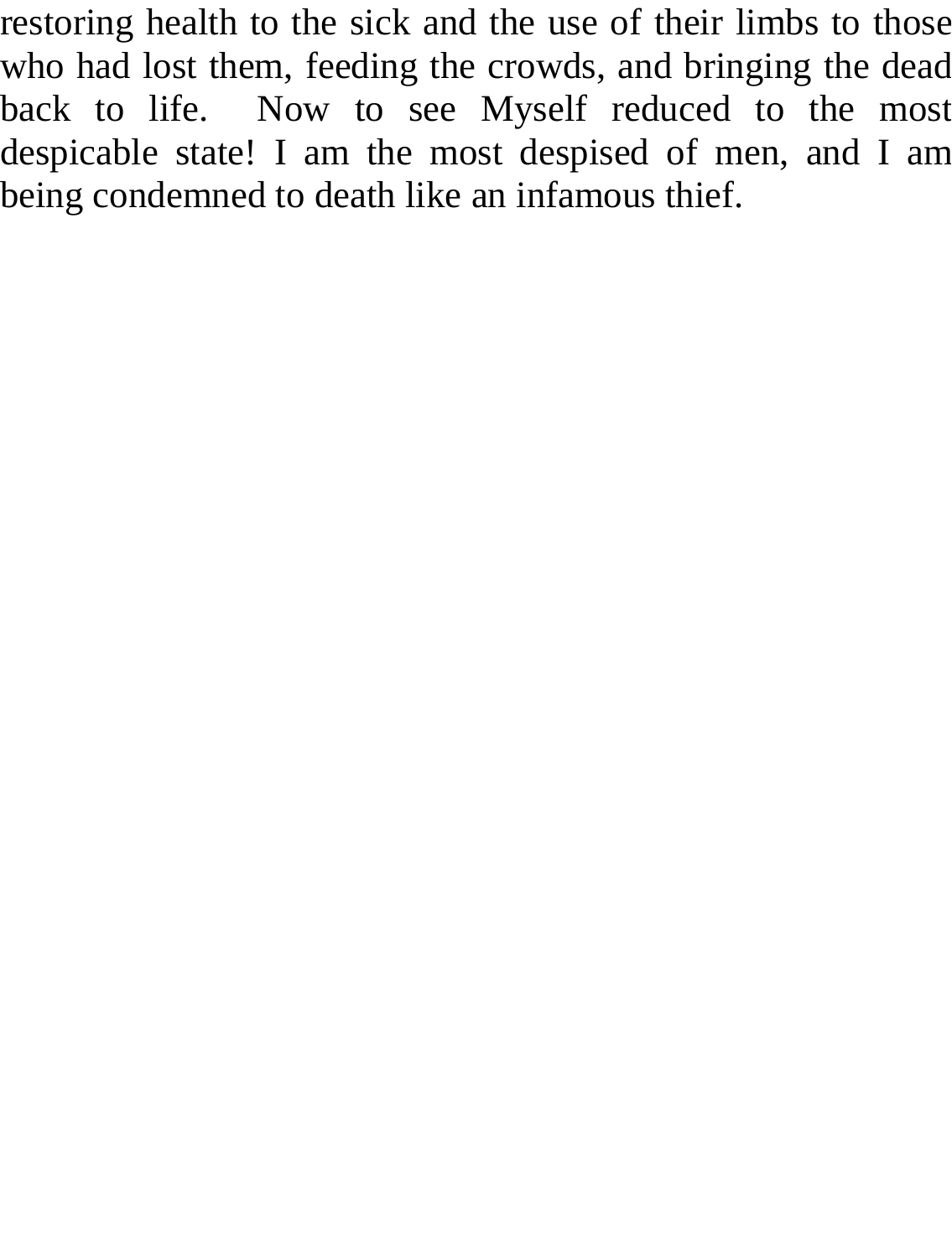### **PART 1.17 JESUS FORGIVES EVEN THE GREATEST SINNERS**

Pilate has pronounced sentence. My little children, consider attentively how My Heart suffered… *2)* 

After Judas handed Me over in the Garden of Olives, he wandered off and took flight, unable to stifle the cries of his conscience, which accused him of the most horrible sacrilege. When the news of My death sentence reached his ears, he gave in to the most terrible despair and hanged himself. *3)* 

Who can possibly understand the intense pain in My Heart when I saw that soul cast himself into eternal damnation? He who had spent three years in the school of My Love learning My doctrine, receiving My teaching, and many times hearing My lips forgive the greatest sinners. *4)* 

Judas! Why do you not come and throw yourself at My feet so that I may forgive you? If you do not dare to come near Me for fear of those who surround Me and so ardently abuse Me, at least look at Me and you will see how soon My eyes will fix on you. *5)* 

Souls, who are entangled in the greatest sins… If at times you have lived wandering as fugitives because of your crimes, if the sins of which you are guilty have blinded you and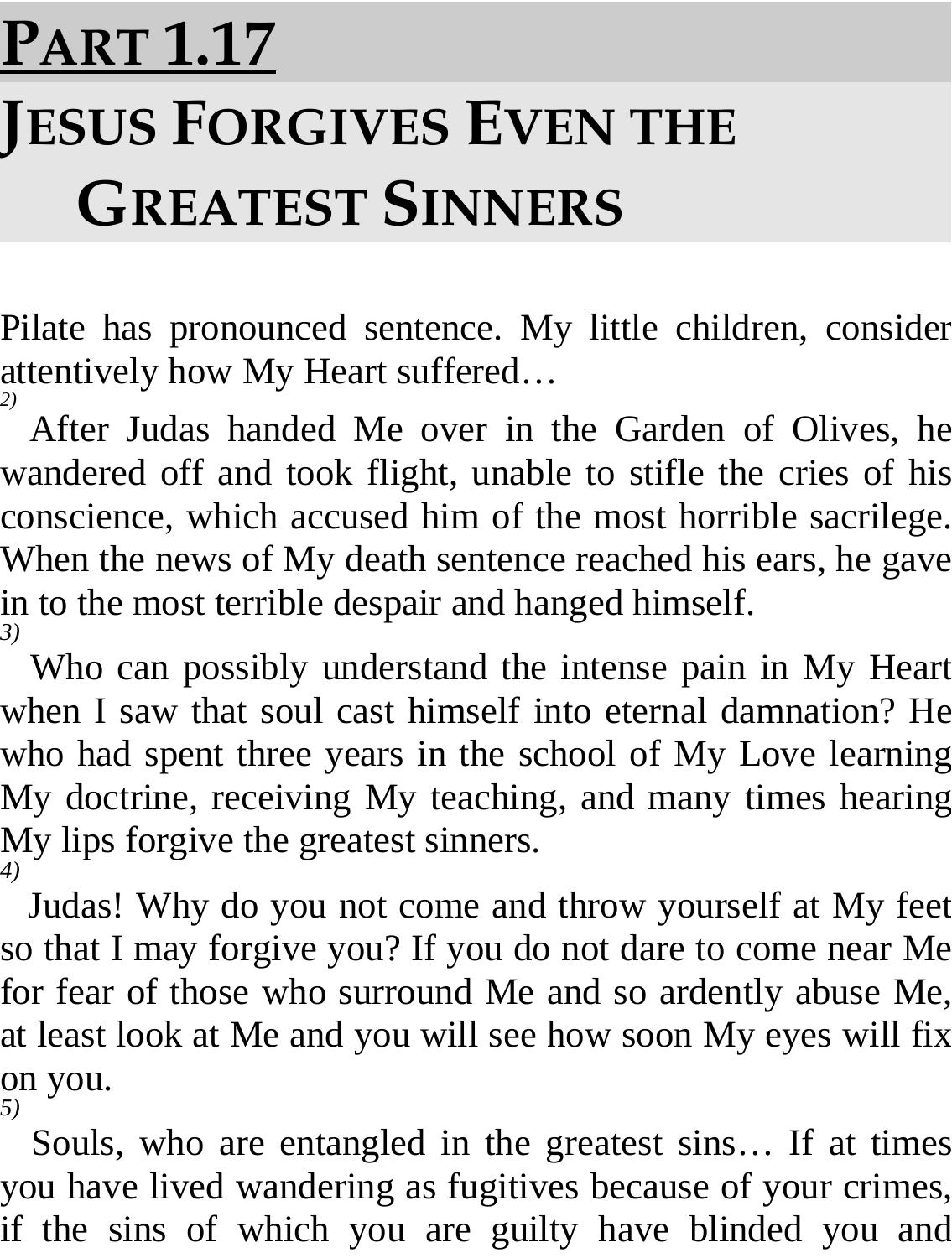hardened your hearts, if in the pursuit of some passion you have fallen into greater disorder, do not allow desperation to take possession of you when the accomplices to your sin abandon you and your soul realises its guilt. As long as man has an instant of life, he still has time to appeal to My Mercy and implore forgiveness. *6)* 

If you are young and the scandals of your past life have left you in a state of degradation before men, do not be afraid! Even though the world may despise you, treat you as wicked, insult and abandon you, be certain that your God does not want your soul to be fodder for the flames of hell. He wants you to dare to speak to Him, to direct your gaze and the sighs of your heart at Him, and you will soon see that His kind and paternal hand will lead you to the source of forgiveness and of life. *7)* 

If out of malice you have perhaps spent a large part of your life in disorder and indifference, and now near eternity, desperation wants to blindfold your eyes, do not allow yourself to be deceived. There is still time for forgiveness. Listen carefully: if you have left but a second of life, take advantage of it because you could gain eternal life during that second. *8)* 

If your existence has passed in ignorance and in error, if you have been the cause of great harm to people, to society, and even to religion, and for any reason you recognise your mistake, do not allow yourself to be pulled down by the burden of your sins or by the harm for which you have been instrumental. But instead, allow your soul to be penetrated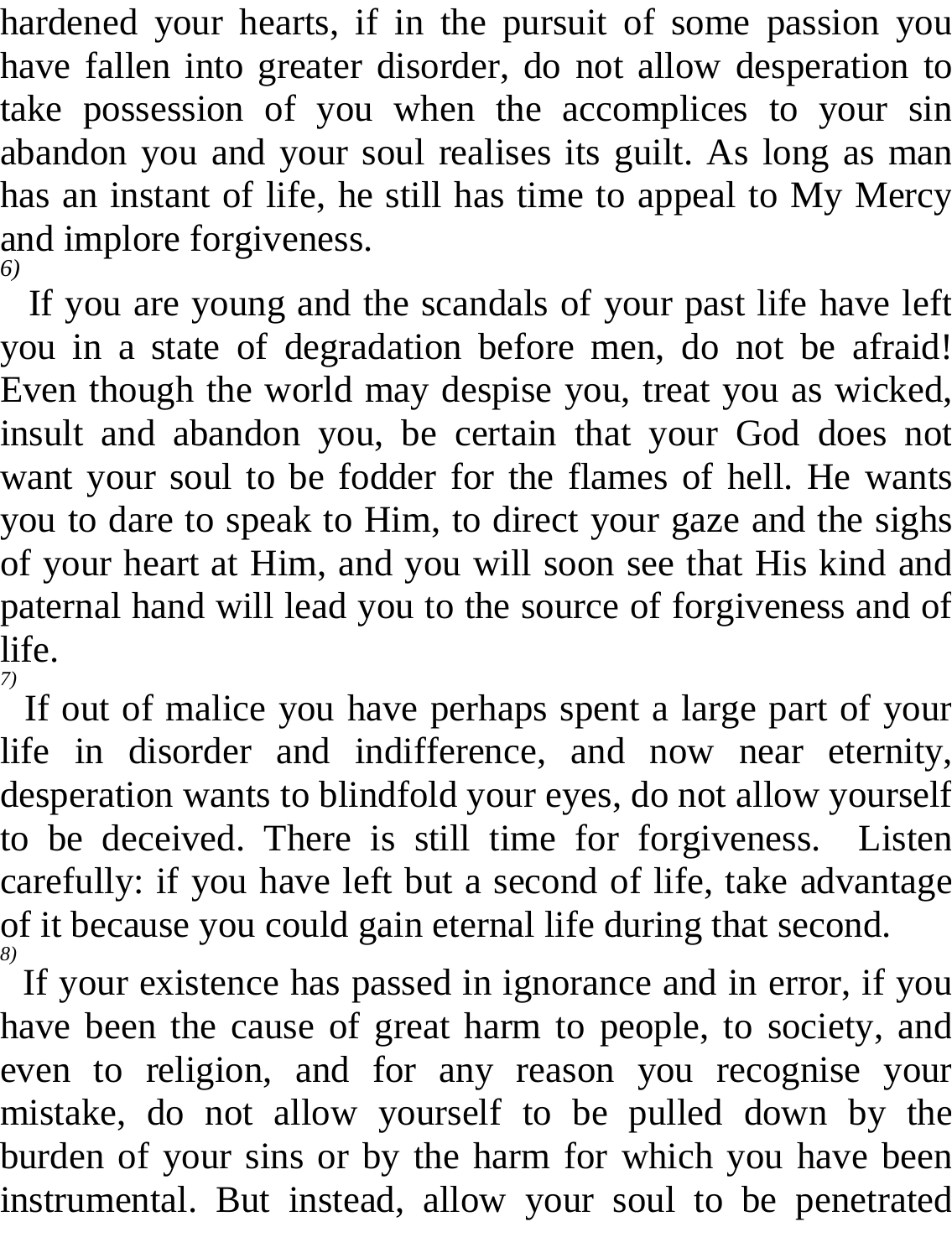with the deepest sorrow, absorb yourself in trust and turn to the One who is always waiting to forgive you. *9)* 

The same happens for a soul who has spent the first years of its life in faithful observance of My Commandments, but has little by little fallen away from fervour into a lukewarm and comfortable life …

*10)* 

Do not hide anything that I tell you, for it is all for the benefit of the whole of humanity. Repeat it in broad daylight; preach it to those who truly want to hear it. *11)* 

The soul who one day receives a strong jolt that awaken her, all of a sudden sees her life fruitless, empty and undeserving of eternity ] The Evil One, with infernal jealousy, attacks her in a thousand ways, exaggerating her faults. He inspires in her sadness and discouragement, leading in the end to fear and desperation. *12)* 

Soul that belongs to Me, do not pay attention to the that cruel enemy. As soon as you feel the movement of grace at the beginning of your struggle, come to My Heart. Feel and watch how it pours sheds a drop of its Blood upon your soul, and come to Me. You know where I am, under the veil of faith… Lift it and, with complete trust, tell Me all your sorrows, your miseries, your falls… Listen to My words with respect and do not fear for the past. My Heart has submerged it in the endless depths of My Mercy and My Love. *13)* 

Your past life will give you the humility that will fill you. And if you want to give Me the best proof of love, trust Me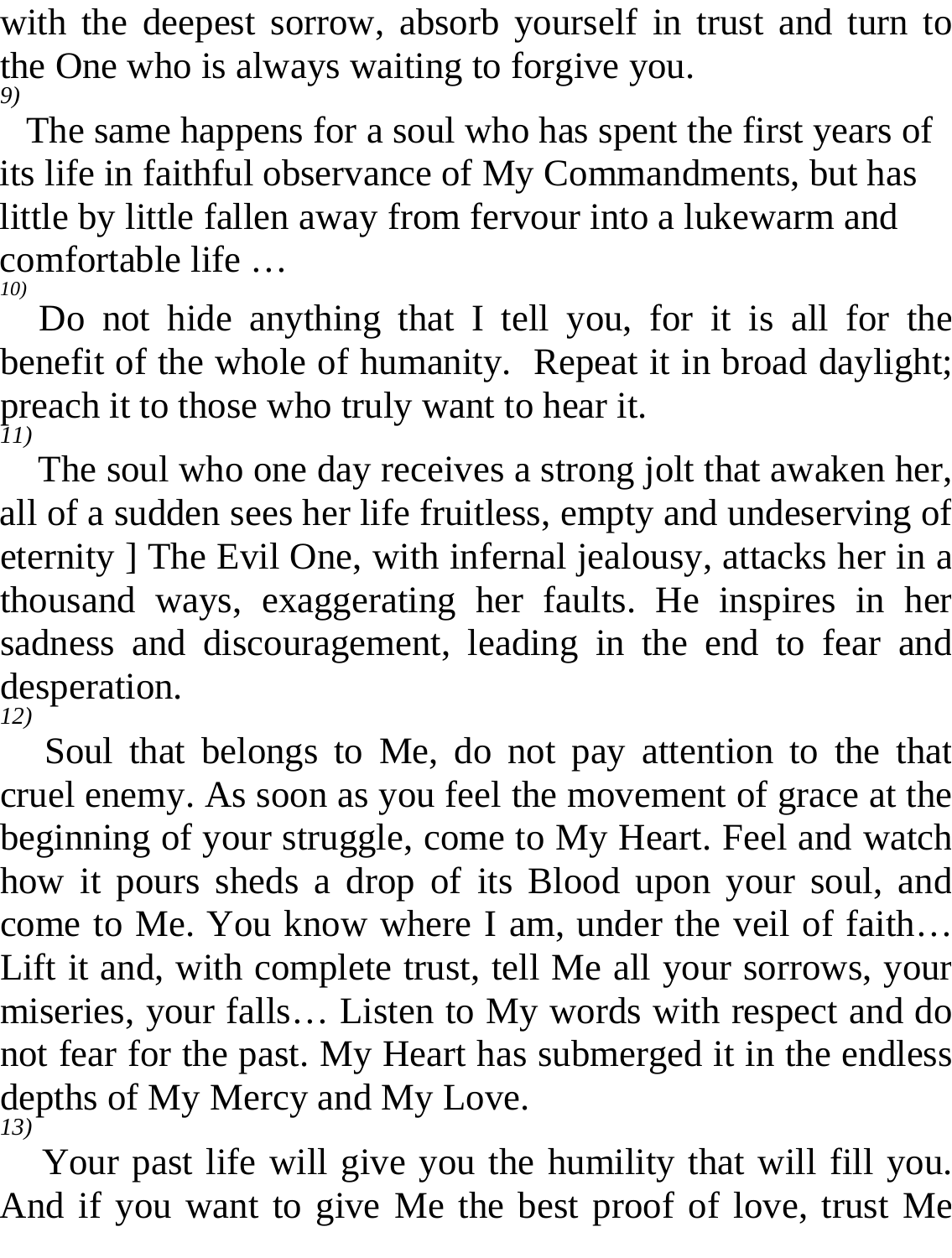and count on My forgiveness. Believe that your sins will never be greater than My infinite Mercy.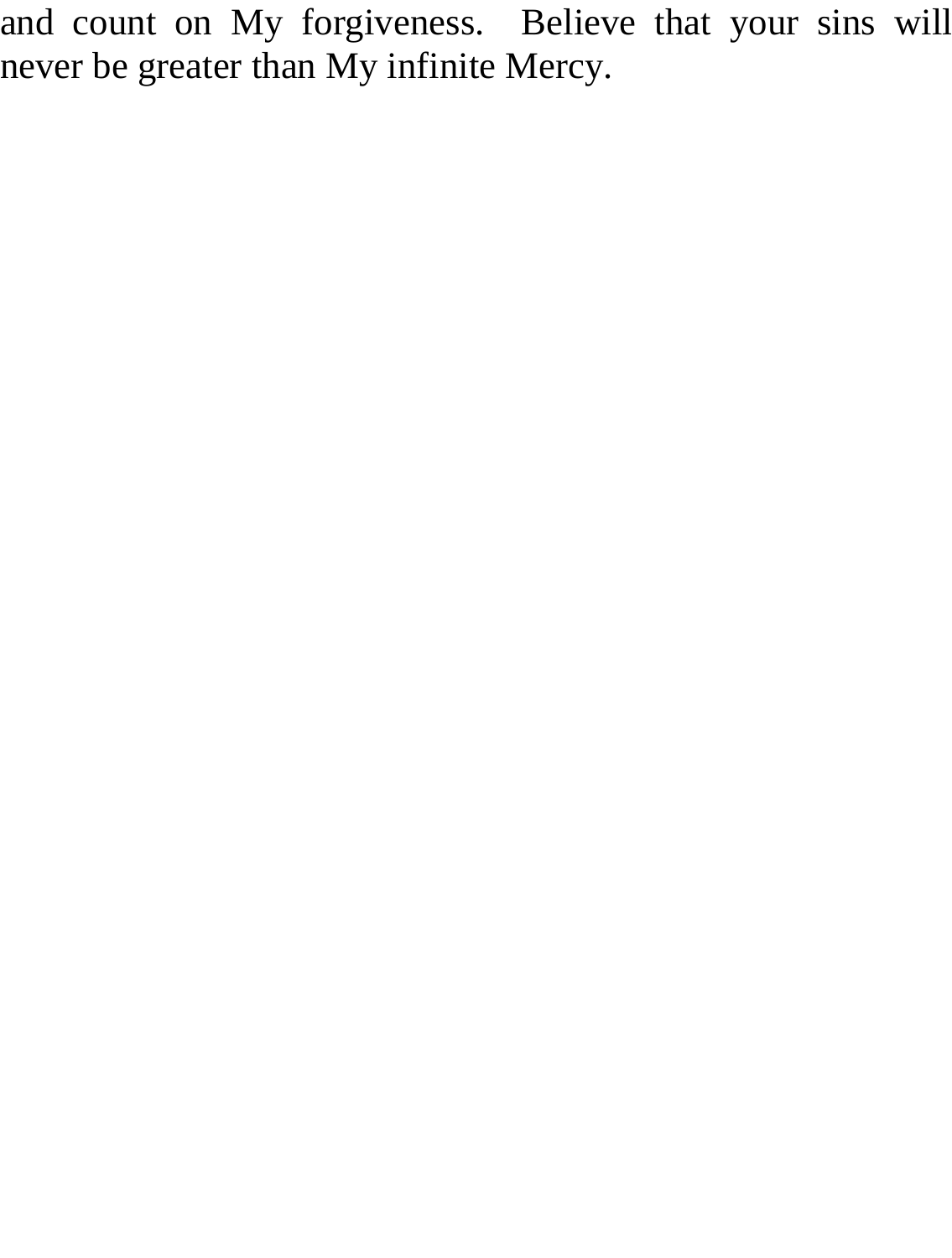# **PART 1.18 JESUS ON HIS WAY TO CALVARY**

Let us continue, My little daughter. Follow Me on the way to Calvary, weighed down by the weight of the Cross…

<sup>2)</sup> While My Heart was bewildered with sadness for the eternal perdition of Judas, the cruel executioners, insensitive to My pain, loaded My wounded shoulders with the hard and heavy Cross on which I was to consummate the mystery of the Redemption of the world.

<sup>3)</sup> Contemplate Me, Angels from Heaven. See the Creator of every marvel; the God to whom all the heavenly spirits render adoration; the God walking towards Calvary and carrying on His shoulders the holy and blessed log that will receive his last sigh. *4)* 

Also look at Me, you souls who wish to be My faithful imitators. My Body, destroyed by so much torture, walks without strength, bathed in sweat and Blood… I suffer, without anyone feeling sorry for My pain! The mob accompanies Me and there is not a single person who feels pity for Me. They all surround Me like hungry wolves, wanting to devour their prey… It is that all the demons came out of Hell to make My suffering worse. *5)* 

The fatigue that I feel is so great and the Cross so heavy that halfway along the path, I fall from weakness. See how those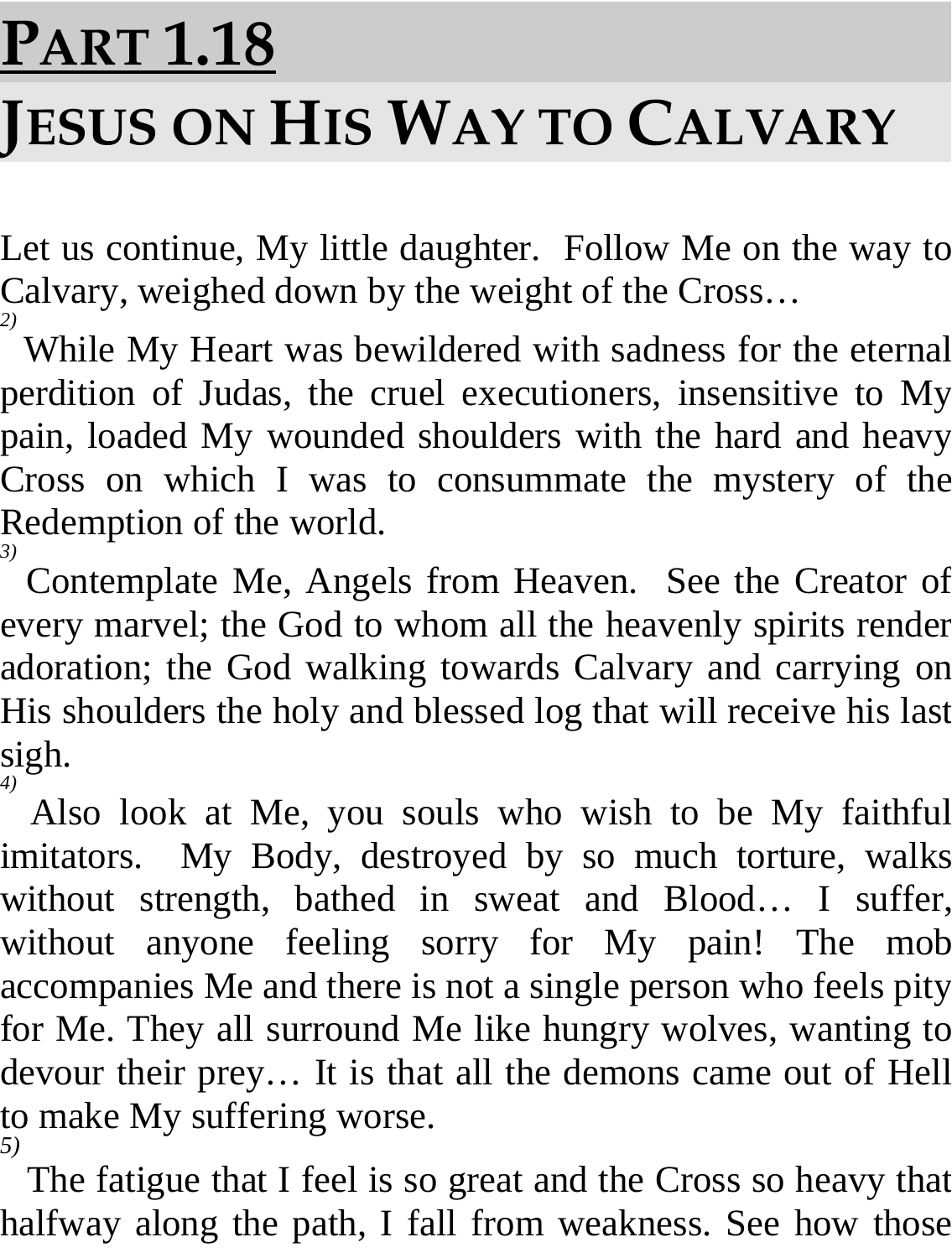inhuman men lift Me up in the most brutal manner. One grabs My arm, another pulls My clothes that are stuck to My wounds, tearing them open again… This one grabs Me by the neck, another by the hair; others discharge dreadful blows to My whole Body, with their fists, and even with their feet. The Cross falls upon Me and with its weight causes new wounds. My face is scraped by the stones in the road and the blood which runs down My face sticks to My eyes that are almost closed because of the blows they have received. The dust and the mud mingle with the blood and I am turned into the most repugnant of objects. *6)* 

My Father sends Angels to help support Me so that My Body does not lose consciousness when it falls, so that the battle may not be won before its time and all My souls are lost. *7)* 

I walk over the stones that destroy My feet. I stumble and fall time and time again. I look at both sides of the road, searching for the slightest look of love, of surrender, of union with My pain, but... I do not see anyone.

*8)*  My children, you who follow in My footsteps, do not let go of your cross no matter how heavy it seems to you. Do it for Me because by carrying your cross, you will help Me carry Mine, and on the difficult path, you will find My Mother and the holy souls who will give you encouragement and comfort. Continue with Me for a few moments, and a few steps ahead you will see Me in the presence of My Most Holy Mother who, with Her Heart pierced by sorrow, comes out to meet Me for two reasons: to gain further strength to suffer at the sight of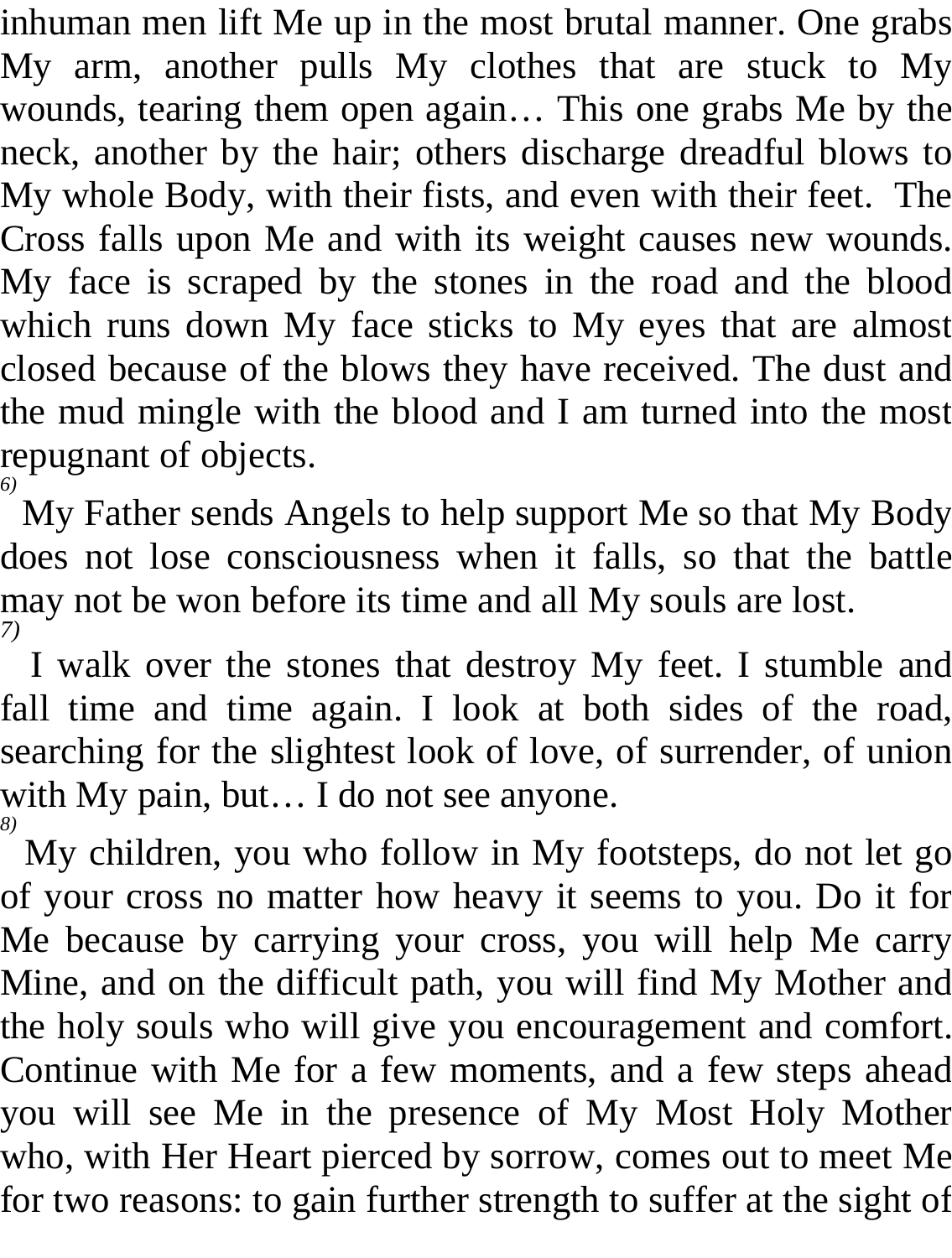Her God and, with Her heroic attitude, to give Her Son encouragement to continue His work of Redemption. *9)* 

Consider the martyrdom of these two Hearts. What My Mother loves most is Her Son… She cannot ease My pains and She knows that the sight of Her will increase My sufferings even more, but it will also increase My strength to fulfil the Will of the Father. *10)* 

For Me, My Mother is the most beloved being on earth, and not only am I unable to console Her, but the sad state in which She sees Me causes Her heart a suffering similar to Mine. She allows a sob to escape. The death I suffer in My Body, My Mother receives in Her Heart!... Oh, how Her eyes are fixed on Me and Mine on Her! We do not utter a single word, but Our Hearts express so many things during that painful look. *11)* 

Yes, My Mother witnessed all the tortures of My Passion, which were presented to Her spirit by Divine revelation. Moreover, several disciples, even though they remained far away for fear of the Jews, tried to find out everything and would inform My Mother… When She found out that the death sentence had already been pronounced, She came to meet Me and did not abandon Me until they placed Me in the tomb.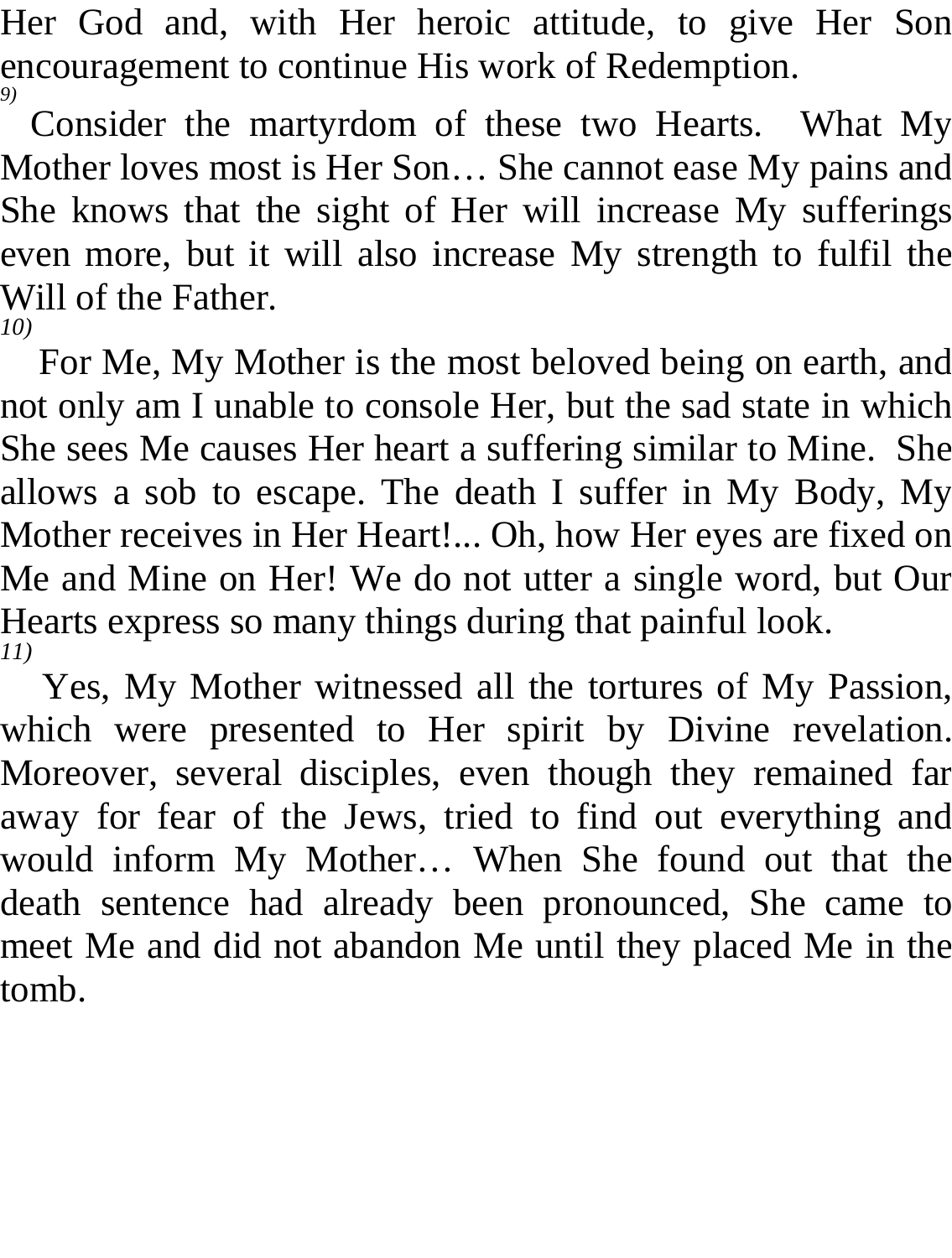## **PART 1.19 JESUS IS HELPED TO CARRY THE CROSS**

I am on My way to Calvary. Those wicked men, fearing to see Me die before reaching the end, arrange among themselves to find someone to help Me carry the Cross, and from the vicinity they requisitioned a man called Simon.

<sup>2)</sup> Look at him behind Me, helping Me carry the Cross, and above all consider two things: this man lacks good will, and is a mercenary because if he comes and shares with Me the weight of the Cross, it is because he has been requisitioned. For that reason, when he feels too tired, he lets the weight fall more on Me and thus, I fall to the ground twice. *3)* 

This man helps Me carry part of the Cross but not My entire Cross. *4)* 

There are souls that walk this way behind Me. They accept helping Me carry My Cross but they still worry about comfort and rest. Many others agree to follow Me and, to that end, they have embraced the perfect life. But they do not abandon their self-interests, which keep on being, in many cases, their prime concern. That is why they waver and let My Cross fall when it weighs upon them too much. They look to suffer in the least possible way; they measure their self-denial; they avoid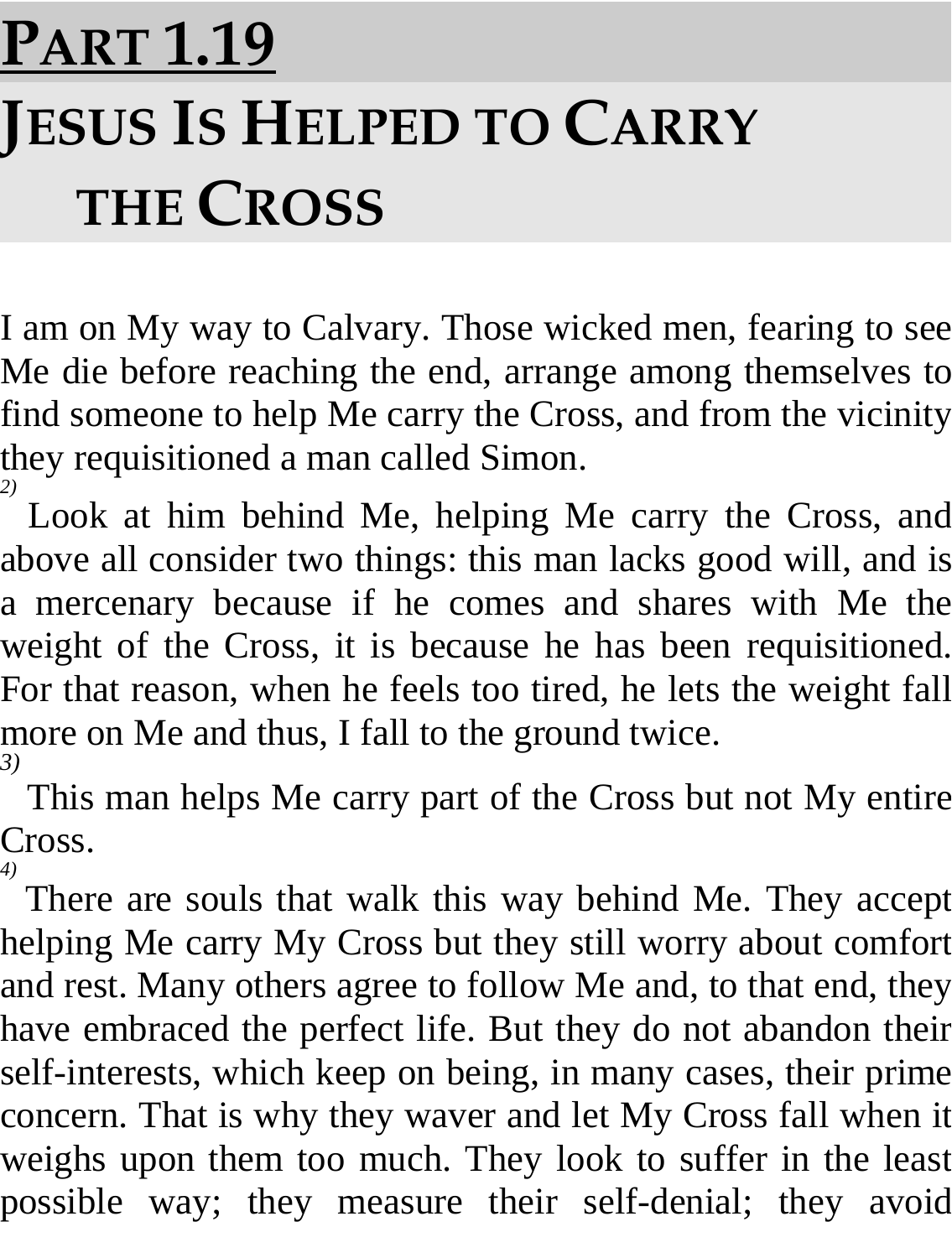humiliation and fatigue as much as possible, and, remembering perhaps with sorrow, those whom they left behind, they try to obtain for themselves certain comforts and pleasures. *5)* 

In a word, there are souls who are so selfish and egotistical that they have come to follow Me more for themselves than for Me. They resign themselves only to contribute what bothers them and what they cannot avoid… They help Me carry only a very small portion of My Cross, and in such a manner that they can hardly acquire the merits indispensable for their salvation. But in eternity, they will see how much further remained the path that they should have travelled. *6)* 

On the other hand, there are souls, and not few, who, moved by their desire for salvation but above all, by the love inspired in them by the vision of what I have suffered for them, decide to follow Me on the path to Calvary. They embrace the perfect life and give themselves to My service, not to help Me carry just a part of the Cross but all of it. Their only desire is to give Me rest and to console Me. For that purpose, they volunteer for everything that My Will asks of them, searching for how they can please Me. They do not think about the merits or the reward that awaits them, or the tiredness or the suffering that will result for them. The only thing that they have in mind is the love that they can show Me, and the comfort they give Me…

*7)* 

If My Cross is presented as an illness, if it is hidden under a job contrary to their inclinations and of little agreement with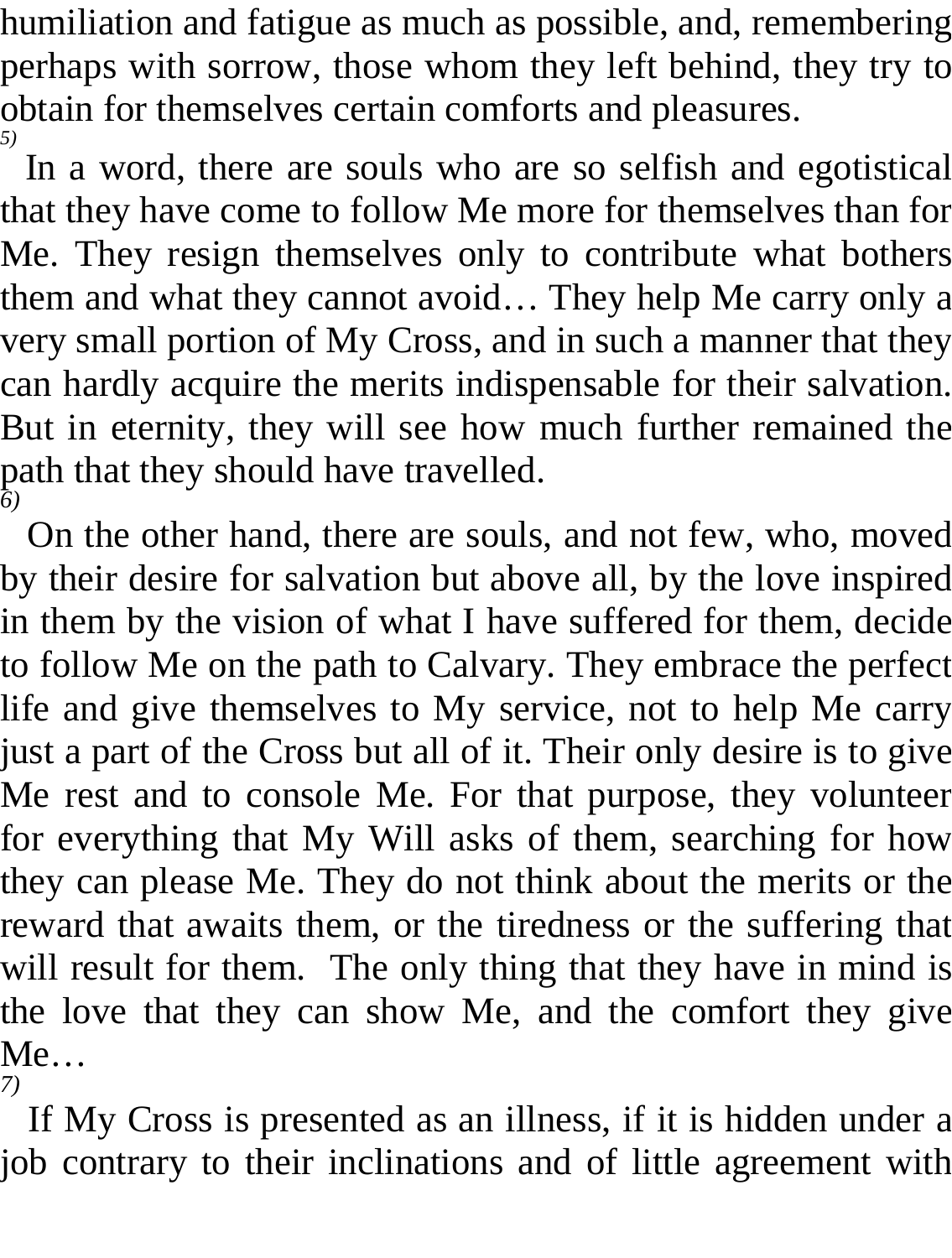their abilities, if it comes accompanied by the thoughtlessness of people surround them, they accept it with total submission. *8)* 

Oh! These are the souls that truly carry My Cross; they adore it. They make use of it for obtaining My Glory with no interest or payment other than My love. They are the ones that consider Me and glorify Me. *9)* 

If you do not see the result of your sufferings, of your selfdenial, or if you see it later, be certain that they have not been in vain and fruitless but, on the contrary, the fruit will be abundant. *10)* 

The soul who truly loves, does not keep count of how much it has suffered or laboured, nor does it expect this or that reward, but it seeks only that which it believes glorifies its God… For Him it spares neither labours nor weariness. It does not become agitated or restless, far from it, for it does not lose its peace if it finds itself thwarted or humiliated, because the only motive for its actions is love, and love abandons the consequences and the results. Therein lies the purpose of souls who do not seek rewards. The only thing that they hope for is My Glory, My comfort, My rest, and, for that reason they have taken My Cross and all the weight that My Will desires to place upon them. *11)* 

My children, call Me by My name, for Jesus means everything. I will wash your feet, those feet that have trodden a slippery path and are now wounded by the blows against the rocks. I will wipe away your tears, cure you, kiss you, and you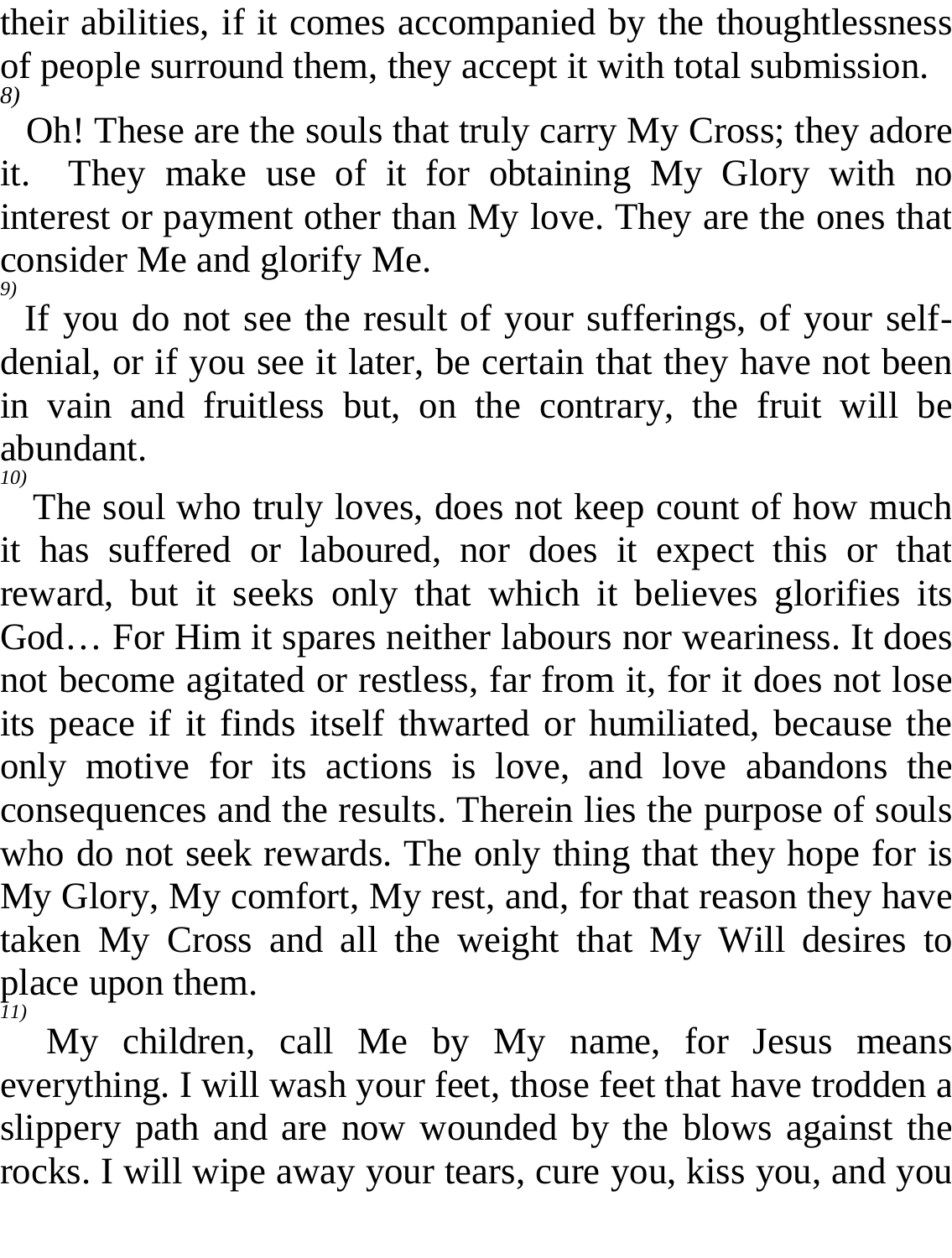will remain healthy and know no other path but the one that leads you to Me. *12)* 

We are now at Calvary! The mob is excited because the dreadful moment is near… Exhausted by fatigue, I can hardly walk. My feet bleed because of the stones on the way… Three times I have fallen along the way: once to give sinners used to sinning the strength to convert; another to give encouragement to souls who fall because of being frail and to souls who are blinded by sadness and restlessness, encouraging them to rise and embark with courage upon the path of virtue; and the third time, to help souls depart from sin at the hour of their death.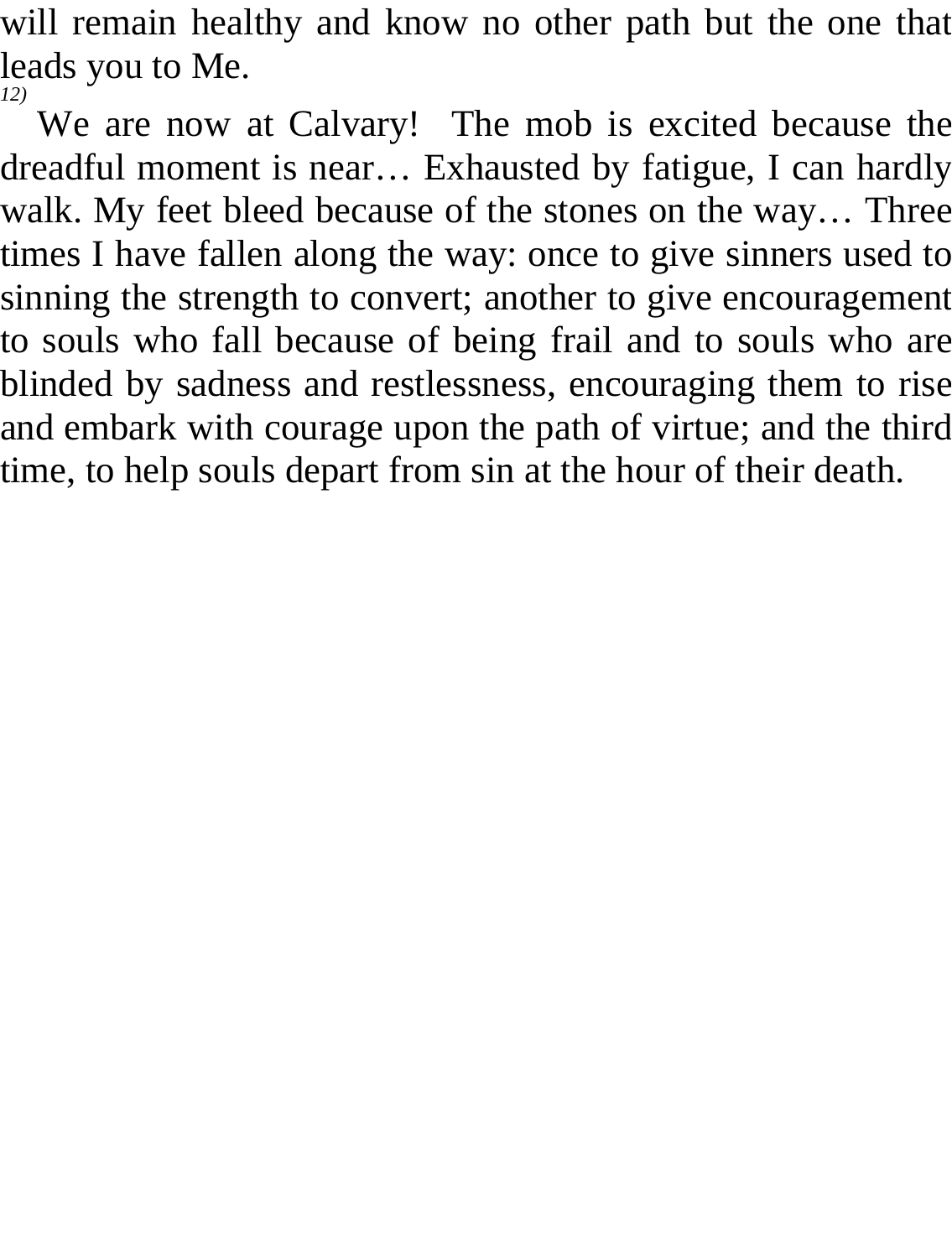# **PART 1.20 JESUS IS NAILED TO THE CROSS**

Look with what cruelty these hardened men surround Me. Some pull the Cross and lay it on the ground; others tear off My clothes that adhere to the wounds that again open and blood again oozes out. *2)* 

Look, beloved children, at how much shame and confusion I suffer seeing Myself this way before that immense crowd… What sorrow for My soul!

<sup>3)</sup> The executioners tear off My tunic and cast lots for it; the tunic with which My Mother so carefully clothed Me during My childhood, and which She had been increasing in size as I grew. What would be My Mother's affliction as She contemplates this scene? *4)* 

How She must have desired to keep that tunic, now stained and soaked with My Blood. *5)* 

But the hour has arrived and the executioners stretching Me out upon the Cross, grab My arms and pull them until they reach the holes prepared in it. My whole Body is breaking; it swings from one side to the other and the thorns of the crown penetrate even deeper into My head. Listen to the first blow of the hammer that nails My right hand… It resounds to the depths of the earth. Listen yet again… now they are nailing My left hand and, in the presence of such a spectacle, the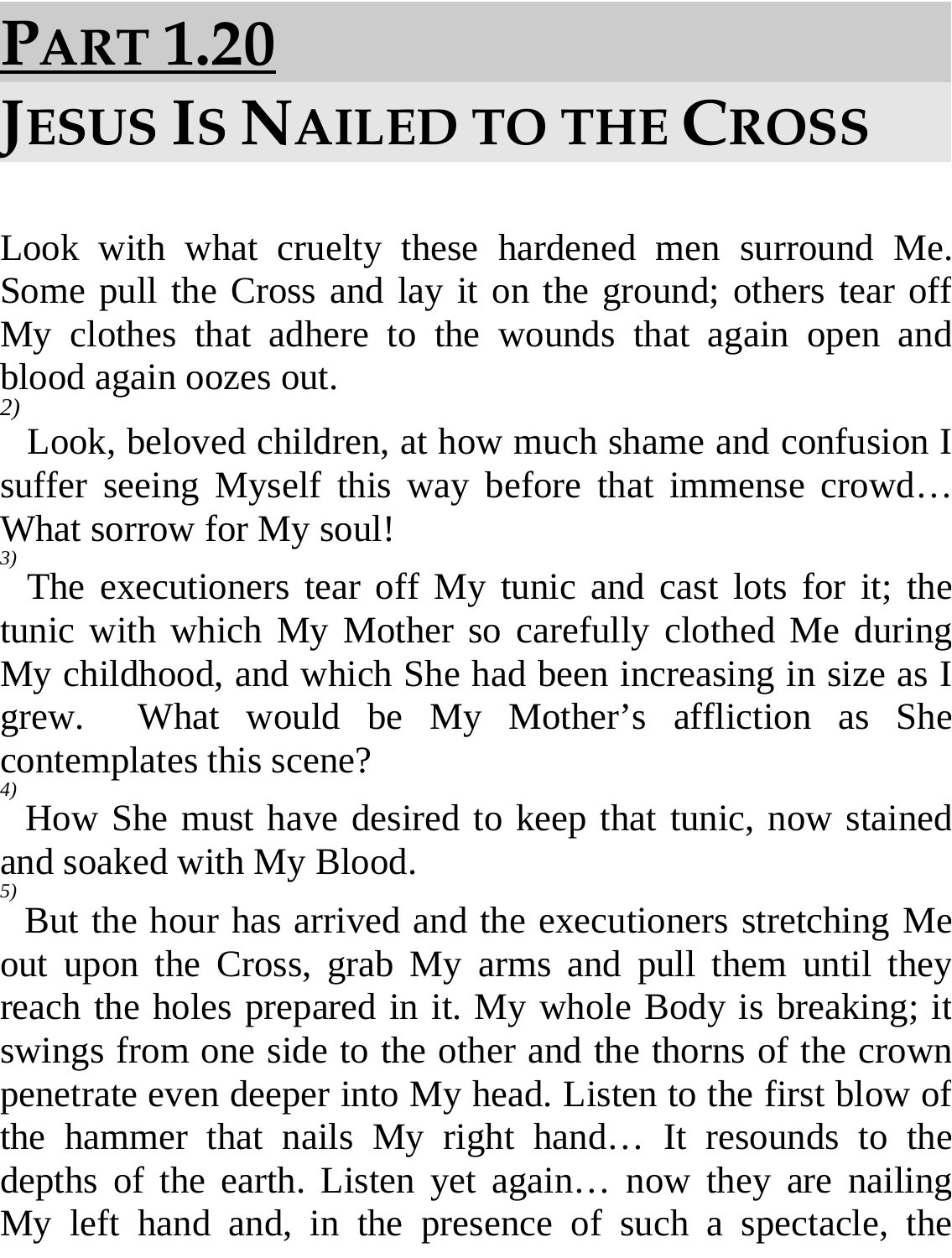heavens tremble, and the Angels prostrate themselves. I keep the most profound silence. Neither a complaint, nor a moan escapes My lips, but My tears mingle with the blood that covers My face. *6)* 

After they have nailed My hands, they cruelly pull My feet… My wounds open, the nerves in My hands and arms tear; the bones are dislocated… The pain is intense!

*7)*  My feet are pierced and My Blood soaks the earth!… *8)* 

Contemplate for a moment these bloodstained hands and feet… This naked body, covered with wounds, with urine, and blood. Filthy… This head pierced by sharp thorns, soaked in sweat, full of dust, and covered in Blood… *9)* 

Admire the silence, the patience, and the conformity with which I accept this suffering. Who is the One who suffers like this, a victim of such ignominy? He is the Son of God! The One who has made the heavens, the earth, the seas, and all that exists… The One who has created man; the One who sustains everything with His infinite power… He is there motionless, despised, stripped, and followed by a multitude of souls who will abandon worldly possessions, family, country, honours, well-being, glory and whatever may be necessary to give Him Glory and show Him the love owed Him… *10)* 

Be attentive, Heavenly Angels, and you too, souls who love Me… The soldiers are going to turn over the cross, to rivet the nails to prevent them from coming out due to the weight of My Body and allowing Me to fall. My Body is going to give the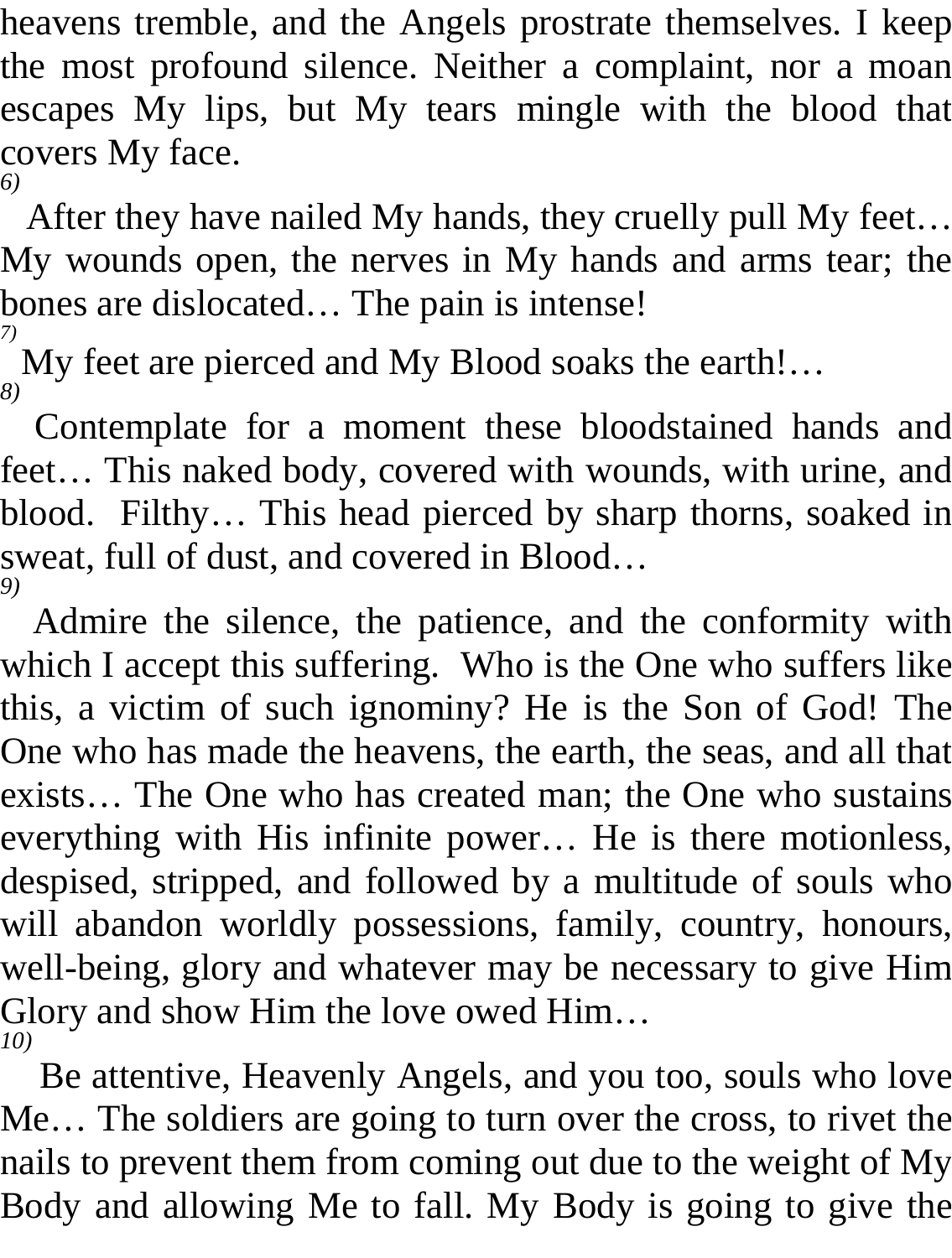earth the kiss of peace. And while the blows from the hammering resonate throughout space, on the summit of Calvary the most admirable spectacle is carried out… In a plea, My Mother, who is contemplating all that was happening and being unable to give Me relief, implores the Mercy of My Heavenly Father… Legions of Angels come down to adore My Body, and to hold it up so as not to touch the earth and to prevent it from being crushed by the weight of the Cross. *11)* 

Contemplate your Jesus, stretched out on the Cross, unable to make the slightest movement… naked, without fame, without honour, without liberty… Everything has been snatched away from Him! There is no one who takes pity and sympathises with His pain! He only receives torments, ridicule, and mockery! *12)* 

If you truly love Me, will you be ready to anything to be like Me? What will you refuse in order to obey Me, to please Me, to console Me?… Prostrate yourself to the ground and let Me tell you a few words: *13)* 

May My Will triumph in you! *14)* 

May My Love destroy you! *15)* 

May your misery glorify Me!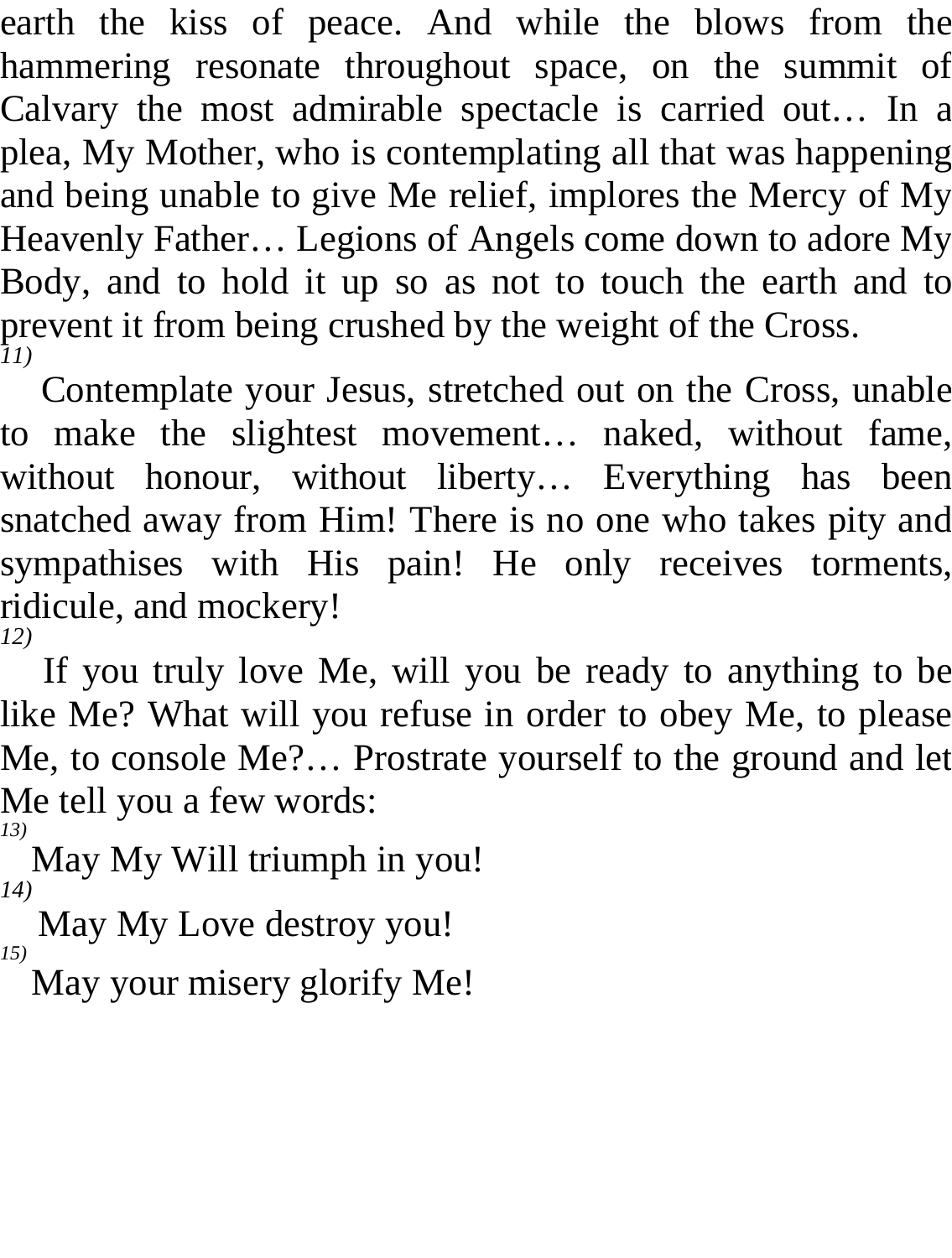## **PART 1.21 JESUS SPEAKS HIS LAST WORDS**

My daughter, you have heard and seen My sufferings**;** accompany Me until the end and share My pain. *2)* 

My Cross is now raised. Here is the hour of the Redemption of the world! *3)* 

To the crowd, I am the spectacle of jeers but also of admiration and love for souls. This Cross, which until now an instrument of torture where criminals expired, will be from now on, the light and peace of the world. *4)* 

Sinners will find forgiveness and life in My Holy Scriptures. My Blood will wash and erase the stains of their sins. *5)*

 Souls who are pure will come to My Sacred Wounds to refresh themselves and to burn in My Love. In them they will take refuge and will make their dwelling forever. *6)* 

**Father, forgive them for they know not what they do**, they have not known the One who is their life… They have unleashed against Him all the fury of their iniquities. But I beg of You, O My Father! Release upon them the power of Your Mercy.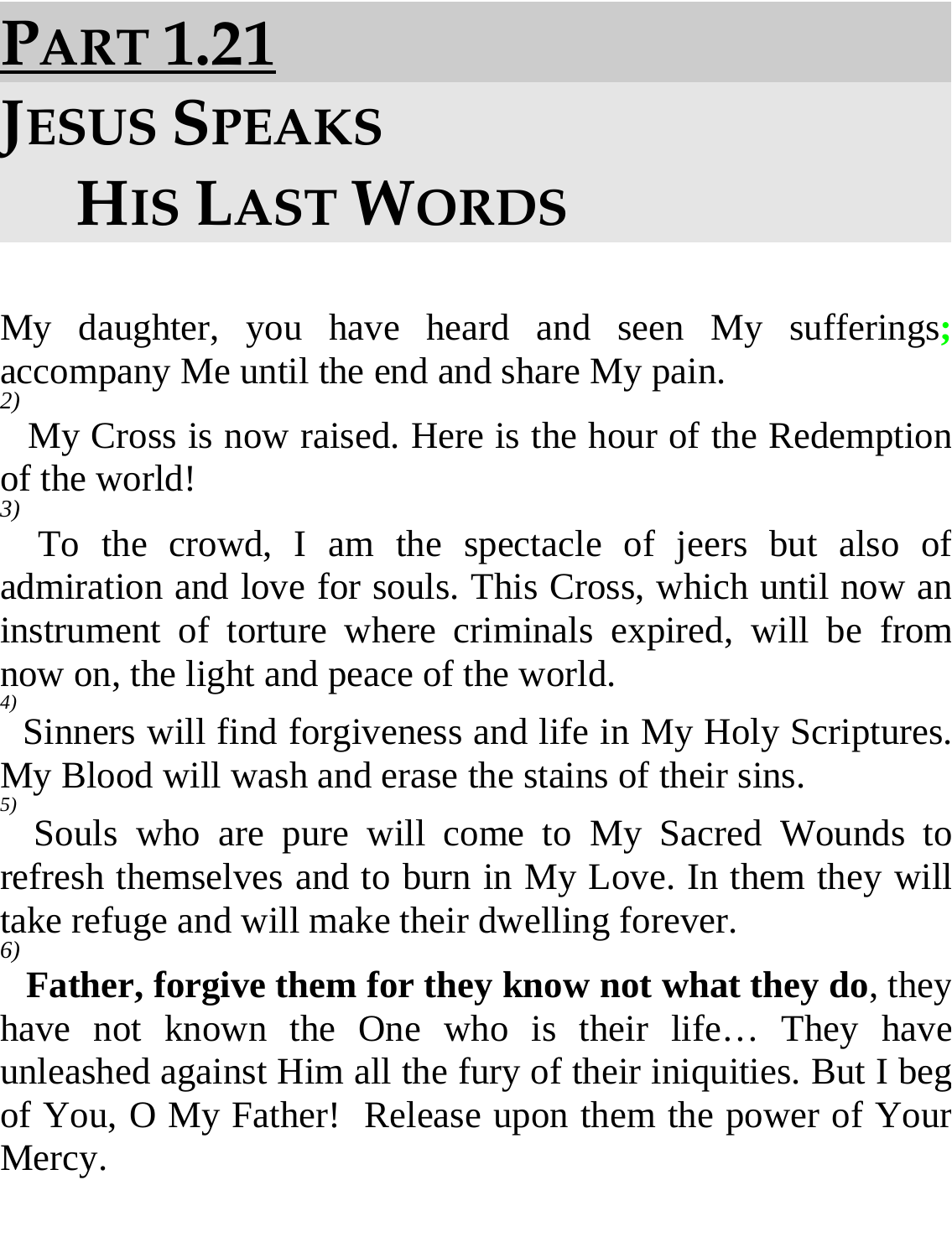*7)*  **Today you will be with Me in Paradise**, because your faith

in the Mercy of your Saviour has erased your crimes and leads you to eternal life.

*8)*  **Woman, there is your Son!** Mother of Mine, there are My brothers! Watch over them, love them… they are not alone. *9)* 

O, you, for whom I have given My life, you now have a Mother to whom you can turn to in all your needs. I have united all of you with the tightest bonds when I gave you My own Mother.

*10)* 

The soul now has a right to say to its God "**Why have you forsaken me?"** Indeed**,** after I fulfilled the mystery of Redemption, human beings have become sons of God again, brothers and sisters of Jesus Christ, and heirs of eternal life. *11)* 

O Father of Mine… **I thirst for Your Glory**… and the hour has arrived. From now on, by the fulfilment of My Words, the world will know that You are the One who sent Me, and You will be glorified! *12)* 

I thirst for Your Glory; I thirst for souls… And to quench this thirst, I have poured out My Blood unto the last drop! For that reason I can say: **All is fulfilled.** The great mystery of Love has now been fulfilled; the mystery for which God surrendered to the world His own Son in order to restore life to mankind… I came into the world to do Your Will, O My Father. It is now fulfilled! *13)* 

To Thee I give My soul. In this way the souls who accomplish My Will can say in truthfulness: "Everything is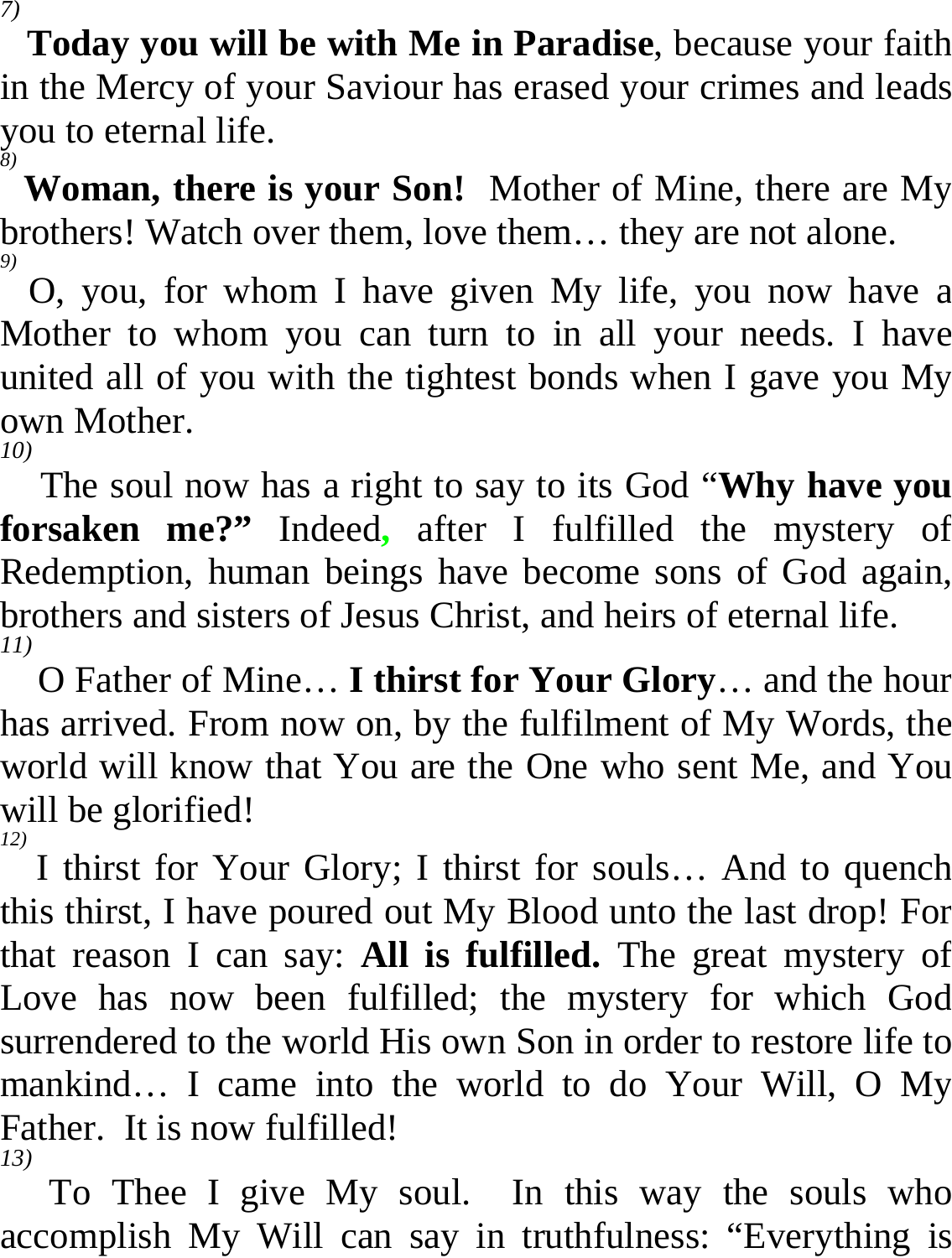consummated…" **My Lord and My God,** receive My soul… I place it in Your beloved hands. *14)* 

For souls in the throes of death, I offered My death to My Father and they will have Life. In the final cry I gave from the Cross, I embraced all of humanity: past, present, and future. The piercing spasm with which I detached Myself from earth, was welcomed by My Father with infinite Love, and all of Heaven exulted over it because My Humanity was entering into Glory. At the same instant in which I surrendered My Spirit, a multitude of souls met with Me: those who desired Me centuries ago and those who desired Me a few months or days ago, but all of them desired Me intensely. Right then, this joy alone sufficed for all the hardships suffered by Me. *15)* 

You should know that in memory of that joyful meeting, I have decided to assist the dying and many times do so even visibly. I grant them salvation to honour those who so lovingly welcomed Me in Heaven. So pray for these dying people, because I love them very much. As often as you offer the last cry that I gave to the Father, you will be heard because through it, many souls are given to Me. *16)* 

It was a moment of joy when all the Heavenly Court, packed together and vibrant and awaiting My death, was presented to Me. But among all the souls who surrounded Me, one was particularly jubilant, overwhelmed so much that it sparkled in joy, in love. It was Joseph who, more than anyone else, understood the Glory I had acquired after such bitter battles. He led all the souls who were waiting for Me; to him it was granted to be My first Ambassador in Limbo [i.e., where the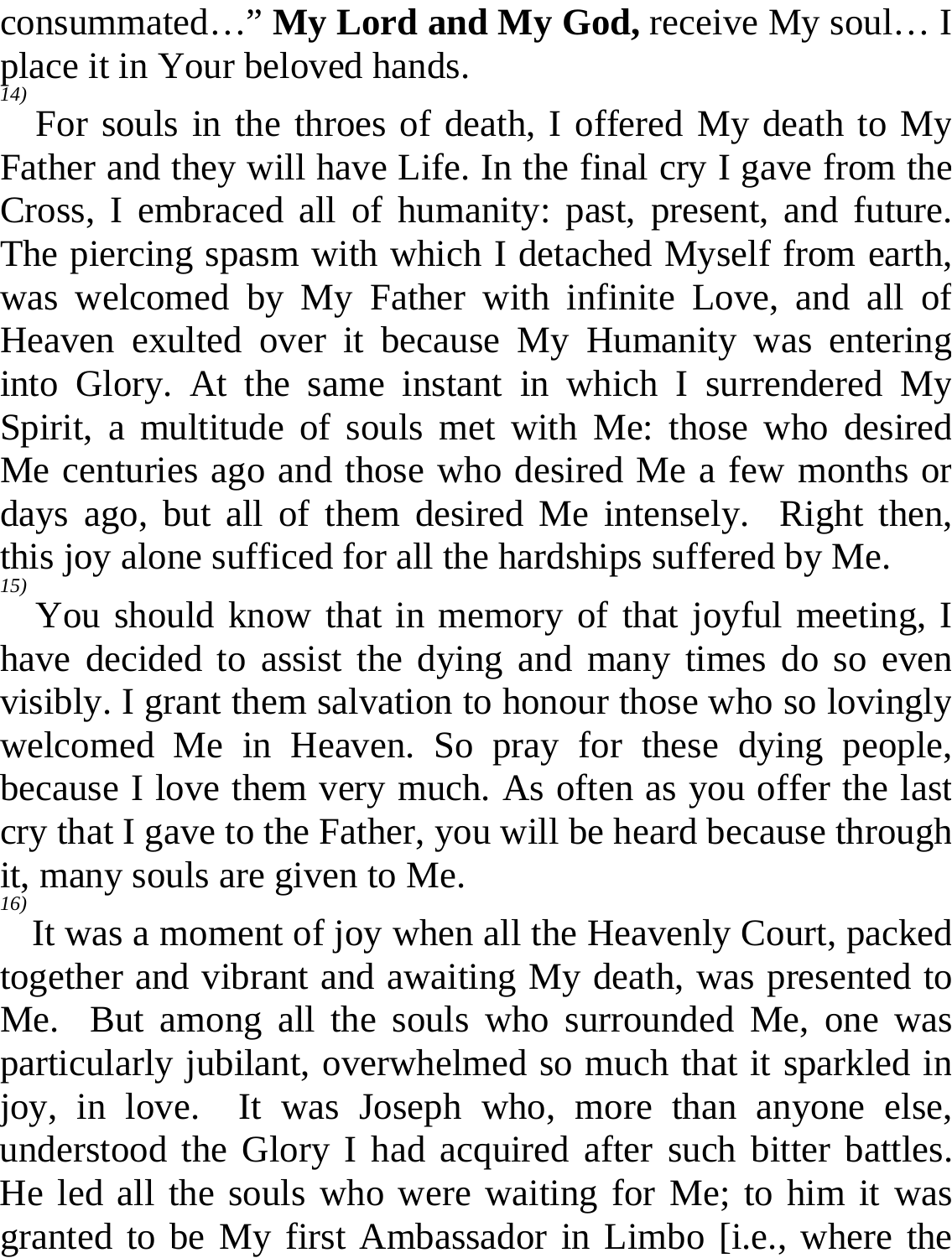faithful, deceased souls awaited]. The Angels, each in their own order, paid honour to Me in such a way that My Humanity, already resplendent, was surrounded by a countless number of Saints who adored and exalted Me. *17)* 

My children, there are no glorious crosses on earth; they are all wrapped in mystery, in darkness, in exasperation: in mystery, because you do not understand it; in darkness, because they blind the mind; and in exasperation, because they strike blows in precisely those places where one does not wish to be struck.

*18)* 

Do not complain; do not delay. I tell you that not only did I carry the wooden cross that led Me to Glory, but, above all, that invisible but permanent Cross that was formed by the crosses of your sins. Yes, and of your sufferings. Everything that you suffer was the object of My sorrows, for I not only suffered to give you Redemption, but also for what you should suffer now. Look at the love that unites Me to you; in it have the confirmation of My Holy Will and unite yourselves to Me by observing how I behaved in the midst of unlimited bitterness. *19)* 

I have taken as a symbol a piece of wood, a cross. I have carried it with great love, for the good of all. I have suffered real affliction so that all could rejoice in Me. But today, how many believe in the One who truly did love you and does love you? Contemplate Me in the image of the Christ that weeps and bleeds. There and in this way the world has Me.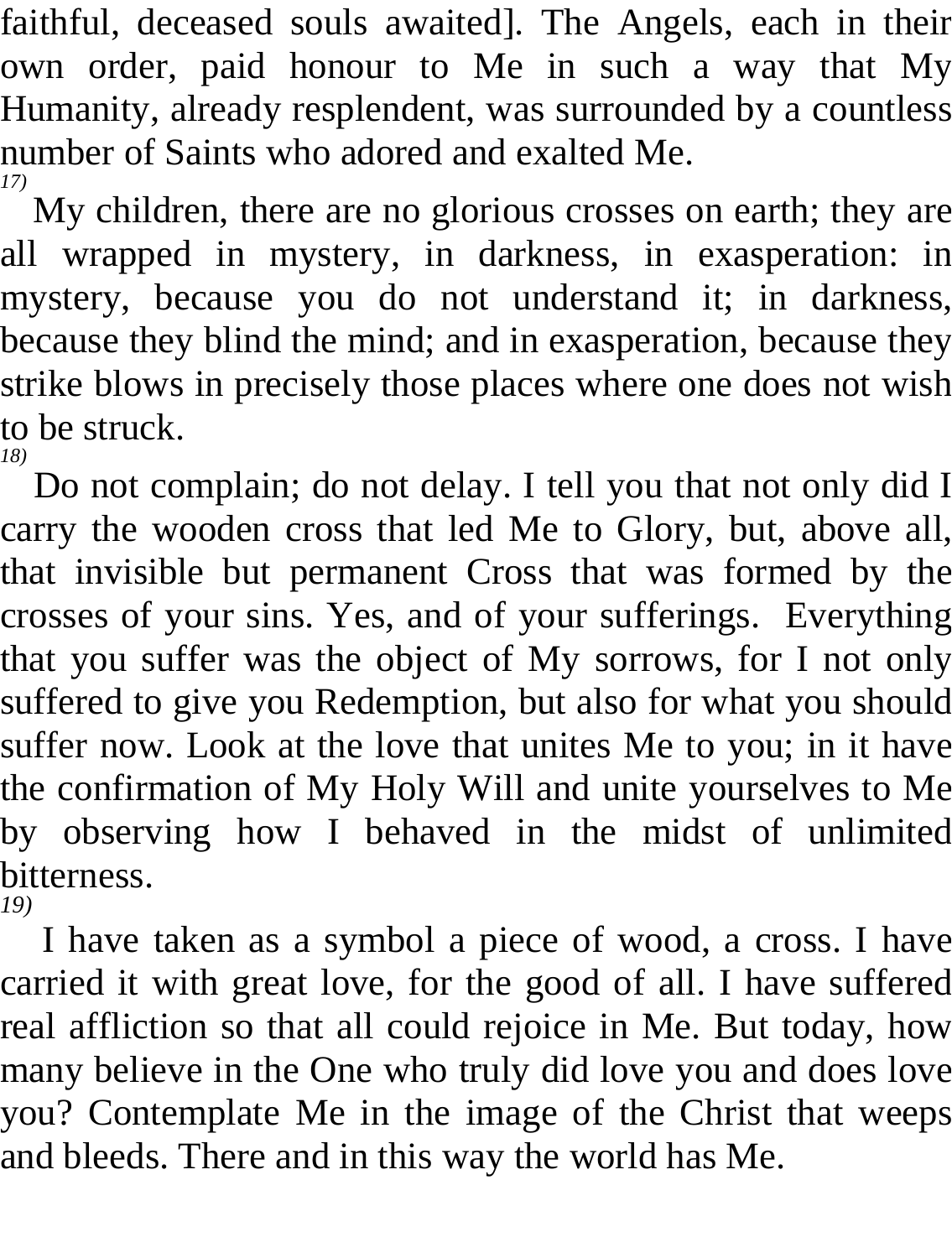# **PART 1.22 THE RESURRECTION OF JESUS**

Holy Friday was followed by the glorious dawn of the Sunday of the Resurrection. If I have decided not to destroy the world, it means that I want to renew it and rejuvenate it. Old trees need to lose their leaves and be pruned so that they can sprout new buds. And old branches and dry leaves are burned. *2)* 

Separate the young goats from the lambs, so that they can find ready and well prepared and fertile pastures to graze at their ease, and drink from the clear fountains of the water of salvation… It is My redeeming Blood that waters the arid lands that have stayed the deserts of the world of souls. And this Blood will always flow over the earth as long as there is one man to save. *3)* 

Beloved spouse, I desire what you do not want, but I can do what you could not obtain. Your mission is to have Me loved by souls, and to teach them to live with Me. I have not died on the Cross, and gone through a thousand tortures to populate Hell with souls, but rather, to populate Heaven with chosen ones.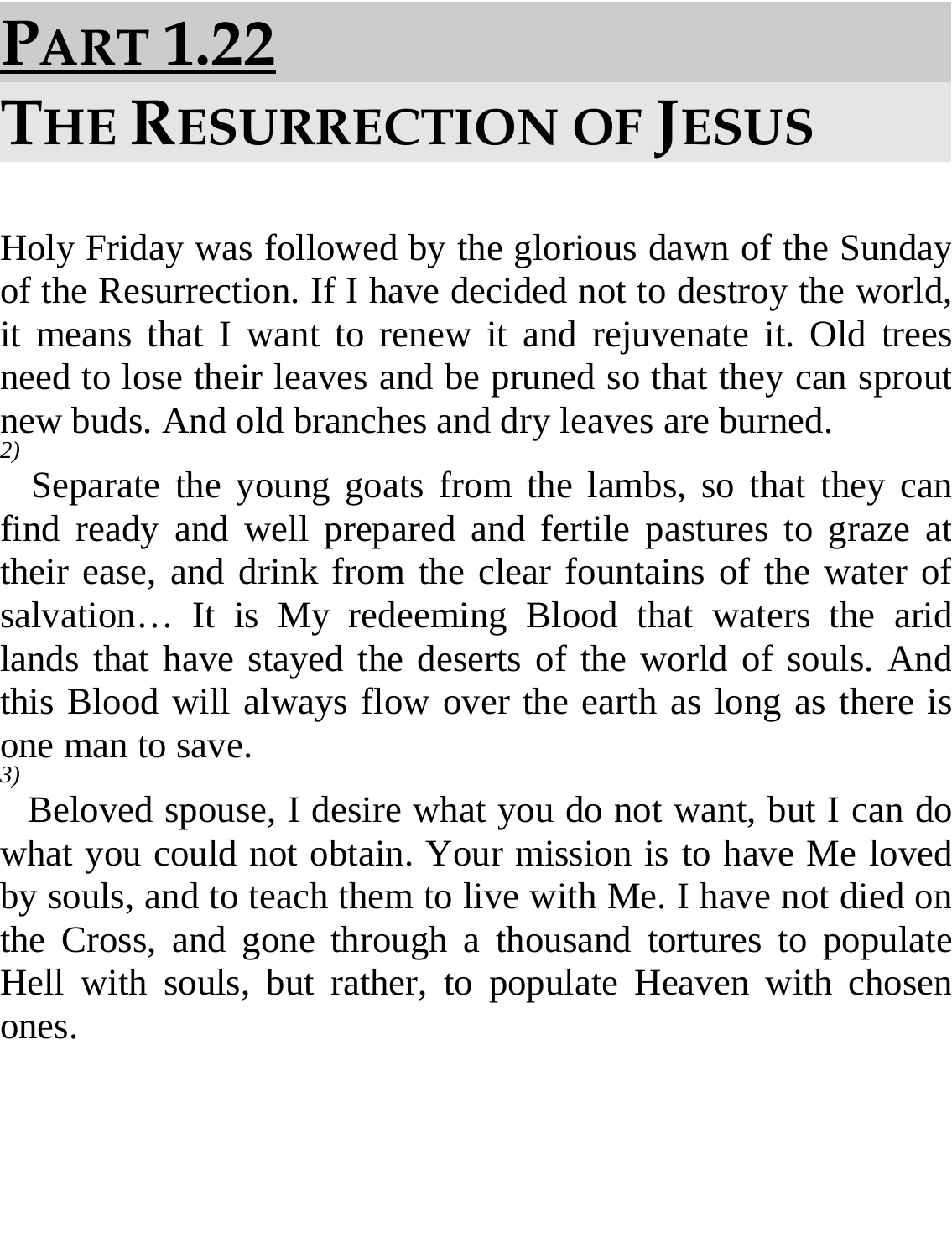## **PART 2**

## **GOD THE FATHER SPEAKS ABOUT HIS BELOVED SON TO CATALINA**

I see My Son, trembling down there below in the shadows of Gethsemane, who having descended from Heaven, took the form and substance of that creature of Mine who presumed and continues to presume that he has the power to rebel against his Creator. The man, that lonely and confused man, is the designated victim, and as such, with His own Blood, has had to cleanse all of humanity which He represents. He trembles and is horrified at feeling Himself covered, even to the point of seeing Himself dominated, by the inconceivable mass of sins that He would have to remove from the blackened consciences of millions and millions of filthy creatures.

<sup>2)</sup> Poor Son of Mine, Love has taken You now to this and you are frightened by it. Who will glorify You in Heaven when, radiantly, you enter to it? Can any creature give You praise worthy of You, any love worthy of You? And what is the praise and love of a man, of millions of men, in comparison with the Love with which You have accepted the most tremendous of tests that could ever exist on earth? No, My beloved Son, nobody but Your Father could equal You in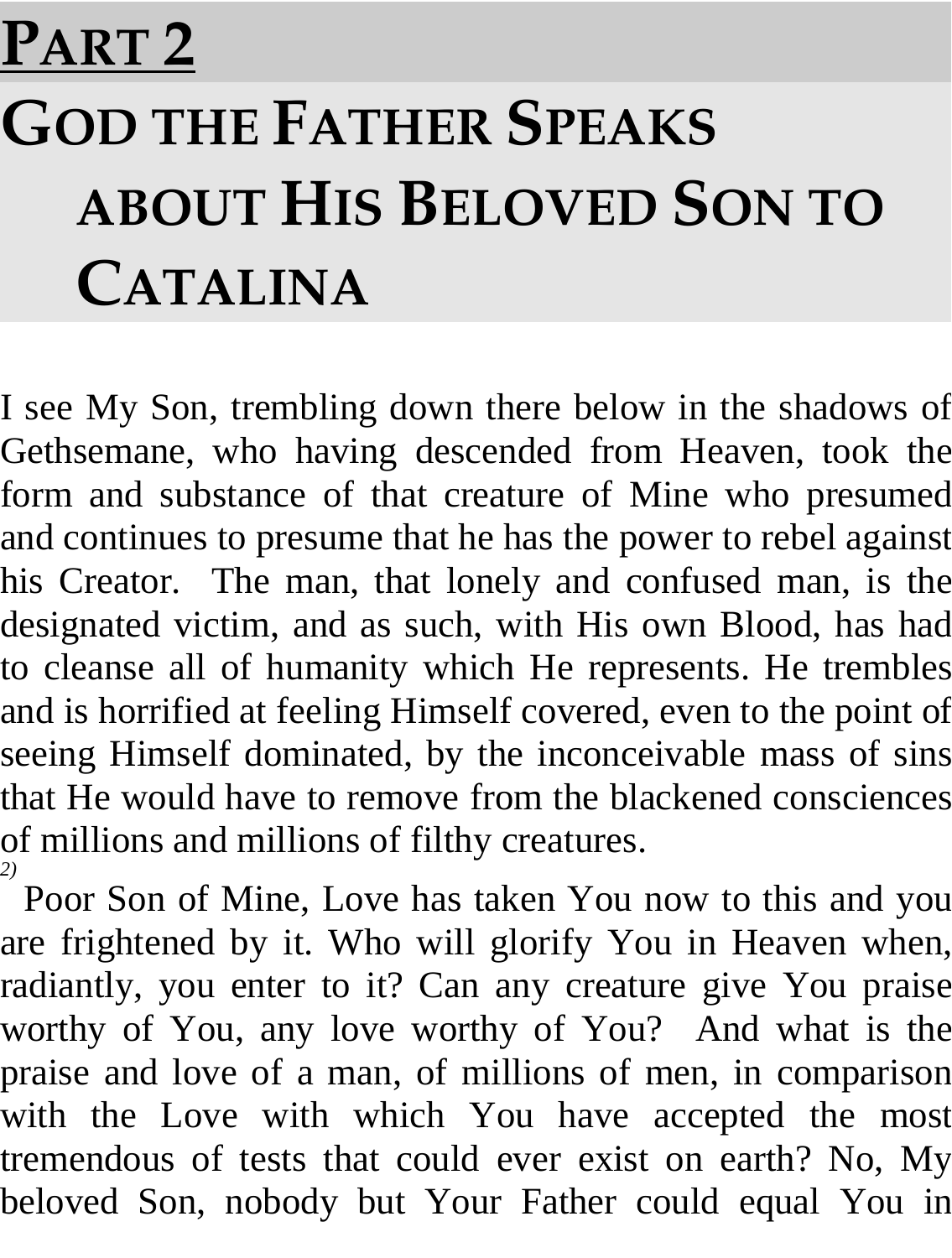Love, nobody but I, who in My Spirit of Love, can praise and love You for Your sacrifice that night. *3)* 

You have reached, beloved Son of Mine in whom I rest all My benevolence, the paroxysm of death by surviving the very bitter agony in the Garden. You have reached, in the sphere of Your humanity real and whole, the summit of the great passion that a human heart can have: to suffer for the offences committed against Me, but to suffer for them with the most pure and intense Love that there is in You. Albeit with trembling, You have reached the limit through which humanity should reach complete Redemption. You, beloved Son, by the sweat of Your Blood, have conquered not only the souls of Your brothers, but even more, Your own personal Glory that should elevate You, man, equal with Me, God like You. *4)* 

You have drawn in Me the most perfect Justice, and the most perfect Love. At that time they represented the scum of the world, and You did it through Your voluntary and free acceptance. You are now, among all, My honour, glory, and joy. You were not My offender, not You. You have always been My beloved Son, in whom I have placed My pleasure. You were not the scum because even then I saw You as You have always been: My Light, My Word, that is to say, precisely Myself. Son, who trembled and died for My Honour, You have deserved that your Father make You known to the world, to that blind world, which offends Us and yet is so loved by Us! *5)* 

Oh, most beloved Son, I see You and will always see You in that night of Your bitterness, and I have You always in mind!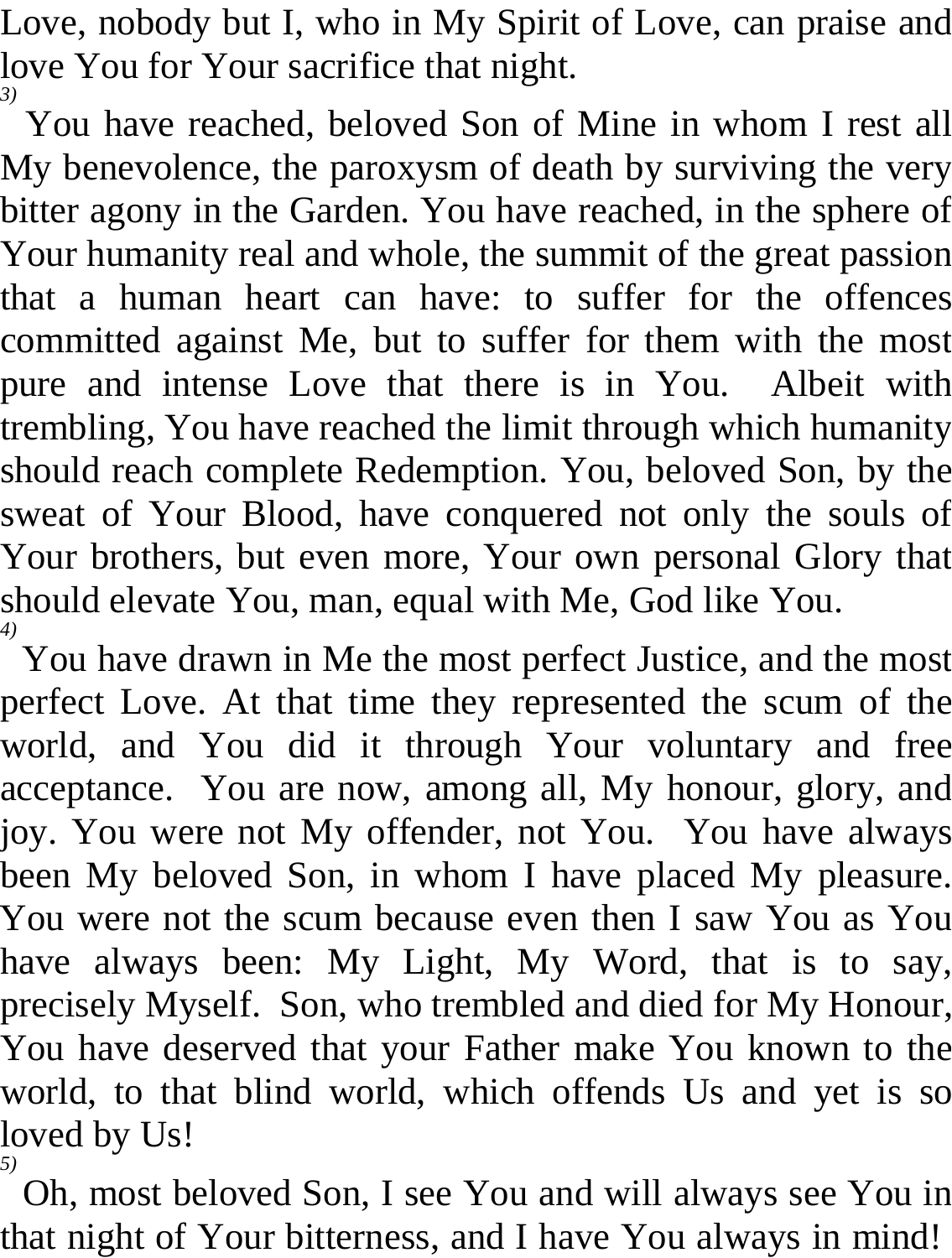Because of Your love, I am reconciled to creatures and with creatures. And then You could not raise Your face to Me; it was so covered with their guilt. Now, to please You, I make them raise their faces to Us so that by catching a glimpse of Your Light, they will remain captives of Our Love.

*6)*  Now, My Son, always so beloved, I will do what I told You then in the shadow of Gethsemane, and they will be great things to give You joy and honour.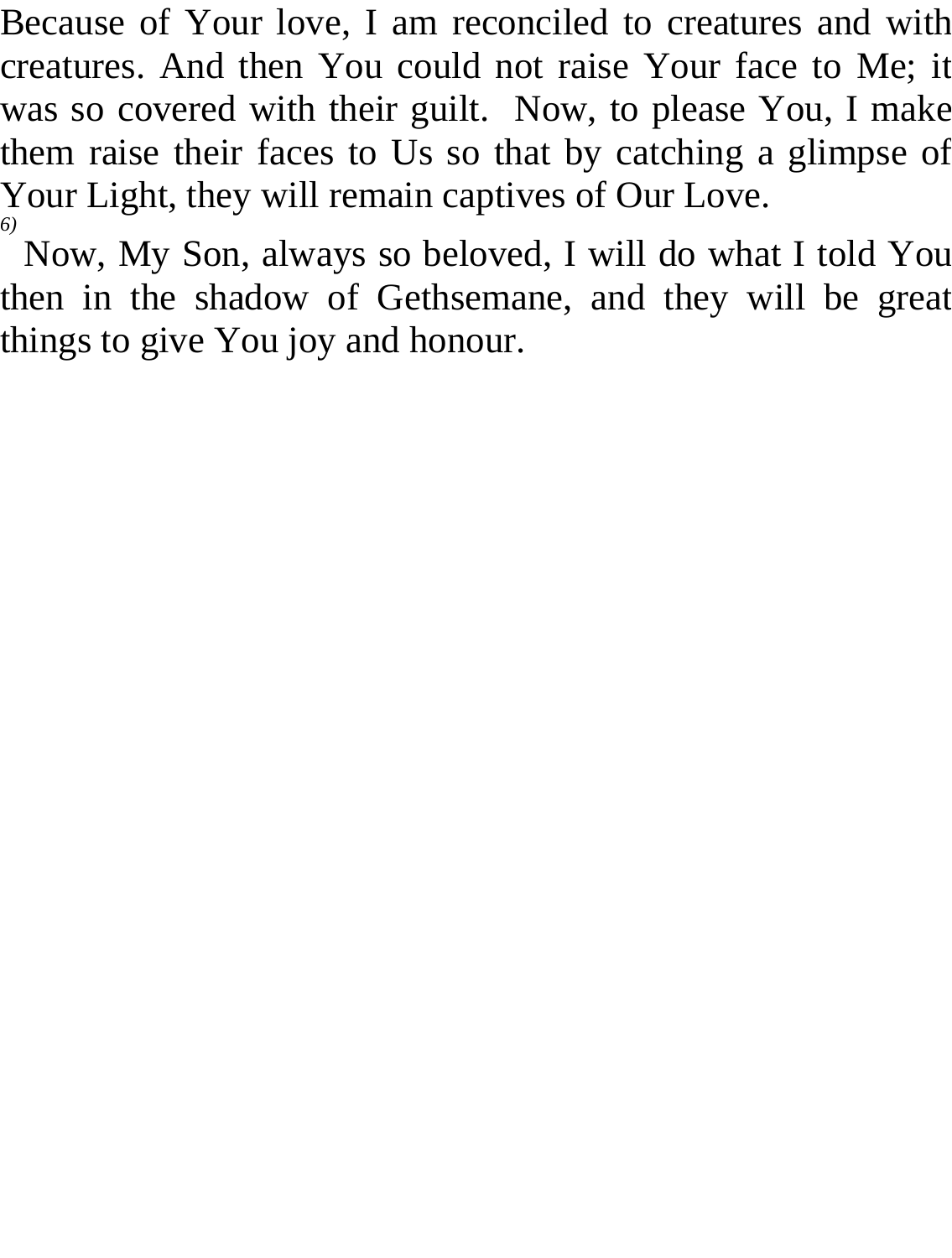## **PART 3**

## **THE MOST BLESSED MOTHER DESCRIBES HER SEVEN SORROWS TO CATALINA**

Many prophets spoke about Me; they prophesied that it was necessary for Me to suffer to become worthy of being the Mother of God. On earth they advanced knowledge of Me but, as it was meant to be, in a very veiled way. Later the Evangelists spoke of Me, especially Luke, My beloved physician - more of souls than of bodies. Afterwards some devotions were started that had as a basis the sorrows and pains suffered by Me. And thus it is commonly believed and thought that I experienced seven main sorrows. *2)* 

My children, your Mother has rewarded and will reward the efforts and love that you have had for Me. But as Jesus did, I want to talk to you more extensively about My sorrows. Then, you will talk about them to other brothers and sisters and everyone at last will now imitate Me. Because of what I suffered, I am continuously praising Jesus and I seek nothing more than for Him to be glorified in Me.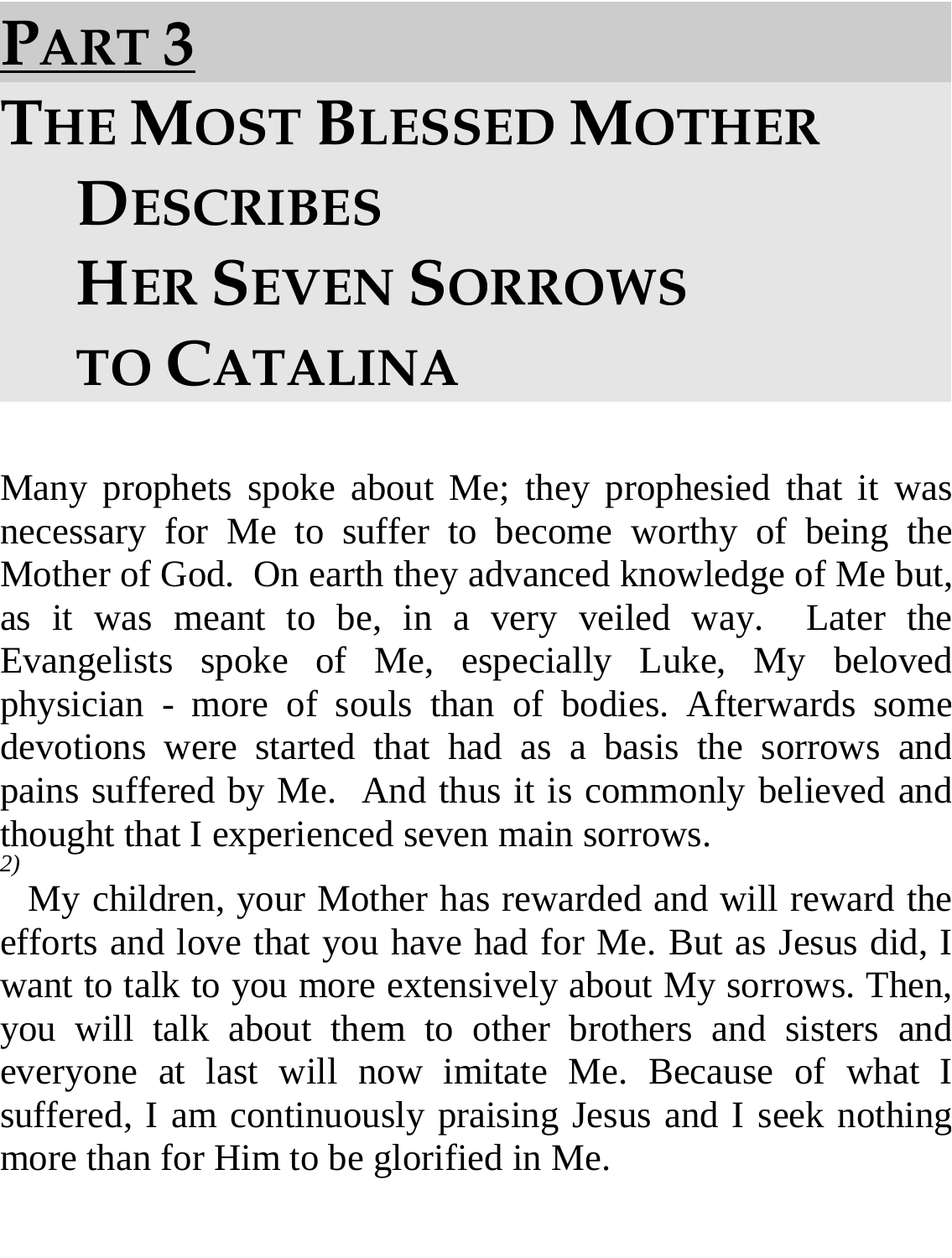*3)* 

Look, little children, it is sad to talk about these things to My own children, because every mother keeps her sorrows to herself. And this I dutifully did in the course of My mortal life; therefore, My wish as a mother has already been respected by God. Now that I am here, where the smile is eternal, and having already concealed like all mothers the sorrows that I experienced, I should talk about them so that as My children you may know something about My life. *4)* 

I know the fruits that you will gain from it and and as they are pleasing to Jesus, My beloved Son. I will talk about them as soon as you can understand Me. *5)* 

My Jesus said, "Whoever is first, make yourself last", and He truly did so because He is first in the House of God, but He lowered Himself unto the lowest step. Now, because of love, I will not take away from Him this first and last place that belongs to Him. Rather, I strive to make you understand this truth, and My joy will be much greater when you are convinced, not through the path of simple knowledge but by means of a profound and deeply rooted conviction. May He be first and all of us truly be last. *6)* 

If He was first, there should be a second one in the scale of love and glory and; therefore, of lowliness and humiliation. You have now understood: That being should be Me. Little children, praise God who even having established an enormous distance between Jesus and Me, still wanted to place Me immediately next to Him.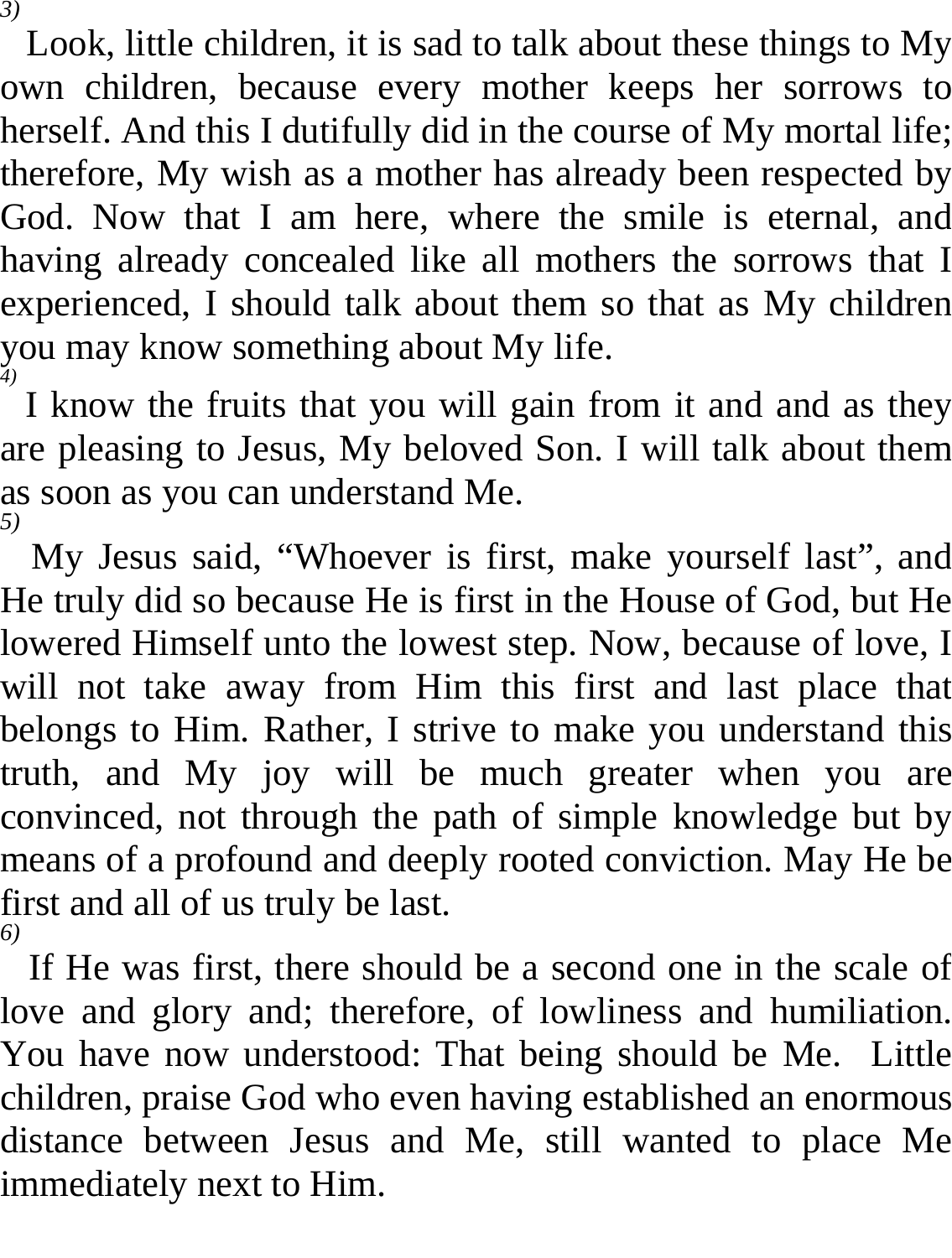*7)*  My children, what appears to the world is not what is most

important before God. Having been chosen Mother of God involved for Me grave sacrifices and resignations, and the first was this: knowing through Gabriel the election made in the intimacy of God. I had wanted to remain in a state of humble knowledge and concealment in God. I wanted this more than anything else because it was My delight to know that I was last in everything. *8)* 

Upon knowing the choice of God, I answered, as you know, but it consisted of so much for Me to rise to the dignity to which I was called. *9)* 

Little children, do you understand this first sorrow of Mine of which I speak? Reflect on it; give your Mother the great delight of holding in esteem that humbleness which I so much admired above My virginity. Yes, I was and I am the slave to whom every request may be made, and I accepted only because My surrender was in the same degree as My love. *10)*

 It pleased You, oh God, to elevate Me to You, and it pleased Me to accept because My obedience was pleasant to You. But You know how sorrowful it was for Me, and that same sorrow is now before You, required as light for these children, whom You love and whom I love. I am the slave, oh Children of Mine, and as it was done unto Me, let it now, without doubt, be done unto you all that God wants. *11)* 

The acceptance gave God the answer that will give men access to the Redemption, and in this was verified that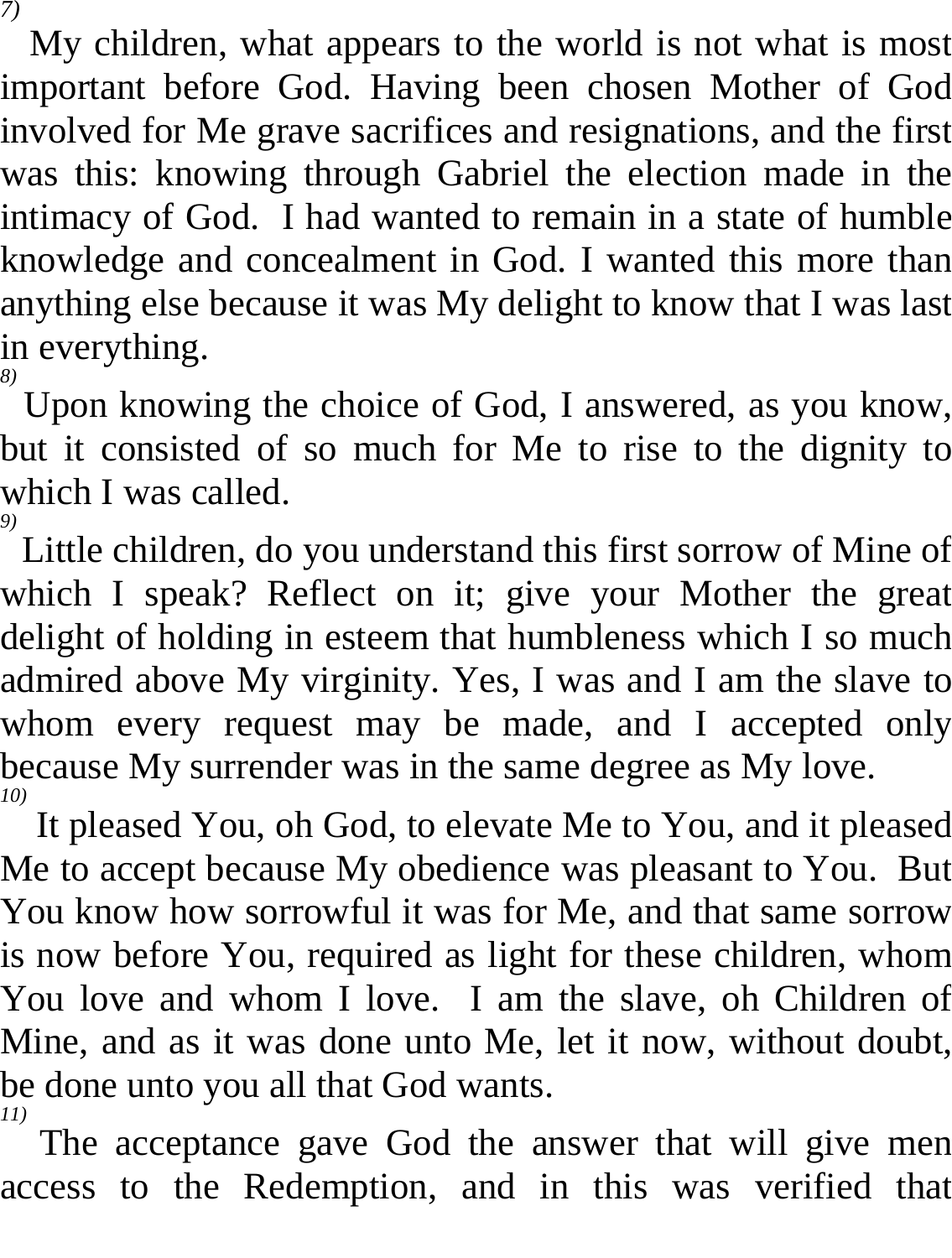admirable phrase: "Here is a Virgin who shall will conceive and give birth to a Son who will be called Emmanuel." *12)* 

My having accepted to become the Mother of Emmanuel, involved My gift to the Son of God so that His Mother would give of Herself to Him before the Humanity of Jesus would form in Me. That is why My gift was the result of Grace, but also the cause of Grace. And the precedence should be recognised that God is the foremost cause; nevertheless, it should be affirmed that My acceptance acted on the level of Grace as a concomitant cause. *13)* 

They call Me Co-Redemptrix because of the sorrows I have suffered; but I was so, even before, because of the gift I had made through Gabriel. Oh, My divine Son! How much honour You have wanted to give your Mother in compensation for the great sorrow I suffered in rising to the dignity of Your Mother!

*14)* 

Little children, you are in sightless world, but when you see, wondrous things will be inducements for you to rejoice for Me. You will see what unity of glory and humility there is here where My Jesus is the sun that is never hidden. You will see what a wise design was carried out through what I gave up, to the lowliness of being hidden. *15)* 

But now, hear Me. As My maternity was advancing, I had to talk to some of My loved ones and I told them about it while hiding as much as I could of the honour that I had received... I lamented having relinquished the secret about God's triumph because God Himself was to be glorified in Me.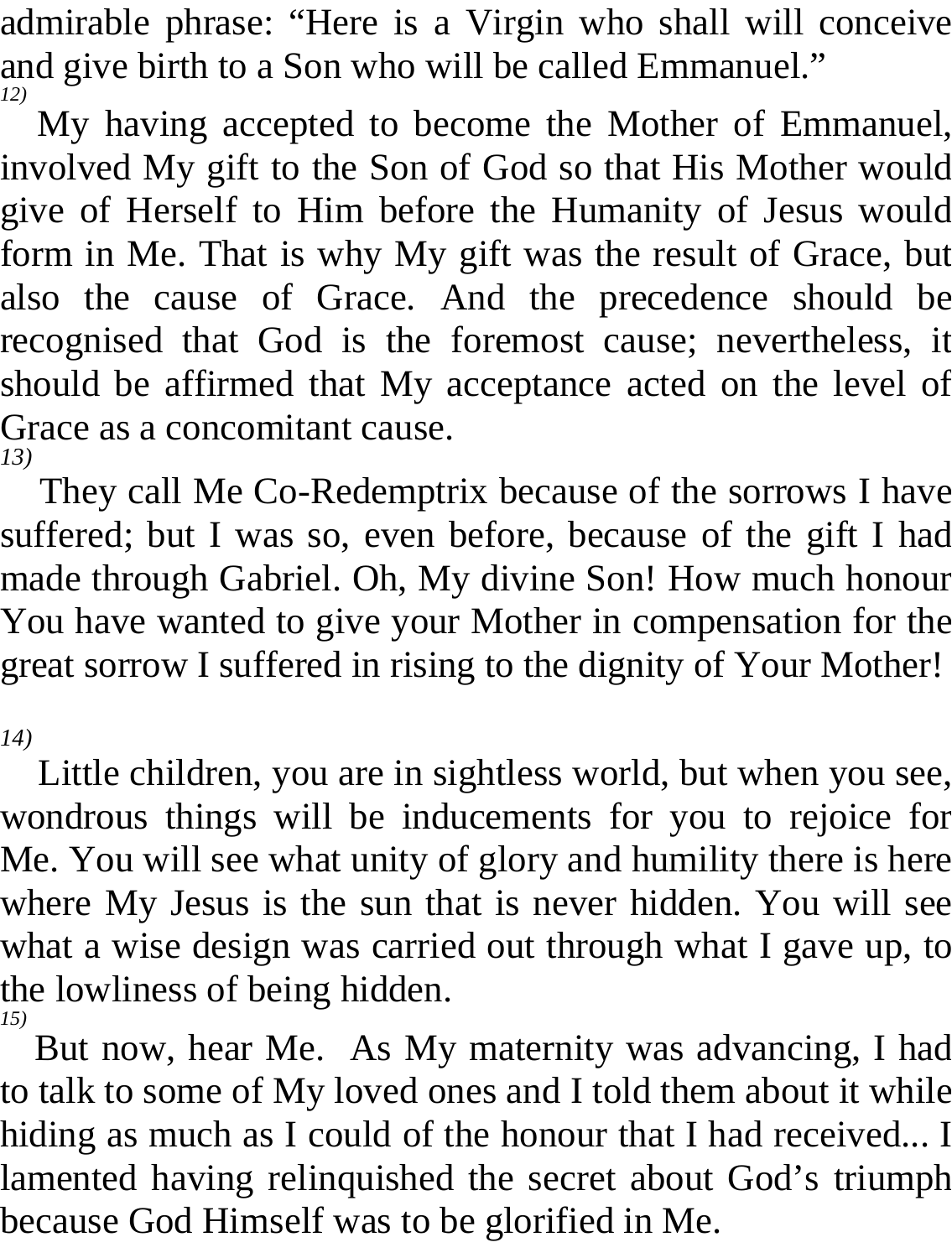*16)* 

However, very soon I had the joy of knowing that I was regarded as a woman amongst so many. My soul rejoiced because in the eyes of the world, the slave of God who longed for humiliations as only I could long for, was trampled upon. When Joseph hid himself, I did not suffer, but I truly rejoiced. Do not say that I suffered then because that is not true. *17)* 

That was how God satisfied My desire for humiliations. This was My compensation from the Lord, for having become the Mother of God: to be considered as a fallen woman. Daughter, learn the wisdom of love, learn to esteem holy humility, and do not fear because it is a virtue that shines with sparkling light. *18)* 

When the nuptials took place, I had no problems. I knew how things would be and I feared nothing. Indeed, God grants perfect peace to those who give themselves entirely to Him in the most paradoxical situations, as was Mine: I was forced by human dictates to marry a man, yet knowing that I could only belong to God.

*19)* 

I suffered so many sorrows on earth! It is not easy to become the Mother of the Most High, I assure you. But neither can everything one does out of the purest motive and to please God, be called difficult. Remember that! *20)* 

Have you ever thought what it was that caused Me the most sorrow on that Holy Night in Bethlehem? You distract the mind with the stable, with the manger, with the poverty. I, on the other hand, tell you that I spent that night in complete ecstasy about My Son. And even though I had to do what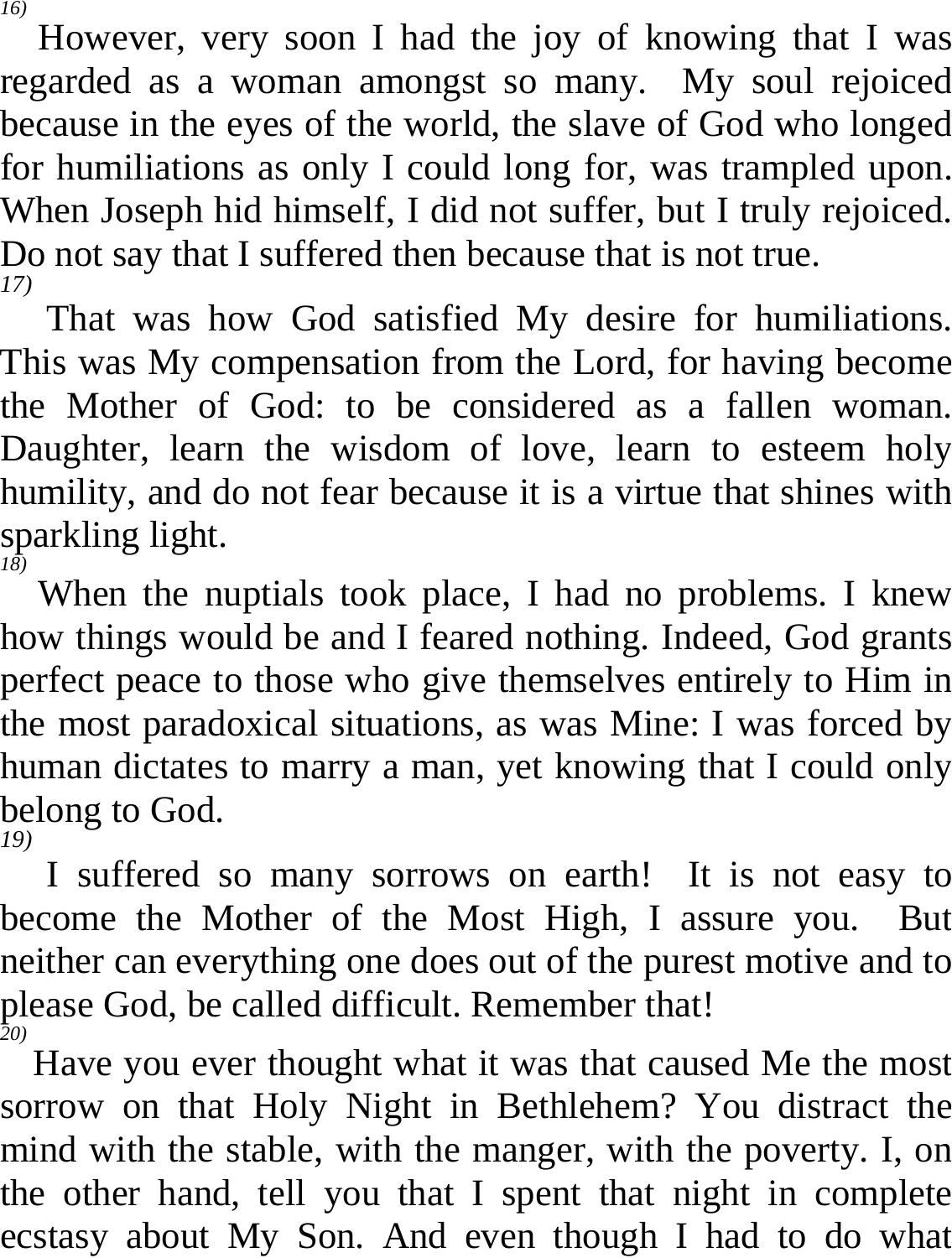every mother does with her little child, I did not abandon My ecstasy, My rapture. And so, the only thing that caused Me sorrow that night of love was seeing how My poor Joseph suffered, seeking shelter for Me, any place at all. Aware of everything that was to happen and of the One who was to come into the world, My beloved husband, on seeing My confusion became anguished and I felt much sympathy for him. Later, we were both filled with joy and we forgot all our anguish. *21)* 

We fled to Egypt and all that is possible has been said about this, even though there are some who focus their imagination more on the fatigue of the journey than upon the fear of a Mother who knew that She possessed the greatest treasure in Heaven and on earth. *22)* 

Later living in Nazareth, little Jesus was growing up full of life and, at that time, He caused us only the slightest and most minimal worry. Every mother knows what it is like to wish for the health of her own child, and how a very simple thing looks like a great dark cloud. My Child went through all the epidemics and childhood illnesses of those times. Like every mother, I could not be protected from any of the anxieties that a mother's heart experiences. *23)* 

But one day the truly dark cloud that darkened the festive light of the Mother of God arrived. That cloud is called losing Jesus… No poet or master of the spirit could possibly imagine Mary when She knows that She has lost Her well adored Son and when She has no news of Him until three days later…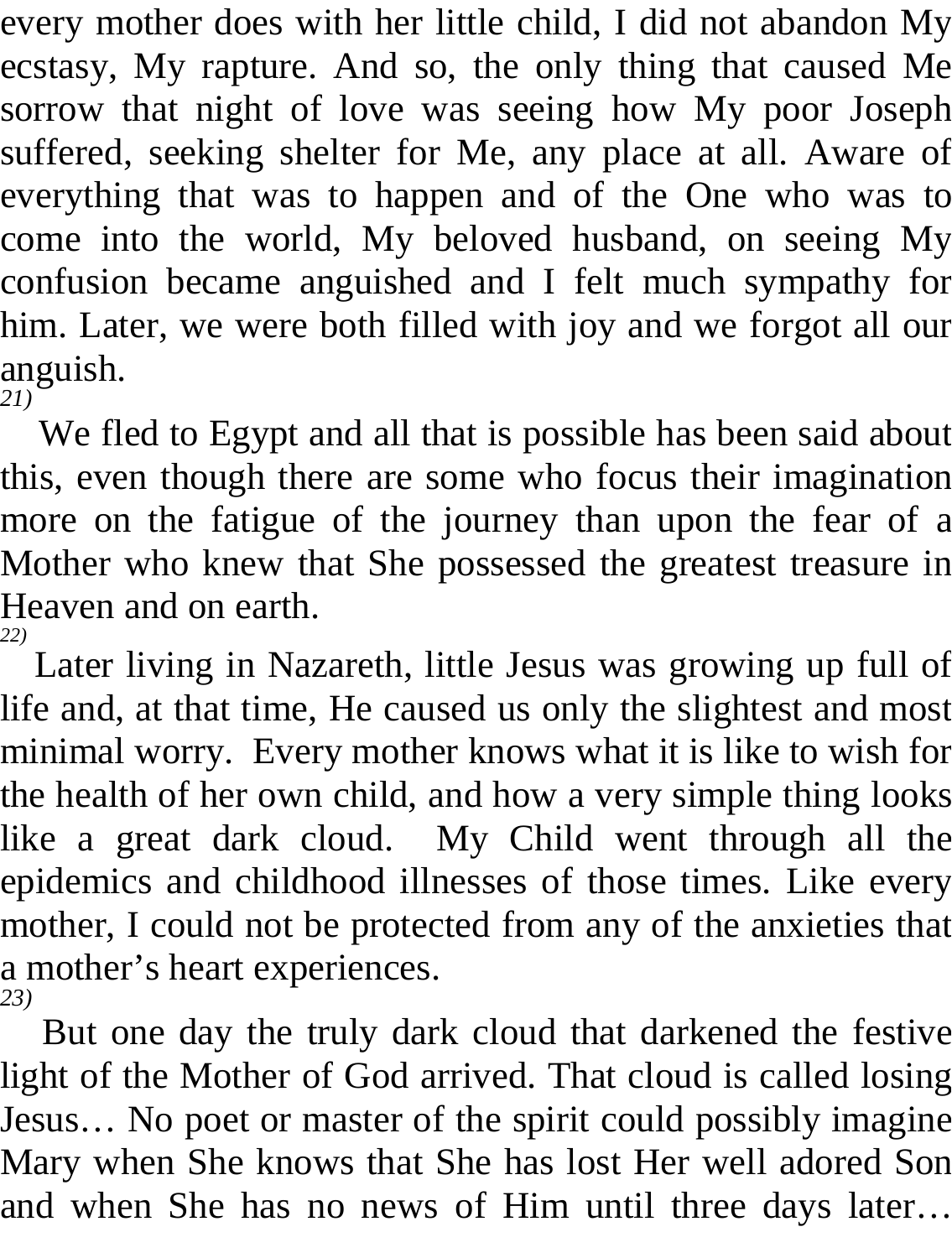Little children, do not be amazed at My words, I experienced the greatest confusion of My life. You have not reflected enough on those words of Mine: "Son, your father and I have been looking for you for three days. Why have You done this to us?" My God, now that I speak to these beloved children, I cannot stop praising You. You who hid Yourself to make us experience the delight of finding You. Oh! How else could one possibly come to know the sweetness that a glassful of honey places in the soul when She embraces her Everything? *24)* 

Now you see, I also speak to you about My joys, but not without reason do I relate and join together joys and sorrows. You should draw benefit as best you can from everything that happened; God conceals Himself in order to be found. Some know this truth, others thinking about that dreadful sorrow of having lost Jesus, may do everything to find Him. You should not remain incapable of acting and disheartened. *25)* 

Your Mother would like to save you from dealing with so much that remains to be told. First, there are things that have never been told and for that reason, not yet appreciated. Secondly, by getting to know them, you will have to join Me in suffering and in painful thoughts. Moreover, everything that My Jesus wants, has been told without any opposition. *26)* 

Do you think that I spent family life in Nazareth peacefully? It was peaceful by virtue of the uniformity with the will of God. But from the creatures, there was so much trouble! *27)* 

Our unique way of living was noticed, and as a result we were ridiculed publicly. I was considered excessive for the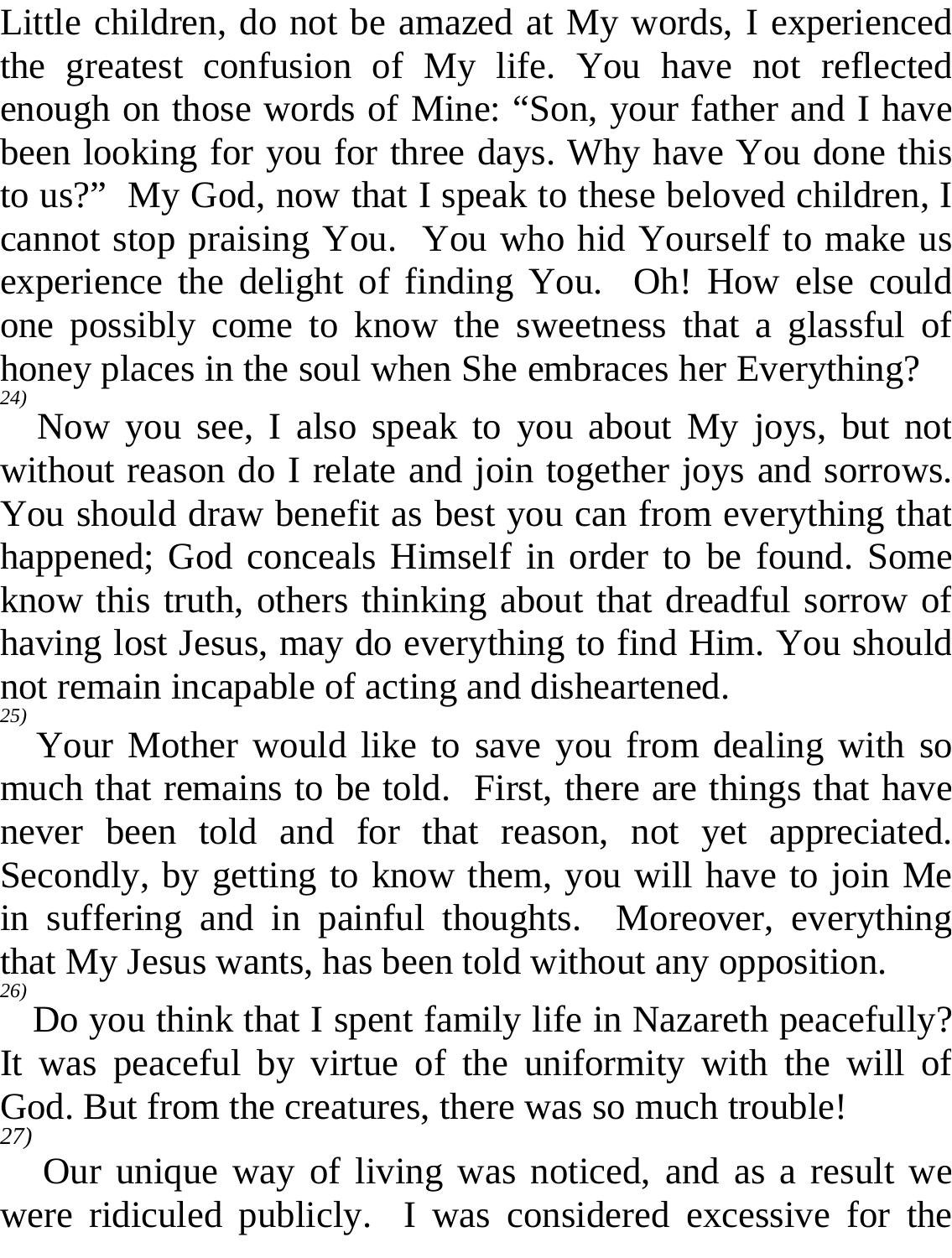sole fact that whenever Jesus left the house, I could not contain My tears, and Jesus went away frequently. Joseph was harassed as if he were a slave to Jesus and Me. How could the world possibly understand? We abandoned all worry to the One who lived amongst Us, adored in all His manifestations. *28)* 

What a beloved Son that young Boy was; more handsome than the sea, wiser than Solomon, and stronger than Samson. All the mothers would have snatched Him away from Me, such was the charm that surrounded Him. The small minded covered Me with soothing judgments; however, they did not spare criticism of the tireless father whom they thought was subject to his faithful but jealous wife. Everyone recognised My integrity but they all thought it to be a common and selfish passion. *29)* 

This, My little children, is what is not known. This happened in the midst of a world that could not see or understand, and His Mother most pure. Jesus kept quiet, without encouraging Me, because the Mother of God had to go through the crucible, that is, as one woman amongst many about whom opinions should not be spared. *30)* 

Admire the Wisdom of God in these things and find that Divine meaning, which joins the greatest of sublimity with the trials that are more painful in relation to such sublimity, because every abyss summons another abyss and every profundity summons its profundity. *31)* 

The hour of separation arrived, the hour for action of Jesus. With it arrived the feared day of His departure from Nazareth.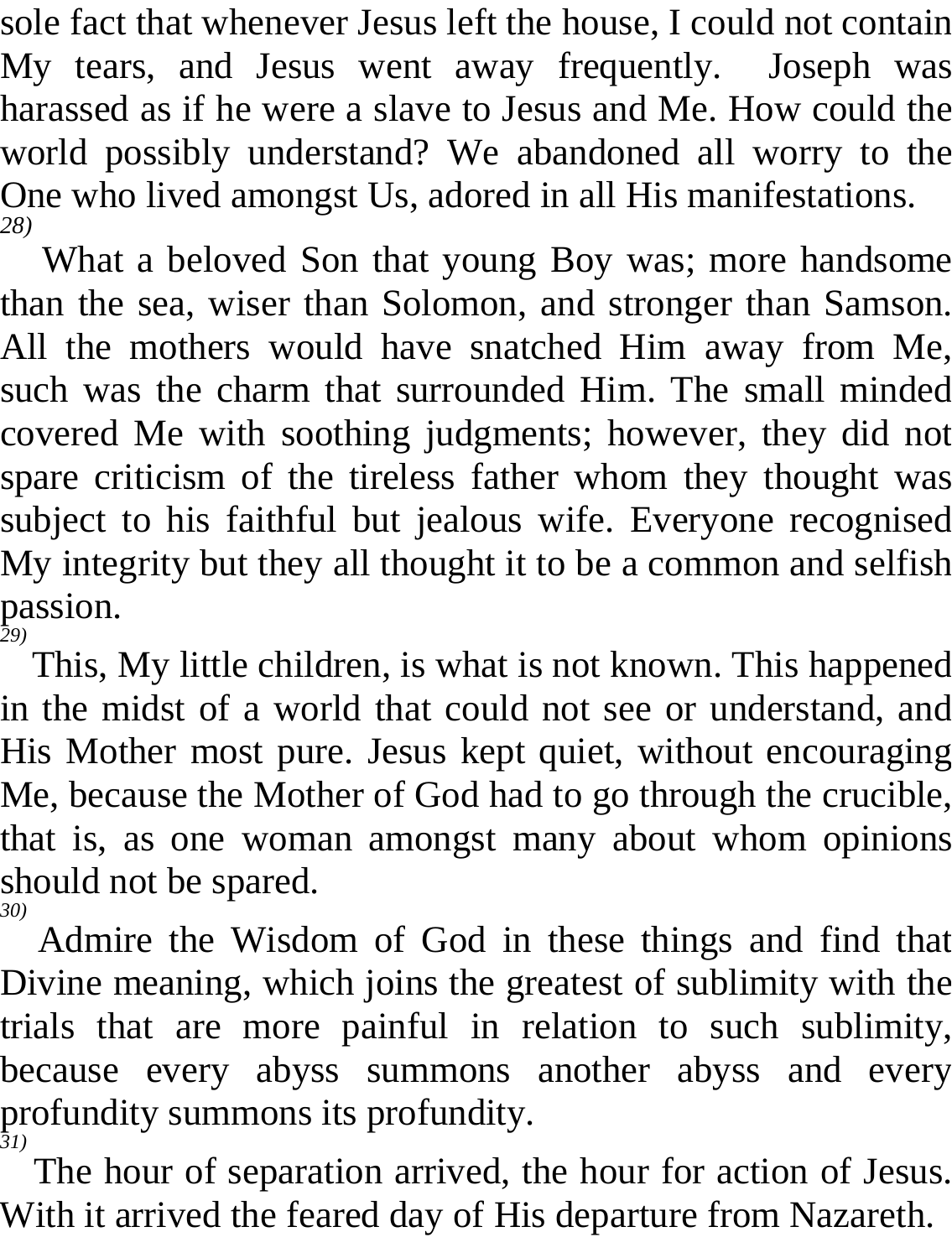*32)* 

Jesus had spoken quite extensively to Me of His mission and of the fruits that it would give to Him and everyone. He had made Me love it beforehand. It was necessary, therefore, for us to separate, even if for a short time… He said goodbye; kissed us, and headed towards His mission as Teacher of humanity. But His departure did not go unnoticed in the small village where Jesus was so loved. *33)* 

There were demonstrations of affection, of blessings and even thought they really did not know what good Jesus was going to do, just the same a loss was foreseen by these people of little intellect but after all, of generous heart. *34)* 

And I, in the midst of so many manifestations, how did I feel? So much affection welled up in Me, but He did not delay His departure by a minute. My Jesus knew what awaited Him after His preaching. He had spoken to Me about it so many times and so profusely of the treachery of the Pharisees and the others. And now you see Him leaving, departing like that alone and without Me to fulfil His mandate, without Me who had made Him grow with the warmth of My heart, without Me who adored Him like no one would ever adore Him! *35)* 

Later I followed Him. I found Him when he was surrounded by so many people that it was impossible for Me to see Him. And He, truly the Son of God, gave His Mother a sublime response as was His wisdom but which pierced this maternal heart from through and through. Yes I understood Him completely, but that did not spare Me from sorrows. It is true, to the human relationship He countered the divine one in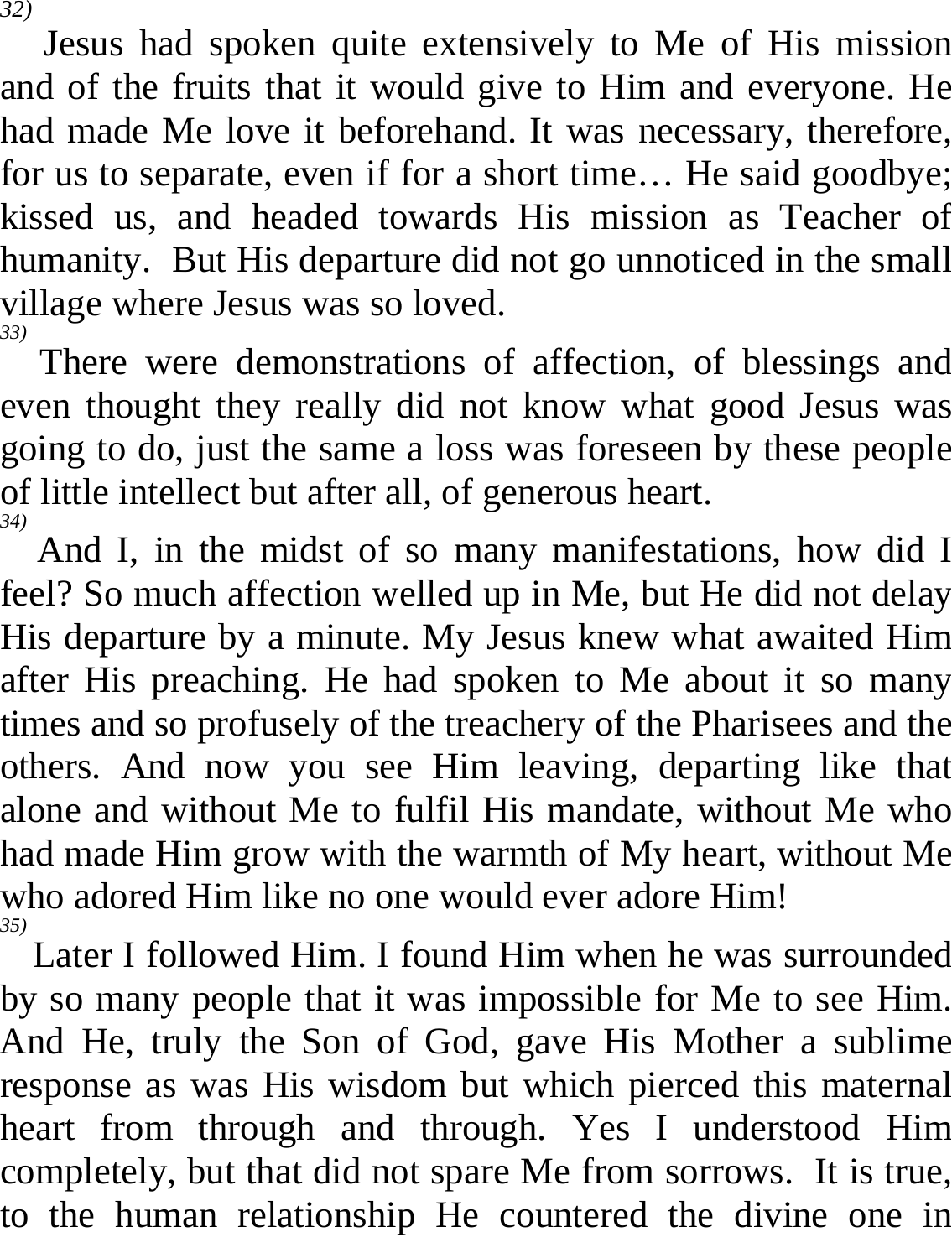which I was included, but nevertheless, the remarks of others did not fail to hurt Me. *36)* 

The initial blow was followed by the joy of witnessing His greatness, of seeing Him honoured, venerated, and loved by the people; thus quickly this wound also healed. *37)* 

I travelled the roads with Him, enthralled by His knowledge, comforted by His teachings, and I never tired of loving and admiring Him. *38)* 

Then arrived His first friction with the Sanhedrin. The miracle occurred that caused so much fuss in the minds of the Jews, of their arrogant Priests. He was hated, persecuted, spied upon, and tempted. And I? I knew everything and from then on, with outstretched hands, I offered into the hands of the Father, the holocaust of My Son, His surrender, and His horrible and ignominious death. I already knew about Judas; I knew the tree from which the wood would be taken for My Son's Cross. *39)* 

You cannot imagine the intimate tragedy that I lived through together with My Jesus, in order for the Redemption to be fulfilled. *40)* 

I have said before: Co-Redemptrix. For that to be, the usual sorrows were not enough. A more intimate union with His great suffering was necessary, so that all mankind should be redeemed. So, as I went from town to town with Him, I became more and more aware of the inconsolable tears shed by My Son on so many sleepless nights that He spent in prayer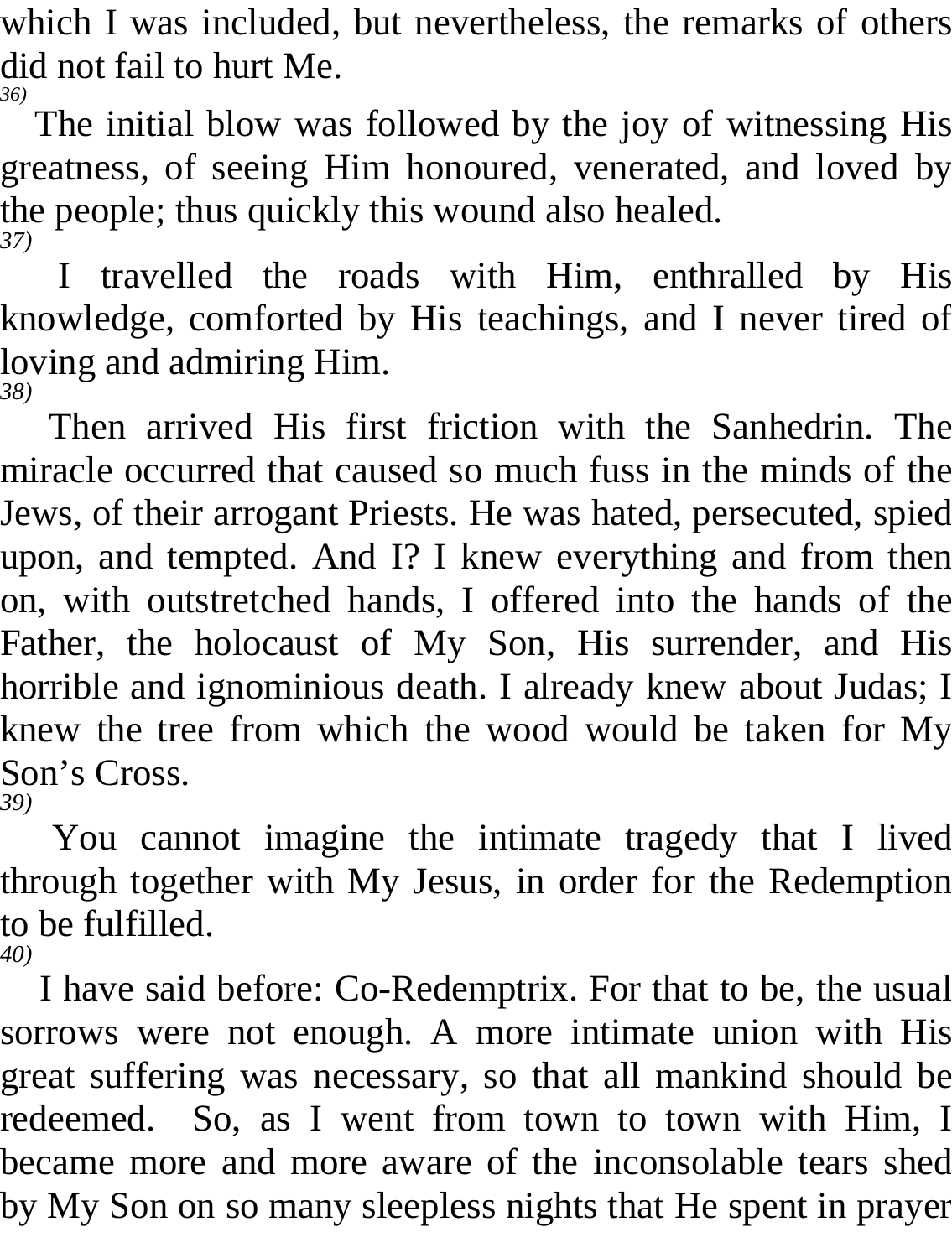and meditation. Every state of His mind was revealed and placed before Me, and certainly that began My Calvary and My cross. *41)* 

So many considerations increased My sorrows each day that I was His Mother and yours! So many sins, all the sins; so much sorrow, all the sorrows; so many thorns, all the thorns. Jesus was not alone. He knew it, and felt it. He witnessed His Mother continuously in union with Him. He was afflicted by it, even more so, because My suffering was for Him the greatest suffering. *42)* 

My Son, My adored Son, if only these children knew what happened then between You and Me!… *43)* 

And the hour of the holocaust arrived, after the sweetness of the Paschal Supper. And from then on, I had to rejoin the crowd. I, who loved and adored Him in a unique way, had to be far from Him. Do you understand, oh My children? *44)* 

I knew that Judas was taking his treacherous steps and there was nothing I could do; and I knew that Jesus had shed Blood in the Garden and there was nothing I could do for Him. And then they seized Him, abused Him, insulted Him, and wickedly condemned Him. *45)* 

I cannot tell you everything. I will only tell you that My Heart was in turmoil with continuous anxiety, a seat of continuous bitterness and uncertainty, a place of desolation, dejection, and affliction. And the souls that would later be lost? And all the acts of simony and sacrilegious exchanges?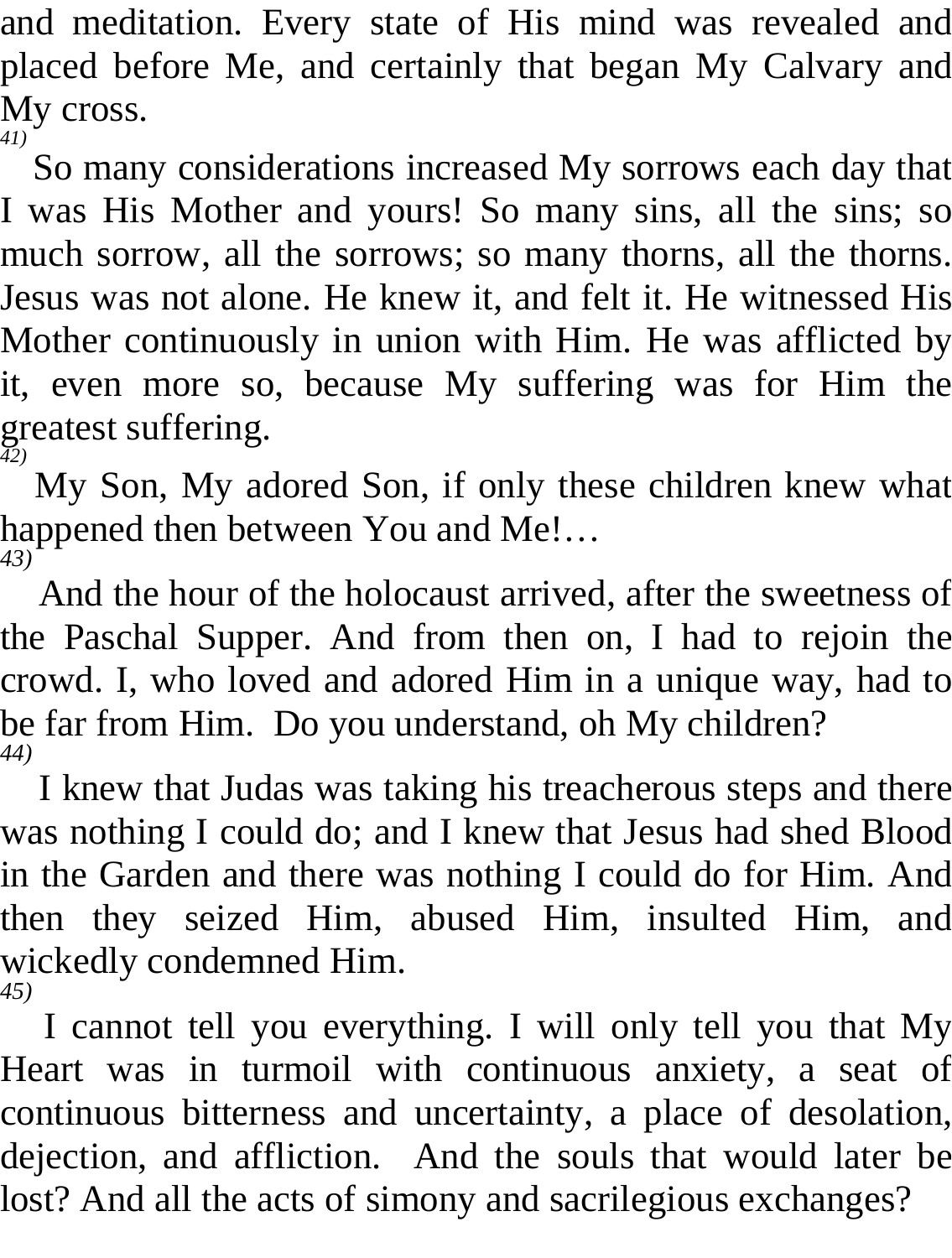*46)* 

Oh children of My sorrows! If today you are granted the grace of suffering for Me, with fervour, bless the One who granted it to you, and without hesitation, sacrifice yourselves. *47)* 

You think about My grandeur, My beloved children. It helps you to think about it; but listen to Me: do not think about Me, but about Him. I would like to be forgotten, if it were possible! Give all your compassion to Him, to My Jesus, to your Jesus, to Jesus, your love and Mine. *48)* 

Thus, little children, the sorrow in My Heart was a sword continuously piercing My soul, My life, through and through. I felt it, while Jesus did not. He comforted Me with His Resurrection, when My immense joy suddenly healed all the wounds that bled within Me. "My Son," I kept repeating. Why so much affliction? Your Mother is near You. Is not even My love enough for You? How many times did I comfort You inYour afflictions? And now, how is it that not even Your Mother can give you some relief? Oh Father of My Jesus, I want nothing more than what You want. You know it; but see if so many afflictions can have some relief. The Mother of Your Son asks this of You. *49)* 

And now on Calvary I cried out: "My God, cause to return to those eyes that I adore the light that you imprinted in them since the day that You gave Him to Me! Divine Father, see the horror of in that holy face! Can you not at least wipe away so much Blood? Oh Father of My Son, Oh My Beloved Spouse, Oh You who have desired to take your Humanity from Me! May those arms, opened up to Heaven and Earth be a prayer;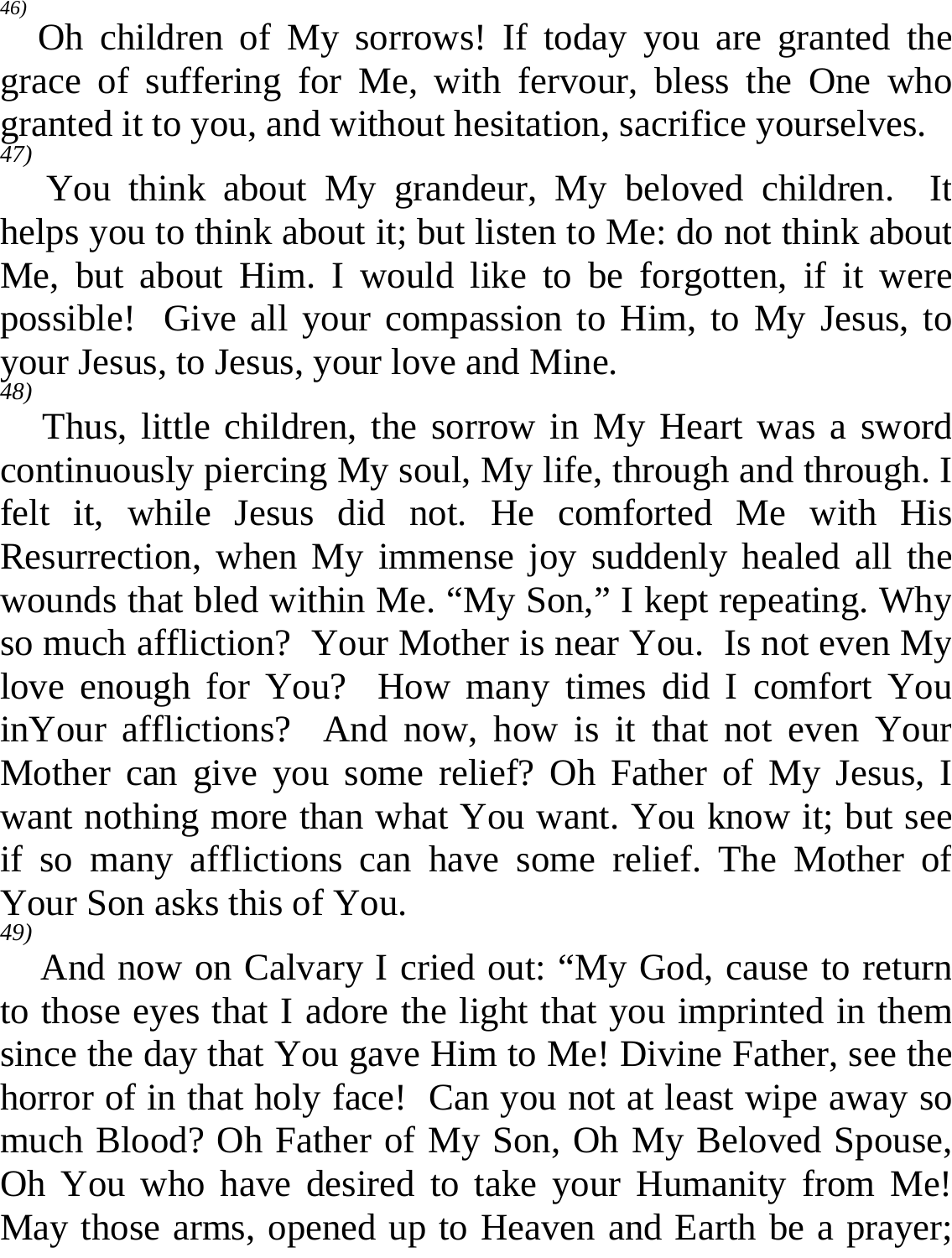may they be the supplication for the acceptance of Him and of Me! *50)* 

See, Oh God, what the One whom You love has been reduced to! It is His Mother who asks You to alleviate so much sadness. After a short time, I will be left without Him. Thus My vow which I offered wholeheartedly in the Temple will be entirely fulfilled. Yes, I will remain alone, but lighten His pain without paying attention to Mine.

<u>ተ</u>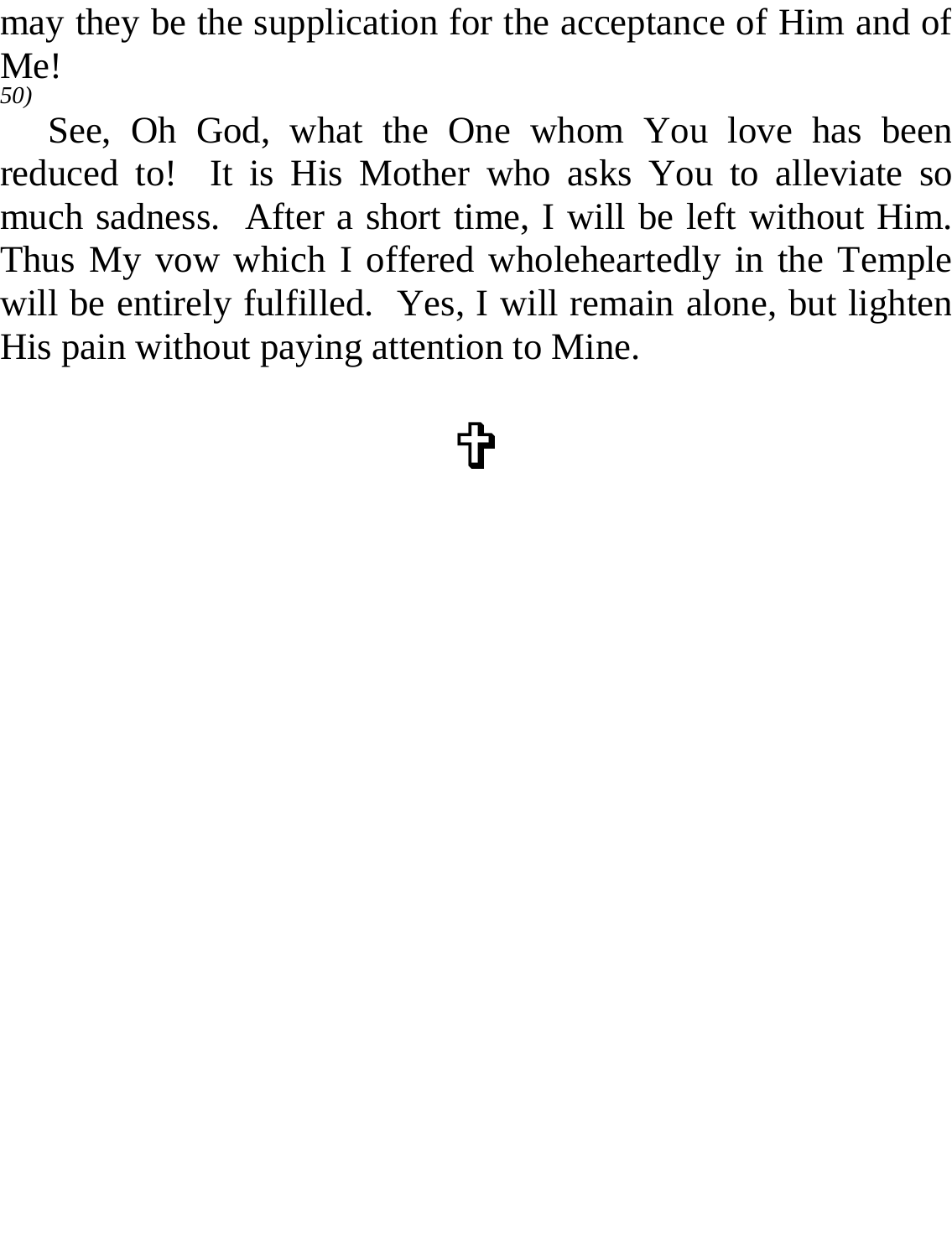### **APPENDIX A**

### **THE CHURCH DECREE COMMISSIONING THE APOSTOLATE OF THE NEW EVANGELISATION**

*Translated from the original official document in Spanish:*

### **ARCHDIOCESE OF COCHABAMBA**

Casilla 129-Telfs.: (042) 56562 (042) 56563 Fax (042) 50522-Cochabamba, Bolivia DECREE 1999/118

#### **MONSGR. RENÉ FERNÁNDEZ APAZA ARCHBISHOP OF COCHABAMBA**

Considering that the founders of "the Apostolate of the New Evangelisation" (A.N.E.) have applied with the following documentation for formation as a private catholic association.

That the goals and objectives of "the Apostolate of the New Evangelisation" concur with the directives for the lay apostolate as per the Second Vatican Council and the Magisterium of the Catholic Church.

That according to the Code of Canon Law the rightful Church authority to form an association of a private nature for the faithful and to grant it legal solicitorship is the diocesan Bishop within its territory (c.312).

#### **/cont.**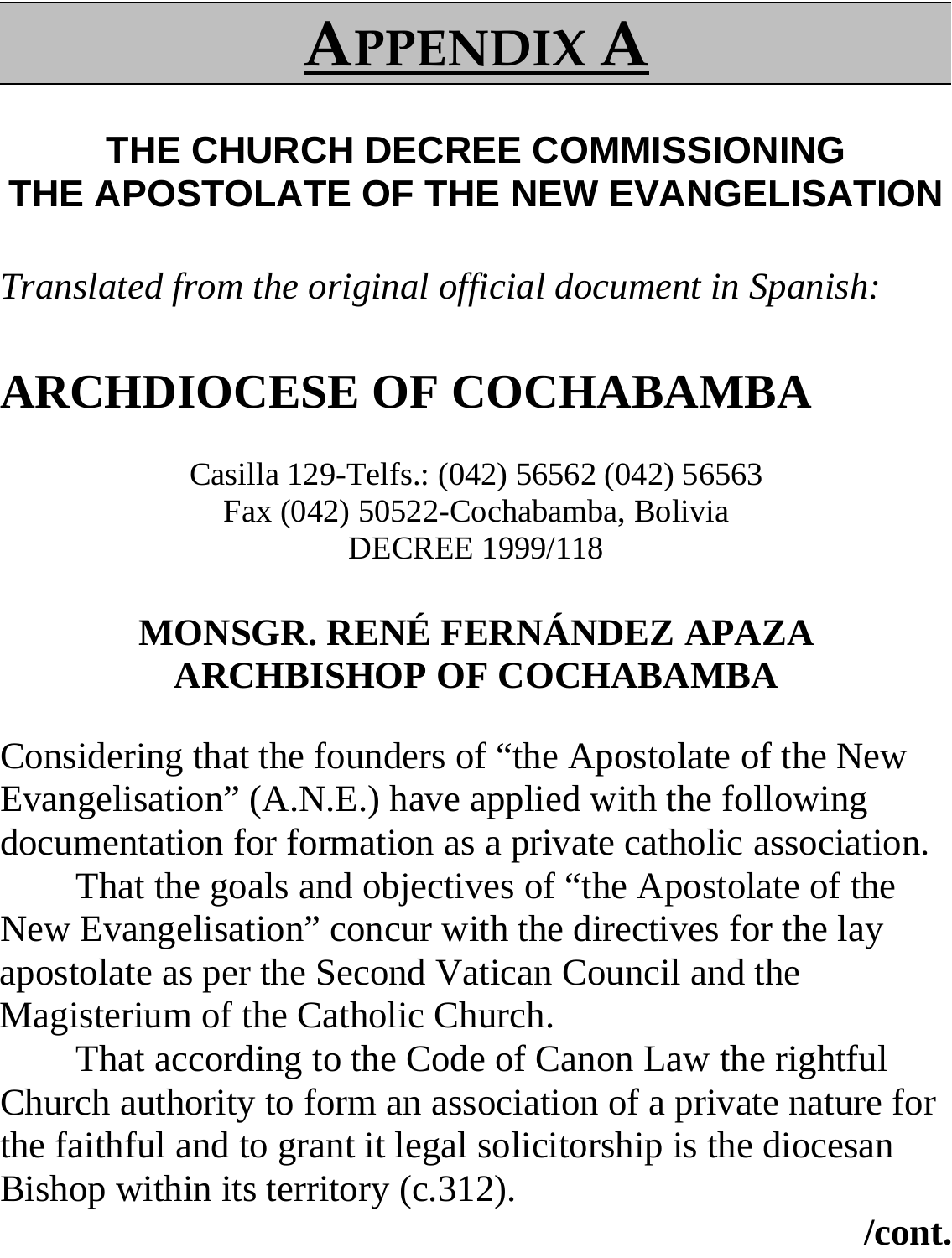#### **Appendix A /cont.**

#### **WE DECREE**

- Article 1. To approve the constitution of "the Apostolate of the New Evangelisation" (A.N.E.) as a private Catholic association, with ecclesiastic legal solicitorship in accordance to the Code of Canon Law (cc. 113-123, 298- 329) and other standard appropriateness.
- Article 2. To consider reviewed the statute of "the Apostolate of the New Evangelisation," attached to this decree.

We strongly urge the founders, directors, and members of the A.N.E. to faithfully comply with the goals of the association and to promote the New Evangelisation under the guidance of the Church magisterial and its legitimate pastors.

Given by the Archbishop of Cochabamba on the first day of May, 1999.

/signed/

[seal of Archdiocese]

+ MONSGR. RENÉ FERNÁNDEZ A. ARCHBISHOP OF COCHABAMBA

BY ORDER OF THE ARCHBISHOP

/signed/ ENRIQUE JIMENEZ **CHANCELLOR**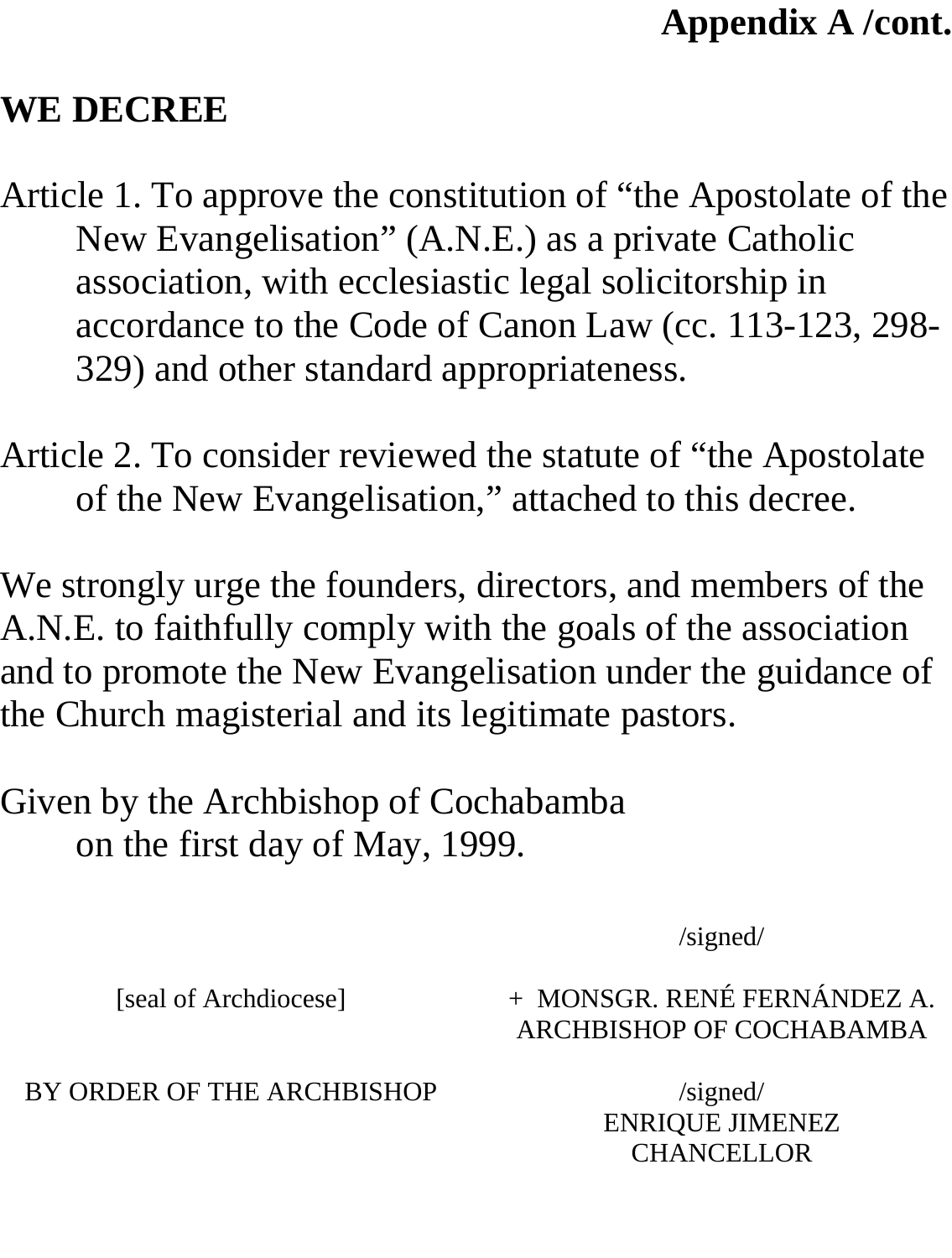### **APPENDIX B**

### **WHAT IS THE ANE AND WHAT ARE ITS MINISTRIES?**

We are a lay apostolic movement who have listened to the call of the Lord, and we have decided to place ourselves at His service.

We try to carry the Good News of the Gospel to all our sisters and brothers, in order to contribute to establishing the Kingdom of God among men and women.

Committed to Jesus Christ and the Catholic Church, we respond to the call of John Paul, II as he insistently declared in his three most often repeated phrases during the course of his pontificate:

"Be saints"; "This is the time for the laity"; and "Let us promote the New Evangelisation of the world". We assume responsibility for working with energy and creativity on the New Evangelisation, by attempting to utilise effective strategies and methods to call to conversion men and women of our times.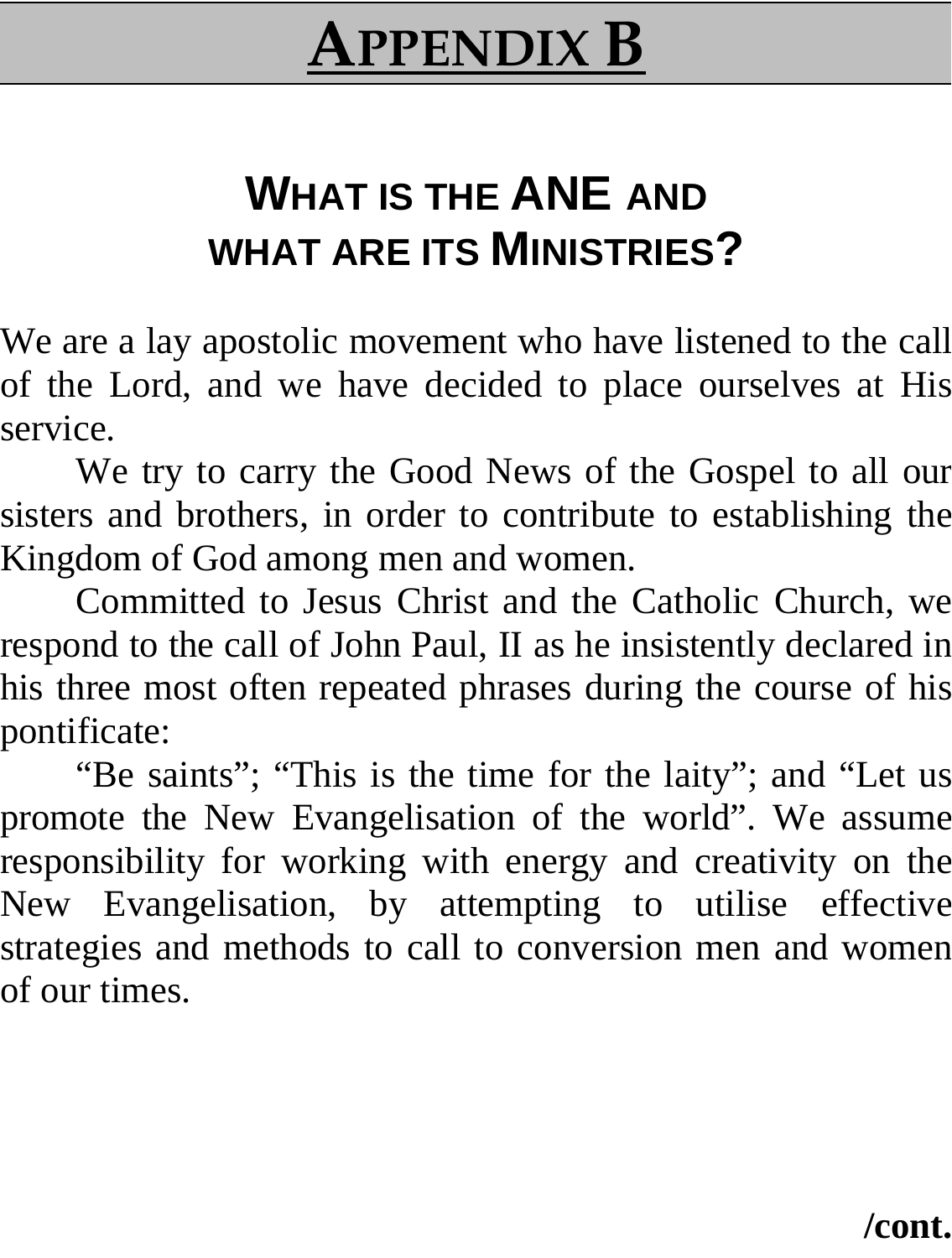# **Our Goals**

To spread among men and women the living presence of our Lord Jesus Christ and to help them to live their faith in accordance with the Gospel, united to Mary in prayer.

To establish small church communities "Little Houses of Prayer" where we are formed in prayer and knowledge of the Gospel, within the lines set out by the Magisterium of the Church, attempting to give witness to a life that is consistent with the teachings of Jesus.

To promote the spiritual and human growth of those who join the Apostolate, motivating the sacramental life of each one of them and facilitating the study of Sacred Scriptures, documents of the Church, lives of Saints and ANE's own bibliographical material.

Members of ANE have the duty to evangelise each other, and to evangelise and assist and help those most in need, which is nothing more than "evangelising" through their witness and example.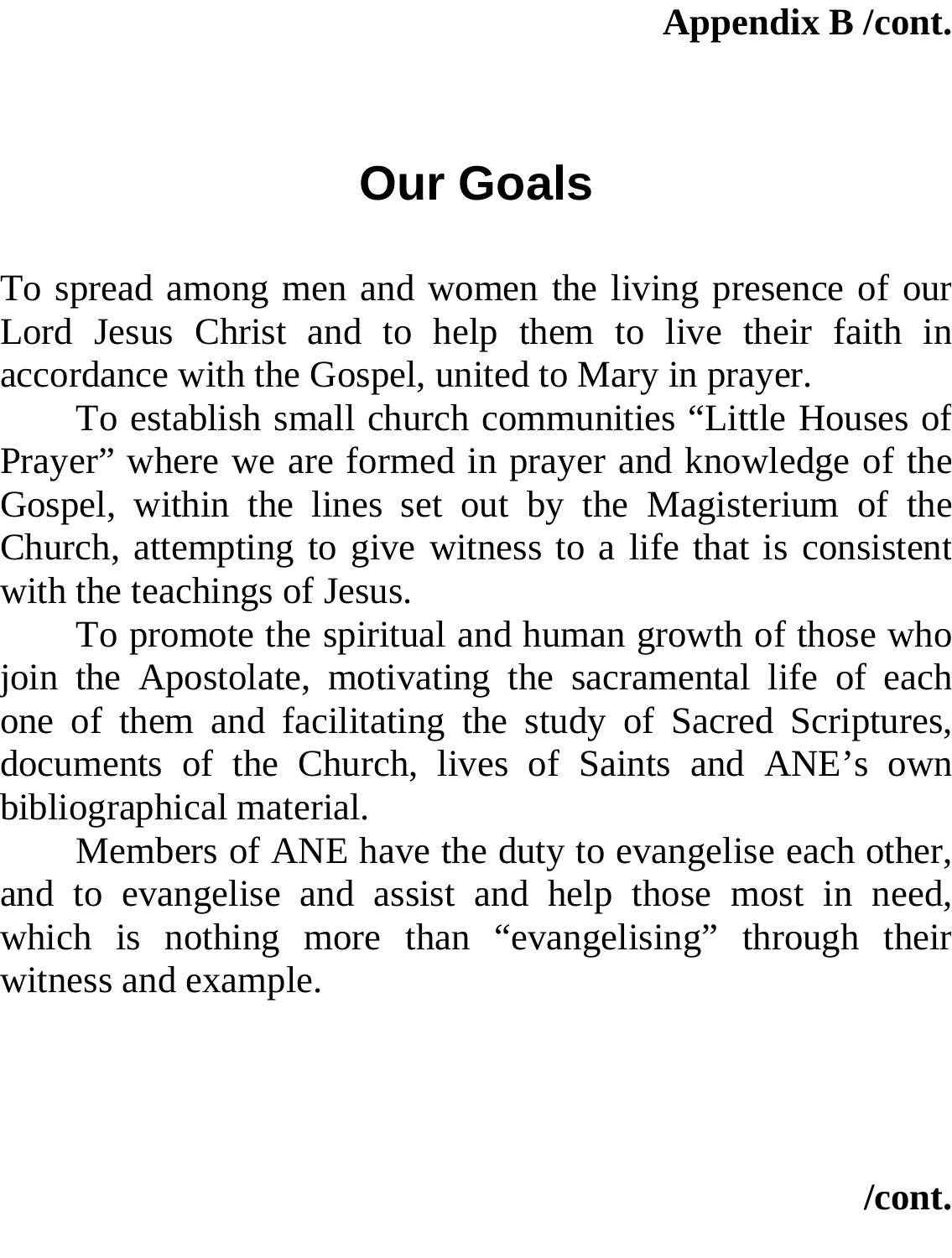# **Our Ministries**

"Come, you who are blessed by my Father. Inherit the Kingdom prepared for you from the foundation of the world. For I was hungry and you gave Me food, I was thirsty and you gave Me drink, a stranger and you welcomed Me, naked and you clothed Me, ill and you cared for Me, in prison and you visited Me… Amen, I say to you, whatever you did for one of these least brothers of Mine, you did for Me." (Mt 25, 34-35, 40)

Among those Ministries, the following are the most important:

**Caring for the Sick:** Spiritually assisting the sick and their family members, especially in hospitals and other health centres: a) Helping those sisters and brothers who go before us, to have a "good death", through prayer and frequent receiving of the Sacraments; b) Consoling and strengthening in God, family members of the sick; c) Encouraging those who are temporarily sick to offer their suffering to the Lord and to draw near Him by using whatever circumstance they are living through.

**Support for the Church:** Seeking the resources to be able to work together with people who need material help: Parishes, nuns and priests, seminaries, marginal families and in general, those with scant resources.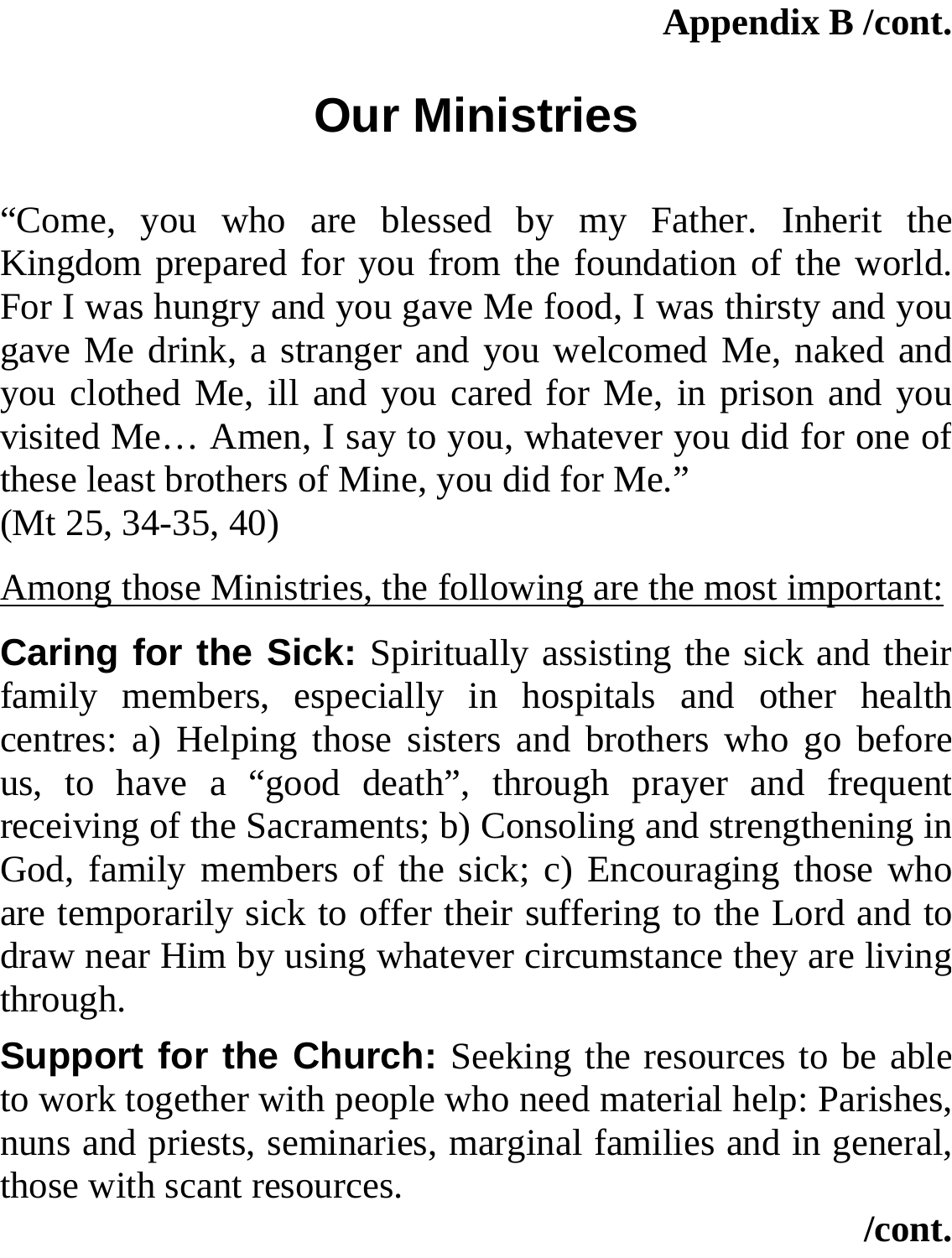**Ministry of Communication:** Producing the messages of evangelisation intended for wide distribution, whether through radio, television, videos, daily papers, our magazine, the Internet, audio tapes and CD's.

**Catechesis:** Planning, co-ordinating and supervising catechetical formation of those working for ANE as well as the contents of the Catechism during the carrying out of evangelisation.

**Penitential Work:** Accompanying those sisters and brothers who have suffered the misfortune of temporarily losing their freedom by inviting them to experience liberation of soul through the Lord, by reminding them that there is a reality which is different from that harsh environment that surrounds them and that our true hope must be placed in God. In the Prison at Mérida, our Apostolate is in charge of the section of those suffering from AIDS.

**ANE Pro-Life:** Unceasingly working to spread campaigns for the defence of life and responsible fatherhood, and against abortion, euthanasia and cloning.

**ANE Homes:** "Centres of Assistance from the Apostolate of New Evangelisation". Helping in a direct way those most in need through meals and clothing for people, medical dispensaries, catechesis and evangelisation programs, rehabilitation programs, literacy planning, delivery of provisions, and counselling services. **/cont.**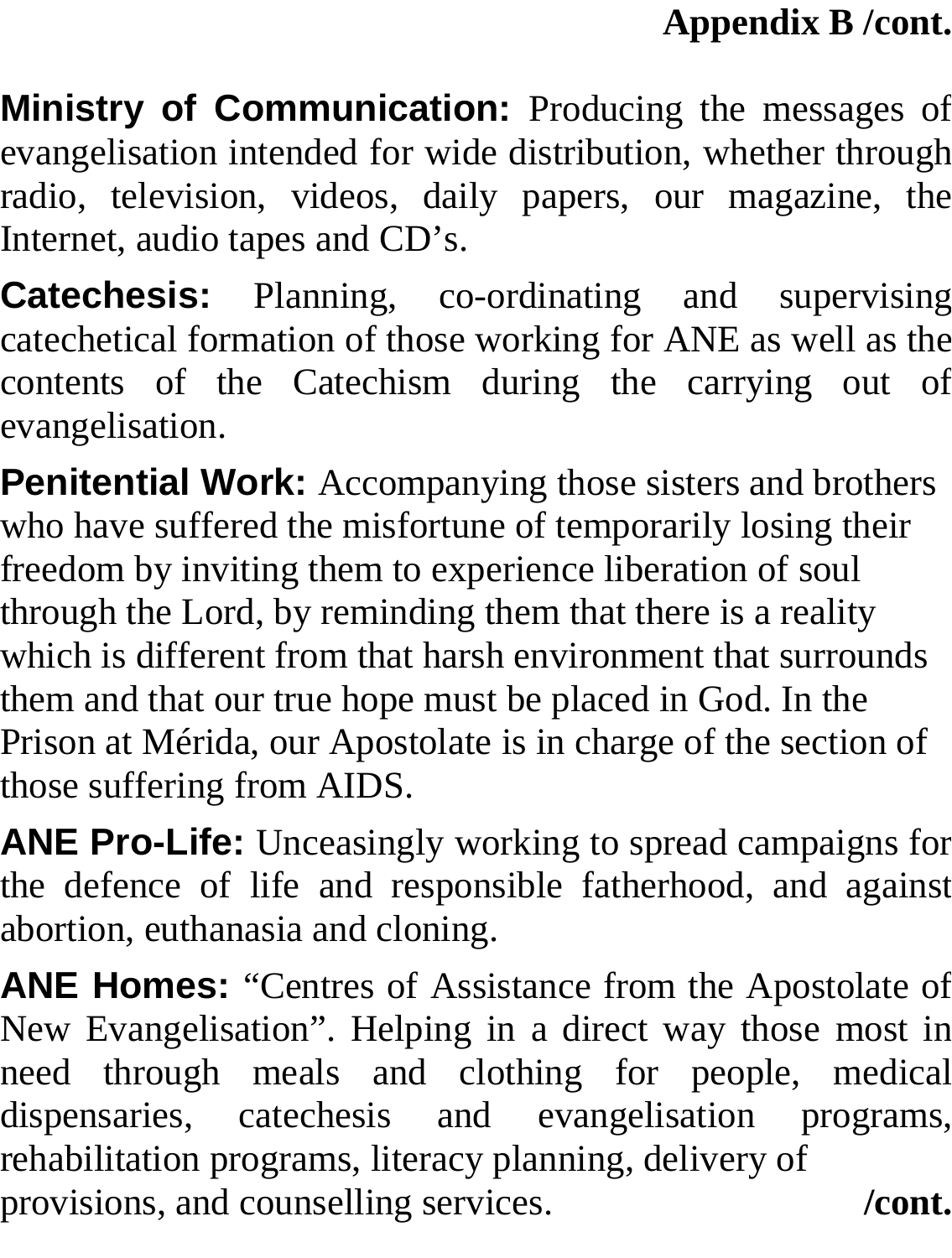**Small Houses of Prayer:** Co-ordinating the work for the orderly development of the structure of ANE and promoting the link between the different groups which make up our Apostolate.

**Apostolate of the New Evangelisation**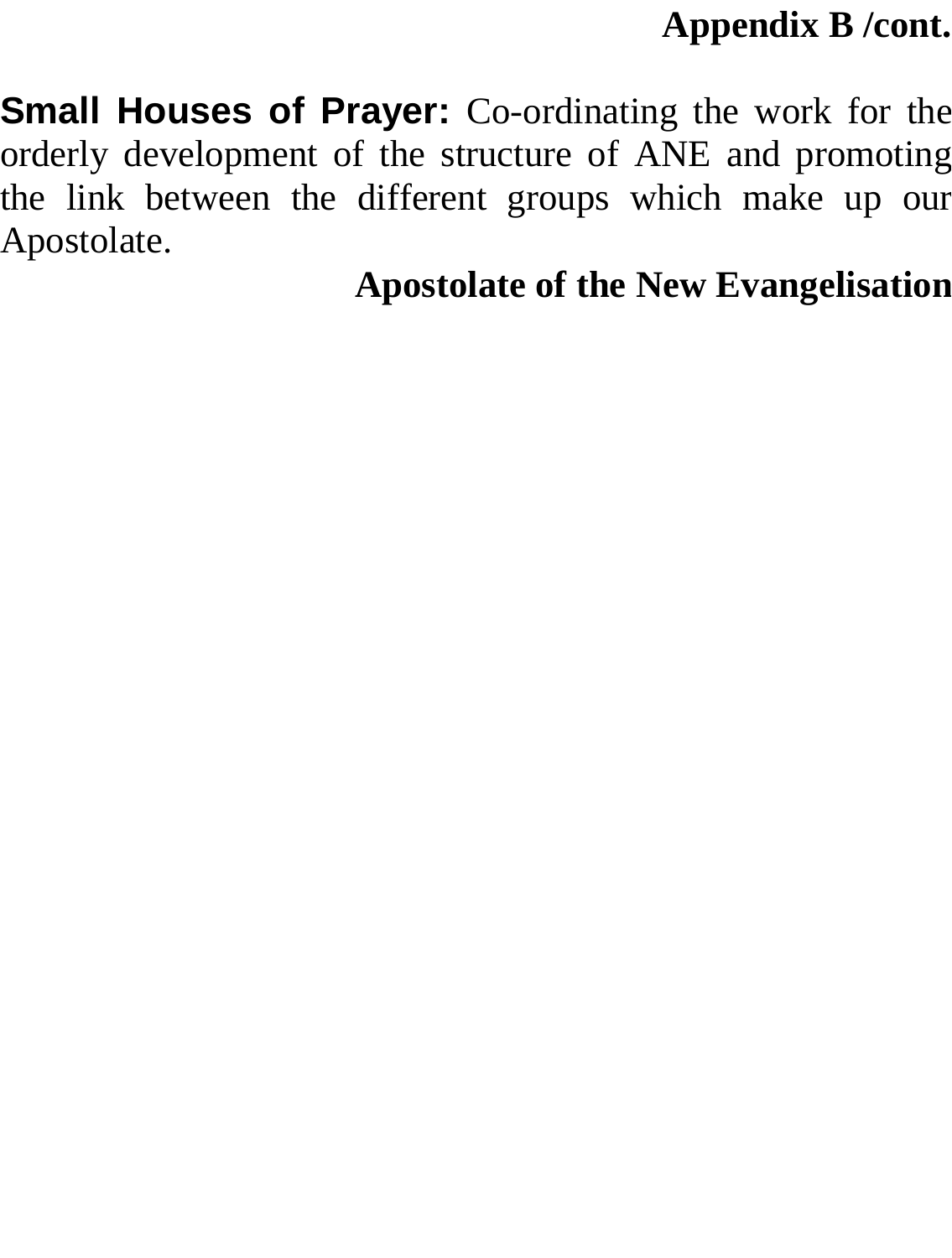# **APPENDIX C**

# **NOTE FROM THE ANE**

The books of "The Great Crusade" make up a collection of volumes, which are already more than 15 in number [in Spanish], and its teachings convey the spirituality of the Apostolate of the New Evangelisation (ANE), which is based on Sacred Scripture and the Catechism of the Catholic Church.

The ANE is a Catholic lay movement, which arises in response to the insistent call of John Paul II to all the baptised, to commit themselves to the task of promoting the Good News, that Christ has died and risen again in order to save us from sin.

As Catholics that we are, we fully abide by the Magisterium of the Catholic Church, which states the following in regards to the matter of private revelations:

**Canon 66**: "The Christian economy, therefore, since it is the new and definitive Covenant, will never pass away; and no new public revelation is to be expected before the glorious manifestation of our Lord Jesus Christ. (Vatican Council II, Dogmatic Constitution 'Dei Verbum' 3 AAS 58)

Yet even if Revelation is already complete, it has not been made completely explicit; it remains for Christian faith gradually to grasp its full significance over the course of the centuries."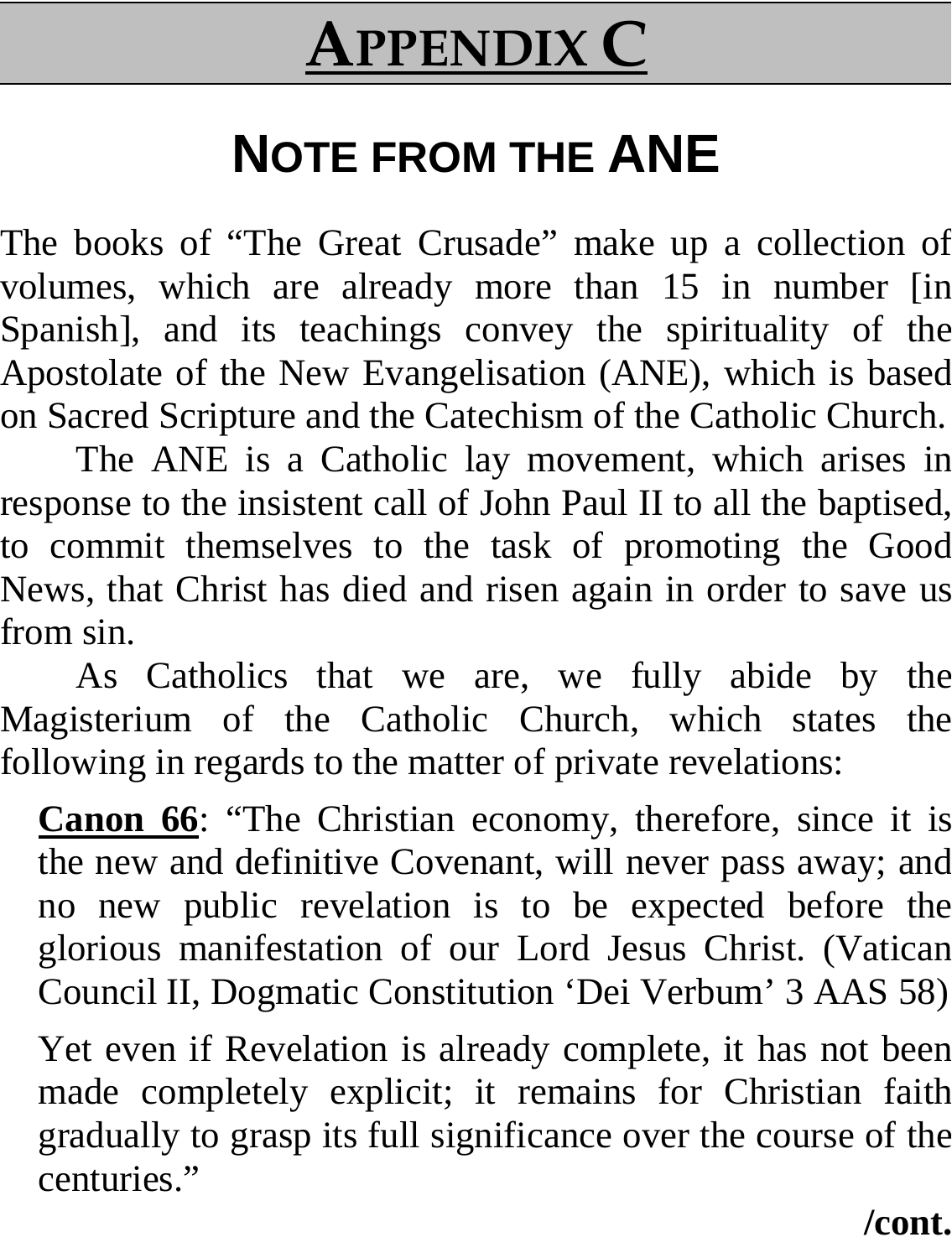**Canon 67**: "Throughout the ages, there have been so-called "private" revelations, some of which have been recognised by the authority of the Church. They do not belong, however, to the deposit of faith. It is not their role to improve or complete Christ's definitive Revelation, but to help live more fully by it in a certain period of history.

Guided by the Magisterium of the Church, the sensus fidelium knows how to discern and welcome in these revelations whatever constitutes an authentic call of Christ or his saints to the Church.

Christian faith cannot accept 'revelations' that claim to surpass or correct the Revelation of which Christ is the fulfilment, as is the case in certain non-Christian religions and also in certain recent sects which base themselves on such 'revelations'."

#### *Catechism of the Catholic Church Canons 66 & 67*

You will notice on the inside page of our books the stamp or "IMPRIMATUR" granted by the Bishops of the Catholic Church, of the Latin and Chaldean Rites. Some have been translated into more than eight languages and have been recommended by several bishops who judge that the reading of them will facilitate spiritual growth among faithful Catholics.

The first books of the "Great Crusade" series were not printed with "offset" but were distributed by photocopies taken directly from the first original transcriptions.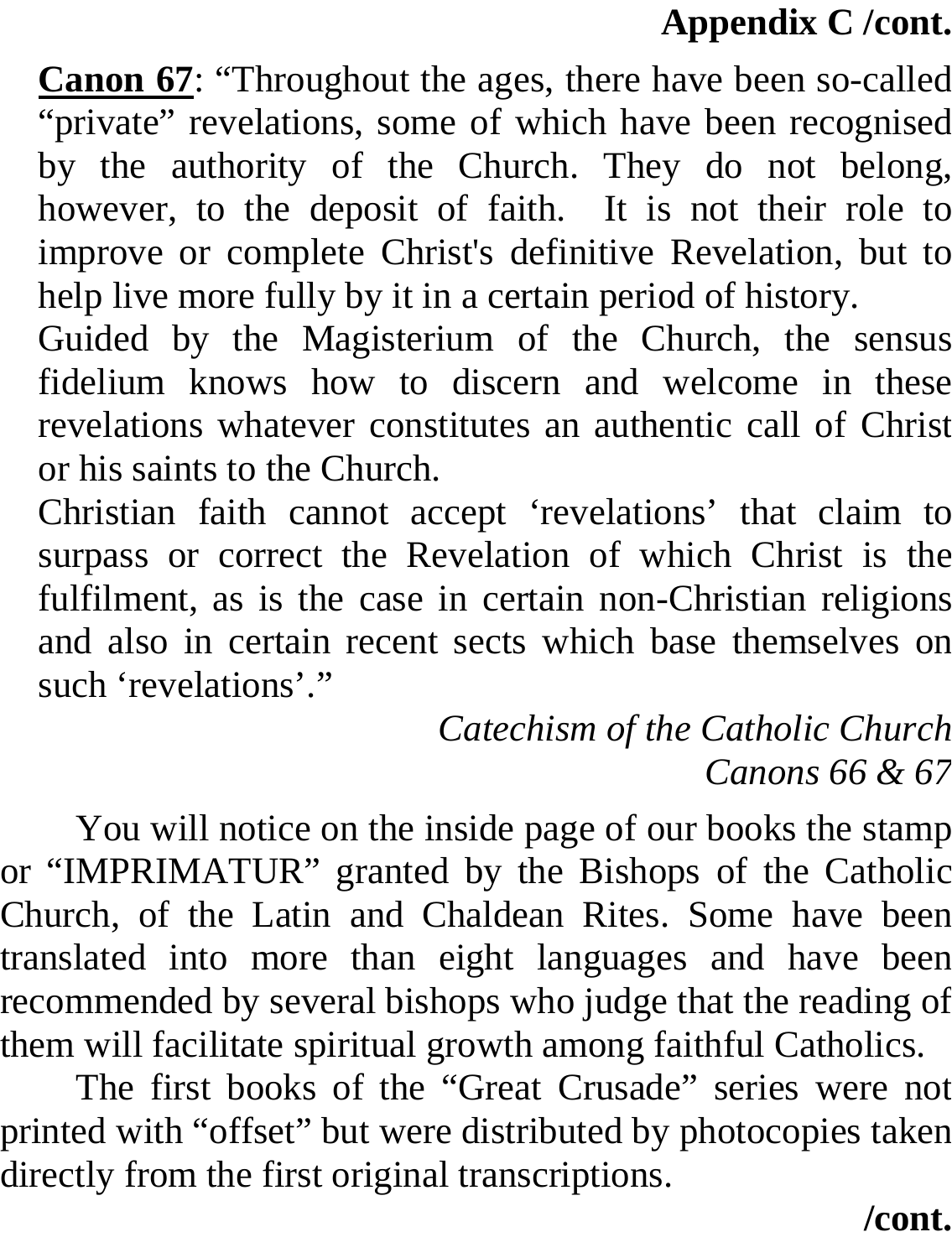With the passage of time, certain persons –clearly with the best of intentions– collaborated in "a second transcription and formatting of the texts" to photocopy them, given the fact that "the copies of the copies" turned out to be illegible in some cases. Unfortunately, in the process, there were so many spelling and typographical errors committed, that the meaning of the texts was altered and many problems were created.

Precisely for that reason, the Apostolate of New Evangelisation, at the suggestion of some priests and bishops, took the decision to request that readers should not make any further transcriptions of these texts, for any reason or under any circumstance, without the strict surveillance and the due authorisation of our Director General.

#### **Apostolate of the New Evangelisation**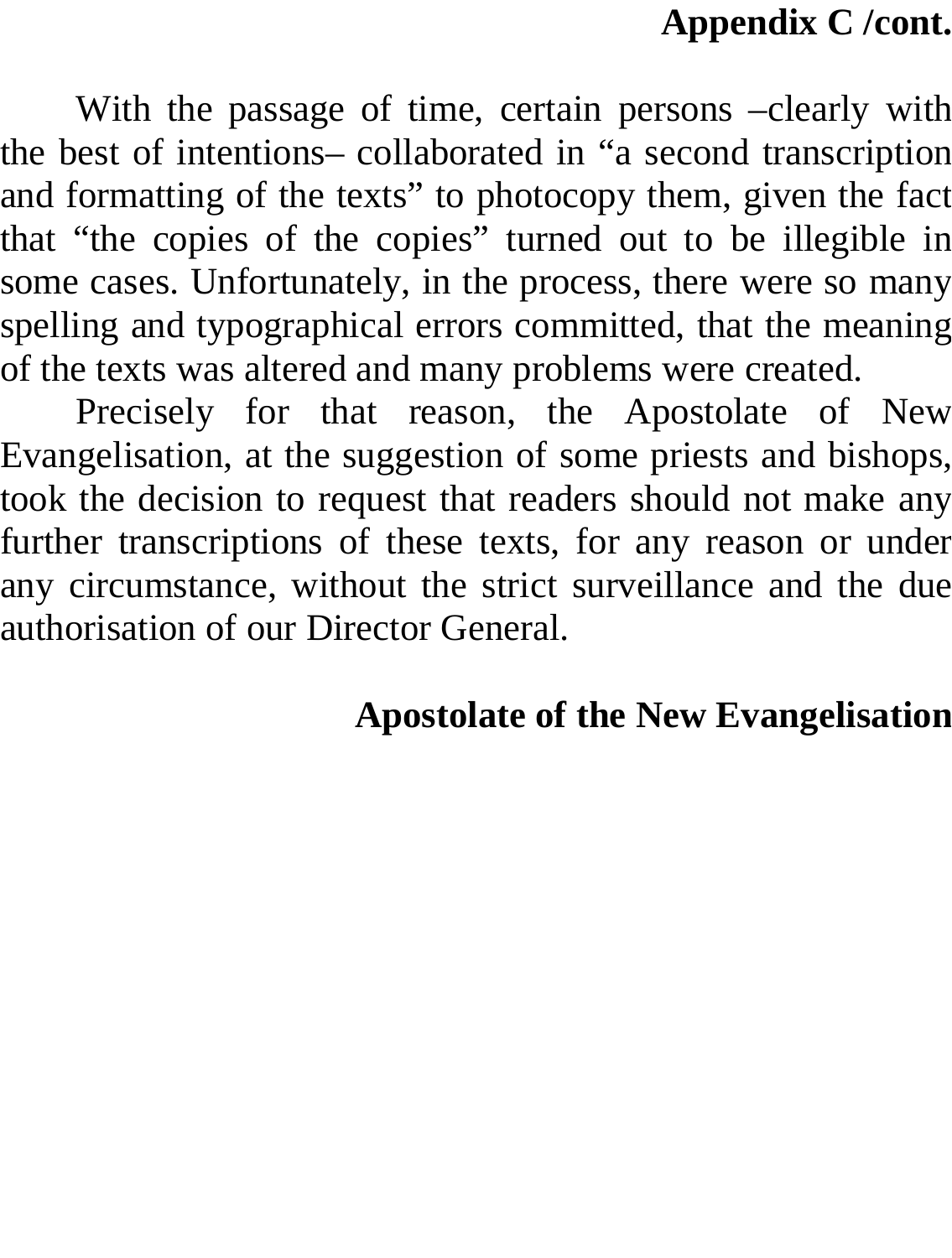# **APPENDIX D**

# **HELP THE ANE TO HELP**

All these books constitute a true gift from God for people who desire to grow spiritually, and it is for that reason that the sale price barely covers the cost of their printing and distribution.

However, as disciples of Christ, the Apostolate of New Evangelisation, among other activities, is developing a wide range of spiritual and corporal works of mercy to the needy in seven charitable locations which distribute food and clothing to the people, and hundreds of places supplied with basic foodstuffs from the family basket, by promoting evangelisation and catechesis in distant villages, and by providing spiritual and material support to our brothers and sisters in any number of jails and hospitals (mainly in Latin America).

All this work can only be carried out through the generosity of people who responding to the Voice of the Lord, are supporting those who are most in need and are donating their time, their efforts and their material resources for the purpose of this charity.

If you, the reader of this book find within yourself the desire to help us in the building of the Kingdom, please get in contact with us through the addresses and telephone numbers at the end of this Appendix. The harvest is great, but the workers will always be few.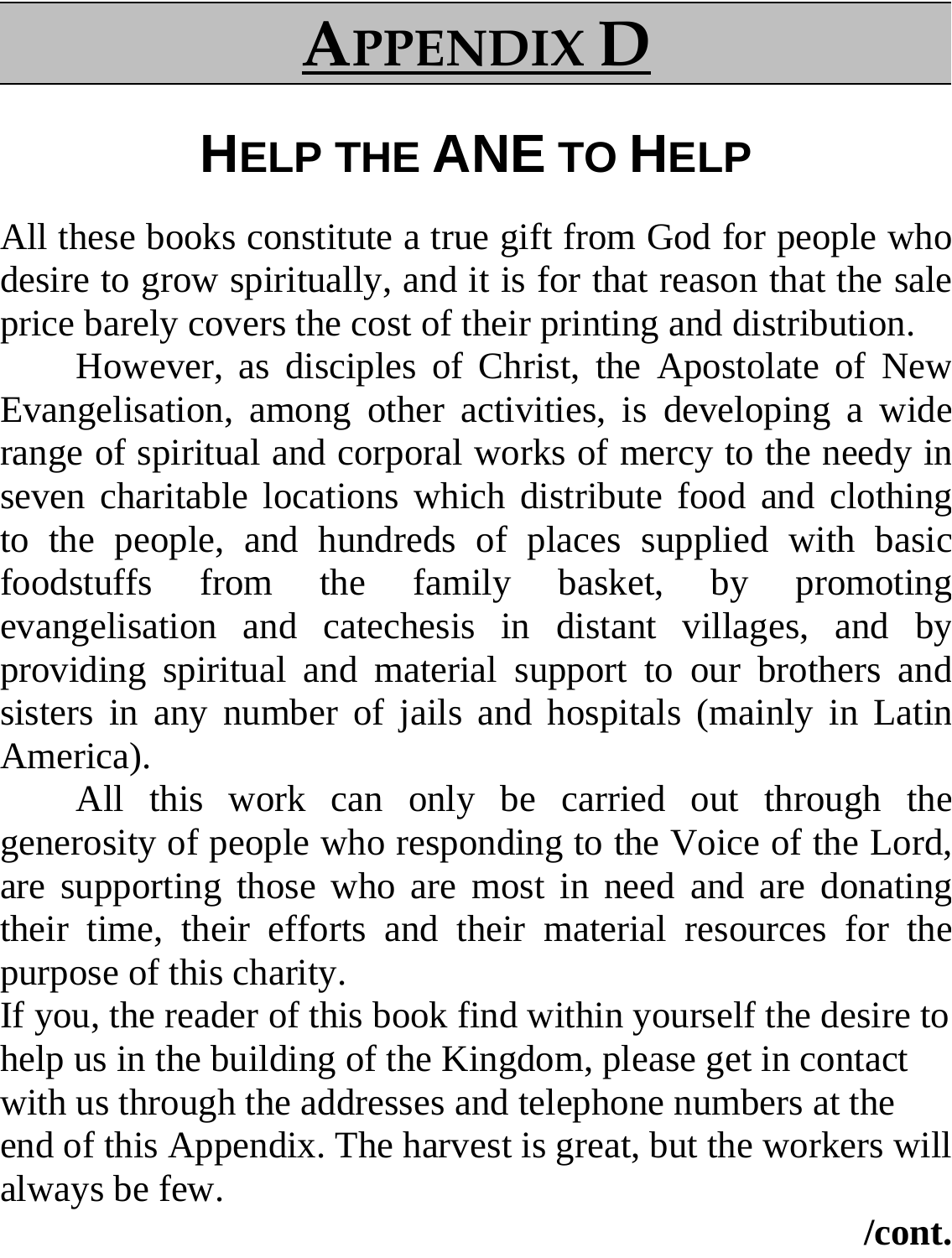#### **Appendix D - /cont.**

Likewise, if you wish to contribute monetarily to the development of this Work, you can do so by making your tax deductible donation check payable to "**ANE-USA**" and mailed to: Love & Mercy Publications, P.O. Box 1160, Hampstead, NC 28443, USA. Donations can be sent along with book and video orders but they must be made with separate checks with the book and video order check made payable to: **Love and Mercy Publications**. Donations will then be transferred to the ANE International Headquarters.

In the name of the Lord, we thank you in advance for any help you can offer us, and we entreat Him who is generous and provident, to reward you one hundredfold.

May God bless you,

#### **Apostolate of the New Evangelisation**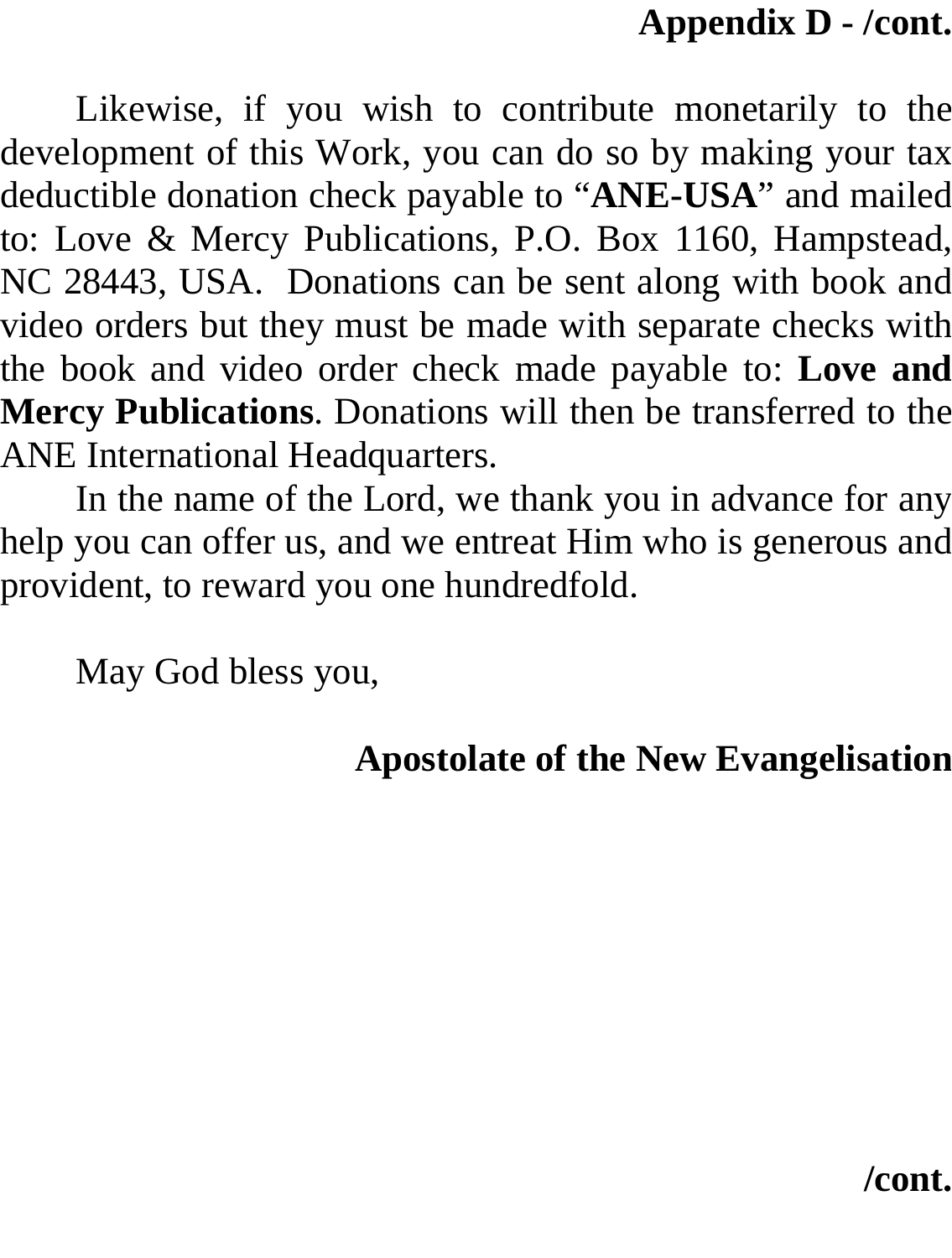**Appendix D - /cont.**

#### **ANE OFFICES**

www.a-n-e.net -www.jesucristovivo.org

## **HEADQUARTERS:**

Calle 1- H N° 104 X 20 Col. México Norte, C.P. 97128 Mérida, Yucatán, México Telephone: (52) (999) 944 0540 (52) (999) 948 30 05 Telefax: (52) (999) 948 1777

**CONTACT FOR HELP:**  ane.internacional@gmail.com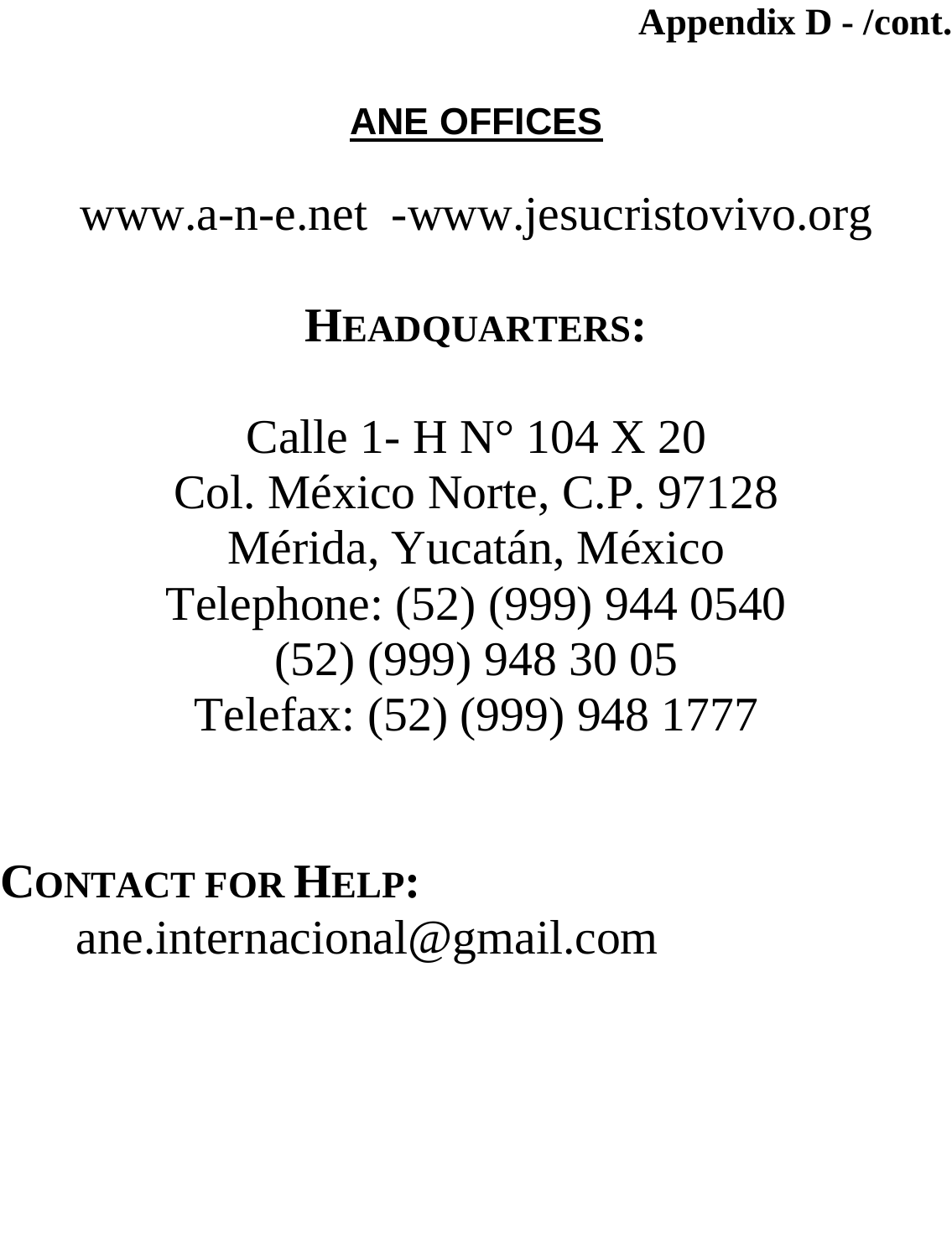# **APPENDIX E**

# **LOVE AND MERCY PUBLICATIONS BOOKS & VIDEOS**

Love and Mercy Publications is part of a non-profit (IRS 501c approved), religious, educational organisation dedicated to the dissemination of books, videos and other religious materials concerning the great Love and Mercy of God. As part of its mission, this organisation distributes with permission the books containing messages dictated by Jesus and the Virgin Mary to Catalina (Katya) Rivas as well as other related materials. The contents of these have been reviewed by Catholic Church authorities and found to be consistent with the faith and teachings of the Church. Further information on this can the found at the beginning of each book.

The books are available in the original Spanish, in English and some other languages at no cost on the Internet at: **www.LoveAndMercy.org** . Also, they are available to order as printed books from Love and Mercy Publications as follows:

## **Books on the Eucharist**

**The Holy Mass:** A profound teaching and testimony with a 2004 Imprimatur on the Holy Mass containing visions at the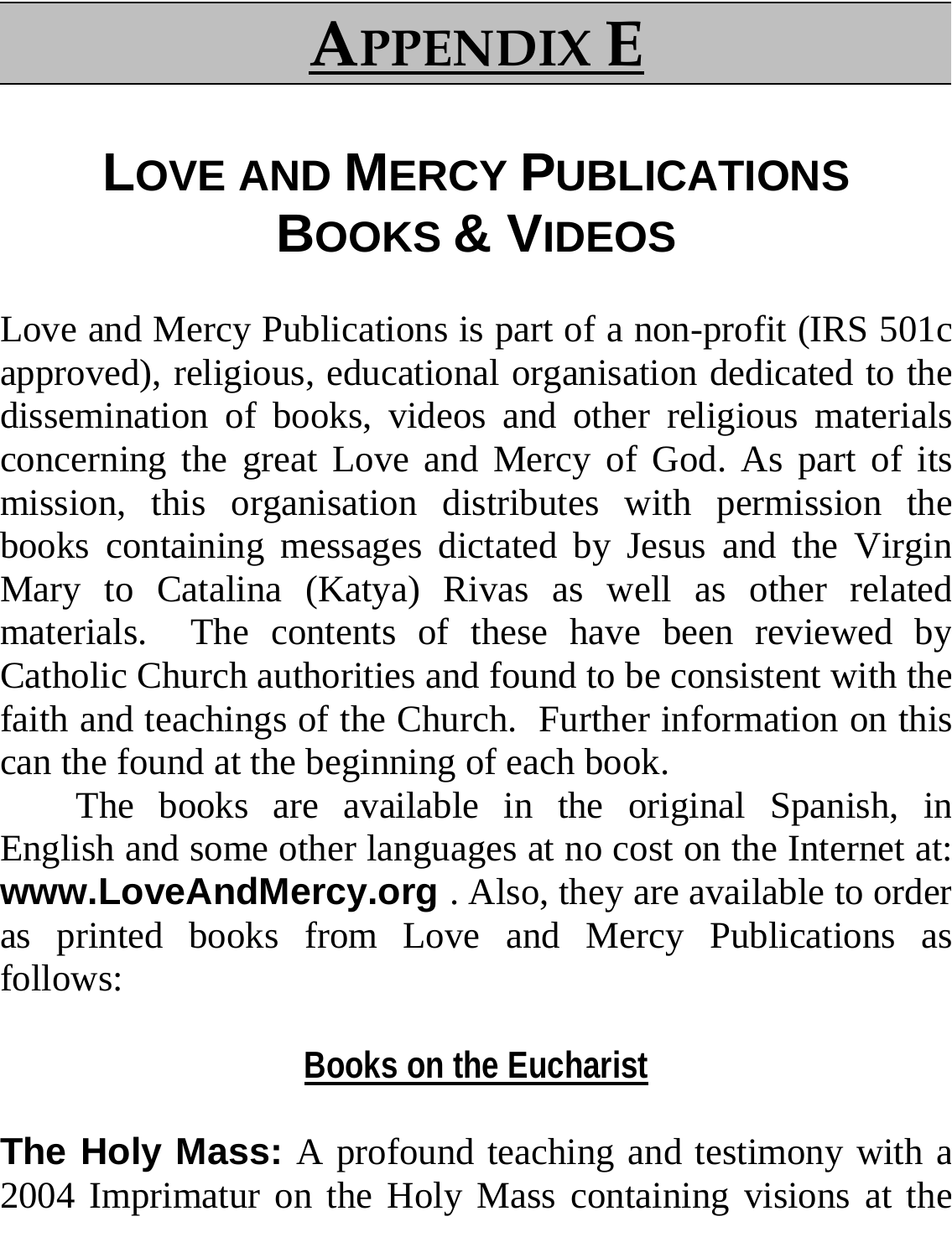Mass and messages dictated by the Virgin Mary and Jesus to Catalina that can deepen one's spiritual experience at the Divine Liturgy. This is the most widely read of Catalina's books.

**Holy Hour:** A beautiful devotion with a 1998 Imprimatur to read and pray before the Blessed Sacrament that was dictated by the Virgin Mary to Catalina and includes traditional prayers and verses from the Bible. A reader can see and experience the great love that the Mother of God has for this most blessed of Sacraments.

**In Adoration:** A very special meditation with a 2007 Imprimatur about our faith and the Eucharist. It is a testimony of sublime teachings by Jesus and Mary on the love in the Eucharist and the Mercy of the Lord and contains 12 extraordinary promises from Our Lord for those who visit Him frequently in the Blessed Sacrament.

# **Books on the Passion**

**The Passion:** Reflections on the mystery of Jesus' suffering and the value that it has on Redemption as dictated by Jesus, God the Father and the Virgin Mary to Catalina. This is truly a profound account of the Passion of the Christ with a 1998 Imprimatur that will deeply touch and change hearts, increasing one's love for Jesus.

**The Stations of the Cross:** The meditations on the Passion of the Christ in this booklet were almost all extracted from "The Passion" (see above) and the remainder was from the Bible. The mediations are organised to follow the traditional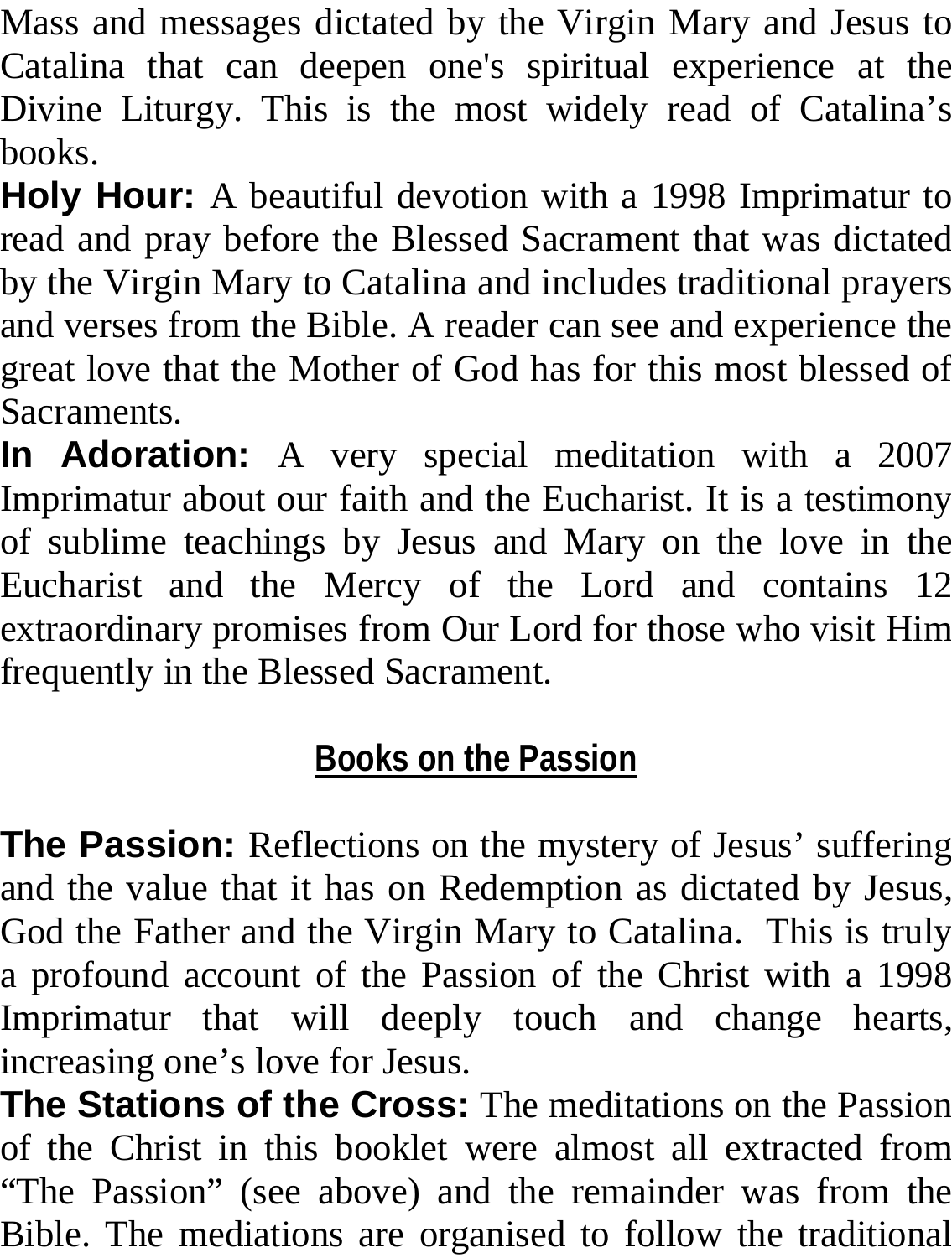Stations of the Cross and will provide the reader with a very moving spiritual experience of walking with Jesus and hearing Him describe and explain His Passion as it transpired.

**From Sinai to Calvary:** Profound visions and teachings that were dictated by Jesus to Catalina concerning His seven last words during His Passion that were given to Catalina in December 2003-January 2004 time period. Completed in 2004 with an Imprimatur.

**I Have Given My Life for You:** A compilation of messages with a 2009 Imprimatur, that were given by Jesus to Catalina during the Lents of 2005, 2006, 2007, 2008 and 2009. Their beautiful content is a new call of the Lord to each reader, to unite to Him in the dramatic moments in which He prepared to surrender His Life for the salvation of humanity.

## **Books on other Themes**

**Divine Providence**: A profound teaching on death and reconciliation including visions and messages dictated by Jesus to Catalina as well as her personal account coinciding with and concerning the deaths of her mother and brother within days of each other in June 2003. This book has a formal recommendation of the Archbishop Emeritus of Cochabamba. This book can give much hope and comfort to all people, for all experience during life the death of loved ones and all will ultimately experience death and a birth to eternal life. A reader of the book can also gain a deeper understanding of the Sacraments of Reconciliation and the Anointing of the Sick.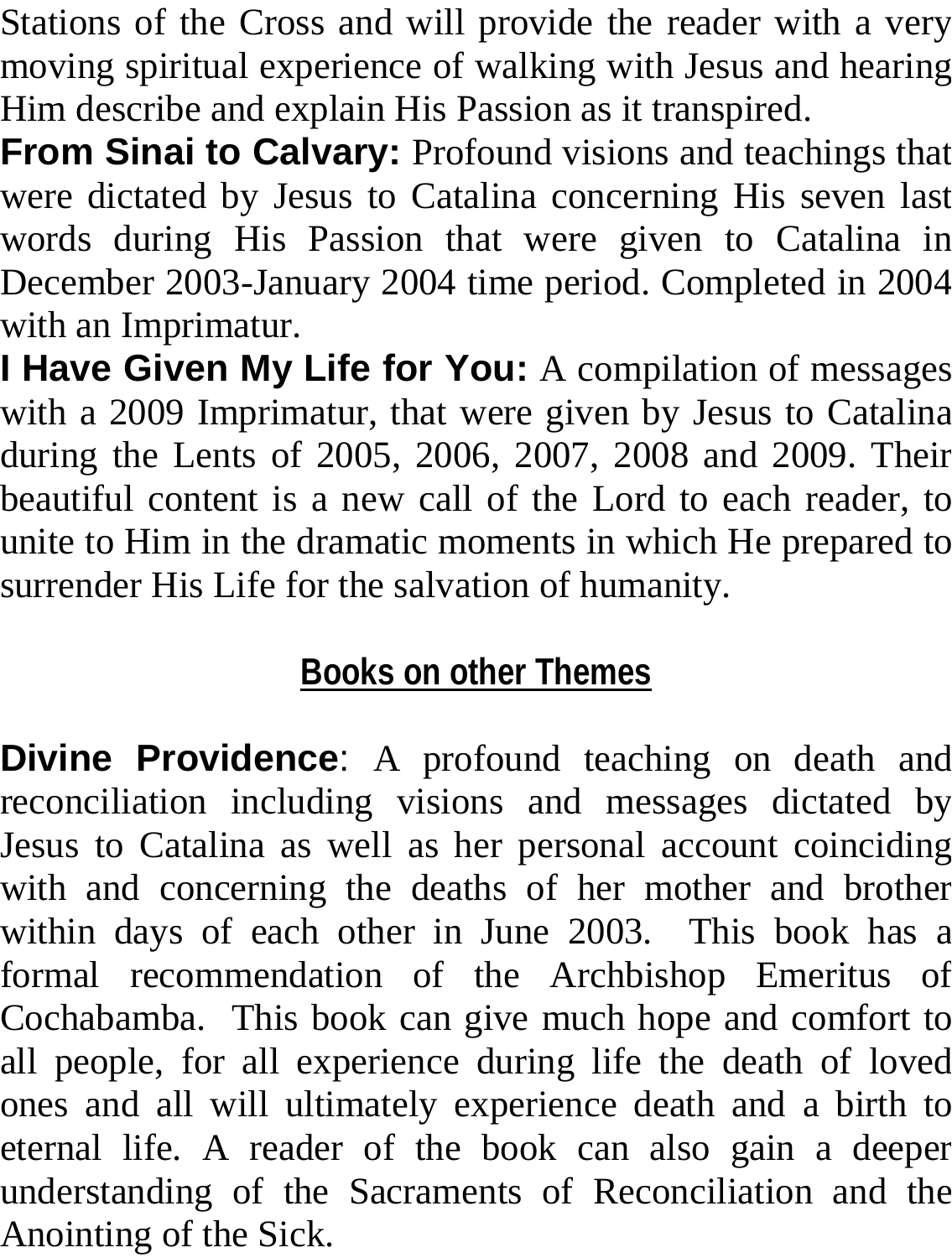**My Broken Christ Walks over the Waters:** Catalina's testimony with a 2005 Imprimatur on the written work of Fr. Ramón Cué, SJ, "My Broken Christ" which profoundly touched her. Catalina seeks not to draw attention to herself but rather to Jesus and thus, she has shared little of her personal story in the past. But in her recent books, this one especially, we begin to perceive the essence of Catalina's soul and the depth of her spirituality and love of Jesus and His Mother

**The Visible Face of an Invisible God**: A testimony with a 2005 Imprimatur that speaks to us about the importance of living our Christianity consciously and of deepening our conversion. It invites us to rediscover the commitment that we, being baptised, have acquired, so that we can assume this responsibility with the befitting seriousness.

**Praying the Rosary:** At the beginning of "The Holy Mass", Catalina referred to the Lord and the Virgin Mary providing instructions to her on how to pray the Rosary. These messages having been dictated in the Formational Books (see below), all of which had received a 1998 Imprimatur. This booklet is a compilation by Love and Mercy Publications of a number of these messages.

## **Set of Seven Books of Formational Teachings**

These are the initial books of teachings dictated by Jesus and Mary to Catalina from 1993 to 1998, all with a 1998 Imprimatur. A person cannot seriously read and study the full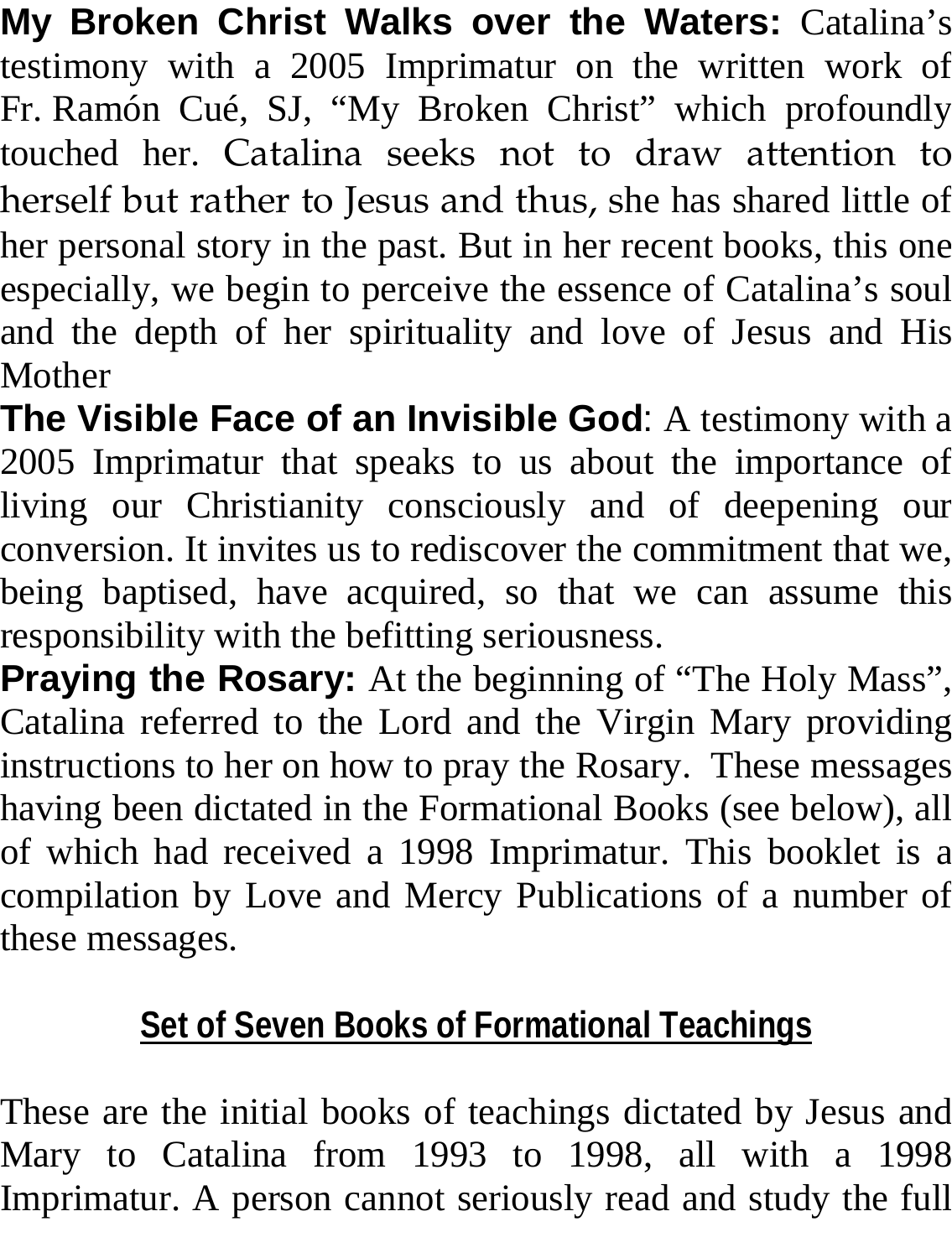set of these formational teachings of Jesus and Mary without finding one's faith, hope and love for God and neighbour profoundly strengthened and deepened. It is strongly recommended that the books be read in chronological order which is: **Springs of Mercy, Ark of the New Covenant, The Passion** *(same book as described above),* **The Great Crusade of Love, The Door to Heaven, The Great Crusade of Mercy** and **The Great Crusade of Salvation.**

Catalina continues to receive messages. Please visit [www.LoveAndMercy.org](http://www.loveandmercy.org/) to check on current availability of the books of Catalina.

### **Other Recommended Book & Videos**

**Related Book - "Reason to Believe":** A statue weeps and bleeds in the same city that Catalina Rivas writes profound teachings she says are dictated by Christ. Elsewhere, a communion host (bread) changes to living flesh. Are these claims true? What does Science have to say? This is a fascinating journey of Australian lawyer, Ron Tesoriero, in pursuit of answers. On the way he invites a well-known and highly respected journalist Mike Willesee to join him. What they discover will confront the mind and heart of every reader.

**DVD-Video - A Plea to Humanity**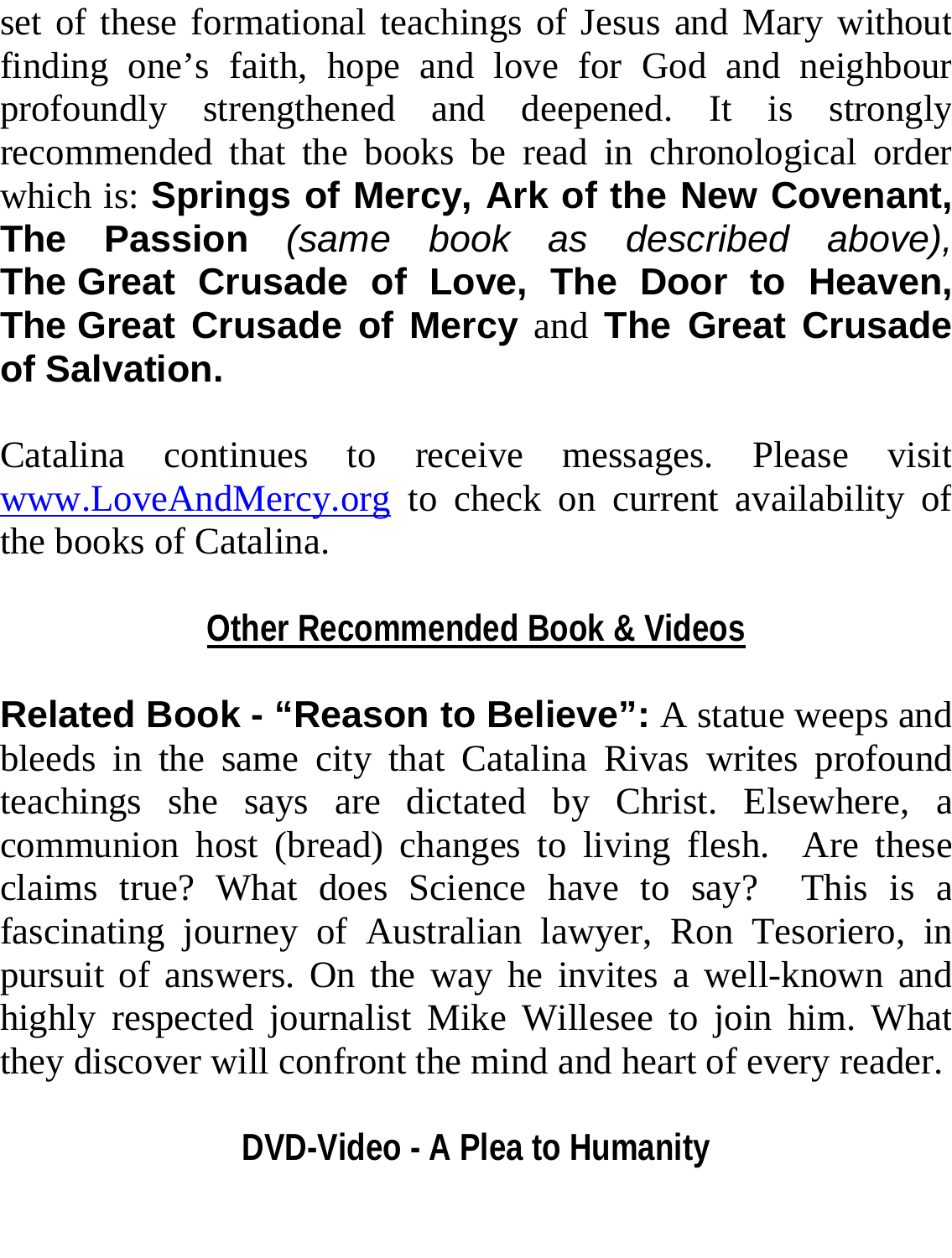This video documents recent remarkable supernatural events in Bolivia. The video was produced by the Australian attorney and documentary producer, Ron Tesoriero. The video also includes footage from the 2-hour, prime-time, FOX TV broadcast, "*Signs from God - Science Tests Faith*," on the bleeding statue of Christ and on Catalina's messages.

# **DVD-Video - The Eucharist - In Communion with Me**

This documentary is an educational and evangelical instrument to acquaint people with this most important Sacrament. It also deals briefly with certain Eucharistic miracles approved by the Catholic Church. These are powerful reminders of the true presence of Jesus Christ in the Eucharist. This documentary was produced by Michael Willessee and Ron Tesoriero.

### **NEW DVD JUST RELEASED!**

**SCIENCE TESTS FAITH** *~ Following the Trail of the Blood of Christ ~*

**Hear the Story unfold as Science finds: Blood & Flesh, Human DNA, Heart Muscle and White Blood Cells, all in a Bleeding Consecrated Host as the Truth of the Eucharist is revealed by Science!** Yet science cannot produce a detailed DNA profile from not only the Host but also from a bleeding statue of Christ. These intriguing and very extraordinary scientific findings are presented in detail in this DVD by compelling and thought provoking witnesses to their faith, Ron Tesoriero, attorney and documentary producer, and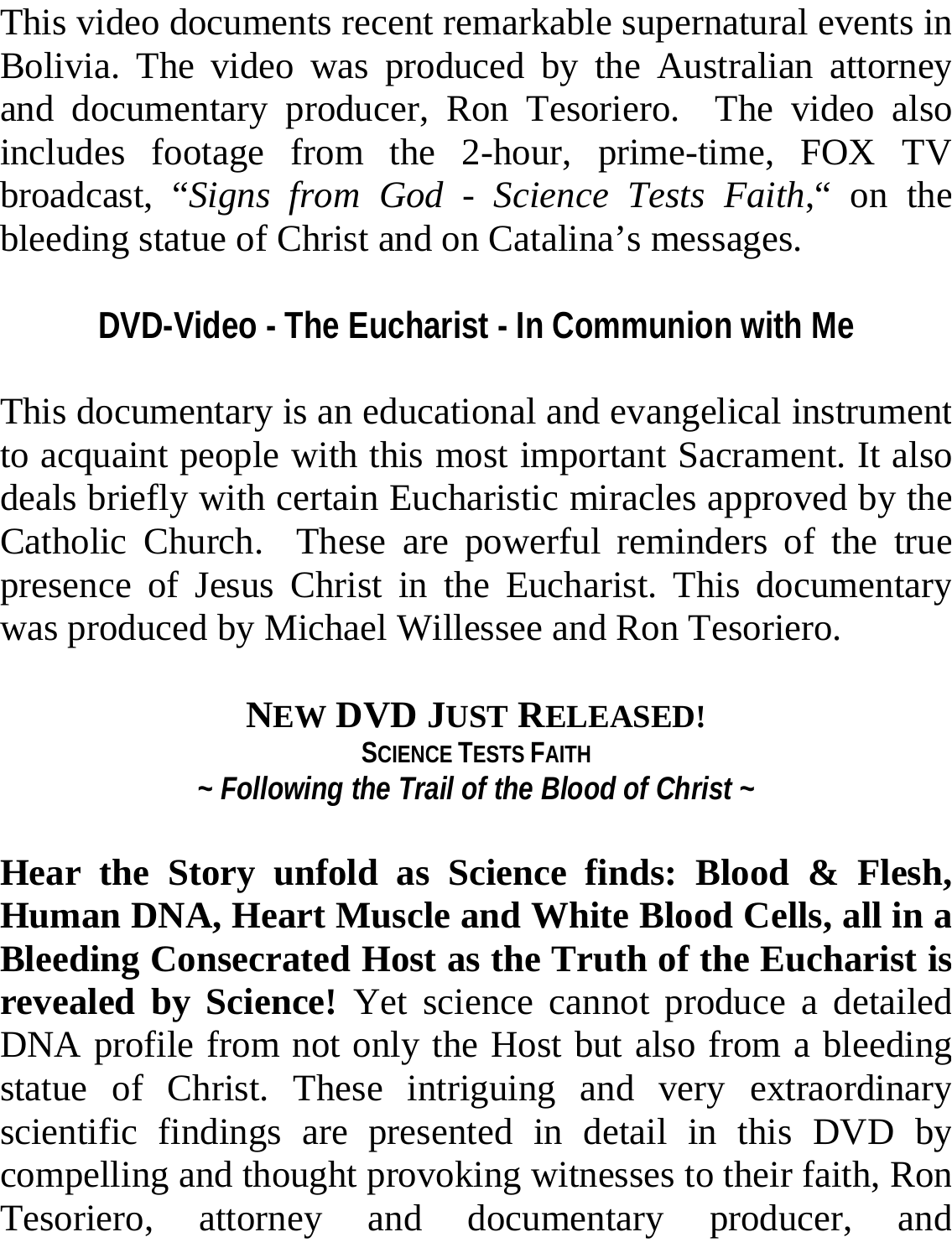Mike Willesse, senior Australian TV Investigative Journalist, who build a powerful fact-based case for belief in the Eucharist. The DVD includes their September 2009 USA presentation and exclusive interview covering the scientific results of these Catholic Church commissioned investigations into a bleeding statue of Christ and a recent Eucharistic miracle. The DNA and forensic studies present a strong testimony for a renewed love and belief in the true presence of Jesus in this Most Holy Sacrament.

**Also on this DVD are PDF files of Catalina's books in both regular and large print versions.** Just insert the DVD into a computer DVD drive and open the "Book Menu" file on the DVD to select and read/print the books for free.

#### **LOVE AND MERCY PUBLICATIONS P.O. Box 1160, Hampstead, NC 28443 USA <www.LoveAndMercy.org>**

# **PURCHASING BOOKS & VIDEOS**

Please visit **www.LoveAndMercy.org** for the most current information on available books and DVDs including pricing, shipping and ordering information.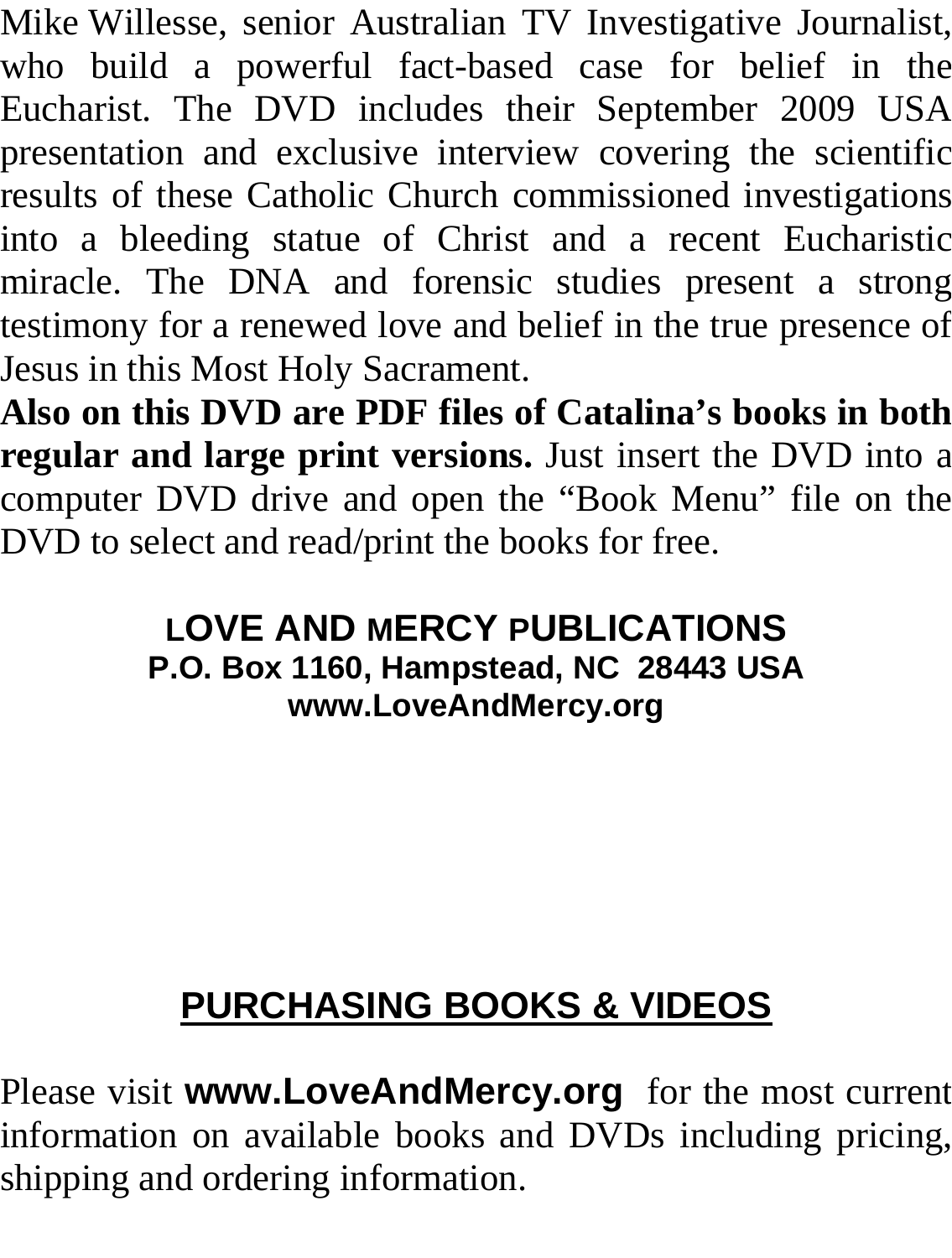# **Extracts from "***The Passion***" as dictated to Catalina by Jesus:**

**"Contemplate how they mistreated Me... Contemplate Me in prison where I spent a great part of the night… Contemplate Me in this night of such pain and consider that this pain is prolonged in the solitude of so many Sanctuaries, in the coldness of so many hearts...**

**"Contemplate My wounds and see if there is anyone who has suffered as much as I, to show you their love... Contemplate for a moment these bloodstained hands and feet… This naked body, covered with wounds, with urine, and blood. Dirty… This head punctured by sharp thorns, soaked in sweat, full of dust, and covered in Blood…**

**"Contemplate your Jesus, hanging on the Cross, without being able to make the slightest movement… naked, without fame, without honour, without liberty…**

**"Contemplate all those souls that were to abandon Me at the Tabernacle and the many that would doubt My presence in the Holy Eucharist...**